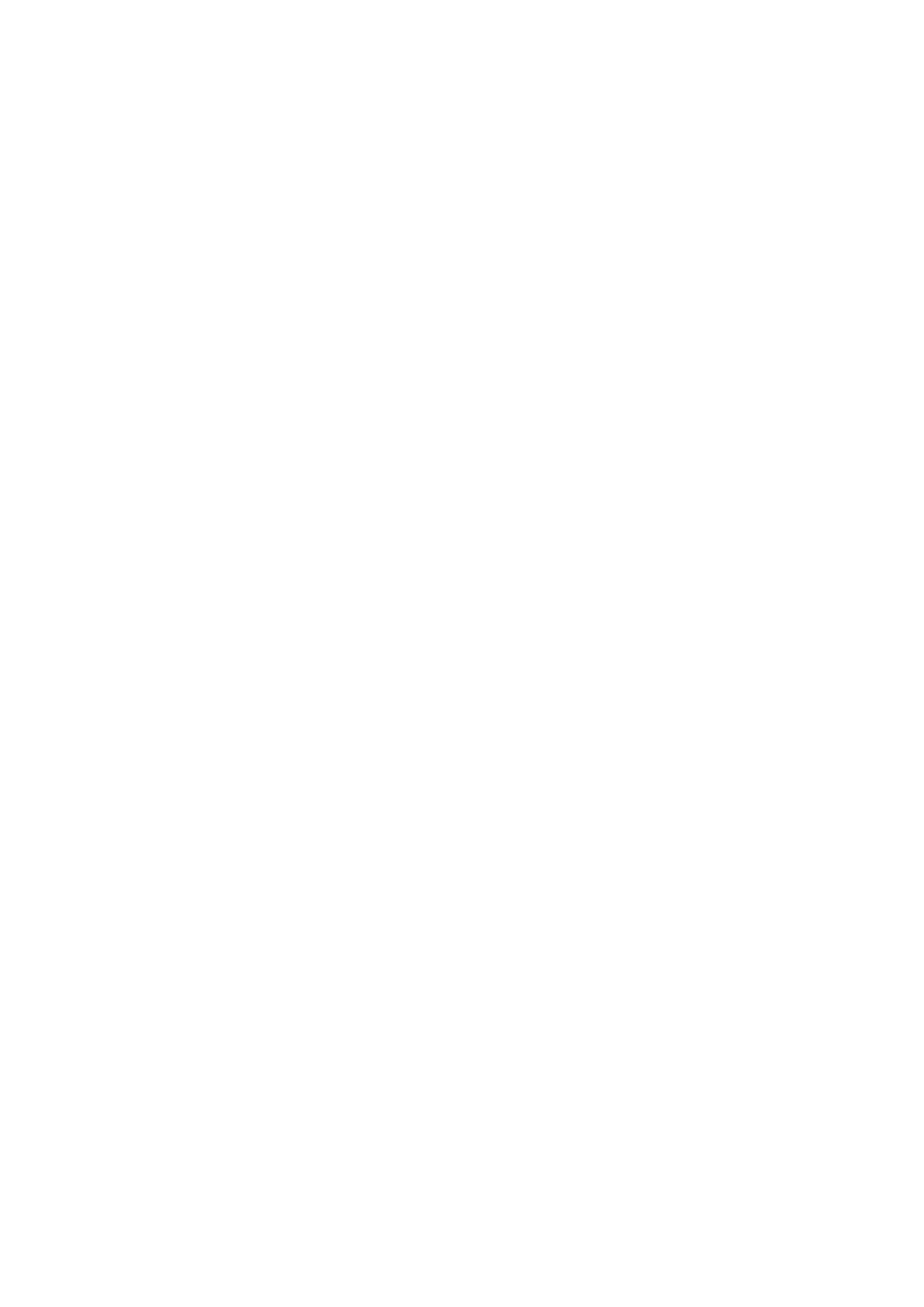# **UNITED STATES SECURITIES AND EXCHANGE COMMISSION Washington, D.C. 20549**

# **SCHEDULE 14A**

**Proxy Statement Pursuant to Section 14(a) of the Securities Exchange Act of 1934**

Filed by the Registrant ☑ Filed by a Party other than the Registrant o

Check the appropriate box:

☑ Preliminary Proxy Statement

o Confidential, for Use of the Commission Only (as permitted by Rule 14a-6(e)(2))

o Definitive Proxy Statement

o Definitive Additional Materials

o Soliciting Material Pursuant to §240.14a-12

# **GenCorp Inc.**

(Name of Registrant as Specified In Its Charter)

(Name of Person(s) Filing Proxy Statement, if other than the Registrant)

Payment of Filing Fee (Check the appropriate box):

☑ No fee required.

o Fee computed on table below per Exchange Act Rules 14a-6(i)(4) and 0-11.

1) Title of each class of securities to which transaction applies:

2) Aggregate number of securities to which transaction applies:

3) Per unit price or other underlying value of transaction computed pursuant to Exchange Act Rule 0-11 (set forth the amount on which the filing fee is calculated and state how it was determined):

4) Proposed maximum aggregate value of transaction:

5) Total fee paid:

o Fee paid previously with preliminary materials.

o Check box if any part of the fee is offset as provided by Exchange Act Rule 0-11(a)(2) and identify the filing for which the offsetting fee was paid previously. Identify the previous filing by registration statement number, or the Form or Schedule and the date of its filing.

1) Amount Previously Paid:

2) Form, Schedule or Registration Statement No.:

3) Filing Party:

4) Date Filed: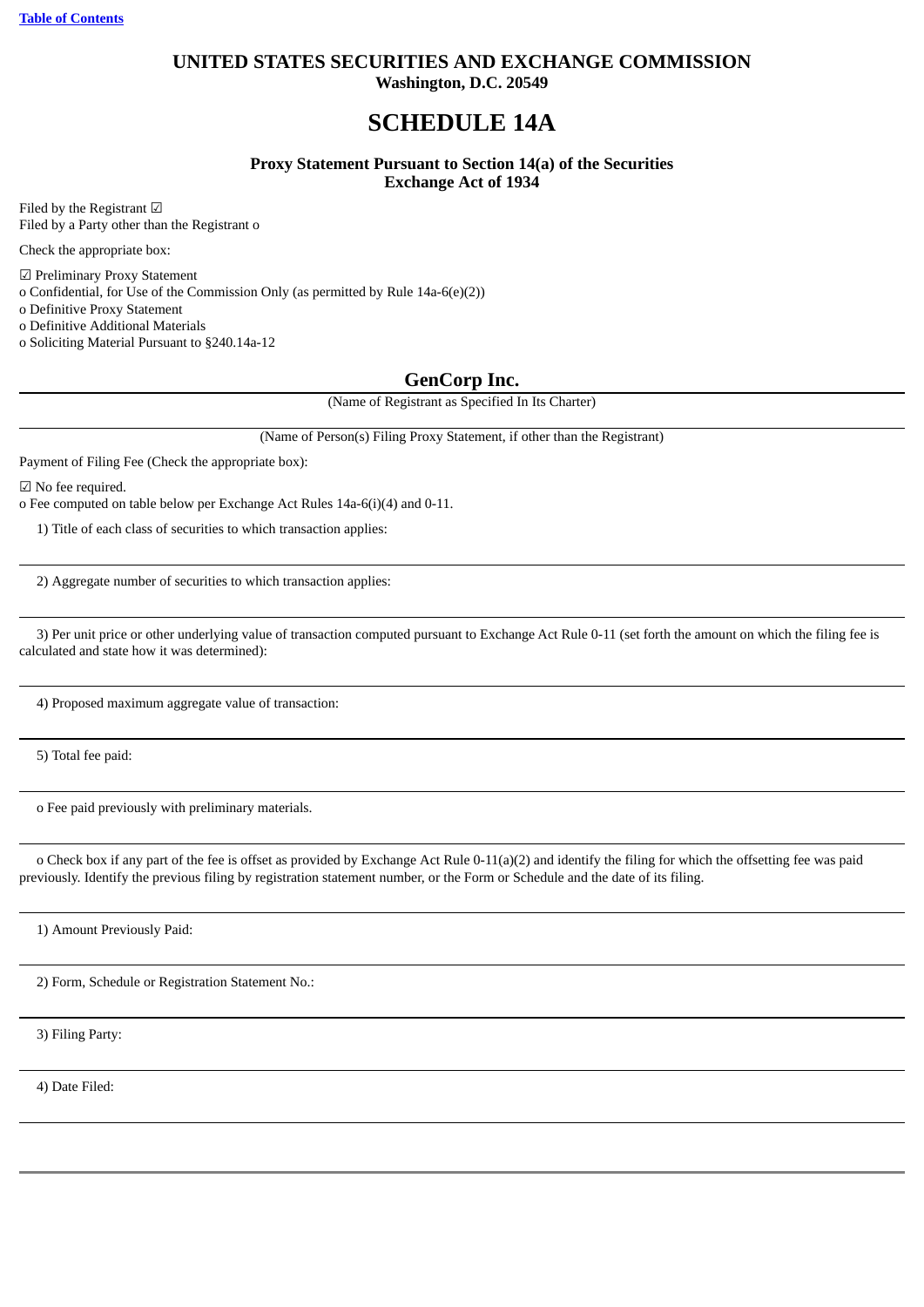

P.O. Box 537012 Sacramento, CA 95853-7012

February [ ], 2010

### Dear Shareholder:

You are cordially invited to attend the 2010 Annual Meeting of Shareholders of GenCorp Inc., which will be held on March 24, 2010 at 9:00 a.m. Eastern time, at the offices of Olshan Grundman Frome Rosenzweig & Wolosky LLP, Park Avenue Tower, 65 East 55th Street, New York, New York. Details of the business to be presented at the meeting can be found in the accompanying Notice of Annual Meeting and Proxy Statement. Your vote is important. Whether or not you are able to attend, it is important that your shares be represented at the meeting. Accordingly, we ask that you please complete, sign, date and return the enclosed proxy card at your earliest convenience.

<span id="page-2-0"></span>On behalf of the Board of Directors and the management of GenCorp Inc., I extend our appreciation for your continued support.

Very truly yours,

/s/ James R. Henderson JAMES R. HENDERSON *Chairman of the Board*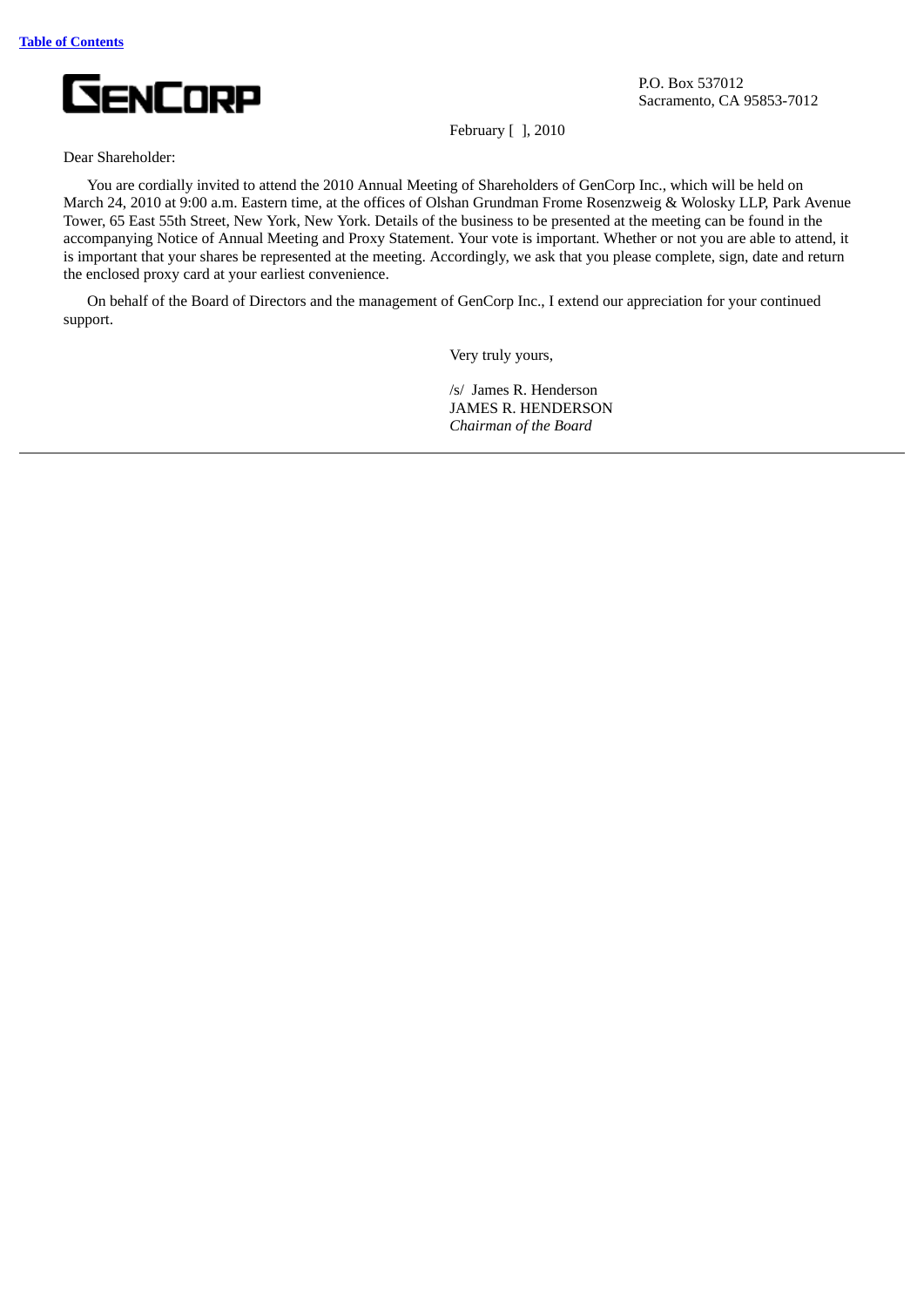# **TABLE OF CONTENTS**

[NOTICE OF ANNUAL MEETING OF SHAREHOLDERS](#page-4-0) [PROXY STATEMENT FOR THE 2010 ANNUAL MEETING OF SHAREHOLDERS](#page-6-0) [PROPOSAL 1 ELECTION OF DIRECTORS](#page-11-0) [REPORT OF THE AUDIT COMMITTEE](#page-26-0) [ORGANIZATION & COMPENSATION COMMITTEE REPORT](#page-27-0) [EXECUTIVE COMPENSATION](#page-27-1) [COMPENSATION DISCUSSION AND ANALYSIS](#page-28-0) [SUMMARY COMPENSATION TABLE](#page-37-0) [2009 GRANTS OF PLAN-BASED AWARDS](#page-39-0) [OUTSTANDING EQUITY AWARDS AT 2009 FISCAL YEAR END](#page-40-0) [2009 OPTION/SARs EXERCISES AND STOCK VESTED](#page-41-0) [2009 PENSION BENEFITS](#page-41-1) [2009 NON-QUALIFIED DEFERRED COMPENSATION](#page-44-0) [PROPOSAL 2 APPROVAL TO AMEND THE COMPANY'S CHARTER TO RESTRICT CERTAIN](#page-51-0) TRANSFERS OF COMMON STOCK TO PRESERVE THE VALUE OF CERTAIN TAX ASSETS ASSOCIATED WITH NET LOSS CARRYFORWARDS UNDER SECTION 382 OF THE INTERNAL REVENUE CODE [PROPOSAL 3 APPROVAL OF AN AMENDMENT OF THE GENCORP 2009 EQUITY AND](#page-55-0) PERFORMANCE INCENTIVE PLAN TO INCREASE THE NUMBER OF SHARES AUTHORIZED AND RESERVED FOR ISSUANCE THEREUNDER [PROPOSAL 4 RATIFICATION OF THE APPOINTMENT OF INDEPENDENT REGISTERED](#page-61-0) PUBLIC ACCOUNTING FIRM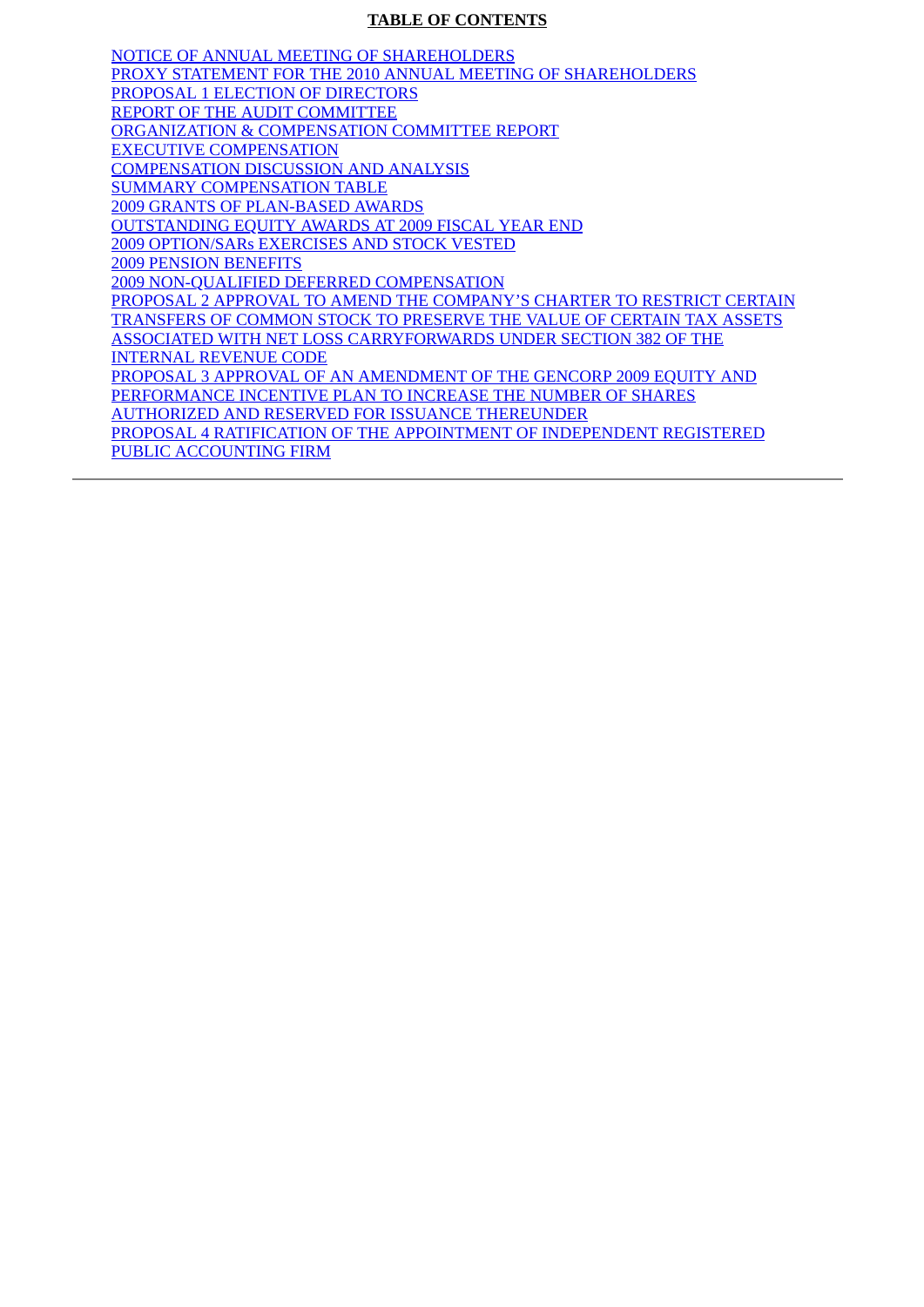**GENCORP** 

P.O. Box 537012 Sacramento, CA 95853-7012

# **NOTICE OF ANNUAL MEETING OF SHAREHOLDERS**

<span id="page-4-0"></span>

| TIME:                            | 9:00 a.m. Eastern time on Wednesday, March 24, 2010                                                                                                                                                                                                                                                                                                                                                                                                                                                  |
|----------------------------------|------------------------------------------------------------------------------------------------------------------------------------------------------------------------------------------------------------------------------------------------------------------------------------------------------------------------------------------------------------------------------------------------------------------------------------------------------------------------------------------------------|
| PLACE:                           | The offices of Olshan Grundman Frome Rosenzweig & Wolosky LLP Park Avenue<br>Tower 65 East 55th Street New York, New York                                                                                                                                                                                                                                                                                                                                                                            |
| <b>ITEMS OF BUSINESS:</b>        | 1. To elect eight directors to our Board of Directors to serve until the 2011 annual<br>meeting of shareholders and until their respective successors have been duly<br>elected and qualified;                                                                                                                                                                                                                                                                                                       |
|                                  | 2. To amend the Company's Amended Articles of Incorporation to restrict transfers<br>of the Company's common stock to preserve the value of certain tax assets<br>associated with net operating loss carryforwards under Section 382 of the Internal<br>Revenue Code:                                                                                                                                                                                                                                |
|                                  | 3. To approve an amendment to the GenCorp 2009 Equity and Performance<br>Incentive Plan to increase the number of shares authorized and reserved for<br>issuance thereunder by 1,000,000 shares;                                                                                                                                                                                                                                                                                                     |
|                                  | 4. To ratify the appointment of PricewaterhouseCoopers LLP as the independent<br>registered public accounting firm of the Company for the fiscal year ending<br>November 30, 2010; and                                                                                                                                                                                                                                                                                                               |
|                                  | 5. To consider and act on such other business as may properly be brought before the<br>meeting or any adjournments or postponements thereof.                                                                                                                                                                                                                                                                                                                                                         |
| <b>RECORD DATE:</b>              | This Notice of Annual Meeting and Proxy Statement and the enclosed proxy card are<br>first being sent on or about February [], 2010 to each holder of record of GenCorp<br>common stock, par value \$0.10 per share, at the close of business (5:00 p.m. Eastern<br>time) on January 29, 2010 (the "Record Date"). You are entitled to vote at the 2010<br>annual meeting of shareholders (the "Annual Meeting") if you were a shareholder of<br>record at the close of business on the Record Date. |
| <b>ANNUAL MEETING ADMISSION:</b> | In addition to a form of personal photo identification, you must bring evidence of<br>your ownership of GenCorp common stock (which, if you are a beneficial holder,<br>can be obtained from your bank, broker or other record holder of your shares) in<br>order to be admitted.                                                                                                                                                                                                                    |
|                                  |                                                                                                                                                                                                                                                                                                                                                                                                                                                                                                      |
|                                  |                                                                                                                                                                                                                                                                                                                                                                                                                                                                                                      |
|                                  |                                                                                                                                                                                                                                                                                                                                                                                                                                                                                                      |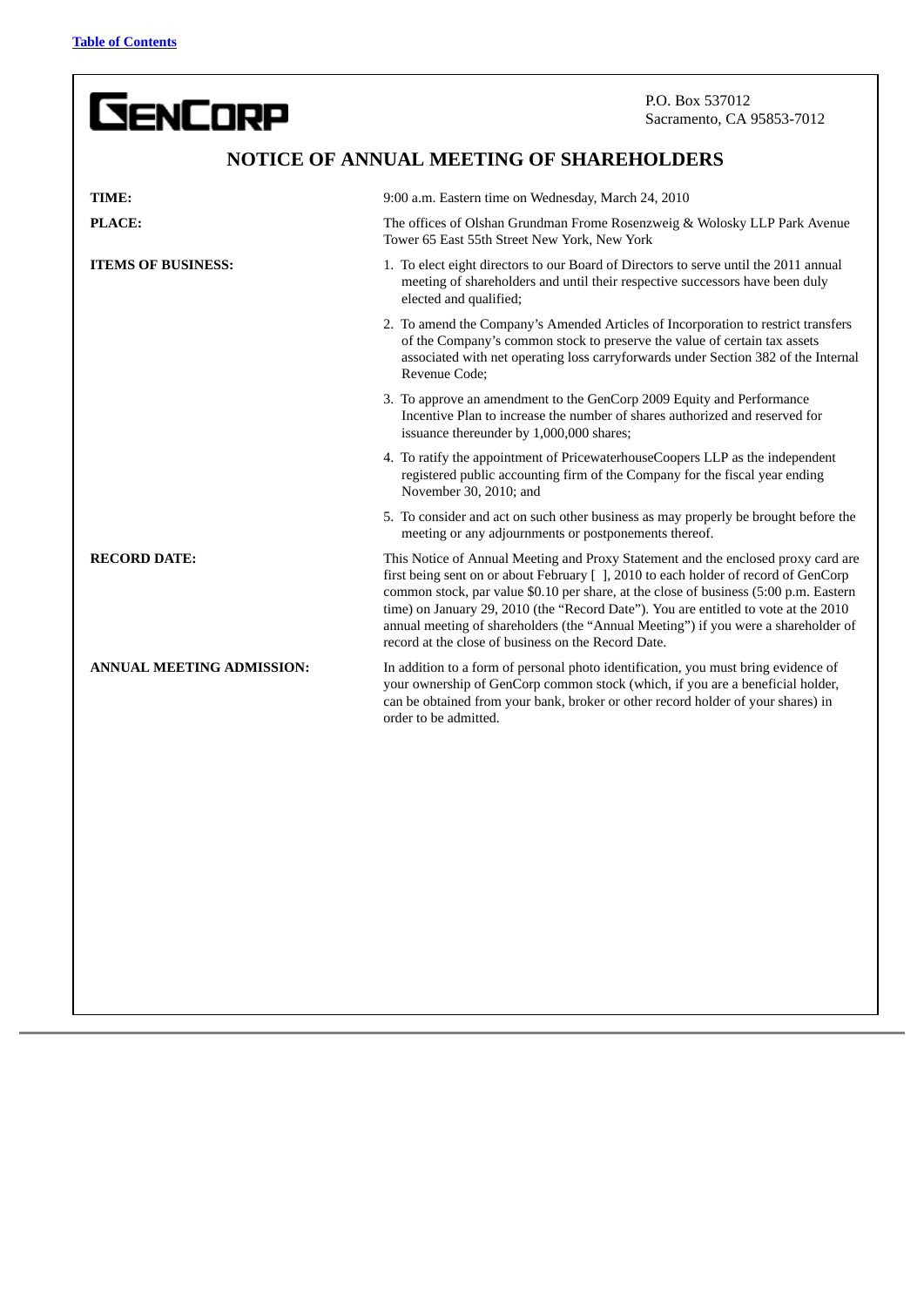**PROXY VOTING:** It is important that your shares be represented and voted at the meeting. You may vote your shares by voting in person at the meeting, by completing and returning the enclosed proxy card, by Internet or by telephone. See details under the heading "How do I vote?" **INSPECTION OF LIST OF SHAREHOLDERS OF RECORD:** A list of the shareholders of record as of the Record Date will be available for inspection at the Annual Meeting. By Order of the Board of Directors, /s/ KATHLEEN E. REDD *Vice President, Chief Financial Officer and Secretary*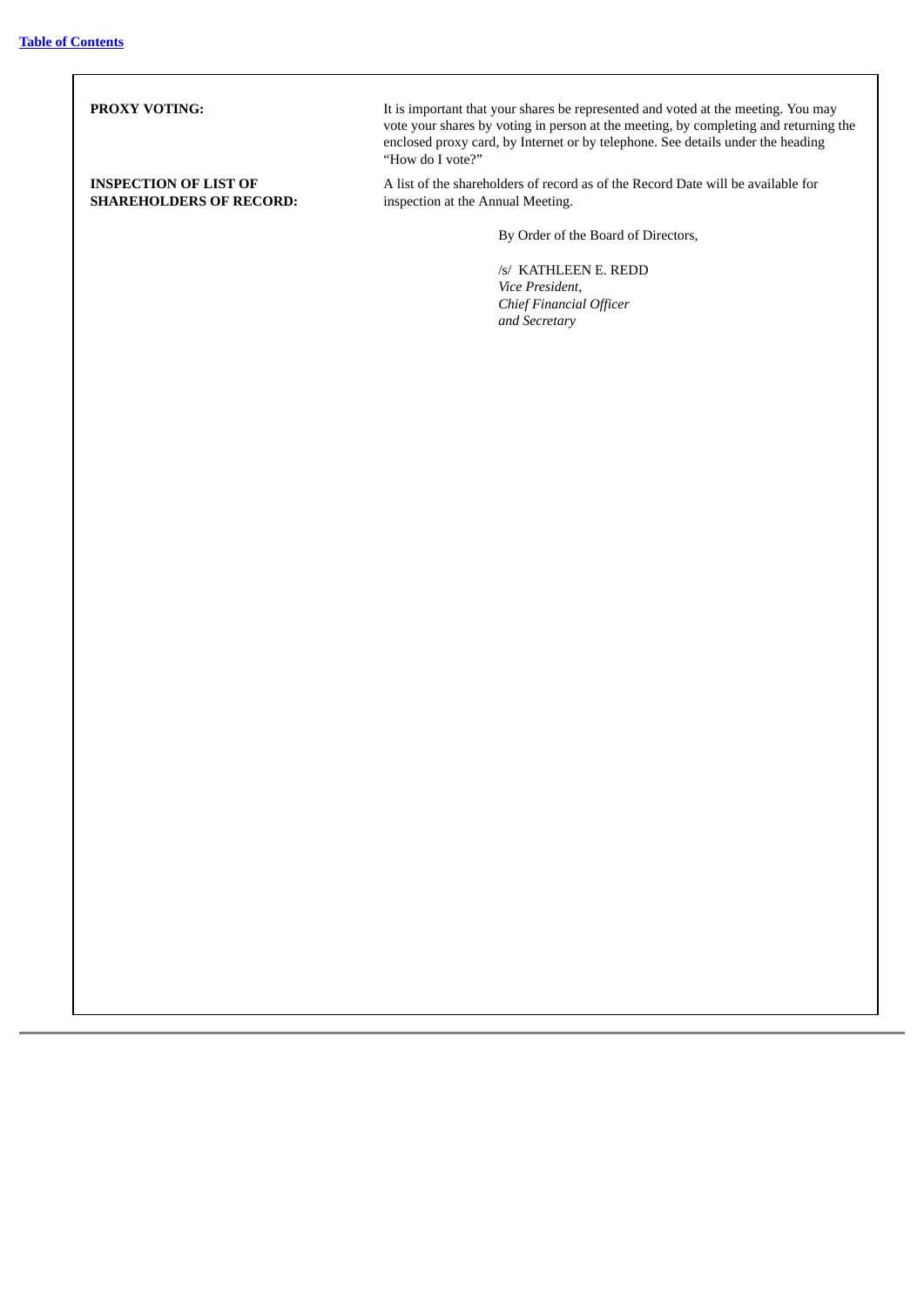<span id="page-6-0"></span>

# **PROXY STATEMENT FOR THE 2010 ANNUAL MEETING OF SHAREHOLDERS**

### **To Be Held On March 24, 2010**

### **GENERAL INFORMATION**

The Board of Directors (the "Board") of GenCorp Inc., an Ohio corporation ("GenCorp" or the "Company") solicits the enclosed proxy for use at the Company's 2010 annual meeting of shareholders (the "Annual Meeting") to be held at the offices of Olshan Grundman Frome Rosenzweig & Wolosky LLP, Park Avenue Tower, 65 East 55th Street, New York, New York on March 24, 2010 at 9:00 a.m. Eastern time.

### **FREQUENTLY ASKED QUESTIONS**

# **WHY DID I RECEIVE THIS PROXY STATEMENT?**

The Board is soliciting your proxy to vote at the Annual Meeting because you were a shareholder of the Company's common stock, par value \$0.10 per share ("Common Stock"), at the close of business (5:00 p.m. Eastern time) on January 29, 2010, (the "Record Date") and therefore you are entitled to vote at the Annual Meeting. This Proxy Statement contains information about the matters to be voted on at the meeting and the voting process, as well as information about the Company's directors ("Directors") and executive officers. This Proxy Statement and the accompanying proxy card are being made available to shareholders beginning on or about February [ ], 2010.

# **WHAT AM I VOTING ON?**

You are voting on the following items of business at the Annual Meeting:

- The election of eight directors to our Board (the Board's nominees are: Thomas A. Corcoran; James R. Henderson; Warren G. Lichtenstein; David A. Lorber; James H. Perry; Scott J. Seymour; Martin Turchin; and Robert C. Woods ) to serve until the 2011 annual meeting of shareholders and until their respective successors have been duly elected and qualified ("Proposal 1");
- To amend the Company's Amended Articles of Incorporation (the "Charter") to restrict transfers of the Company's Common Stock to preserve the value of certain tax assets associated with net operating loss carryforwards under Section 382 of the Internal Revenue Code ( "Proposal 2");
- To approve an amendment to the GenCorp 2009 Equity and Performance Incentive Plan (the "2009 Incentive Plan") to increase the number of shares authorized and reserved for issuance thereunder by 1,000,000 shares ("Proposal 3");
- The ratification of the appointment of PricewaterhouseCoopers LLP ("PwC") as our independent registered public accounting firm for the fiscal year ending November 30, 2010 ("Proposal 4"); and
- Any other matter that may properly be brought before the Annual Meeting.

### **WHO IS ENTITLED TO VOTE?**

Shareholders of record as of the Record Date are entitled to vote at the Annual Meeting. Each share of Common Stock is entitled to one vote.

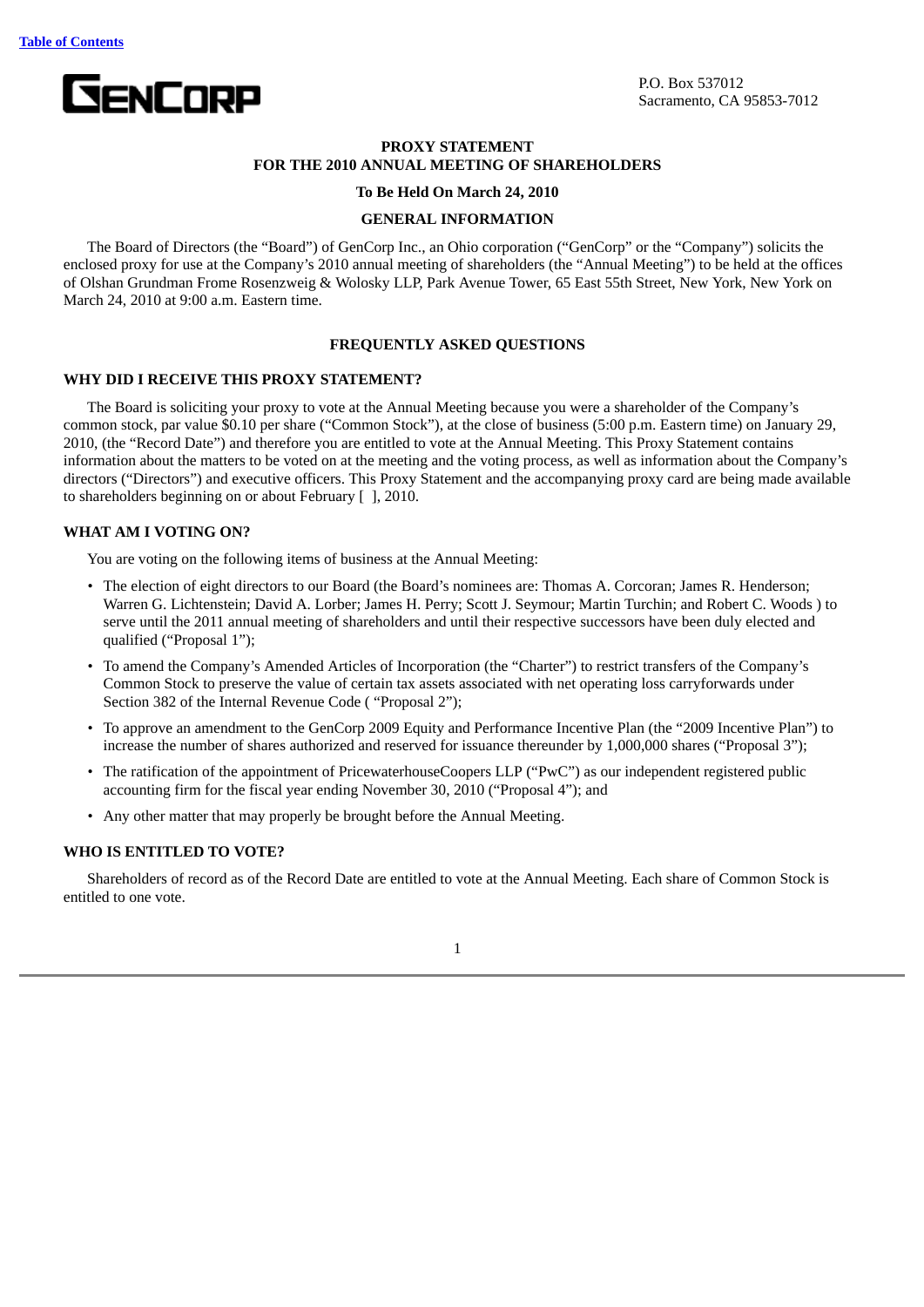### **WHAT ARE THE VOTING RECOMMENDATIONS OF THE BOARD?**

The Board recommends that you vote your shares "FOR" each of the Board's eight nominees standing for election to the Board, "FOR" the approval to amend the Company's Charter to restrict transfers of the Company's Common Stock to preserve the value of certain tax assets associated with net operating loss carryforwards under Section 382 of the Internal Revenue Code, "FOR" the approval of an amendment to the 2009 Incentive Plan to increase the number of shares authorized and reserved for issuance thereunder by 1,000,000 shares, and "FOR" the ratification of PwC as the Company's independent registered public accounting firm .

# **HOW DO I VOTE?**

It is important that your shares are represented at the Annual Meeting whether or not you attend the meeting in person. To make sure that your shares are represented, we urge you to vote as soon as possible.

### SHARES HELD IN THE GENCORP RETIREMENT SAVINGS PLAN

Please follow the voting instructions provided by Fidelity Management Trust Company, (the "Trustee"). You may sign, date and return a voting instruction card to the Trustee or submit voting instructions by telephone or the Internet. If you provide voting instructions by mail, telephone, or the Internet, the Trustee will vote your shares as you have directed (or not vote your shares, if that is your direction). If you do not provide voting instructions, the Trustee will vote your shares in the same proportion as shares for which the Trustee has received voting instructions. You must submit voting instructions to the Trustee by no later than March [ ], 2010 at 11:59 p.m. Eastern time in order for your shares to be voted as you have directed by the Trustee at the Annual Meeting. Plan participants may not vote their Plan shares in person at the Annual Meeting.

### SHARES HELD BY YOU, YOUR BROKER, BANK OR OTHER HOLDER OF RECORD

You may vote in several different ways:

#### *In person at the Annual Meeting*

You may vote in person at the Annual Meeting. You may also be represented by another person at the meeting by executing a proxy properly designating that person. If you are the beneficial owner of shares held in "street name," you must obtain a legal proxy from your broker, bank or other holder of record and present it to the inspectors of election with your ballot to be able to vote at the meeting.

#### *By telephone*

You may vote by calling the toll-free telephone number indicated on your proxy card. Easy-to-follow voice prompts allow you to vote your shares and confirm that your voting instructions have been properly recorded.

### *By Internet*

You may vote by going to the Internet web site indicated on your proxy card. Confirmation that your voting instructions have been properly recorded will be provided.

### *By mail*

You may vote by completing, signing, dating and returning a proxy card.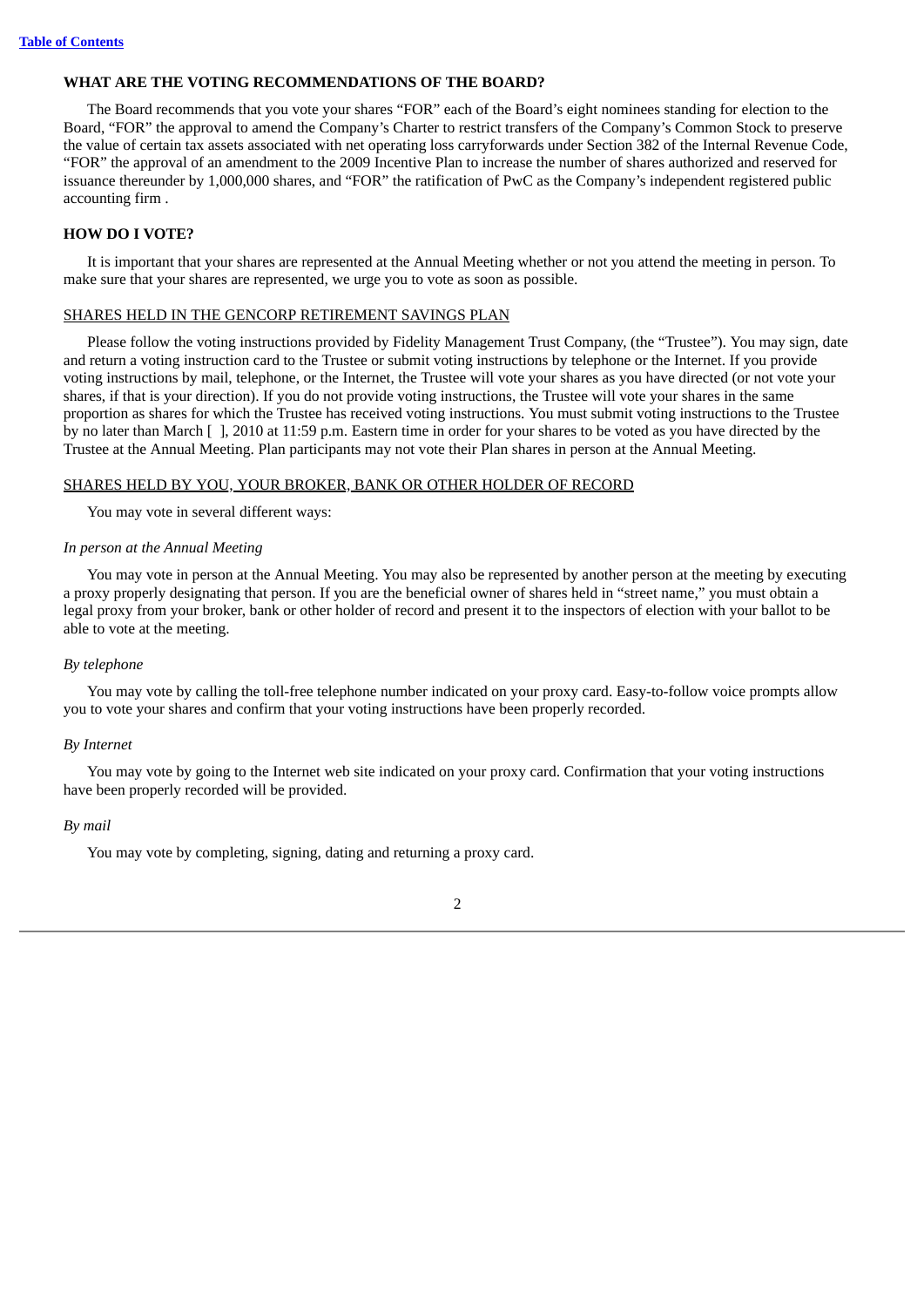Telephone and Internet voting for shareholders of record will be available until 11:59 p.m. Eastern time on March 23, 2010.

If your shares are held in a brokerage account in your broker's name, please follow the voting directions provided by your broker or nominee. You may sign, date and return a voting instruction card to your broker or nominee or, in most cases, submit voting instructions by telephone or the Internet to your broker or nominee. If you provide specific voting instructions by mail, telephone, or Internet, your broker or nominee will vote your shares as you have directed.

If you choose to vote by telephone or by Internet, you do not have to return your proxy card or voting instruction card. However, even if you plan to attend the Annual Meeting, we recommend that you vote your shares in advance so that your vote will be counted if you later decide not to attend the meeting.

# **MAY I ATTEND THE MEETING?**

All shareholders and properly appointed proxy holders may attend the Annual Meeting. Shareholders who plan to attend must present valid photo identification. If you hold your shares in a brokerage account, please also bring proof of your share ownership, such as a broker's statement showing that you owned shares of the Company on the Record Date, or a legal proxy from your broker or nominee. A legal proxy is required if you hold your shares in a brokerage account and you plan to vote in person at the Annual Meeting. Shareholders of record will be verified against an official list available at the Annual Meeting. The Company reserves the right to deny admittance to anyone who cannot adequately show proof of share ownership as of the Record Date.

# **WHAT IS THE DIFFERENCE BETWEEN HOLDING SHARES AS A SHAREHOLDER OF RECORD AND AS A BENEFICIAL OWNER?**

If your shares are registered directly in your name with GenCorp's transfer agent, BNY Mellon Shareowner Services, you are considered a "shareholder of record" or a "registered shareholder" of those shares. The Proxy Statement, Annual Report and proxy card have been made available directly to shareholders of record by the Company. If your shares are held in a stock brokerage account or by a bank, trust or other nominee or custodian, you are considered the "beneficial owner" of those shares, which are held in "street name." The proxy materials will be forwarded to you by your broker, bank or nominee who is considered, with respect to those shares, the shareholder of record.

As the beneficial owner, you have the right to direct your broker, bank, trustee or other holder of record as to how to vote your shares by following its instructions for voting. However, since you are not a shareholder of record, you may only vote your shares at the Annual Meeting if you bring a legal proxy from your broker, bank or nominee. Your broker, bank or nominee will enclose a voting instruction card to use in directing the broker, bank or other nominee on how to vote your shares.

# **WHAT ARE BROKER NON-VOTES AND HOW ARE THEY COUNTED?**

Broker non-votes occur when nominees, such as brokers and banks holding shares on behalf of the beneficial owners, are prohibited from exercising discretionary voting authority for beneficial owners who have not provided voting instructions at least ten days before the Annual Meeting. If no instructions are given within that time frame, the nominees may vote those shares on matters deemed "routine" by the New York Stock Exchange ("NYSE"). On non-routine matters such as Proposal Nos. 1, 2 and 3, nominees cannot vote without instructions from the beneficial owner, resulting in so-called "broker non-votes." Broker non-votes are not counted for the purposes of determining the number of shares present in person or represented by proxy on a voting matter. For these reasons, please promptly vote by telephone, or Internet, or sign, date and return the voting instruction card your broker or nominee has enclosed, in accordance with the instructions on the card.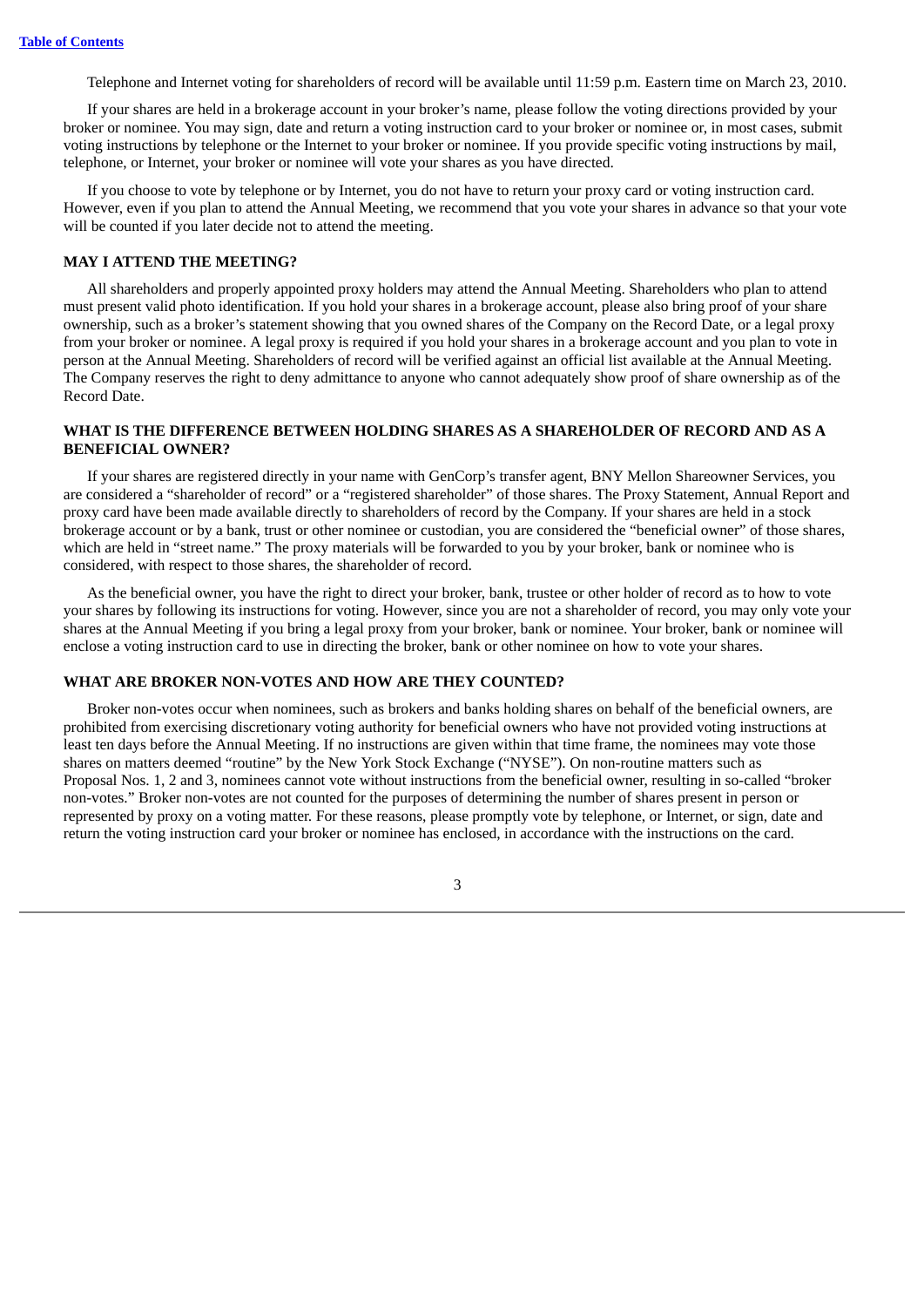### **MAY I CHANGE MY VOTE?**

If you are a shareholder of record, you may revoke your proxy at any time before it is voted at the Annual Meeting by:

- Returning a later-dated, signed proxy card;
- Sending written notice of revocation to the Company, c/o the Secretary;
- Submitting a new, proper proxy by telephone, Internet or paper ballot, after the date of the earlier voted proxy; or
- Attending the Annual Meeting and voting in person.

If you are a beneficial owner of shares, you may submit new voting instructions by contacting your broker, bank or other nominee. You may also vote in person at the Annual Meeting if you obtain a legal proxy as described above.

### **WHAT VOTE IS REQUIRED TO APPROVE EACH PROPOSAL?**

Directors are elected by a plurality of the votes cast at the Annual Meeting. Votes cast for a nominee will be counted in favor of election. Abstentions and broker non-votes will not count either in favor of, or against, election of a nominee. Proxies cannot be voted for a greater number of persons than the number of Directors set by the Board for election. The affirmative vote of at least a majority of the outstanding shares of Common Stock entitled to vote at the Annual Meeting is necessary to approve Proposal 2, the amendment to the Charter. Broker non-votes and abstentions will be counted for purposes of determining whether there is a quorum and will have the same effect as a vote against Proposal 2. Proposal 3, the amendment to the 2009 Incentive Plan, and Proposal 4, the ratification of the appointment of the Company's independent auditors, will require the affirmative vote of a majority of all of the votes cast. Abstentions and broker non-votes will have no effect on the outcome of the vote on Proposal 3 and Proposal 4.

# **DO SHAREHOLDERS HAVE CUMULATIVE VOTING RIGHTS WITH RESPECT TO THE ELECTION OF DIRECTORS?**

No. Shareholders do not have cumulative voting rights with respect to the election of Directors.

### **WHAT CONSTITUTES A QUORUM?**

As of the Record Date, 58,782,480 shares of Common Stock were outstanding. A majority of the outstanding shares entitled to vote at the Annual Meeting, represented in person or by proxy, will constitute a quorum. Shares represented by a proxy that directs that the shares abstain from voting or that a vote be withheld on a matter will be included at the Annual Meeting for quorum purposes. Shares represented by proxy as to which no voting instructions are given as to matters to be voted upon will be included at the Annual Meeting for quorum purposes.

### **WHAT DOES IT MEAN IF I RECEIVE MORE THAN ONE PROXY CARD?**

If you hold your shares in more than one account, you will receive a proxy card for each account. To ensure that all of your shares are voted, please complete, sign, date and return a proxy card for each account or use the proxy card to vote by telephone or Internet.

# **WHAT IF I SHARE AN ADDRESS WITH ANOTHER SHAREHOLDER?**

If you share an address with another shareholder, you may receive only one set of proxy materials (including this Proxy Statement and the Company's 2009 Annual Report on Form 10-K) unless you have

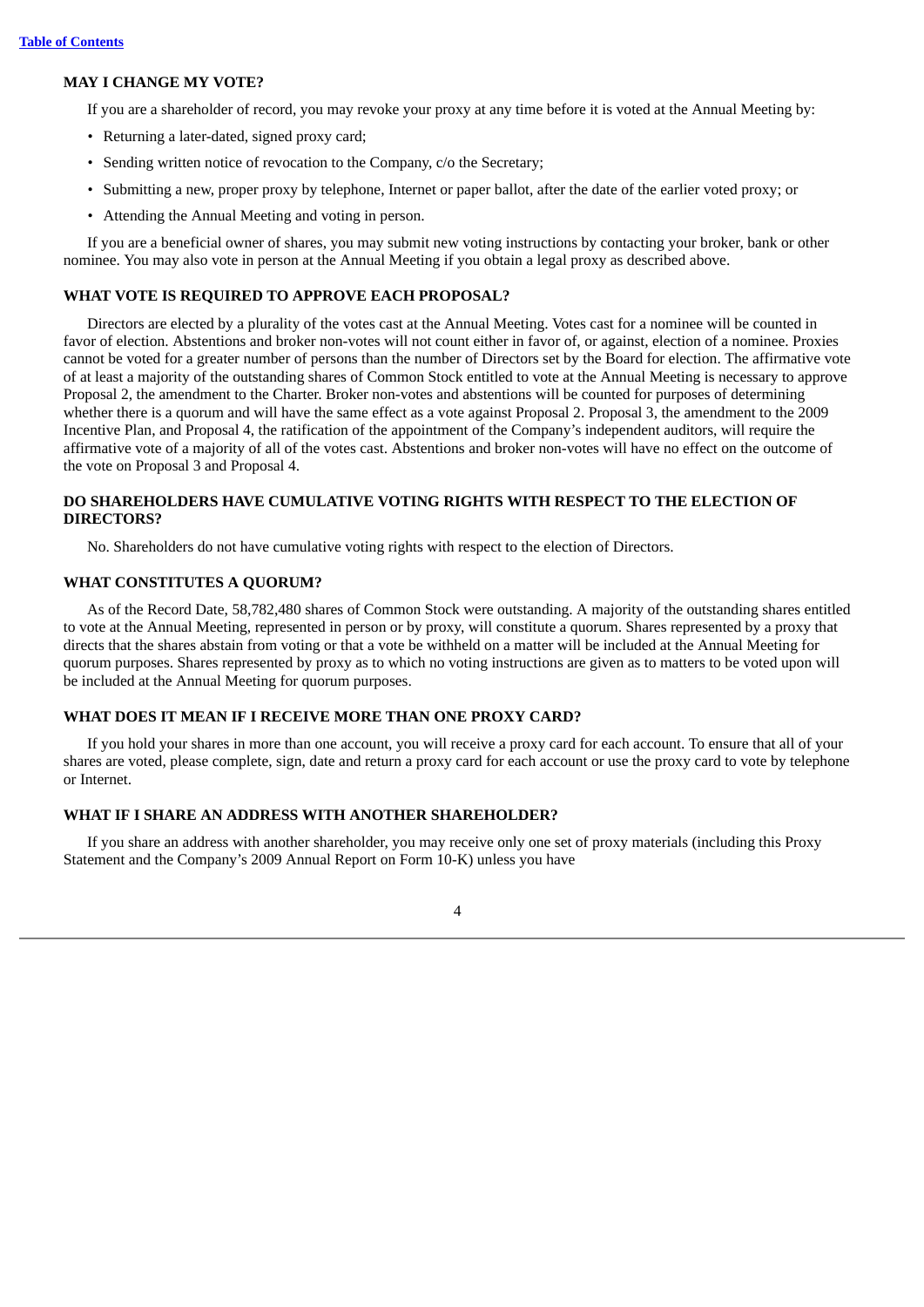provided contrary instructions. If you wish to receive a separate set of proxy materials now or in the future, you may contact us at the address set forth below. Similarly, if you share an address with another shareholder and have received multiple copies of our proxy materials, you may contact us at the below address to request delivery of a single copy of these materials.

# **WHAT IS THE COMPANY'S INTERNET ADDRESS?**

The Company's Internet address is *www.GenCorp.com*. You can access this Proxy Statement and the Company's 2009 Annual Report on Form 10-K at this Internet address. The Company's filings with the SEC are available free of charge via a link from this address. A copy of the Company's 2009 Annual Report on Form 10-K is also available in print to any shareholder or other interested person who requests it by writing to Secretary, GenCorp Inc., P.O. Box 537012, Sacramento, California 95853-7012 (if by overnight courier, then Highway 50 & Aerojet Road, Rancho Cordova, California 95742).

### **WILL ANY OTHER MATTERS BE VOTED ON?**

As of the date of this Proxy Statement, our management knows of no other matter that will be presented for consideration at the Annual Meeting other than those matters discussed in this Proxy Statement. If any other matters properly come before the Annual Meeting and call for a vote of the shareholders, validly executed proxies in the enclosed form will be voted in accordance with the recommendation of the Board.

# **WHO IS SOLICITING PROXIES UNDER THIS PROXY STATEMENT?**

The proxies being solicited hereby are being solicited by our Board. The cost of soliciting proxies in the enclosed form will be borne by the Company. Officers and regular employees of the Company may, but without compensation other than their regular compensation, solicit proxies by further mailing or personal conversations, or by telephone, telex, facsimile or electronic means. The Company will, upon request, reimburse brokerage firms and others for their reasonable expenses in forwarding solicitation material to the beneficial owners of stock.

# **ARE THERE DISSENTER'S OR APPRAISAL RIGHTS?**

The Company's shareholders are not entitled to dissenter's or appraisal rights under Ohio law in connection with any of the Proposals.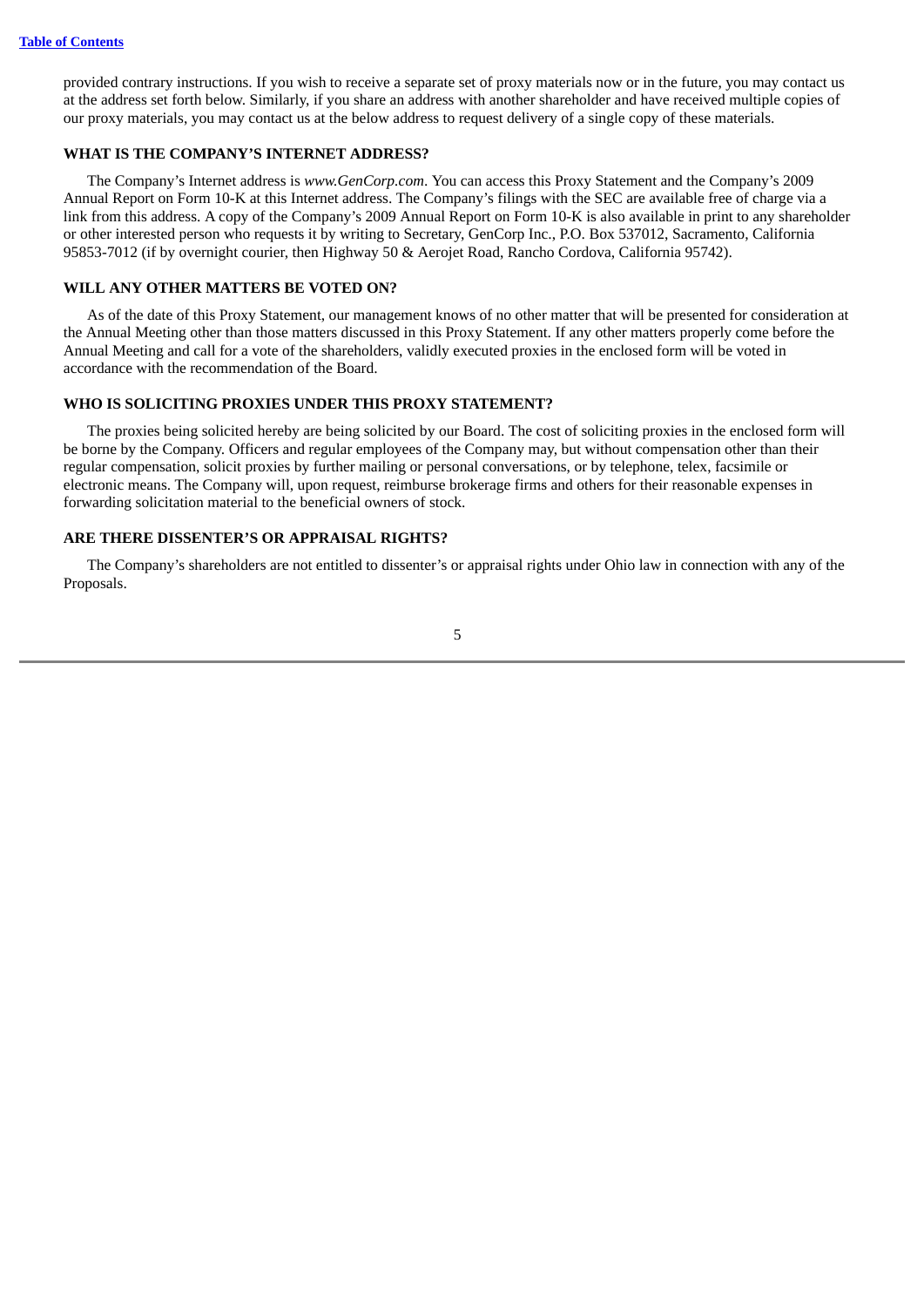### **PROPOSAL 1 ELECTION OF DIRECTORS**

<span id="page-11-0"></span>The Company's Amended Code of Regulations provides for a Board of not less than eight or more than seventeen Directors, and authorizes the Board to determine from time to time the number of Directors within that range that will constitute the Board by the affirmative vote of a majority of the members then in office. The Board has fixed the number of Directors to be elected at the Annual Meeting at eight.

The Board has proposed the following nominees for election as Directors at the Annual Meeting: Thomas A. Corcoran; James R. Henderson; Warren G. Lichtenstein; David A. Lorber; James H. Perry; Scott J. Seymour; Martin Turchin; and Robert C. Woods. Each nominee elected as a Director will continue in office until the next annual meeting of shareholders at which his successor has been elected, or until his resignation, removal from office, or death, whichever is earlier.

Each nominee is currently serving as a Director and each has consented to serve for the new term. On January 5, 2010, the Board unanimously authorized an increase in the size of the Board from seven to eight members. Effective January 6, 2010, the Board elected Mr. Seymour to serve as a Director to fill the vacancy created by the increase in the size of the Board. With the exception of Mr. Seymour, all nominees have previously been elected as Directors by the Company's shareholders.

The Board recommends a vote FOR the election of these nominees as Directors.

Set forth below are the names and ages of the nominees for Directors and their principal occupations at present and for the past five years. There are, to the knowledge of the Company, no agreements or understandings by which these individuals were so selected. No family relationships exist between any Directors or executive officers, as such term is defined in Item 402 of Regulation S-K promulgated under the Securities and Exchange Act of 1934, as amended (the "Exchange Act"). The information concerning the nominees set forth below is given as of December 31, 2009.

### **THOMAS A. CORCORAN**

Director since 2008

Mr. Corcoran has been a Senior Advisor of The Carlyle Group, a private equity investment firm, and the President of Corcoran Enterprises, LLC, a management consulting company, since 2001. Previously Mr. Corcoran was also the President and Chief Executive Officer ("CEO") of Gemini Air Cargo, Inc., a cargo airline owned by The Carlyle Group, from 2001 to 2004. Prior to that, Mr. Corcoran was President and CEO of Allegheny Teledyne Incorporated, a specialty metals producer from 1999 to 2000. Prior to that, Mr. Corcoran was President and Chief Operating Officer ("COO") of Lockheed Martin's Electronics and Space Sectors from 1993 to 1999. Mr. Corcoran began his career in 1967 at General Electric Company in various positions. In 1990, Mr. Corcoran was elected a corporate officer and rose to the number two position in G.E. Aerospace as Vice President and General Manager of G.E. Aerospace Operations. Mr. Corcoran is a director with three U.S. listed public companies; L-3 Communications Holdings, Inc. (Chairman of the Board and Audit Committee member), REMEC, Inc. and LaBarge, Inc. (Audit Committee member). Mr. Corcoran is also a director with Aer Lingus, Ltd. based in Dublin, Ireland and Serco, Ltd. based in Surry, UK. Mr. Corcoran serves as a director of American Ireland Fund, on the board of trustees of Stevens Institute of Technology and is a trustee emeritus at Worcester Polytechnic Institute. Mr. Corcoran currently serves as a member of the Organization & Compensation Committee. Age 65.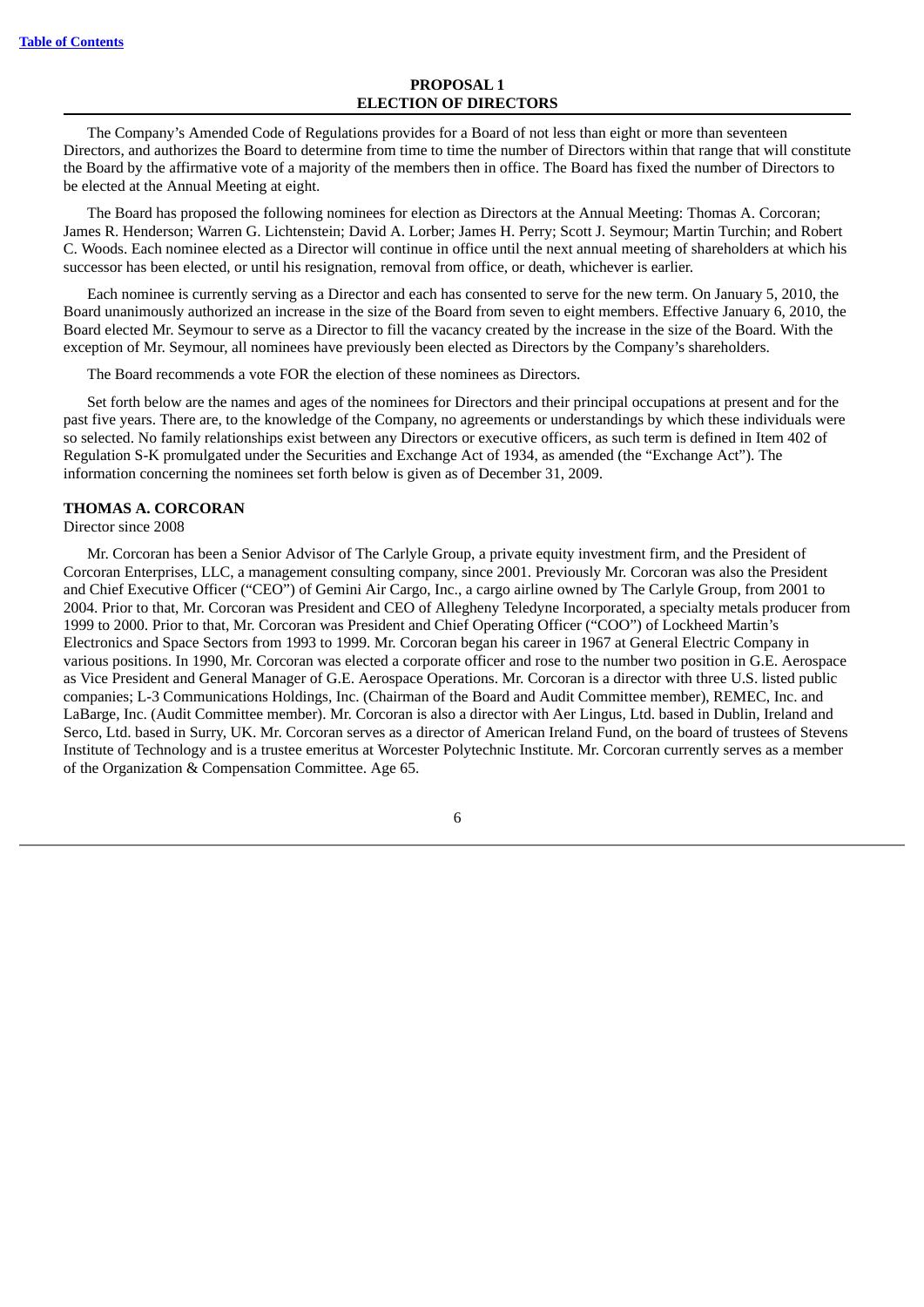### **JAMES R. HENDERSON**

Director since 2008

Mr. Henderson is a Managing Director and operating partner of Steel Partners LLC, a global management firm ("Steel Partners"), which is the manager of Steel Partners Holdings L.P., a global diversified holding company that engages or has interests in a variety of operating businesses through its subsidiary companies ("SPH"). He has been associated with Steel Partners and its affiliates since August 1999. He has been the Chairman of the Board of Point Blank Solutions, Inc., a designer and manufacturer of protective body armor, since August 2008, CEO since September 2009 and was Acting CEO from April 2009 to August 2009. Mr. Henderson was an Executive Vice President of SP Acquisition Holdings, Inc., a company formed for the purpose of acquiring one or more businesses or assets ("SP Acquisition"), from February 2007 until October 2009. Mr. Henderson has been a director of Del Global Technologies Corp., a designer, manufacturer, and marketer of medical imaging and diagnostic systems and power conversion subsystems and components, since November 2003. He has been a director of BNS Holding, Inc., a holding company that owns the majority of Collins Industries, Inc., a manufacturer of school buses, ambulances and terminal trucks, since June 2004. Mr. Henderson has been a director of SL Industries, Inc., a designer, manufacturer, and marketer of power electronics, motion control, power protection, and specialized communication equipment ("SL Industries"), since January 2002. He was a director of Angelica Corporation, a provider of healthcare linen management services, from August 2006 to August 2008. Mr. Henderson was a director and CEO of the predecessor entity of SPH from June 2005 to April 2008, President and COO from November 2003 to April 2008, and was the Vice President of Operations from September 2000 to December 2003. He was also the CEO of WebBank, a wholly-owned subsidiary of SPH, from November 2004 to May 2005. He was a director of ECC International Corp., a manufacturer and marketer of computer controlled simulators for training personnel to perform maintenance and operation procedures on military weapons, from December 1999 to September 2003 and was acting CEO from July 2002 to March 2003. Mr. Henderson has been the President of Gateway Industries, Inc., a provider of database development and web site design and development services, since December 2001. From January 2001 to August 2001, he was President of MDM Technologies, Inc., a direct mail and marketing company. Mr. Henderson currently serves as Chairman of the Board and Chairman of the Corporate Governance & Nominating Committee. Age 52.

# **WARREN G. LICHTENSTEIN**

Director since 2008

Mr. Lichtenstein is the Chairman and CEO of Steel Partners. Mr. Lichtenstein has been associated with Steel Partners and its affiliates since 1990. He currently serves as the Chairman and CEO of SPH. Mr. Lichtenstein is a Co-Founder of Steel Partners Japan Strategic Fund (Offshore), L.P., a private investment partnership investing in Japan, and Steel Partners China Access I LP, a private equity partnership investing in China. He also co-founded Steel Partners II, L.P. ("SPII") in 1993, a private investment partnership which is now a wholly-owned subsidiary of SPH. Mr. Lichtenstein was the Chairman of the Board, President and CEO of SP Acquisition from February 2007 to October 2009. Mr. Lichtenstein was a director (formerly Chairman of the Board) of SL Industries from January 2002 to May 2008 and served as CEO from February 2002 to August 2005. Mr. Lichtenstein has served as Chairman of the Board of WHX Corporation, a diversified industrial products manufacturing company, since July 2005. He served as a director of KT&G Corporation, South Korea's largest tobacco company, from March 2006 to March 2008. He was a director (formerly Chairman of the Board) of United Industrial Corporation, a company principally focused on the design, production and support of defense systems, which was acquired by Textron Inc., from May 2001 to November 2007. He served as a director of the predecessor entity of SPH from 1996 to June 2005, as Chairman and CEO from December 1997 to June 2005 and as President from December 1997 to December 2003. Mr. Lichtenstein currently serves as a member of the Organization & Compensation Committee. Age 44.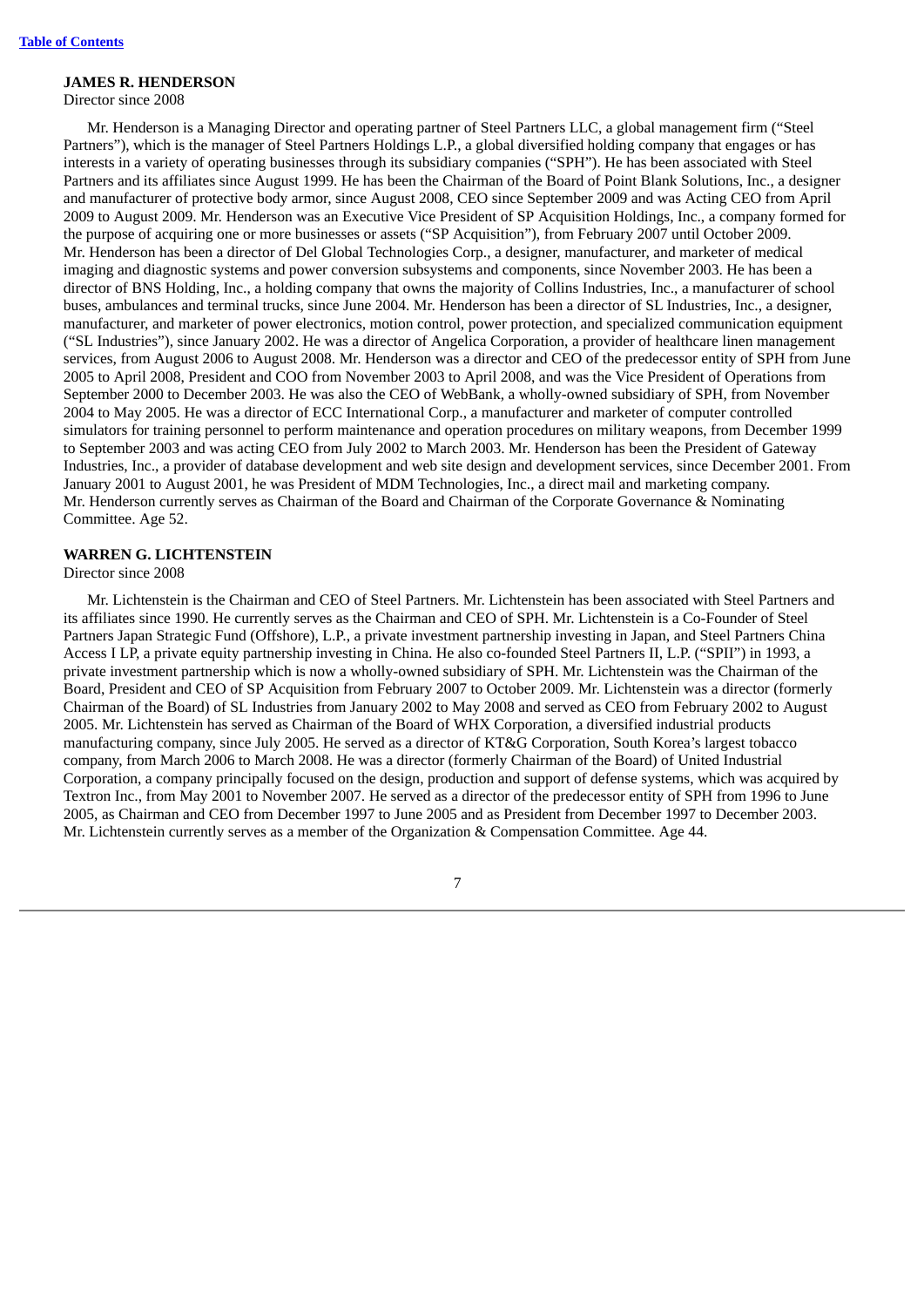# **DAVID A. LORBER**

# Director since 2006

Mr. Lorber is a Co-Founder and Portfolio Manager for FrontFour Capital Group LLC, a hedge fund since 2007. Previously, Mr. Lorber was a Senior Investment Analyst at Pirate Capital LLC, a hedge fund from 2003 to 2006. Prior to that, Mr. Lorber was an Analyst at Vantis Capital Management LLC, a money management firm and hedge fund from 2001 to 2003 and an Associate at Cushman & Wakefield, Inc. Mr. Lorber also serves as a Director of Fisher Communications Inc. and Huntingdon Real Estate Investment Trust. Mr. Lorber currently serves as Chairman of the Organization & Compensation Committee and as a member of the Audit Committee. Age 31.

# **JAMES H. PERRY**

### Director since 2008

Mr. Perry has been a self employed financial consultant since 2008. Previously, Mr. Perry served as Vice President of United Industrial Corporation, who through its wholly-owned subsidiary AAI Corporation designs, produces and supports aerospace and defense systems, from 1998 to 2007, as Chief Financial Officer ("CFO") from 1995 to 2007, as Treasurer from 1994 to 2005, and as Controller from 2005 to 2007. Mr. Perry served as CFO of AAI Corporation from 2000 to 2007, as Treasurer from 2000 to 2005, and as Vice President from 1997 to 2007. Mr. Perry held various positions in the Assurance practice of Ernst & Young LLP, a global leader in assurance, tax, transaction and advisory services, from 1987 to 1994. Mr. Perry currently serves as Chairman of the Audit Committee and as a member of the Organization & Compensation Committee. Age 48.

# **SCOTT J. SEYMOUR**

### Director since January 2010

Mr. Seymour joined the Company on January 6, 2010, as President and Chief Executive Officer of the Company and was appointed President of Aerojet-General Corporation ("Aerojet") on January 26, 2010. Mr. Seymour has served as a consultant to Northrop Grumman Corporation, a global defense and technology company ("Northrop"), since March 2008. Mr. Seymour joined Northrop in 1983. Prior to becoming a consultant in March 2008, Mr. Seymour most recently served as Corporate Vice President and President of Integrated Systems Sector of Northrop from 2002 until March 2008. Mr. Seymour also served as Vice President, Air Combat Systems, Vice President and B-2 Program Manager and Vice President, Palmdale Operations, of Northrop, from 1998 to 2001, 1996 to 1998 and 1993 to 1996, respectively. Prior to joining Northrop, Mr. Seymour was involved in the manufacture and flight-testing of F-14A, EF-111A and F/A-18A aircraft for each of Grumman Aerospace Corporation and McDonnell Aircraft Company. Mr. Seymour is a member of the National Museum United States Air Force Board of Managers and the Board of the Air Warrior Courage Foundation. He is also a member of the Florida Institute of Technology Board of Trustees. Age 59.

# **MARTIN TURCHIN**

# Director since 2008

Mr. Turchin is a Vice-Chairman of CB Richard Ellis, the world's largest real estate services company, a position he has held since 2003. Previously, Mr. Turchin served as a Vice-Chairman of a subsidiary of Insignia Financial Group, a real estate brokerage, consulting and management firm from 1996 to 2003. Prior to that, Mr. Turchin was a principal and Vice-Chairman of Edward S. Gordon Company, a real estate brokerage, consulting and management firm from 1985 to 1996. Mr. Turchin has been a director of Boston Properties, a real estate investment trust, for more than ten years. Mr. Turchin held various positions with Kenneth E. Laub & Company, Inc., a real estate company, where he was involved in real estate acquisition, financing, leasing and consulting from 1971 to 1985. Mr. Turchin also serves as a trustee for the Turchin Family Charitable Foundation. Mr. Turchin currently serves as a member of the Audit Committee and as a member of the Corporate Governance & Nominating Committee. Age 68.

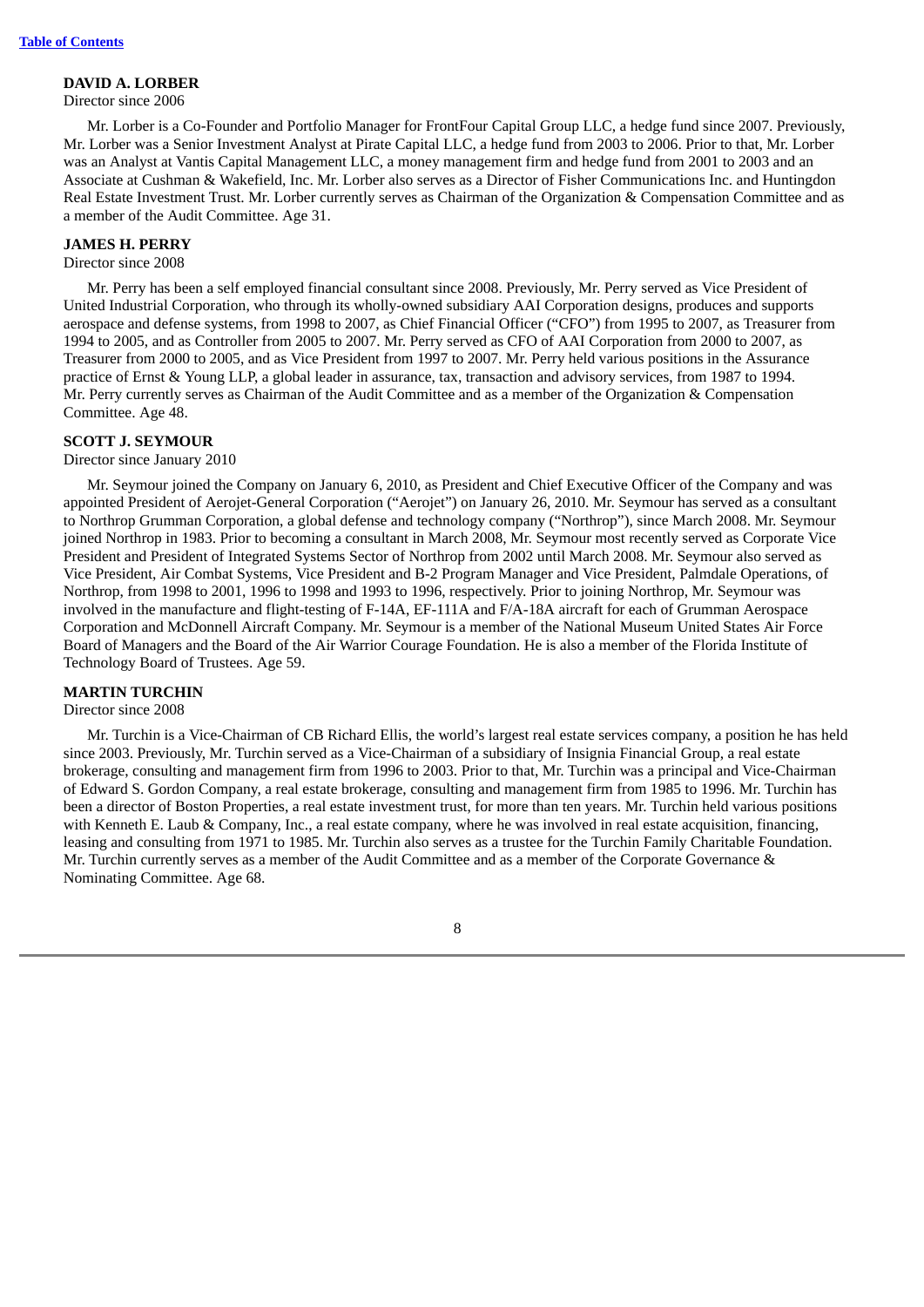# **ROBERT C. WOODS**

Director since 2006

Mr. Woods has been an Investment Banker at Cornerstone Capital Advisors ("Cornerstone"), a real estate investment bank, since 1987. Mr. Woods has also been a real estate developer for Palladian Partners ("Palladian"), a real estate development company since 1983. At both Cornerstone and Palladian, Mr. Woods' experience includes developing and financing master planned communities. Previously, Mr. Woods was the Vice President of Development for the Cullen Center in Houston, Texas from 1982 to 1983, a Project Manager and Vice President of Development for Hines Interests LLC, a real estate development company from 1980 to 1983, a Project Manager for Trammell Crow, a real estate development company from 1979 to 1980. Mr. Woods was also a consulting professor of real estate finance at Stanford University from 2000 to 2005. Mr. Woods is a Chartered Financial Analyst. Mr. Woods currently serves as a member of the Audit Committee and as a member of the Corporate Governance & Nominating Committee. Age 57.

**Our Board unanimously recommends that shareholders vote FOR each of these nominees as Directors by executing** and returning the proxy card or voting by one of the other ways indicated thereon. Proxies solicited by the Board will be **so voted unless shareholders specify otherwise.**

### **Voting for Directors**

The Company has no provision for cumulative voting in the election of Directors. Therefore, holders of Common Stock are entitled to cast one vote for each share held on the Record Date for each of the candidates for election. Directors are elected by a plurality of the votes cast at the Annual Meeting; however, the Board has adopted a majority vote policy. Pursuant to such policy, in an uncontested election, any nominee for Director who receives a greater number of votes "withheld" for his election than votes "for" such election (a "Majority Withheld Vote") shall promptly tender his resignation after such election for consideration by the Corporate Governance & Nominating Committee (the "Corporate Governance Committee"). In determining its recommendation to the Board, the Corporate Governance Committee will consider all factors deemed relevant by its members. These factors may include the underlying reasons why shareholders "withheld" votes for election from such Director (if ascertainable), the length of service and qualifications of the Director whose resignation has been tendered, the Director's contributions to the Company, whether by accepting such resignation the Company will no longer be in compliance with any applicable law, rule, regulation or governing document, and whether or not accepting the resignation is in the best interests of the Company and our shareholders. Within 90 days thereafter, the Board, taking into account the recommendation of the Corporate Governance Committee and such additional information and factors that the Board believes to be relevant, must determine whether to accept or reject the resignation. The Director that tendered the resignation shall not participate in the consideration or determination of whether to accept such resignation. The Board shall disclose by press release its decision to accept or reject the resignation and, if applicable, the reasons for rejecting the resignation. If a majority of the Corporate Governance Committee members receive a Majority Withheld Vote at the same election, then the independent Directors who did not receive a Majority Withheld Vote will appoint a committee of independent Directors to consider the resignation offers and recommend to the Board whether to accept or reject them.

Votes cast for a nominee will be counted in favor of election. Abstentions and broker non-votes will not count either in favor of, or against, election of a nominee. It is the intention of the persons named in the accompanying form of proxy to vote for the election of the Board's nominees, unless authorization to do so is withheld. Proxies cannot be voted for a greater number of persons than the number of Directors set by the Board for election. If, prior to the Annual Meeting, a nominee becomes unable to serve as a Director for any reason, the proxy holders reserve the right to substitute another person of their choice in such nominee's place and stead. It is not anticipated that any nominee will be unavailable for election at the Annual Meeting.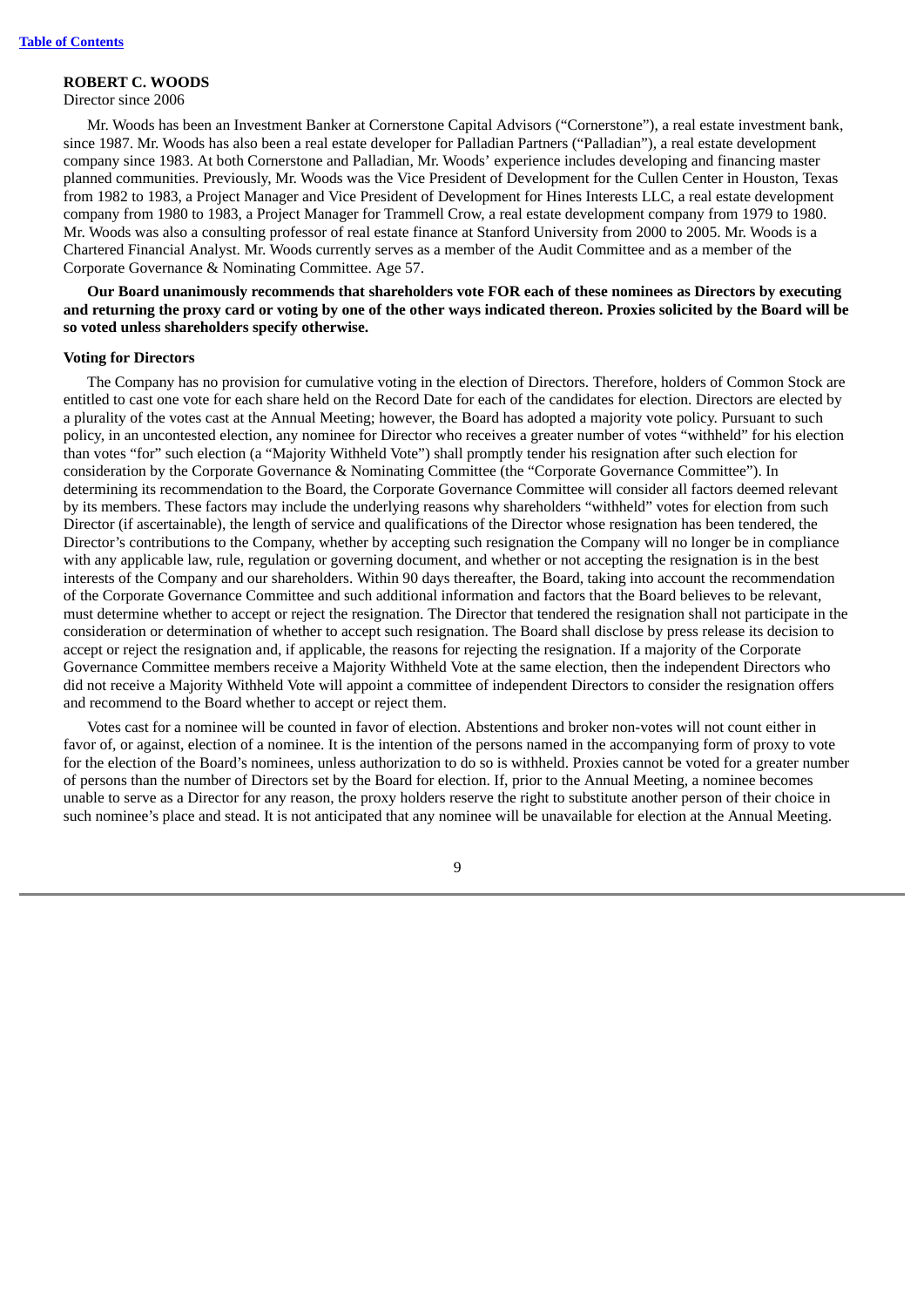### **Retirement Policy**

Under the Board's retirement policy, a Director's term of office normally expires at the annual meeting of shareholders following his 70th birthday. The Board's retirement policy also provides that the Board may waive immediate compliance with the policy and request that a Director postpone his retirement until a subsequent date.

### **Meetings of the Board**

The Board held 12 meetings during fiscal year 2009. All of the Directors who served during fiscal year 2009 attended at least 75% of the regularly scheduled and special meetings of the Board and Board committees on which they served and to which they were invited in fiscal year 2009. All of the Board's nominees for election at the Annual Meeting are expected to attend the Annual Meeting. All but one of the Directors nominated for election at the 2009 annual meeting of shareholders were present at such meeting.

### **Meetings of Non-Employee Directors**

Non-employee Directors meet in executive session as part of each regularly scheduled Board meeting. In 2009, the Chairman of the Board, presided at all such executive sessions. In the event of the Chairman's absence, a non-employee Director would have been chosen on a rotating basis.

# **Determination of Independence of Directors**

The Board has determined that to be considered independent, a Director may not have a direct or indirect material relationship with the Company. A material relationship is one which impairs or inhibits, or has the potential to impair or inhibit, a Director's exercise of critical and disinterested judgment on behalf of the Company and its shareholders. In making its assessment of independence, the Board considers any and all material relationships not merely from the standpoint of the Director, but also from that of persons or organizations with which the Director has or has had an affiliation, or those relationships which may be material, including commercial, industrial, banking, consulting, legal, accounting, charitable and familial relationships, among others. The Board also considers whether a Director was an employee of the Company within the last five years. The Board consults with the Company's counsel to ensure that the Board's determinations are consistent with all relevant securities and other laws and regulations regarding the definition of "independent" Director, including those set forth in pertinent listing standards of the NYSE as in effect from time to time. The NYSE's listing standards require that all listed companies have a majority of independent directors. For a director to be "independent" under the NYSE listing standards, the board of directors of a listed company must affirmatively determine that the director has no material relationship with the company, or its subsidiaries or affiliates, either directly or as a partner, shareholder or officer of an organization that has a relationship with the company or its subsidiaries or affiliates. In accordance with the NYSE listing standards, the Board has affirmatively determined that each of the Board's nominees, other than Mr. Seymour, have no material relationships with the Company, either directly or as a partner, shareholder or officer of an organization that has a relationship with the Company.

Additionally, each of the Board's nominees, other than Mr. Seymour, has been determined to be "independent" under the following NYSE listing standards, which provide that a director is not independent if:

• the director is, or has been within the last three years, an employee of the Company, or an immediate family member is, or has been within the last three years, an executive officer, of the Company;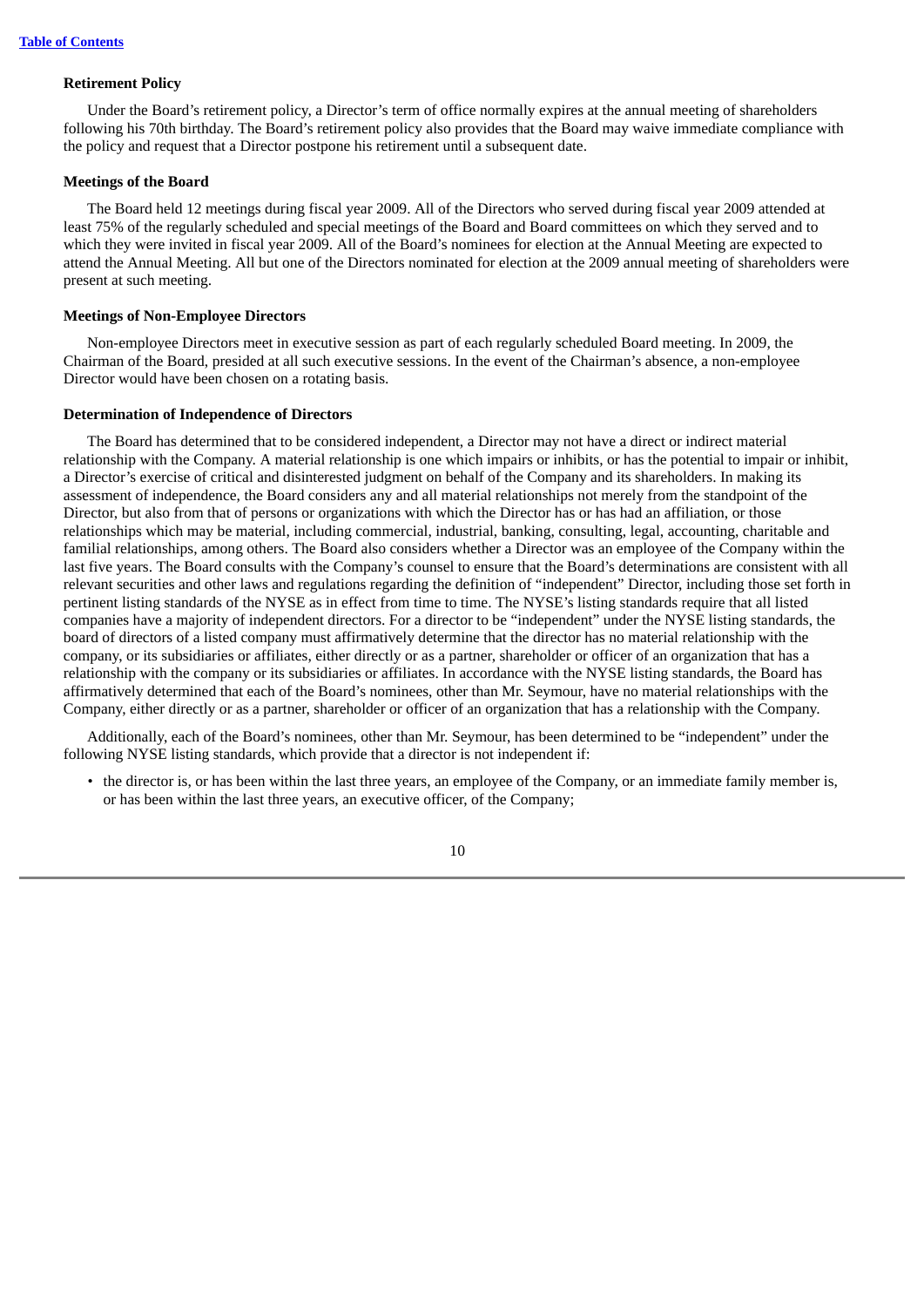- the director has received, or has an immediate family member who has received, during any twelve-month period within the last three years, more than \$120,000 in direct compensation from the Company, other than director and committee fees and pension or other forms of deferred compensation for prior service (provided such compensation is not contingent in any way on continued service);
- (a) the director is a current partner or employee of a firm that is the Company's internal or external auditor; (b) the director has an immediate family member who is a current partner of such a firm; (c) the director has an immediate family member who is a current employee of such a firm and personally works on the Company's audit; or (d) the director or an immediate family member was within the last three years (but is no longer) a partner or employee of such a firm and personally worked on the Company's audit within that time;
- the director or an immediate family member is, or has been within the last three years, employed as an executive officer of another company where any of the Company's present executive officers at the same time serves or served on that company's compensation committee; or
- the director is a current employee, or an immediate family member is a current executive officer, of a company that has made payments to or received payments from, the Company for property or services in an amount which, in any of the last three fiscal years, exceeds the greater of \$1 million, or 2% of such other company's consolidated gross revenues.

# **Board Committees**

The Board maintains three standing committees: Audit Committee; Corporate Governance & Nominating Committee; and the Organization & Compensation Committee ("Compensation Committee"). In addition, a CEO Search Committee, Pricing Committee, and Special Committee were established as special committees. Assignments to, and chairs of, the committees are recommended by the Corporate Governance & Nominating Committee and approved by the Board. All committees report on their activities to the Board. Each standing committee operates under a charter approved by the Board. The charters for each of the standing committees are posted on the Company's web site at *www.GenCorp.com* and in print to any shareholder or interested party who requests them by writing to Secretary, GenCorp Inc., P.O. Box 537012, Sacramento, California 95853-7012 (if by overnight courier, then Highway 50 & Aerojet Road, Rancho Cordova, California 95742).

The following table provides the membership and total number of meetings held by each standing committee of the Board in fiscal year 2009:

|                                    |       | Corporate               |                           |
|------------------------------------|-------|-------------------------|---------------------------|
|                                    |       | <b>Governance &amp;</b> | <b>Organization &amp;</b> |
| Name                               | Audit | <b>Nominating</b>       | Compensation              |
| Thomas A. Corcoran                 |       |                         | $\lambda$                 |
| James R. Henderson                 |       | $X^*$                   |                           |
| Warren G. Lichtenstein             |       |                         | $\mathbf v$<br>Λ          |
| David A. Lorber                    | Х     |                         | $X^*$                     |
| James H. Perry                     | $X^*$ |                         |                           |
| Martin Turchin                     | Х     | X                       |                           |
| Robert C. Woods                    | X     | $\mathbf{X}$            |                           |
| Total meetings in fiscal year 2009 | 6     |                         |                           |

\* Committee Chairperson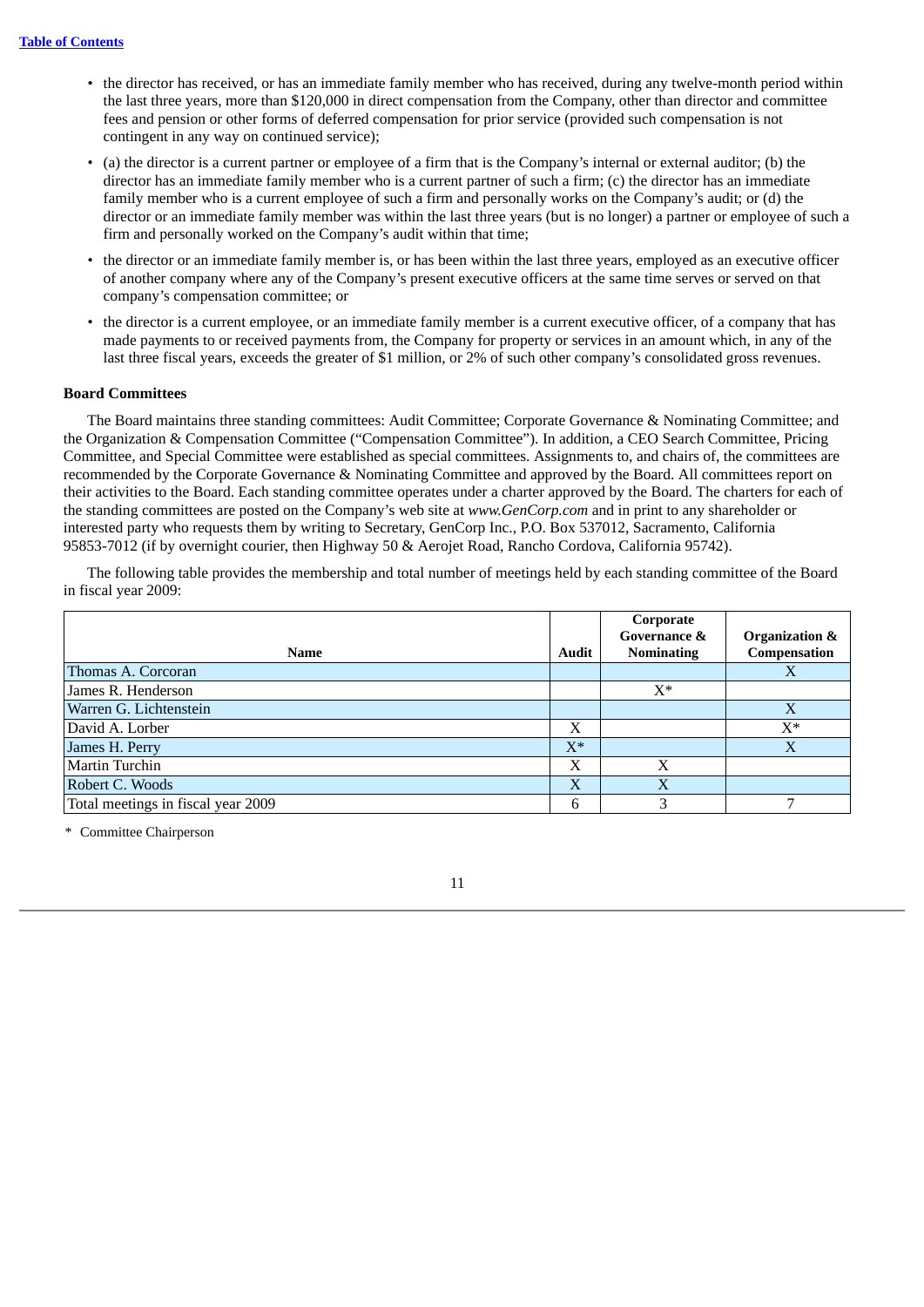The Audit Committee is a separately designated standing committee established in accordance with Section 3(a)(58)(A) of the Exchange Act. The Board has determined that each member of the Audit Committee meets all applicable independence and financial literacy requirements under the NYSE listing standards. The Board has also determined that Mr. Perry is an "audit committee financial expert" under the applicable rules promulgated pursuant to the Exchange Act. The Audit Committee reviews and evaluates the scope of the audits to be performed by, the adequacy of services performed by, and the fees and compensation of, the independent auditors. The Audit Committee also reviews the Company's audited financial statements with management and with the Company's independent auditors and recommends to the Board to include the audited financial statements in the Annual Report on Form 10-K; approves in advance all audit and permitted non-audit services to be provided by the independent auditors; reviews and considers matters that may have a bearing upon continuing auditor independence; prepares the report of the Audit Committee to be included in the Company's proxy statement; appoints the independent auditors to examine the consolidated financial statements of the Company; reviews and evaluates the scope and appropriateness of the Company's internal audit function, internal audit plans and system of internal controls; reviews and evaluates the appropriateness of the Company's selection or application of accounting principles and practices and financial reporting; receives periodic reports from the internal audit and law departments; and reviews and oversees the Company's compliance with legal and regulatory requirements.

The Corporate Governance Committee periodically reviews and makes recommendations to the Board concerning the criteria for selection and retention of Directors, the composition of the Board (including the Chairman of the Board), the structure and function of Board committees, and the retirement policy of Directors. The Corporate Governance Committee also assists in identifying, and recommends to the Board, qualified candidates to serve as Directors of the Company and considers and makes recommendations to the Board concerning Director nominations submitted by shareholders. The Corporate Governance Committee also periodically reviews and advises the Board regarding significant matters of public policy, including proposed actions by foreign and domestic governments that may significantly affect the Company; reviews and advises the Board regarding adoption or amendment of major Company policies and programs relating to matters of public policy; monitors the proposed adoption or amendment of significant environmental legislation and regulations and advises the Board regarding the impact such proposals may have upon the Company and, where appropriate, the nature of the Company's response thereto; periodically reviews and advises the Board regarding the status of the Company's environmental policies and performance under its environmental compliance programs; and periodically reviews and reports to the Board regarding the status of, and estimated liabilities for, environmental remediation. The Board has determined that each member of the Corporate Governance Committee meets all applicable independence requirements under the NYSE listing standards.

The Compensation Committee advises and recommends to the independent Directors the total compensation of the President and CEO. In addition, the Compensation Committee, with the counsel of the CEO, considers and establishes base pay and incentive bonuses for the other executive officers of the Company. The Compensation Committee also administers the Company's deferred compensation plan, the 2009 Incentive Plan and the GenCorp 1999 Equity and Performance Incentive Plan (the "1999 Incentive Plan"). The Compensation Committee periodically reviews the organization of the Company and its management, including major changes in the organization of the Company and the responsibility of management as proposed by the CEO; monitors executive development and succession planning; reviews the effectiveness and performance of senior management and makes recommendations to the Board concerning the appointment and removal of officers; periodically reviews the compensation philosophy, policies and practices of the Company and makes recommendations to the Board concerning major changes, as appropriate; annually reviews changes in the Company's employee benefit, savings and retirement plans and reports thereon to the Board; and approves, and in some cases recommends to the Board for approval, the compensation of officers, and executives of the Company. The Compensation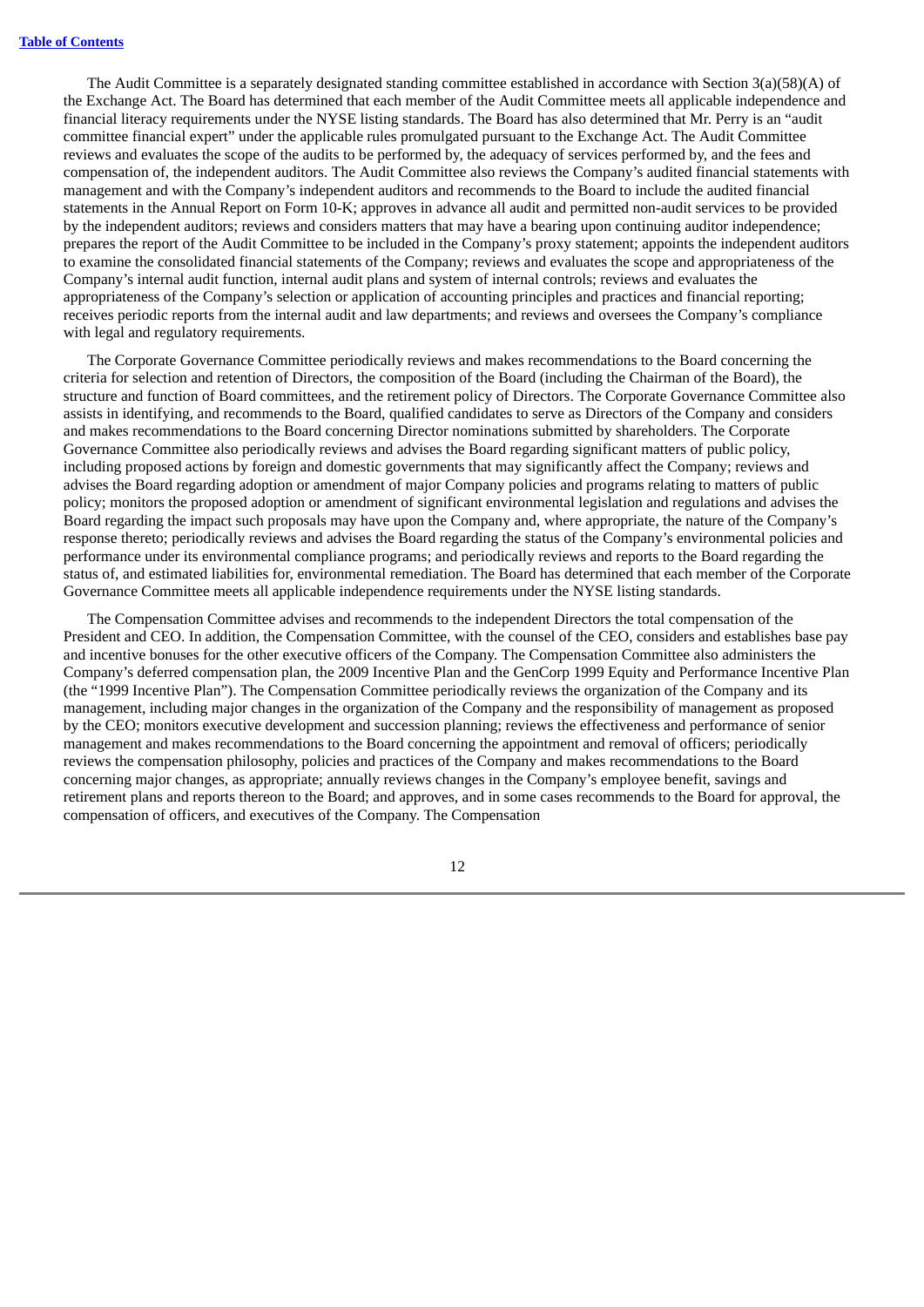Committee also reviews and makes recommendations to the Board regarding the compensation and benefits for Directors.

From time to time, the Board forms special committees when specific matters need to be addressed. During fiscal year 2008, a CEO Search Committee was established to identify and select a new CEO, consisting of Messrs. Corcoran, Lichtenstein, and Woods, with Mr. Lichtenstein serving as the Chairman of the committee. During fiscal year 2009, the CEO Search Committee continued to interview and evaluate candidates presented by Korn/Ferry International. In December 2009, the CEO Search Committee recommended to the full Board the appointment of Mr. Seymour as CEO of the Company. In December 2009, the Board authorized the Compensation Committee to negotiate an employment agreement with Mr. Seymour. After extensive negotiations, on an arms-length basis, with Mr. Seymour, and upon the recommendation of the CEO Search Committee and Compensation Committee, in January 2010 the Board unanimously approved the terms of the employment agreement with Mr. Seymour to serve as the President and CEO of the Company.

Also during fiscal year 2009, a Pricing Committee and Special Committee of the Board were established in connection with the Company's debt refinancing efforts.

### **Director Nominations**

The Corporate Governance Committee identifies potential director candidates through a variety of means, including recommendations from members of the Corporate Governance Committee, the Board, management and shareholders. The Corporate Governance Committee also may retain the services of a consultant to assist in identifying candidates. The Corporate Governance Committee will consider nominations submitted by shareholders. A shareholder who would like to recommend a nominee should write to the Chairman of the Corporate Governance Committee, c/o Secretary, GenCorp Inc., P.O. Box 537012, Sacramento, California 95853-7012 (if by overnight courier, then Highway 50 & Aerojet Road, Rancho Cordova, California 95742). Any such recommendation must include (i) the name and address of the candidate; (ii) a brief biographical description, including his or her occupation for at least the last five years, and a statement of the qualifications of the candidate; and (iii) the candidate's signed consent to serve as a Director if elected and to be named in the proxy statement.

Such nominations must be received by the Chairman of the Corporate Governance Committee no later than December 1st immediately preceding the date of the annual meeting of shareholders at which the nominee is to be considered for election. Since the date of the Company's 2009 proxy statement, there have been no material changes to the procedures by which shareholders of the Company may recommend nominees to the Board.

The Corporate Governance Committee seeks to create a Board that is, as a whole, strong in its collective knowledge and diversity of skills and experience and background with respect to accounting and finance, management and leadership, business judgment, industry knowledge and corporate governance. When the Corporate Governance Committee reviews a potential new candidate, it looks specifically at the candidate's qualifications in light of the needs of the Board and the Company at that time, given the then-current mix of Director attributes.

### **Communications with Directors**

Shareholders and other interested parties may communicate with the Board or individual Directors by mail addressed to: Chairman of the Corporate Governance Committee, c/o Secretary, GenCorp Inc., P.O. Box 537012, Sacramento, California 95853-7012 (if by overnight courier, then Highway 50 & Aerojet Road, Rancho Cordova, California 95742). The Secretary may initially review communications to the Board or individual Directors and transmit a summary to the Board or individual Directors, but has discretion to exclude from transmittal any communications that are, in the reasonable judgment of the Secretary, inappropriate for submission to the intended recipient(s). Examples of communications that

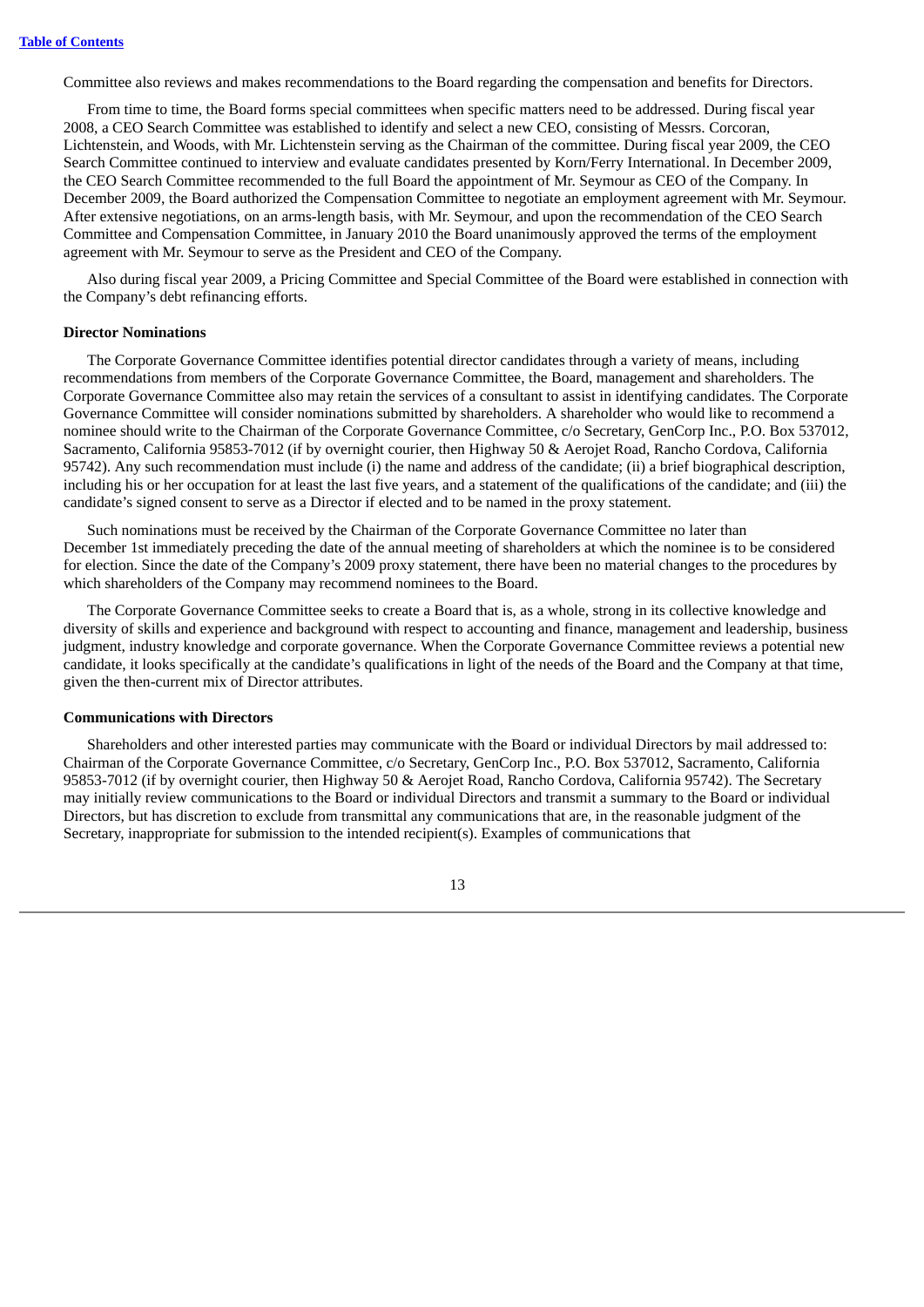would be considered inappropriate for submission to the Board or a Director include, without limitation, customer complaints, solicitations, commercial advertisements, communications that do not relate directly or indirectly to the Company's business or communications that relate to improper or irrelevant topics.

### **Compensation Committee Interlocks and Insider Participation**

The Compensation Committee is composed entirely of non-employee independent Directors. As of November 30, 2009, the members of the Compensation Committee included David A. Lorber (Chairman), Thomas A. Corcoran, Warren G. Lichtenstein and James H. Perry. All non-employee independent Directors participate in decisions regarding the compensation of the President and CEO. None of the Company's executive officers serve as a member of the Board or compensation committee of any entity that has one or more of its executive officers serving as a member of the Company's Compensation Committee. In addition, none of the Company's executive officers serve as a member of the compensation committee of any entity that has one or more of its executive officers serving as a member of the Company's Board.

### **Director Compensation**

The compensation of the Company's non-employee Directors is determined by the Board upon the recommendations made by the Compensation Committee.

### *Annual Cash Compensation*

Under our Director compensation program in effect for fiscal year 2009, each non-employee Director received an annual retainer fee of \$50,000. The Chairman of the Board receives an annual retainer fee of \$104,000. In addition, in fiscal year 2009 each non-employee Director received \$4,000 for each Committee membership. Non-employee Directors who served as Chairperson of a Committee also received an additional annual fee of \$8,000 with the exception of the Chairman of the Audit Committee who received \$15,000.

### *Equity Grants*

All non-employee Directors receive an annual grant of restricted shares of Common Stock under the 1999 Incentive Plan, which expired in August 2009, or the 2009 Incentive Plan as applicable, typically in March. In March 2009, each non-employee Director then in office received a grant of 1,750 restricted shares, with the exception of the Chairman of the Board, which received 3,500 restricted shares. Provided that the grantee remains in continuous service as a Director of the Company, the restricted shares vest and become non-forfeitable on the third anniversary of the grant. Non-employee Directors also receive a one-time award of 500 restricted shares of Common Stock as part of their initial election to the Board. All shares may be voted, but ownership may not be transferred until such shares are vested. Unless otherwise approved by the Board, unvested shares will be forfeited in the event of a voluntary resignation or refusal to stand for re-election.

All non-employee Directors receive an annual grant of 6,000 stock appreciation rights ("SARs") or stock options at the Board's discretion. The Chairman of the Board receives 12,000 SARs or stock options. In March 2009, each non-employee Director then in office received a grant of 6,000 SARs and the Chairman of the Board received 12,000 SARs. These SARs vest one year from the date of grant. Special grants of SARs or stock options may be made from time to time at the recommendation of the Compensation Committee and approval from the Board. In addition, in October 2009 each non-employee Director received 12,000 SARs. Fifty percent of these SARs vest six months from the date of grant with the remaining SARs vesting one year from the date of grant. All SARs have a ten-year term, under the 1999 Plan and a seven-year term under the 2009 Incentive Plan.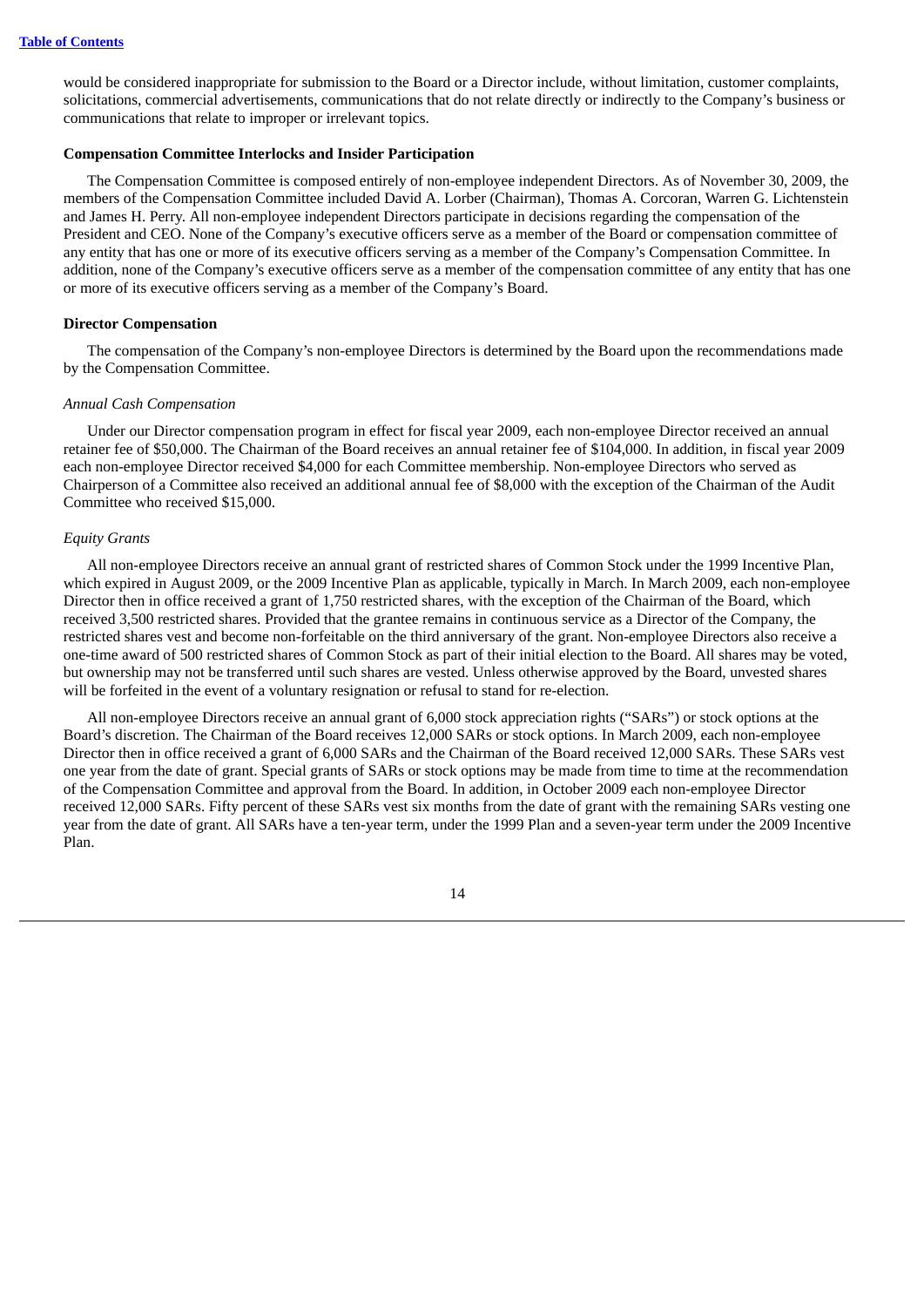### *Equity Ownership Guidelines for Non-employee Directors*

In October 2007, the Board adopted equity ownership guidelines under which non-employee Directors are required to own equity in the Company in an amount equal to \$150,000. In calculating the amount of equity owned by a Director, the Board looks at the value of Common Stock owned by such Director (restricted stock and stock owned outright), the value of any phantom stock owned by such Director as part of the Director Deferred Compensation Plan, and the value of any vested "in the money" options or SARs (i.e. market value of Company stock in excess of the strike price for the stock option or SAR). Directors have five years to meet the thresholds set forth in these equity ownership guidelines. The Board reviews these guidelines periodically, and considers adjustments when appropriate, including adjustments for material fluctuations in the Company's stock price. The following table shows the current status of equity ownership for each non-employee Director as of November 30, 2009.

|                           | <b>Value of Equity</b> |                         |                            |
|---------------------------|------------------------|-------------------------|----------------------------|
| <b>Name</b>               | Ownership(*)           | <b>Date of Election</b> | <b>Years as a Director</b> |
| <b>Thomas A. Corcoran</b> | 41,776                 | 09/24/08                |                            |
| <b>James R. Henderson</b> | 91.095                 | 05/16/08                |                            |
| Warren G. Lichtenstein    | 27,498,190             | 03/05/08                |                            |
| David A. Lorber           | 55,310                 | 03/31/06                |                            |
| <b>James H. Perry</b>     | 47,500                 | 05/16/08                |                            |
| Martin Turchin            | 47,500                 | 03/05/08                |                            |
| Robert C. Woods           | 55,310                 | 03/31/06                |                            |

\* Value is based on the stock price on November 30, 2009 of \$7.81.

### *Director Deferred Compensation Plan*

Directors annually may elect to defer all or a percentage of their cash compensation pursuant to the Deferred Compensation Plan for Non-employee Directors. The plan is unfunded, and deferred amounts if any, are deemed to be invested in, at the election of the Director, phantom shares in the GenCorp Stock Fund, a Standard & Poor's 500 index fund, or a cash deposit program at the election of the Director. Deferred amounts and earnings thereon are payable at or commencing at a future date, in either a lump sum or installments as elected by the Director at the time of deferral. No deferrals were elected for fiscal year 2009. In addition, the GenCorp Stock Fund was eliminated as an investment option in 2009.

#### *Other*

The GenCorp Foundation matches employee and Director gifts to accredited, non-profit colleges, universities, secondary and elementary public or private schools located in the United States. Gifts made were matched dollar for dollar up to \$7,500 per calendar year per donor until April 1, 2009, when the maximum match per donor per calendar year was changed to \$3,000.

Non-employee Directors may also elect to participate in the same health benefits programs at the same cost as are offered to all of the Company's employees. One Director participated in this plan in fiscal 2009. The Company also reimburses Directors for actual travel and other expenses incurred in attending Board and Committee meetings.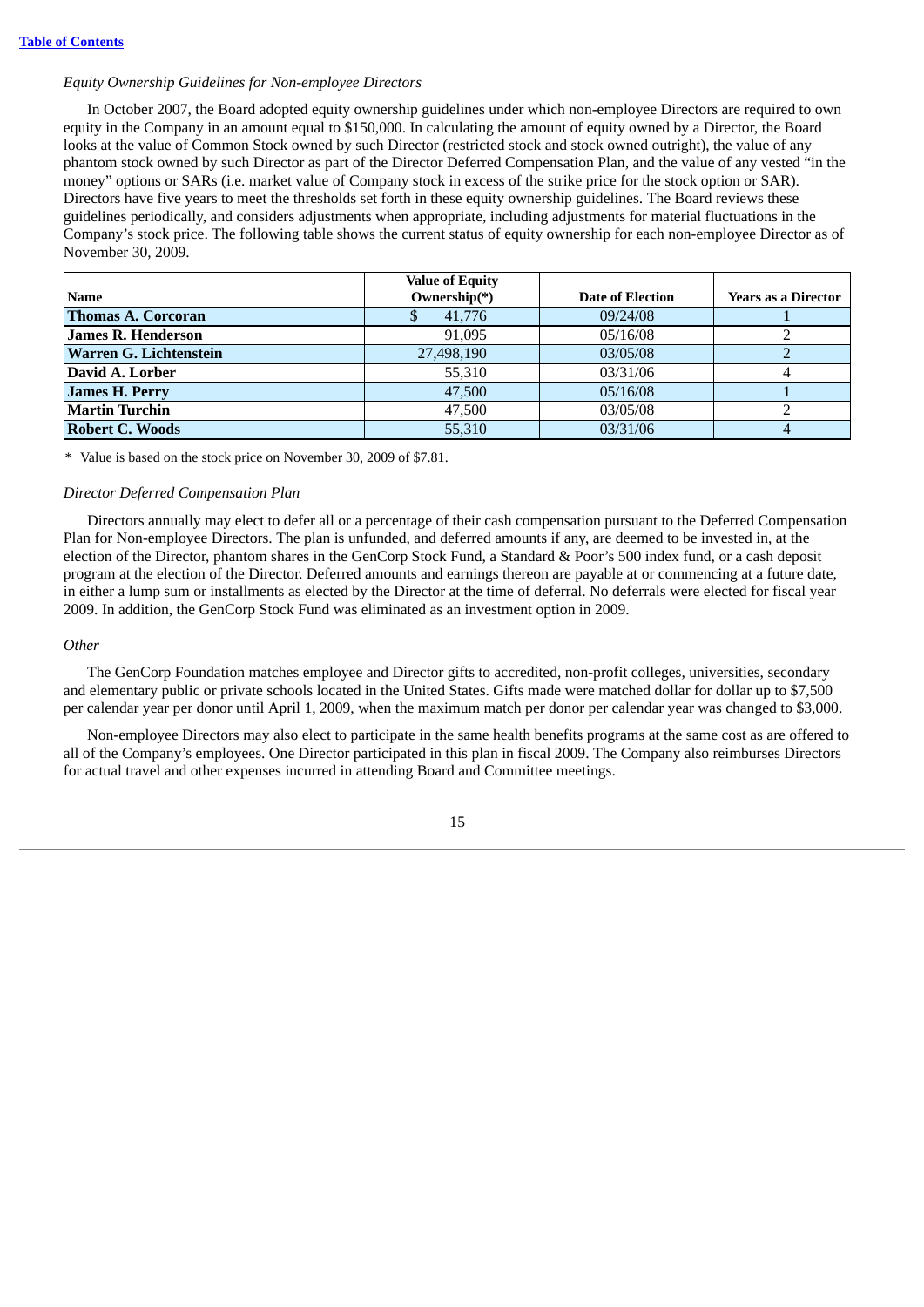# **2009 DIRECTOR COMPENSATION TABLE**

The following table sets forth information regarding compensation for fiscal year 2009 for each of the individuals who served as a non-employee Director for the Company in fiscal year 2009.

|                           | <b>Fees Earned or</b>                |                                      | <b>Option/SARs</b>                | <b>All Other</b>    |            |
|---------------------------|--------------------------------------|--------------------------------------|-----------------------------------|---------------------|------------|
| <b>Name</b>               | <b>Paid in Cash</b><br>$($ \$) $(1)$ | <b>Stock Awards</b><br>$($ \$)(2)(3) | <b>Awards</b><br>$($ \$)(2)(3)(4) | Compensation<br>(S) | Total (\$) |
| <b>Thomas A. Corcoran</b> | \$54,000                             | \$4,339                              | \$52,152                          |                     | \$110,491  |
| <b>James R. Henderson</b> | 116,000                              | 15,279                               | 170,571                           |                     | 301,850    |
| Warren G.                 |                                      |                                      |                                   |                     |            |
| Lichtenstein              | 54,000                               | 9,403                                | 117,600                           |                     | 181,003    |
| David A. Lorber           | 66,000                               | 7,638                                | 126,933                           |                     | 200,571    |
| <b>James H. Perry</b>     | 73,000                               | 7,268                                | 117,600                           |                     | 197,868    |
| <b>Martin Turchin(5)</b>  | 58,000                               | 9,403                                | 117,600                           | 3,000               | 188,003    |
| <b>Robert C. Woods</b>    | 58,000                               | 7,638                                | 126,933                           |                     | 192,571    |

(1) The amounts reported in this column for each non-employee Director reflect the dollar amount of the Board and Committee fees paid in fiscal year 2009.

(2) The amounts reported in these columns for each non-employee Director reflect the compensation costs for financial reporting purposes for fiscal year 2000 without the affects of estimated forfeitures. A description of these awards can be found under the section entitled *Long-Term Incentives (Equity-Based Compensation*) on page [ ]. A discussion of the assumptions used in calculating these values may be found in Note 9(c) in the audited financial statements in the Company's Annual Report on Form 10-K for the fiscal year ended November 30, 2009.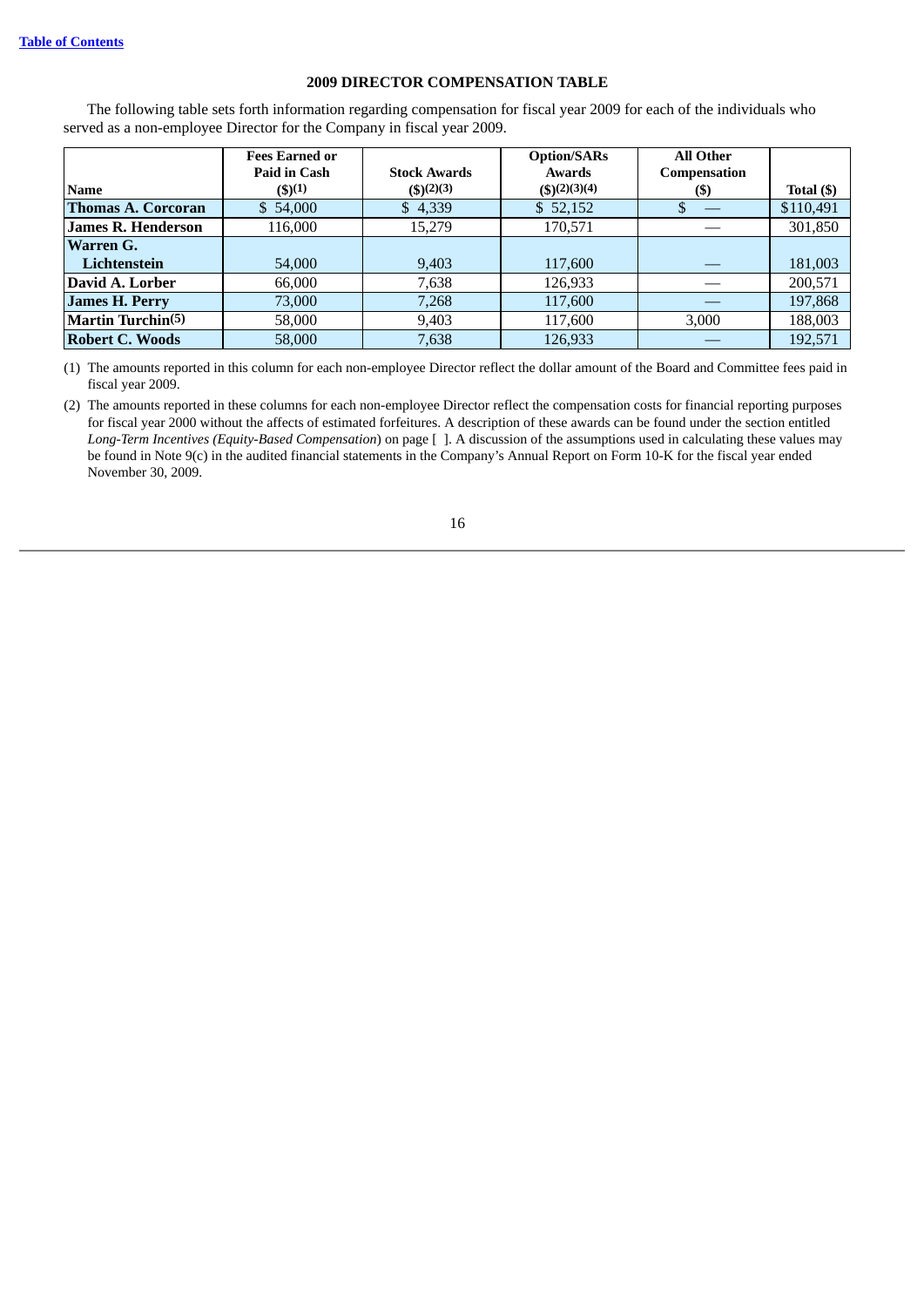(3) The following table shows the shares of restricted stock and SARs granted during fiscal year 2009 to each non-employee Director who served as a Director in fiscal year 2009, and the aggregate grant date fair value for each award. A discussion of the assumptions used in calculating these values may be found in Note 9(c) in the audited financial statements in the Company's Annual Report on Form 10-K for the fiscal year ended November 30, 2009.

|                           |               |                        |                    | <b>Grant Date</b> |
|---------------------------|---------------|------------------------|--------------------|-------------------|
|                           | Grant         | <b>Stock Awards(A)</b> | <b>SARs Awards</b> | <b>Fair Value</b> |
| <b>Name</b>               | <b>Date</b>   | $^{(#)}$               | $^{(#)}$           | $($ \$)           |
| <b>Thomas A. Corcoran</b> | $3 - 25 - 09$ | 1,750                  |                    | \$4,183           |
|                           | $3 - 25 - 09$ |                        | 6,000(B)           | 9,840             |
|                           | 10-06-09      |                        | 12,000(C)          | 46,320            |
| <b>James R. Henderson</b> | $3 - 25 - 09$ | 3,500                  |                    | 8,365             |
|                           | $3 - 25 - 09$ |                        | 12,000(B)          | 19,680            |
|                           | 10-06-09      |                        | 12,000(C)          | 46,320            |
| Warren G. Lichtenstein    | $3 - 25 - 09$ | 1,750                  |                    | 4,183             |
|                           | $3 - 25 - 09$ |                        | 6,000(B)           | 9,840             |
|                           | 10-06-09      |                        | 12,000(C)          | 46,320            |
| David A. Lorber           | $3 - 25 - 09$ | 1,750                  |                    | 4,183             |
|                           | $3 - 25 - 09$ |                        | 6,000(B)           | 9,840             |
|                           | 10-06-09      |                        | 12,000(C)          | 46,320            |
| <b>James H. Perry</b>     | $3 - 25 - 09$ | 1,750                  |                    | 4,183             |
|                           | $3 - 25 - 09$ |                        | 6,000(B)           | 9,840             |
|                           | 10-06-09      |                        | 12,000(C)          | 46,320            |
| <b>Martin Turchin</b>     | $3 - 25 - 09$ | 1,750                  |                    | 4,183             |
|                           | $3 - 25 - 09$ |                        | 6,000(B)           | 9,840             |
|                           | 10-06-09      |                        | 12,000(C)          | 46,320            |
| <b>Robert C. Woods</b>    | $3 - 25 - 09$ | 1,750                  |                    | 4,183             |
|                           | $3 - 25 - 09$ |                        | 6,000(B)           | 9,840             |
|                           | 10-06-09      |                        | 12,000(C)          | 46,320            |

(A) Shares of restricted stock vest in full on the third anniversary of the grant date if the Director is then serving on the Board.

(B) These SARs vest on March 25, 2010, if the Director is then serving on the Board. All such SARs were granted under the 1999 Incentive Plan and have a ten-year term.

(C) 50% of such SARs vest six months from the date of grant with the remaining SARs vesting one year from date of grant if the Director is then serving on the Board. All such SARs were granted under the 2009 Incentive Plan and have a seven-year term.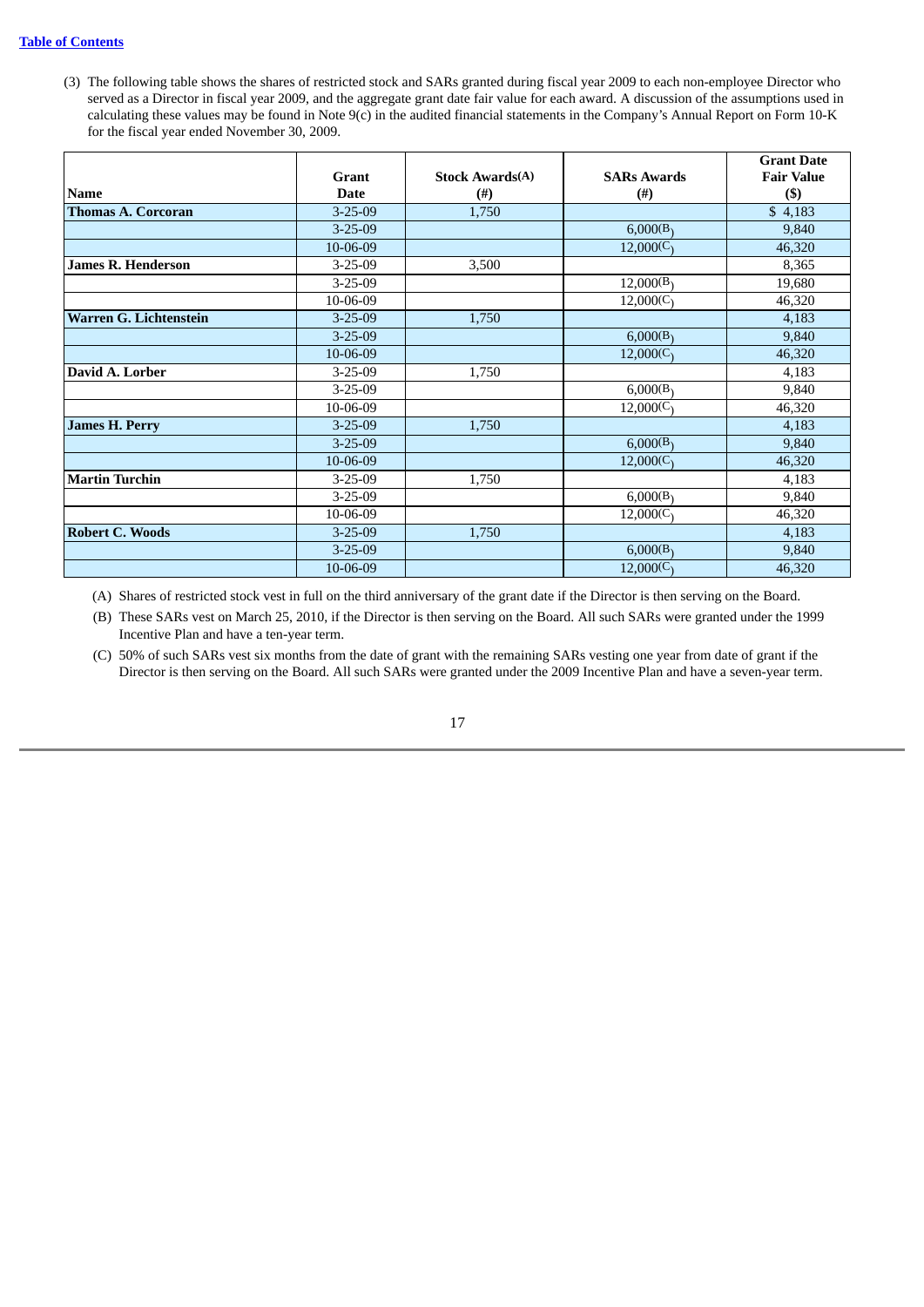(4) The following table shows the amount of outstanding and unexercised SARs awards as of November 30, 2009 for each non-employee Director who served as a Director in fiscal year 2009. No Director held stock options as of November 30, 2009.

|                           | <b>Outstanding and</b> |
|---------------------------|------------------------|
|                           | <b>Unexercised</b>     |
| <b>Name</b>               | <b>SARs</b>            |
| <b>Thomas A. Corcoran</b> | 21,000                 |
| <b>James R. Henderson</b> | 48,000                 |
| Warren G. Lichtenstein    | 36,000                 |
| David A. Lorber           | 41,000                 |
| <b>James H. Perry</b>     | 36,000                 |
| <b>Martin Turchin</b>     | 36,000                 |
| <b>Robert C. Woods</b>    | 41,000                 |

(5) All other compensation for Mr. Turchin represents matching donations made by the GenCorp Foundation for gifts made in fiscal year 2009.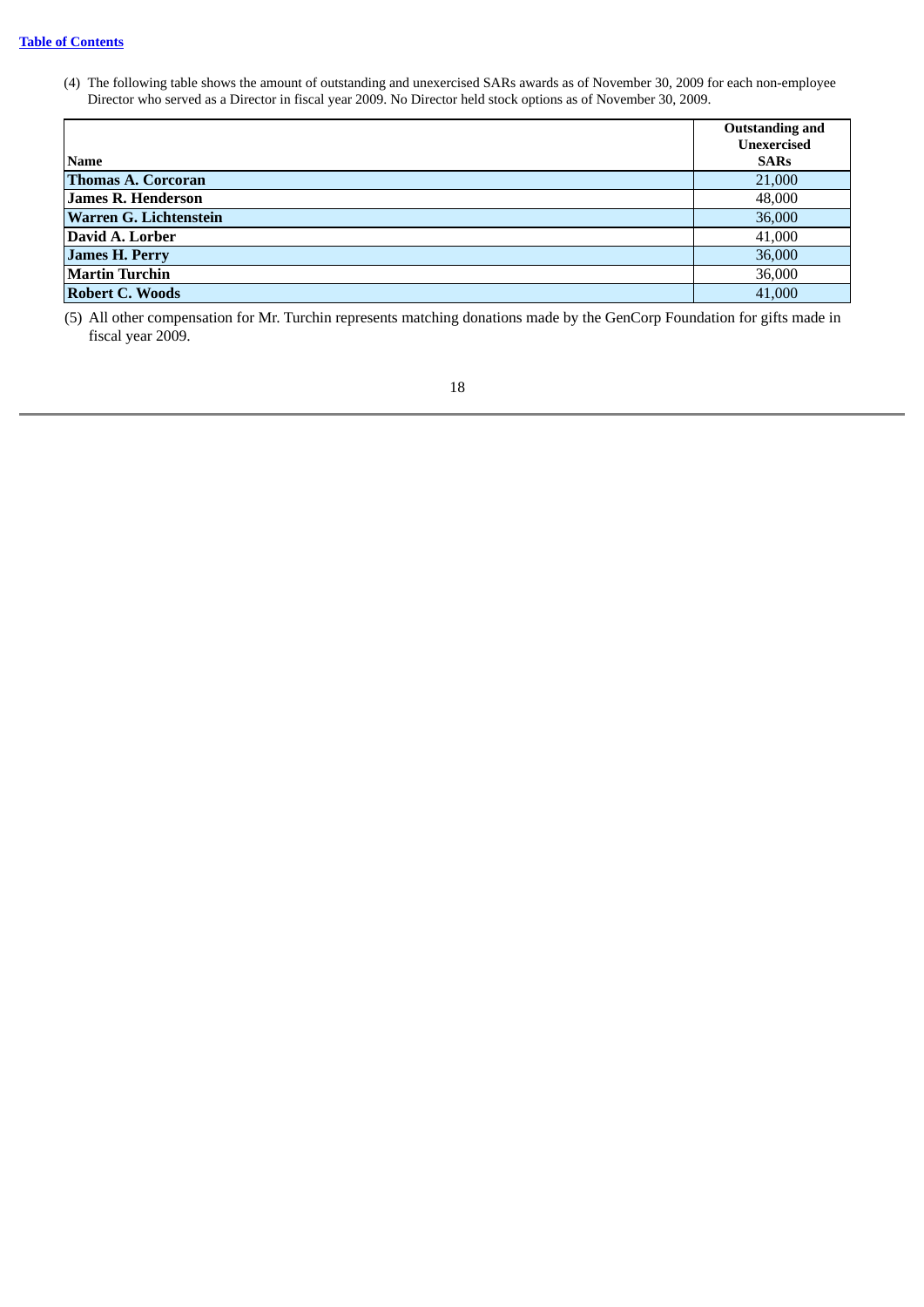### **Security Ownership of Officers and Directors**

The following table lists share ownership of Common Stock by the Company's current Directors and the Named Executive Officers, as well as the number of shares beneficially owned by all of the current Directors and executive officers as a group. Unless otherwise indicated, share ownership is direct. Amounts owned reflect ownership as of January 20, 2010 (except for Messrs. Whitney and Lau, where total amounts owned are as of the date they terminated employment with the Company).

|                                                 | <b>Amount and Nature of</b>       |                         |
|-------------------------------------------------|-----------------------------------|-------------------------|
| <b>Beneficial Owner</b>                         | <b>Beneficial Ownership(1)(2)</b> | <b>Percent of Class</b> |
| <i>Directors</i>                                |                                   |                         |
| <b>Thomas A. Corcoran</b>                       | 3,125                             | $*$                     |
| James R. Henderson <sup>(3)</sup>               | 7,500                             | $\ast$                  |
| Warren G. Lichtenstein(4)                       | 3,518,813                         | 6.0%                    |
| David A. Lorber                                 | 5,000                             | $\ast$                  |
| <b>James H. Perry</b>                           | 4,000                             | $*$                     |
| <b>Martin Turchin</b>                           | 4,000                             | $\ast$                  |
| <b>Robert C. Woods</b>                          | 5,000                             | $\ast$                  |
| <b>Executive Officers</b>                       |                                   |                         |
| J. Scott Neish                                  | 28,404                            | $\ast$                  |
| Kathleen E. Redd <sup>(5)</sup>                 | 35,918                            | $\ast$                  |
| <b>Chris W. Conley</b>                          | 58,099                            | $\ast$                  |
| <b>Robert E. Shenton</b>                        | 13,671                            | $\ast$                  |
| <b>Former Executive Officers</b>                |                                   |                         |
| <b>Mark A. Whitney</b>                          | 35,422                            | $\ast$                  |
| William M. Lau                                  | 11,216                            | $\ast$                  |
| All Directors and Executive Officers as a group |                                   |                         |
| (13 persons)                                    | 3,720,085                         | 6.4%                    |

\* Less than 1.0%

(1) Includes restricted shares granted under the 1999 Incentive Plan, the 2009 Incentive Plan, and shares owned outright. The number of shares beneficially owned by a current or former officer of the Company includes shares credited in the GenCorp Retirement Savings Plan as of January 20, 2010, (except for Messrs. Whitney and Lau, where amounts are as of the date they terminated employment with the Company).

(2) Includes shares issuable upon the exercise of stock options that may be exercised within 60 days of January 6, 2010 as follows: Mr. Neish — 2,200 shares, Ms. Redd — 3,999 shares, and Mr. Conley — 27,000 shares, and all current executive officers as a group — 50,199 shares. No Director held outstanding stock options.

(3) As a member of a "group" for the purposes of Rule 13d-5(b)(1) of the Exchange Act, Mr. Henderson may be deemed a beneficial owner of all 3,514,813 shares of Common Stock owned by SPII.

(4) Includes shares beneficially owned by Messrs. Lichtenstein and Henderson and various affiliated entities, including SPII, SPH, Steel Partners, and Steel Partners II GP LLC ("Steel Partners GP"). All of the foregoing information is according to Amendment No. 18 to a Schedule 13D dated July 17, 2009, and filed with the SEC on July 17, 2009.

(5) 1,285 shares are held through the Revocable Trust of Paul K. and Kathleen E. Redd.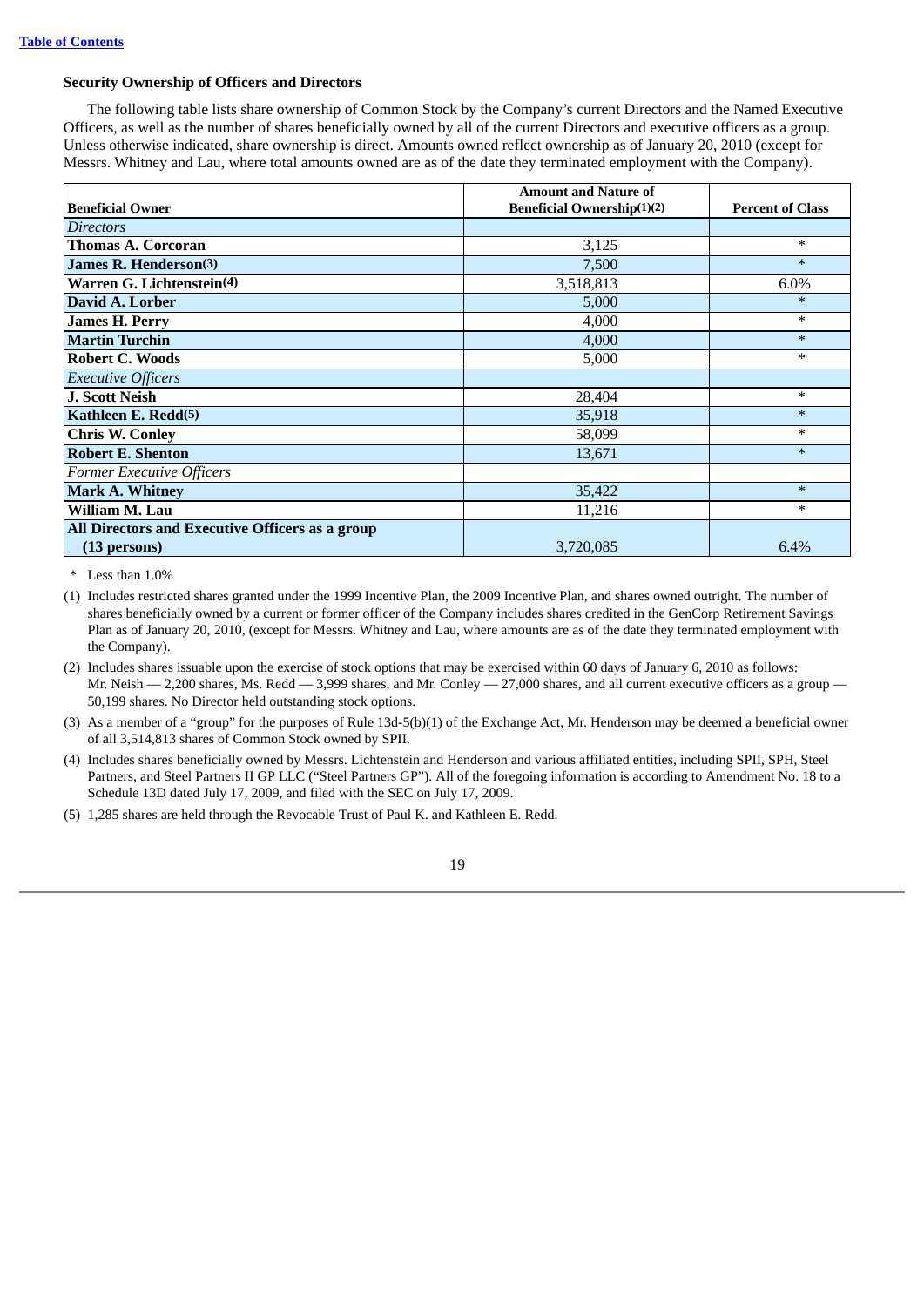# **Code of Ethics and Corporate Governance Guidelines**

The Company has adopted a code of ethics known as the Code of Business Conduct that applies to the Company's employees including the principal executive officer and principal financial officer. Copies of the Code of Business Conduct and the Company's Corporate Governance Guidelines are available on the Company's web site at *www.GenCorp.com* (copies are available in print to any shareholder or other interested person who requests them by writing to Secretary, GenCorp Inc., P.O. Box 537012, Sacramento, California 95853-7012 (if by overnight courier, then Highway 50 & Aerojet Road, Rancho Cordova, California 95742)).

# **Related Person Transaction Policy**

The Company has a written policy for the review of transactions in which the Company is a participant, the amount exceeded the lesser of \$120,000 or 1% of the average of the Company's total assets at year end for the last two completed fiscal years, and in which any of the Company's Directors or executive officers, or their immediate family members, had a direct or indirect material interest. Any such related party transaction was to be for the benefit of the Company and upon terms no less favorable to the Company than if the related party transaction was to an unrelated party. The Company's Board is responsible for approving any such transactions and the Company's CEO is responsible for maintaining a list of all existing related party transactions.

The Company had no transaction, nor are there any currently proposed transactions, in which the Company was or is to be a participant, where the amount involved exceeded the lesser of \$120,000 or 1% of the average of the Company's total assets at the year end for the last two completed fiscal years, and any Director, executive officer or any of their family members had a material direct or indirect interest reportable under applicable SEC rules or that required approval of the Board under the Company's related party transaction policy.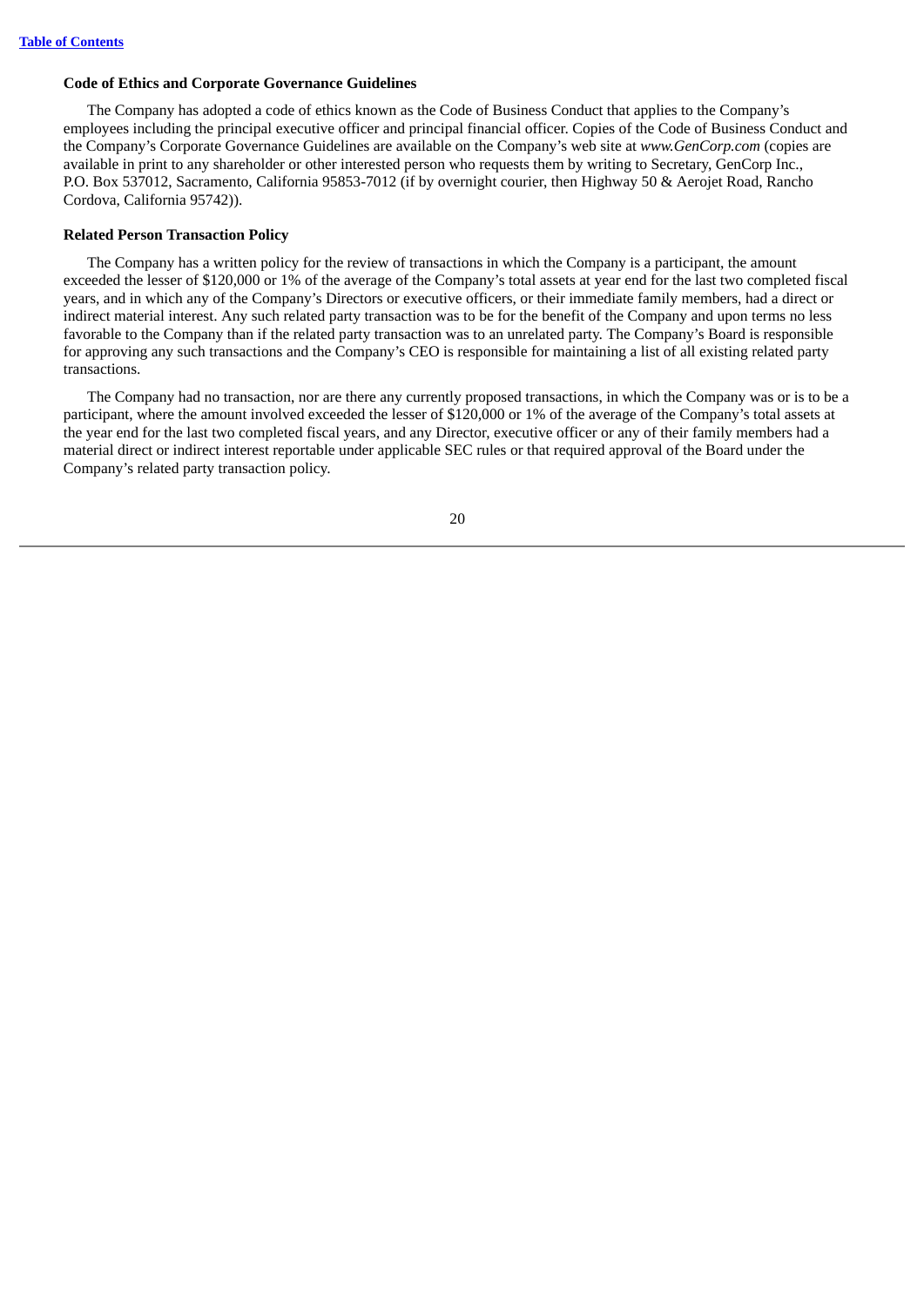# **REPORT OF THE AUDIT COMMITTEE**

<span id="page-26-0"></span>The Audit Committee assists the Board of Directors in fulfilling its responsibilities for general oversight of (i) the quality and integrity of the Company's financial statements, (ii) the performance of the Company's financial reporting process, internal control system, internal audit function, (iii) the Company's compliance with legal and regulatory requirements, all areas for which management has the primary responsibility, and (iv) the independent auditors' performance, qualifications and independence. The Audit Committee manages the Company's relationship with its independent auditors, who report directly to the Audit Committee. The Audit Committee has the authority to obtain advice and assistance from outside legal, accounting or other advisors as the Audit Committee deems necessary to carry out its duties, with funding from the Company for such advice and assistance. Management is primarily responsible for establishing and maintaining the Company's system of internal controls and preparing financial statements in accordance with accounting principles generally accepted in the United States of America ("GAAP").

In fulfilling its responsibilities, the Audit Committee reviewed and discussed with management the audited financial statements in the Annual Report including a discussion of the reasonableness of significant judgments and the clarity of disclosures in the financial statements.

The Audit Committee reviewed and discussed the Company's financial statements with the independent auditors, who are responsible for expressing an opinion on the conformity of those audited financial statements with GAAP, and discussed such other matters as are required to be discussed with the Audit Committee under generally accepted auditing standards. In addition, the Audit Committee discussed with the independent auditors matters required to be discussed by Statement on Auditing Standards No. 61, as amended. PwC also provided to the Audit Committee the written disclosures and the letter required by applicable requirements of the Public Company Accounting Oversight Board regarding communications with the Audit Committee concerning independence, and the Audit Committee discussed with PwC their independence from management and the Company.

The Audit Committee also reviewed with management and the independent auditors the preparation of the financial statements and related disclosures contained in the Company's earnings announcements and quarterly reports.

The Audit Committee discussed with the Company's internal and independent auditors the overall scope and plans for their respective audits. The Audit Committee met with the internal and independent auditors, with and without management present, to discuss the results of their examinations, their evaluations of the Company's internal controls, and the overall quality of the Company's financial reporting. The Audit Committee also received PwC's report on the Company's internal controls over financial reporting. The Company outlined these reports in its Annual Report on Form 10-K for the fiscal year ended November 30, 2009.

The Audit Committee met six times during fiscal year 2009.

In reliance on the reviews and discussions referred to in the foregoing paragraphs, the Audit Committee recommended to the Board of Directors (and the Board approved) that the audited financial statements be included in the Company's Annual Report on Form 10-K for the fiscal year ended November 30, 2009 for filing with the SEC. The Audit Committee appointed PwC as the Company's independent registered public accounting firm for fiscal year 2010.

Submitted by the Audit Committee,

James H. Perry, Chairman David A. Lorber Martin Turchin Robert C. Woods

January 26, 2010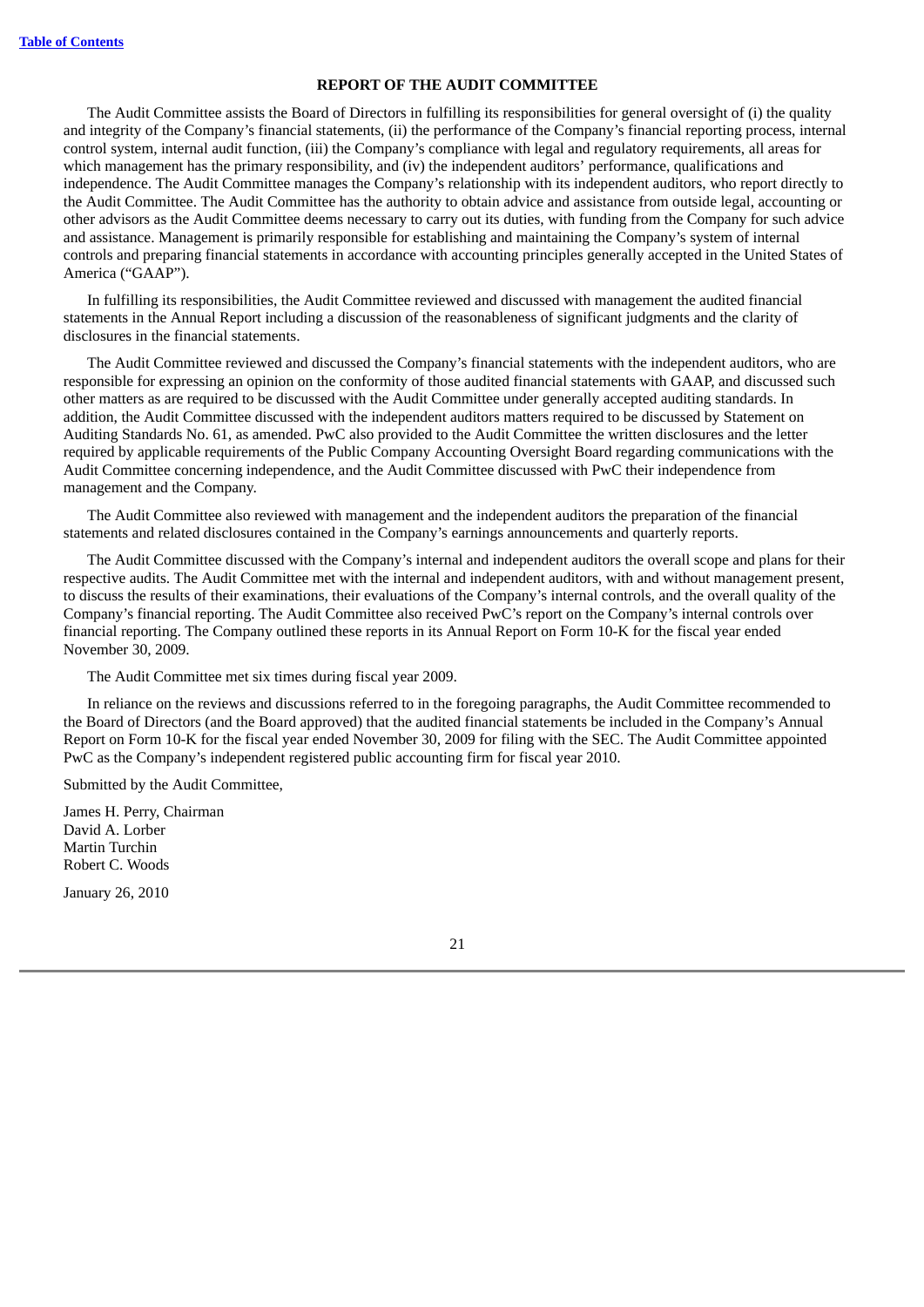# **ORGANIZATION & COMPENSATION COMMITTEE REPORT**

<span id="page-27-0"></span>The Organization & Compensation Committee has reviewed and discussed the Compensation Discussion and Analysis required by Item 402(b) of Regulation S-K with management and, based on such review and discussion, the Organization & Compensation Committee recommended to the Board that the Compensation Discussion and Analysis be included in this Proxy Statement. The Board has approved that recommendation.

Submitted by the Organization & Compensation Committee,

David A. Lorber, Chairman Thomas A. Corcoran Warren G. Lichtenstein James H. Perry

<span id="page-27-1"></span>January 26, 2010

# **EXECUTIVE COMPENSATION**

# **Executive Officers of the Registrant**

The following information is given as of January 20, 2010 and, except as otherwise indicated, each individual has held the same office during the preceding five-year period.

| Name             | <b>Title</b>                                                                                             | <b>Other Business Experience</b>                                                                                                                                                                                                                                                                                                                                                                                                                                                                                                                      | Age |
|------------------|----------------------------------------------------------------------------------------------------------|-------------------------------------------------------------------------------------------------------------------------------------------------------------------------------------------------------------------------------------------------------------------------------------------------------------------------------------------------------------------------------------------------------------------------------------------------------------------------------------------------------------------------------------------------------|-----|
| Scott J. Seymour | President and Chief Executive Officer of<br>the Company and President of Aerojet<br>(since January 2010) | <b>Consultant to Northrop Grumman</b><br>Corporation ("Northrop") March 2008 -<br>January 2010; Corporate Vice President and<br>President of Integrated Systems Sector of<br>Northrop 2002 — March 2008; Vice<br>President, Air Combat Systems of Northrop<br>1998 — 2001; Vice President and B-2<br>Program Manager of Northrop 1996 —<br>1998; and Vice President, Palmdale<br>Operations, of Northrop 1993 — 1996.                                                                                                                                 |     |
| Kathleen E. Redd | Vice President, Chief Financial Officer<br>(since January 2009), and Secretary (since<br>February 2009)  | Vice President, Controller and Acting Chief<br>Financial Officer September 2008 —<br>January 2009; Vice President, Finance<br>2006 — 2008; Assistant Corporate<br>Controller, 2002 — 2006; Acting Vice<br>President Controller GDX Automotive,<br>$2003 - 2004$ (concurrent with Assistant<br>Corporate Controller position during<br>divestiture activities); Vice President,<br>Finance, for Grass Valley Group, 2001 -<br>2002; Vice President, Finance for JOMED,<br>Inc., $2000 - 2001$ ; Controller for<br>EndoSonics Corporation, 1996 - 2000. |     |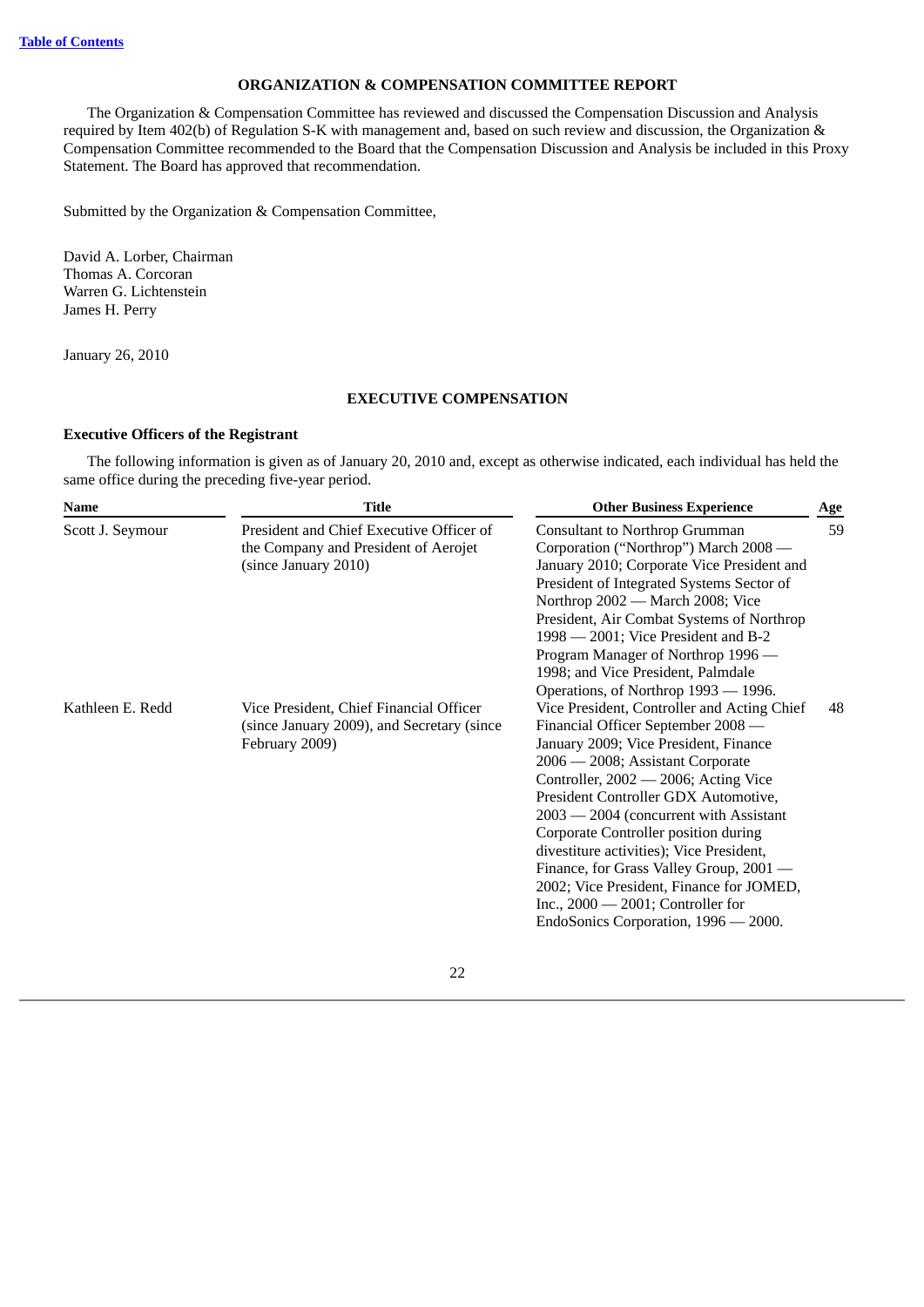| Name              | Title                                      | <b>Other Business Experience</b>           | Age |
|-------------------|--------------------------------------------|--------------------------------------------|-----|
| Chris W. Conley   | Vice President Environmental, Health and   | Director Environmental, Health and Safety, | 51  |
|                   | Safety (since October 1999)                | March 1996 — October 1999;                 |     |
|                   |                                            | Environmental Manager, 1994 — 1996.        |     |
| Robert E. Shenton | Vice President and Chief Operating Officer | Vice President Operations and Tactical     | 54  |
|                   | of Aerojet-General Corporation (since      | Programs, May 2000 — February 2008.        |     |
|                   | February 2008)                             |                                            |     |

<span id="page-28-0"></span>The Company's executive officers generally hold terms of office of one year and/or until their successors are elected.

# **COMPENSATION DISCUSSION AND ANALYSIS**

# **Overview and Compensation Objectives**

Our compensation program is designed to support our business goals and promote both short-term and long-term growth. In this section of the Proxy Statement, we explain how our compensation program is designed and operates with respect to our Named Executive Officers. The 2009 compensation program covered our former Interim President and CEO, CFO and Secretary, two of our most highly compensated Named Executive Officers who were officers as of the end of fiscal year 2009, plus our former Senior Vice President, General Counsel and Secretary, and our former Vice President, Treasurer who would have been Named Executive Officers had they been officers of the Company at the end of fiscal year 2009. The 2009 compensation program also covered other key employees of the Company.

We have designed our executive compensation program, under the direction of the Compensation Committee of our Board, to attract and retain highly qualified executive officers and directly link pay to performance. The Company's strategic goals include improving the Company's financial performance. Accordingly, as discussed in more detail below, the Compensation Committee set performance targets for annual cash bonuses for 2009 for our officers related to contract profit, cash flow, pretax earnings, awards, and certain other goals that include individual performance and accomplishments of a particular executive.

The Compensation Committee determines all matters of executive compensation and benefits, although our President and CEO provide input and initial recommendations to the Compensation Committee with respect to the Named Executive Officers other than the President and CEO. Our former Interim President and CEO, J. Scott Neish, and our Vice President and CFO, Kathleen E. Redd, provided input to the Compensation Committee with respect to the 2009 compensation program. The Compensation Committee advises and makes compensation recommendations to the independent members of the Board with respect to compensation for the President and CEO.

The objectives of our executive compensation program are as follows:

- Performance Incentives provides a compensation structure under which a meaningful portion of total compensation is based on achievement of performance goals;
- Competitive Compensation provides compensation that is competitive with compensation for executive officers providing comparable services, taking into account our size and complexity and the markets we serve;
- Retention Incentives provides incentives for long-term continued employment with us; and
- Stakeholder Incentives promotes an ownership interest that aligns management and shareholders. In this regard, the Compensation Committee approved share ownership guidelines that apply to our Named Executive Officers, where over a period of time, each Named Executive Officer is expected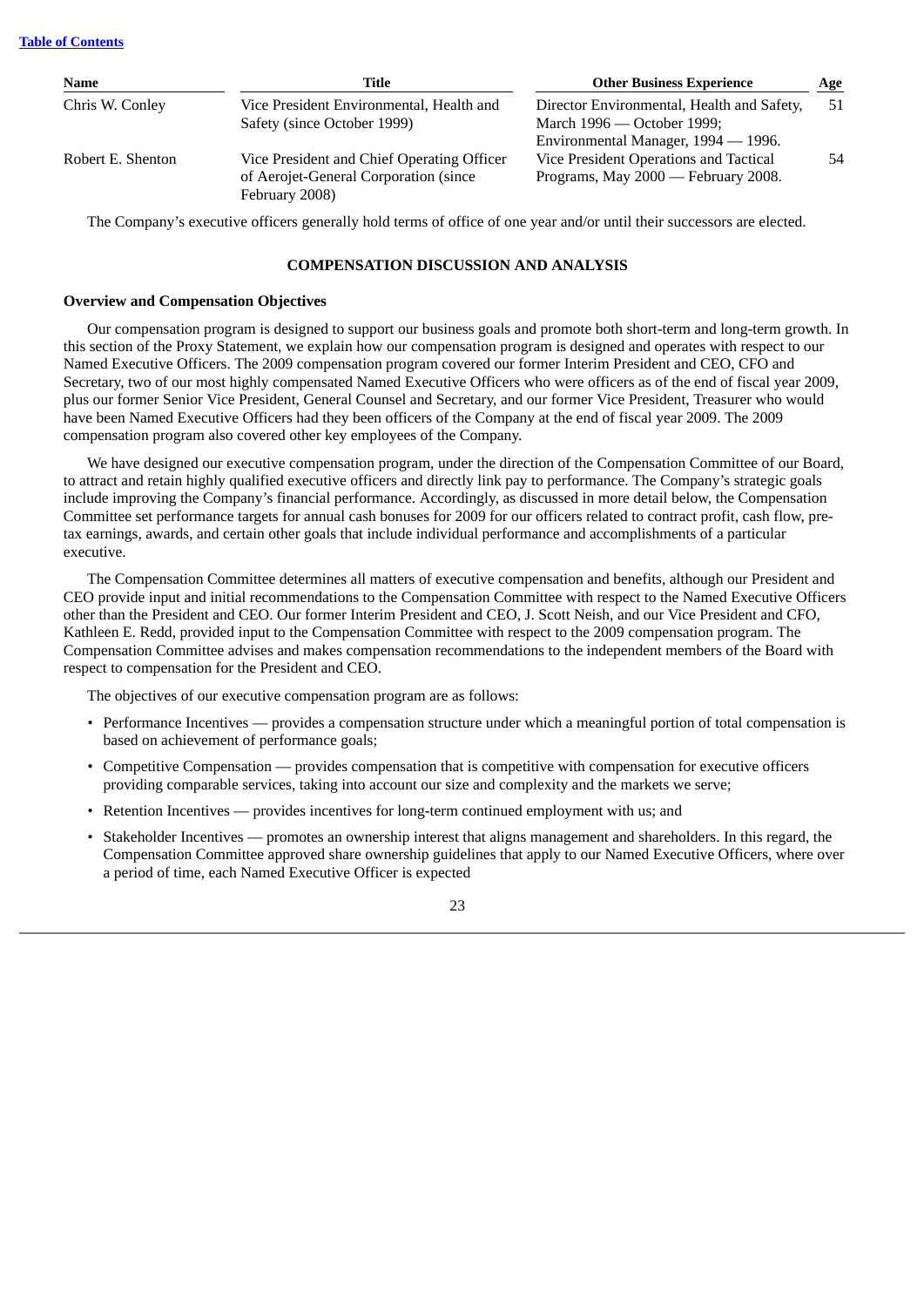to own shares of our Common Stock equal in total market value to a designated multiple of such executive officer's annual salary.

### **Compensation Elements**

The Compensation Committee sets base salaries, target annual cash incentive levels and target annual long-term incentive award values generally at the 50th percentile of competitive market levels as set forth in broad based industry surveys. The Compensation Committee does not identify specific companies for comparative purposes and no specific element of compensation is tied to benchmarking. In assessing competitive overall compensation, the Compensation Committee reviewed a combination of relevant data acquired from outside sources including Towers Watson (executive compensation database for annual revenue scope of less than \$1 billion), Hewitt & Associates (executive survey for annual revenue scope of \$500 million to \$1 billion), and Mercer Human Resource Consulting (executive survey for annual revenue scope of \$500 million to \$1 billion).

The compensation program for executive officers has historically consisted of the following principal elements:

- Short-term compensation, including base salaries and annual cash incentive (bonus) awards;
- Long-term compensation equity incentive awards, including restricted stock, stock options and cash-settled SARs; and
- In-service and post-retirement/employment benefits Pension and 401(k) Savings Plans.

The Committee believes that these elements of compensation create a flexible package that reflects the long-term nature of the Company's businesses and rewards both short and long-term performance of the Company and individual in accordance with the objectives of the compensation program.

### **Short-term Compensation**

### *Base Salaries*

Base salaries are used to provide a fixed amount of compensation for the executive's regular work. Each year, the Compensation Committee holds a meeting (typically in January), where it reviews and, in some cases, makes adjustments to base salaries. Typically, the effective date of merit increases in base salaries is in April of each year. Base salary increases can also occur upon an executive's promotion. Any base salary increase for the Company's executive officers must be approved by the Compensation Committee. In determining the amount of any increases in salaries, the Compensation Committee (i) compares current cash compensation with compensation for relevant executive positions set forth in broad-based industry studies and data described under *Compensation Elements*, (ii) assesses the individual performance of each of the executives, and (iii) takes into account the timing and amount of the last salary increase for each of the executives.

#### *Annual Cash Incentive Program*

The primary objective of our annual cash incentive program is to reward fiscal year performance and achievement of designated business strategic goals to provide competitive compensation to our senior management team. To those ends, the Compensation Committee sets performance targets such that total cash compensation (base salary plus annual cash bonus) will be within a competitive range of total cash compensation (generally at the 50th percentile level for comparable executives) if performance targets are met. In addition, our senior management team has individual performance targets. The annual cash incentive program follows our "pay for performance" philosophy. If individual or business targets are met, cash bonuses are paid; if minimum targets are not met, we will pay less or nothing at all. If targets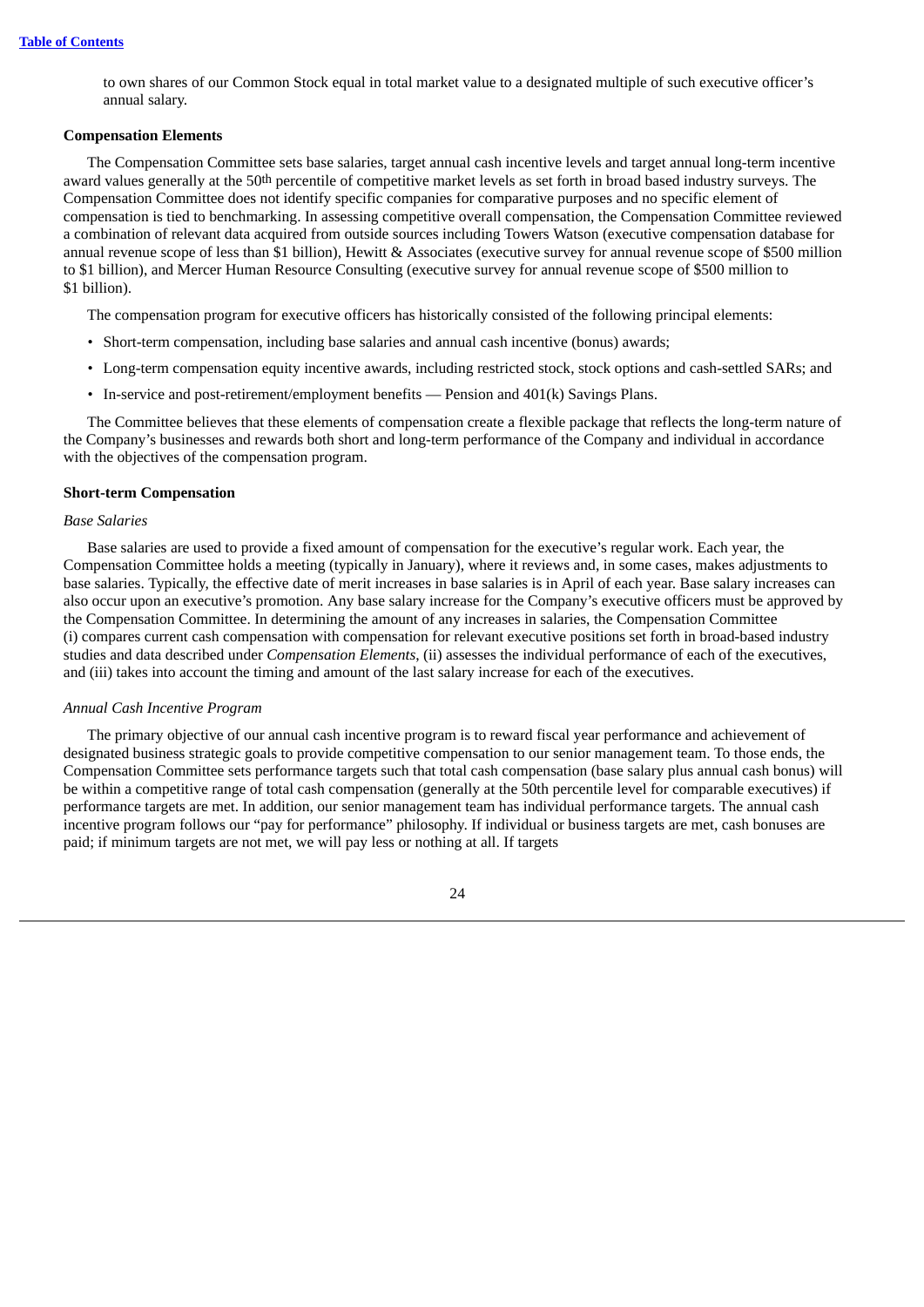are exceeded, the Compensation Committee has discretion to adjust payments to the executives. The Compensation Committee has discretion to increase, reduce or eliminate payments.

The Compensation Committee set performance targets for annual cash incentive program for our Named Executive Officers for fiscal year 2009. These targets consist of contract profit, cash flow, pre-tax earnings, contract awards, and certain other individual goals.

In the first quarter of each fiscal year, the Compensation Committee approves the annual cash incentive program for the executive officers of the Company. The target annual incentive bonus is established through an analysis of compensation for other relevant executive positions as noted in the broad-based studies described under *Compensation Elements* and is intended to provide a competitive level of compensation when the executives achieve their performance objectives. Combined salaries and target bonus levels, on an aggregate basis, are intended to approximate the 50th percentile level set forth in the broad-based studies. In the first quarter of each fiscal year, with the input of our President and CEO, CFO and Vice President, Human Resources, the Compensation Committee determines the following:

- sets the overall Company and performance objectives and payout ranges for the fiscal year;
- sets performance measures for the fiscal year;
- establishes a target, threshold, and maximum bonus opportunity for each executive officer; and
- measures performance and determines awards for the prior fiscal year.

Annual cash incentive bonuses are paid at the beginning of each fiscal year for the prior fiscal year's performance. Bonuses paid are based upon the Compensation Committee's (with input from the President and CEO and CFO) assessment of actual performance (individually and Company-wide) against pre-established Company and business segment performance objectives to determine the appropriate amount payable with respect to the applicable target bonus opportunity. The Compensation Committee has discretion to increase, reduce or eliminate payments.

The Compensation Committee tailors both performance measures and targets in order to most accurately approximate success criteria for both of our business segments and the Company's performance overall. For fiscal year 2009, our current Named Executive Officers had the opportunity to earn up to the following percentages of their base salaries if all of their performance measures were met at the (100%) target levels:

- President and CEO\* 125%
- Business Unit Presidents\* 100%
- Vice Presidents up to 50%
- \* The position of President and CEO and Business Unit President for the Real Estate segment was vacant during fiscal year 2009. Also, the Business Unit President for Aerojet served as our Interim CEO for fiscal year 2009, however, there was no adjustment to his target level bonus opportunity for fiscal year 2009.

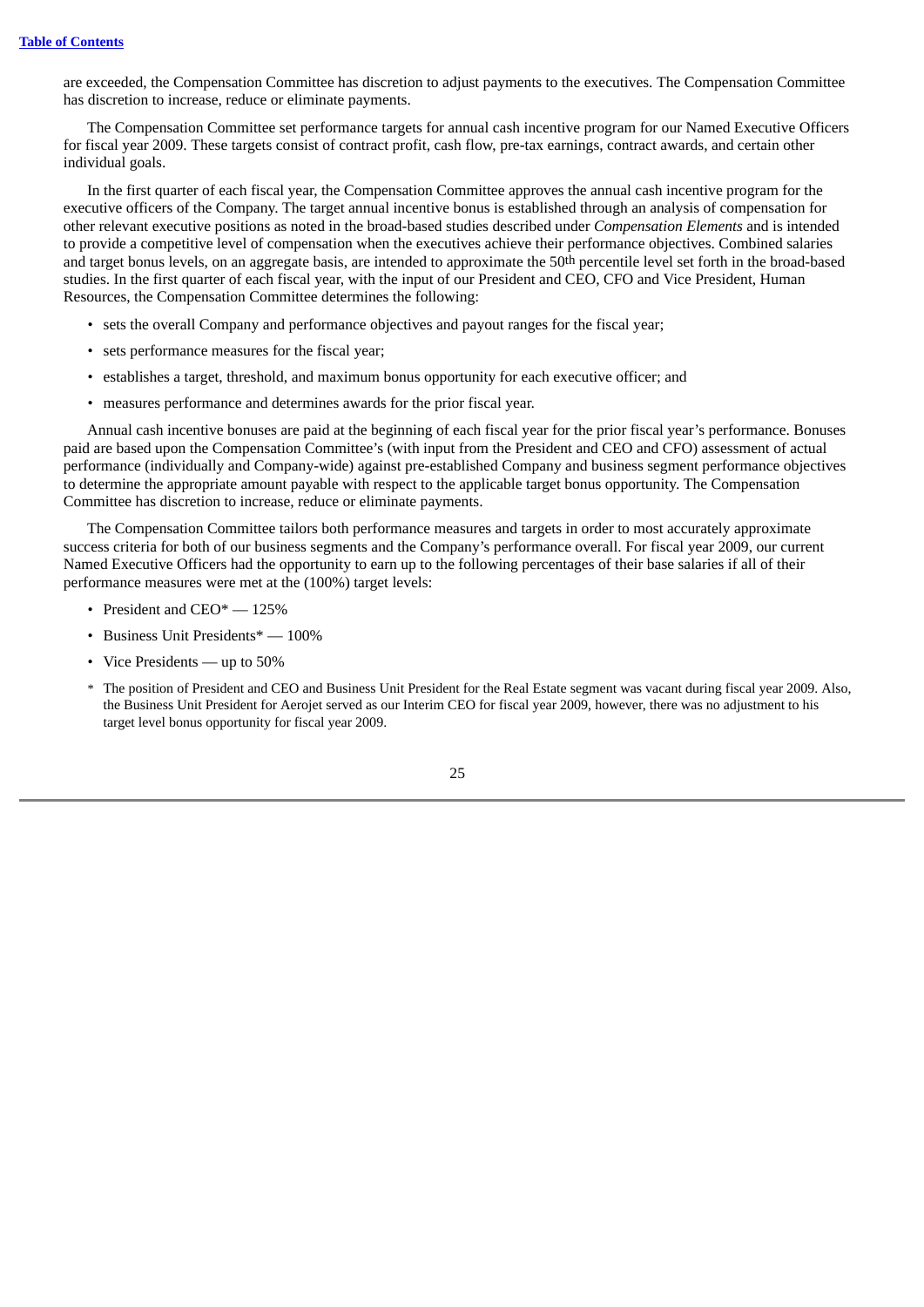The criteria used in fiscal year 2009 applicable to our Named Executive Officers were the following:

| <b>Executive Targets</b>                      | <b>Target</b>      |                       |
|-----------------------------------------------|--------------------|-----------------------|
| (Dollars in millions)                         | <b>Opportunity</b> | Achievement           |
| Contract Profit(1)                            | 11.25%             | 22.50%                |
| Threshold — under $$47.9 - 0\%$               |                    |                       |
| Target - $$47.9$ to $$56.4 - 1\%$ to $100\%$  |                    |                       |
| Maximum $-$ \$56.5 to \$67.7 $-$ 101% to 200% |                    |                       |
| Cash Flow(2)                                  | 30.00%             | 18.00%                |
| Threshold — under $$39.8 - 0\%$               |                    |                       |
| Target — \$39.8 to $$49.8 - 1\%$ to $100\%$   |                    |                       |
| Maximum - \$49.9 to \$64.7 - 101% to 200%     |                    |                       |
| Pre-tax Earnings $(3)$                        | 11.25%             | 22.50%                |
| Threshold — under $\$32.0 - 0\%$              |                    |                       |
| Target — \$32.0 to \$38.0 — 1% to 100%        |                    |                       |
| Maximum $-$ \$38.1 to \$46.0 $-$ 101% to 200% |                    |                       |
| Awards $(4)$                                  | 22.50%             | 40.10%                |
| Threshold — under $$617.0 - 0\%$              |                    |                       |
| Target - $$617.0$ to \$771.0 - 1% to 100%     |                    |                       |
| Maximum - $$771.1$ to \$925.0 - 101% to 200%  |                    |                       |
| Personal Factors(5)                           | 25.00%             | $35.00\% - 50.00\%$   |
| Threshold — 0 x multiplier — $0\%$            |                    |                       |
| Target — 1 x multiplier — $1\%$ to $100\%$    |                    |                       |
| Maximum - 2 x multiplier - 101% to 200%       |                    |                       |
| <b>Totals</b>                                 | 100.00%            | $138.10\% - 153.10\%$ |

(1) We defined Contract Profit to be net sales recognized for our Aerospace and Defense segment less cost of sales of our Aerospace and Defense segment, exclusive of certain corporate, certain retirement benefit costs and other non-contract related costs.

(2) We defined Cash Flow to be the Aerospace and Defense segment performance before environmental remediation provision adjustments, retirement benefit plan income and expense and unusual items, further adjusted for depreciation and amortization, capital expenditures, changes in working capital balances and changes in long-term assets and liabilities and certain other adjustments.

(3) We defined Pre-Tax Earnings to be the Company's income from continuing operations before income taxes, adjusted further for certain other items.

(4) We defined Awards to be the amount of money to be received for a contract of our Aerospace and Defense segment that has been directly appropriated by the U.S. Congress or for which a purchase order has been received from a commercial customer. In certain circumstances adjustments may be made for the timing of when Awards are received.

(5) Personal Factors include individual performance and accomplishments surrounding items which are of operating and/or strategic importance to the Company.

The fiscal year 2009 cash incentive bonus paid to each of the Named Executive Officers are shown in the "Non-Equity Incentive Plan Compensation" column of the *Summary Compensation Table*, which follows this Compensation Discussion and Analysis.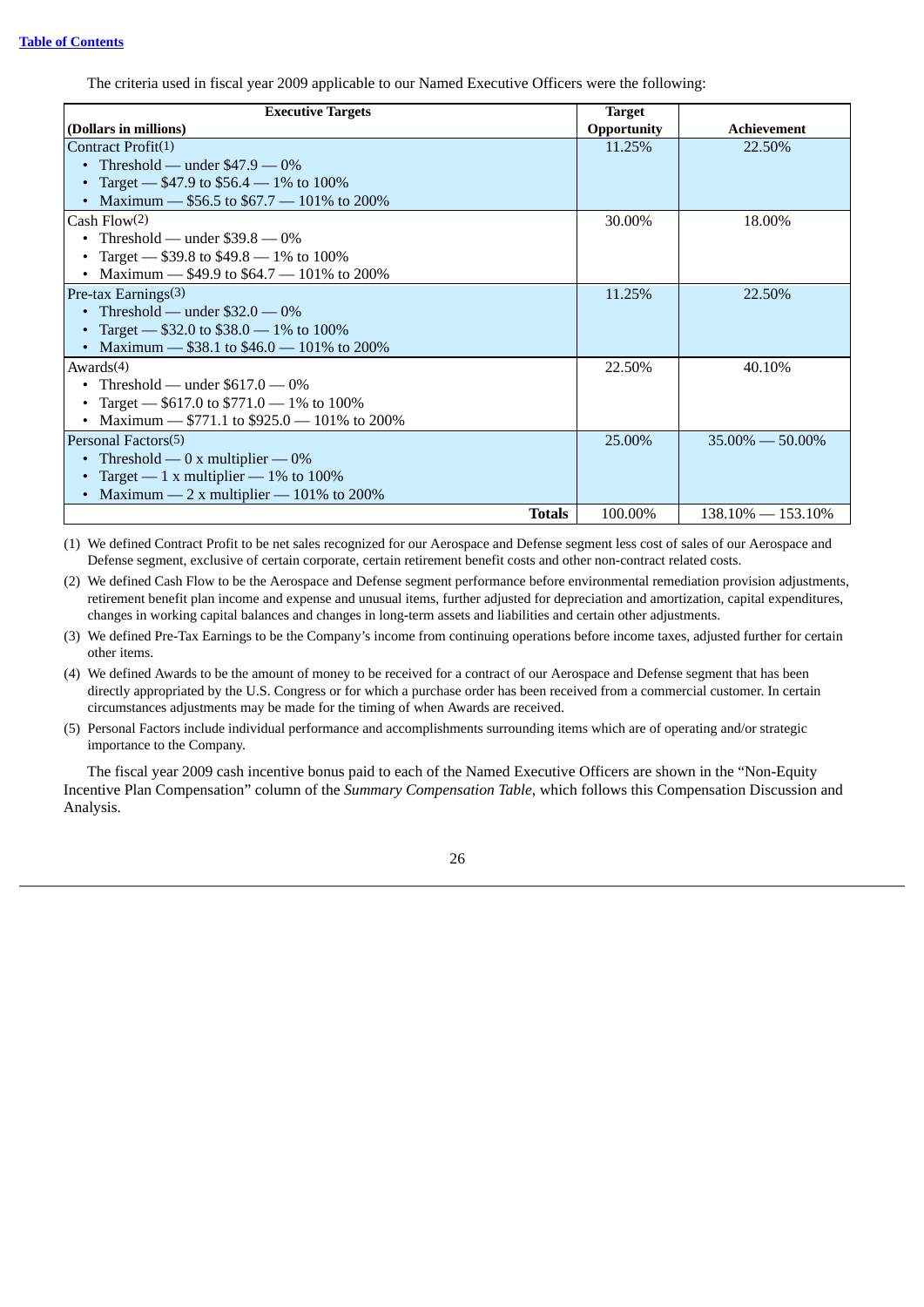# **Long-Term Incentives (Equity-Based Compensation)**

The Company, upon the recommendation and approval of the Compensation Committee, established the performance objectives and other terms of the Company's 2009 Long-Term Incentive Program (the "2009 LTIP") for executive officers and other eligible employees of the Company. The 2009 LTIP has a three year performance period. The Company uses long-term incentive compensation for executives to reinforce four strategic objectives:

- to focus on the importance of returns to shareholders;
- to promote the achievement of long-term performance goals;
- to encourage executive retention; and
- to promote higher levels of Company stock ownership by executives.

Historically, the Company has strived to set a sizeable portion of the Named Executive Officer's compensation in an equitybased form. This type of compensation, coupled with the Company's share ownership guidelines, will result in the executives becoming shareholders with considerable personal financial interest in the fiscal health and performance of the Company.

The amount of equity-based awards granted to executives has been determined by subtracting the executive's annual cash compensation opportunity from the total targeted annual compensation that is competitive with the market (generally in the 50th percentile range) based on broad based industry studies. The ultimate value of these equity-based awards has been driven in part by the executive's performance in the past fiscal year and in part by their ability to increase the value of the Company going forward.

Our equity-based compensation in fiscal year 2009 included awards of restricted stock and stock options and are described as follows:

- Restricted stock A grant of restricted stock is an award of shares of Common Stock that typically vests over a two- to five-year period after the grant date (depending upon the vesting conditions set by the Compensation Committee), provided that underlying goals are met in the case of performance-based grants or that the participant remains employed with the Company for the specified amount of time in the case of non-performance time-based grants. Restricted stock awards are designed to attract and retain executives by providing them with some of the benefits associated with stock ownership during the restriction period, while incentivizing them to remain with the Company. During the restricted period, the executives may not sell, transfer, pledge, assign or otherwise convey their restricted stock. However, executives may vote their shares and are entitled to receive dividend payments, if any are made. Executives who voluntarily resign or are terminated for cause prior to the end of the restriction period forfeit their restricted stock unless otherwise determined by the Compensation Committee.
- Stock options A grant of stock option awards represents the right to purchase the Company's stock at a fixed price for a defined period of time. The value of stock options reflect the difference between the value of shares of Common Stock at the time of exercise of the stock options and a predetermined exercise price. Stock options are designed to attract and retain executives by compensating them for increases in shareholder value over time. Stock options are generally exercisable in one-third increments at one year, two years, and three years from the date of grant provided that underlying goals are met in the case of performance-based grants and have a ten-year contractual life if granted under the 1999 Incentive Plan or a seven-year contractual life if granted under the 2009 Incentive Plan. As with restricted stock grants, executives who voluntarily resign or are terminated immediately forfeit all unvested stock options unless otherwise determined by the Compensation Committee.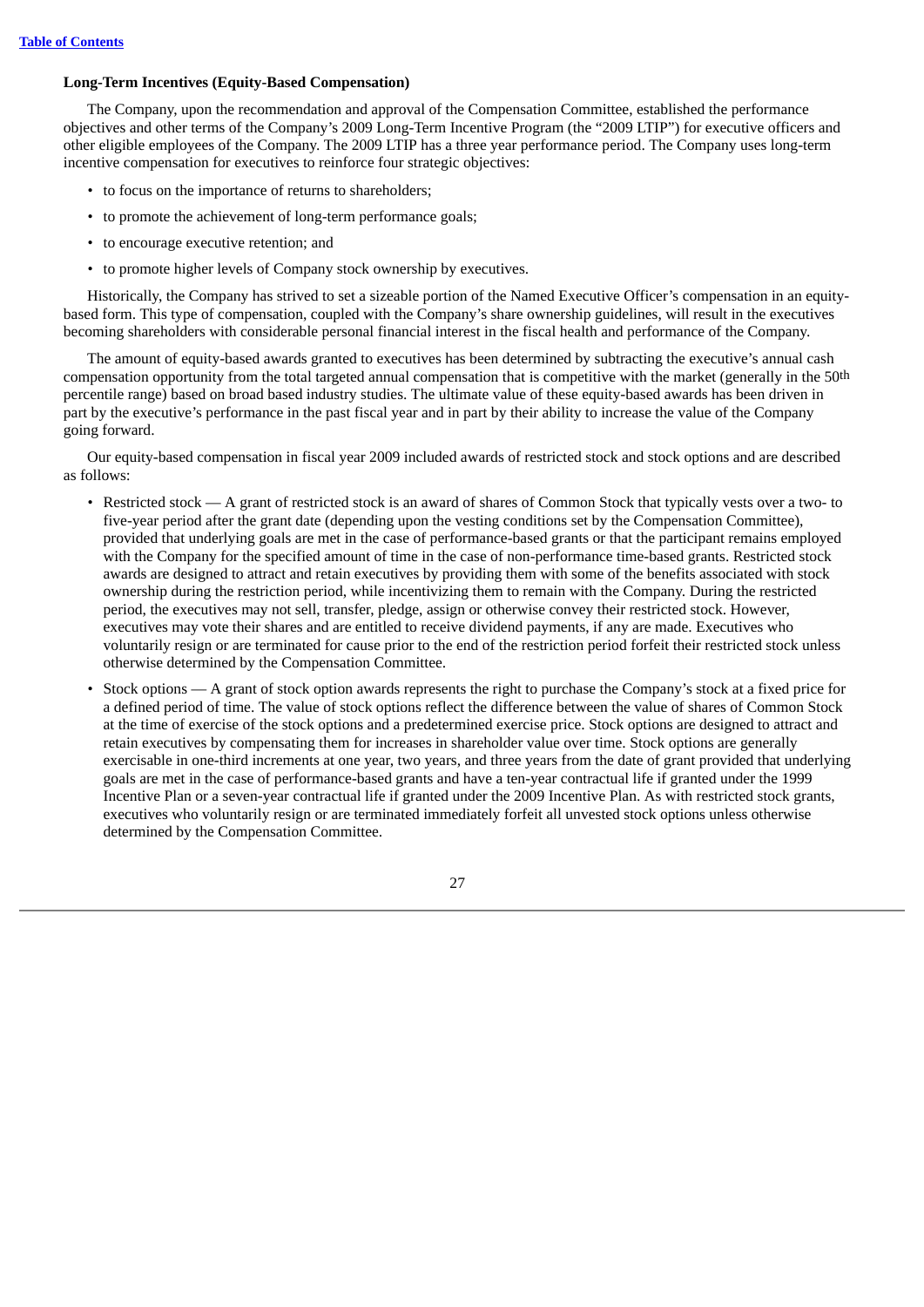In order to promote improvement in the Company's financial performance, the restricted stock and stock option grants made in fiscal year 2009 were performance awards and will vest upon the achievement of long-term financial performance goals set by the Compensation Committee. The performance targets for restricted stock and stock option vesting were revenue growth and pre-tax earnings as adjusted for certain items with vesting over 29 months from the date of grant, each with a weighting of 50%.

A review was conducted by the Compensation Committee in fiscal year 2009 to determine the appropriate mix of restricted stock and stock options granted in fiscal year 2009. The split was approximately one-half stock options and one-half restricted stock. We believe that this allocation is conducive to creating a balanced risk and reward profile for our Named Executive Officers. Stock options, are more sensitive to changing perceptions in the stock market as well as the Company's performance during the life of the stock options. We believe the risk inherent in stock options and the relative level of stability implicit in restricted stock appropriately motivates our Named Executive Officers to achieve financial and operating goals that are aggressive, but achievable.

Annual restricted stock and stock option grants are typically made by the Compensation Committee to executives at the Compensation Committee's first meeting of the fiscal year, usually in January or February. However, grants under the 2009 Incentive Plan were not made until August 2009. All such grants of stock options are made with an exercise price equal to the fair market value of a share of stock on the date of grant, which is defined generally as the closing price on the NYSE on the date of grant.

In order to strengthen the alignment between the interests of shareholders and the interests of executives of the Company, the Compensation Committee approved share ownership guidelines that apply to the Company's executive officers. Under these guidelines, each executive officer is expected to have equity in the Company equal in aggregate market value to a designated multiple of such officer's annual salary (CEO — five times base salary; Senior Vice Presidents and Business Unit Presidents if applicable — three times base salary; and Vice Presidents — one times base salary). In calculating the amount of equity owned by an executive, the Compensation Committee looks at the value of Company stock owned by the executive (regardless of whether it is restricted stock or vested), and the value of any vested "in the money" stock options or SARs (i.e. market value of stock in excess of the strike price for the stock option or SAR). Newly appointed executives are expected to be in compliance with the ownership guidelines within five years of their appointments. As of January 6, 2010, because of the significant drop in the Company's stock price and the amount of time the Named Executive Officers have been in his or her position, none of the Named Executive Officers who are currently employed by the Company held equity in the Company equal in market value to these guidelines; however, all of such Named Executive Officers are in the transition period set forth in these guidelines. The Compensation Committee reviews these guidelines periodically, and considers adjustments when appropriate.

### **Pension Plans, 401(k) Savings Plan and Benefit Restoration Plans**

### *Pension Plans*

On November 25, 2008, Company amended the GenCorp Consolidated Pension Plan (the "Qualified Pension Plan"), and on December 31, 2008, effective January 1, 2009, the Company entered into the 2009 Benefits Restoration Plan for GenCorp Inc. Pension Plan (the "2009 Pension BRP Plan") to replace the predecessor plan — The Benefits Restoration Plan for Salaried Employees of GenCorp Inc. and Certain Subsidiary Companies, as amended (the "Prior Pension BRP"), in each case to freeze future benefit accruals. Effective February 1, 2009, future benefit accruals for all current salaried employees were discontinued, including the Named Executive Officers under the Qualified Pension Plan and the 2009 Pension BRP Plan. Effective July 31, 2009, future benefit accruals for all current bargaining unit and hourly employees were discontinued. Upon vesting, no employee will lose their previously earned pension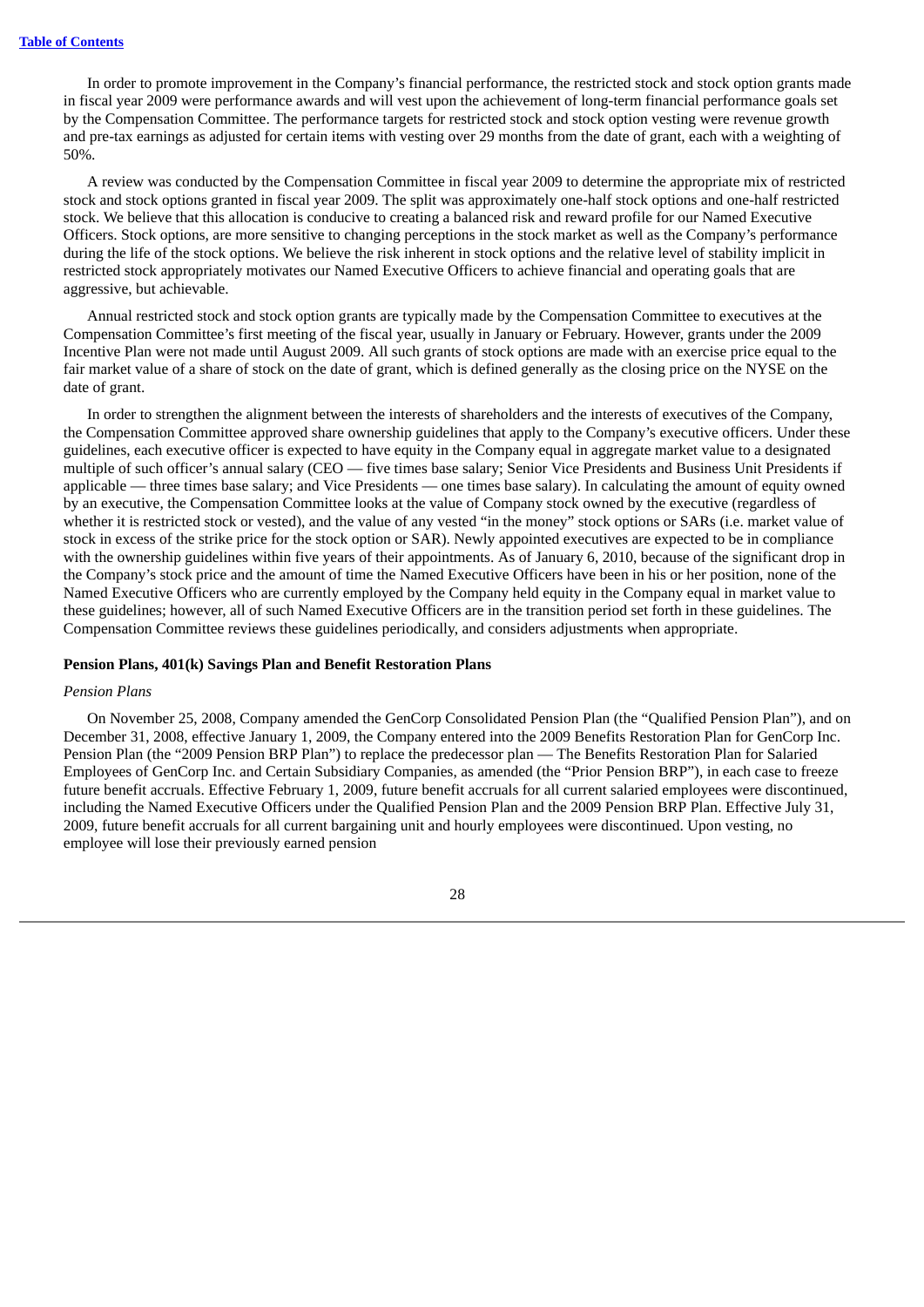benefit, which will be paid to the employee upon retirement in accordance with the terms of these pension plans.

The Named Executive Officers participate in the same tax-qualified pension plans as other employees. These plans include the Qualified Pension Plan, a tax-qualified defined benefit plan, and the 2009 Pension BRP Plan, a non-qualified defined benefit plan. The purpose of the 2009 Pension BRP Plan was to restore the pension plan benefits which executives and other highly compensated management personnel and their beneficiaries would otherwise lose as a result of the limitations under Section 401(a)(17) or 415 of the Internal Revenue Code of 1986, as amended (the "Code") or any successor provisions from a tax-qualified pension plan, upon accrual and/or payment of benefits from the Qualified Pension Plan. By restoring such benefits, the 2009 Pension BRP Plan permits the total benefits to be provided on the same basis as applicable to all other employees under the Qualified Pension Plan. Effective January 1, 2009, obligations with respect to benefits that were earned or vested under the Prior Pension BRP after December 31, 2004, and which related to the restoration of pension plan benefits which executives and their beneficiaries would otherwise have lost as a result of Code limitations upon accrual and/or payment of benefits from a tax-qualified pension plan, along with all associated earnings, were transferred to, and will be maintained under and paid from the 2009 Pension BRP Plan. Accordingly, only benefits that are exempt from Section 409A of the Code will be maintained under and paid from the Prior Pension BRP, in accordance with the terms of the Prior Pension BRP. There are no employee contributions required in order to participate in these defined benefit plans. Eligibility to participate in the 2009 Pension BRP Plan is designated by the Compensation Committee.

The Qualified Pension Plan includes several formulas for the determination of benefits. Pension benefits are calculated under formulas based on compensation and length of service for salaried employees and under negotiated non-wage based formulas for bargaining unit and hourly employees. Participants receive the highest benefit calculated under any of the formulas for which they are eligible to participate. The formulas applicable to the Named Executive Officers are the "career average formula", the "five-year average compensation formula", the "update formula" and the "final average compensation formula." These formulas define compensation to include base salary and annual incentive (cash bonus) compensation, except for the "final average compensation formula" which does not include incentive payments in compensation. Compensation and service earned on or after February 1, 2009, the pension freeze date applicable to the Named Executive Officers, is not considered in any of the benefit formulas.

- The "career average formula" provides that for each year of service prior to attainment of 35 years of service the employee will be credited 1.625% of annual compensation up to the Average Social Security Wage Base ("ASSWB") for such year plus 2.0% of annual compensation in excess of the ASSWB; plus 2.0% of annual compensation after attainment of 35 years of service.
- The "five-year average compensation formula" is the sum of  $(A)$  and  $(B)$  where  $(A)$  equals the sum of  $(i)$  1.125% of the participant's highest five-year average compensation up to the ASSWB which is determined as of the earlier of (1) the participant's termination date or (2) January 31, 2009, and (ii) 1.5% of such five-year average compensation in excess of the ASSWB, which sum is multiplied by the total of such years of service up to 35 years, and (B) equals 1.5% of such five-year average compensation multiplied by the total years of service in excess of 35 years.
- The "update formula" is the sum of (A) and (B) where (A) equals the sum of (i) 1.125% of the participants highest annual average compensation over 60 consecutive months up to the ASSWB which is determined as of the earlier of (1) the participant's termination date or (2) January 31, 2009, and (ii) 1.5% of such annual average compensation in excess of the ASSWB, which sum is multiplied by the total of such years of service up to 35 years, and (B) equals 1.5% of such annual compensation multiplied by the total years of service in excess of 35 years.
- The "final average compensation formula" is the sum of (A) and (B), less (C), where (A) equals the sum of (i) 0.95% of the participant's highest final average compensation up to the participant's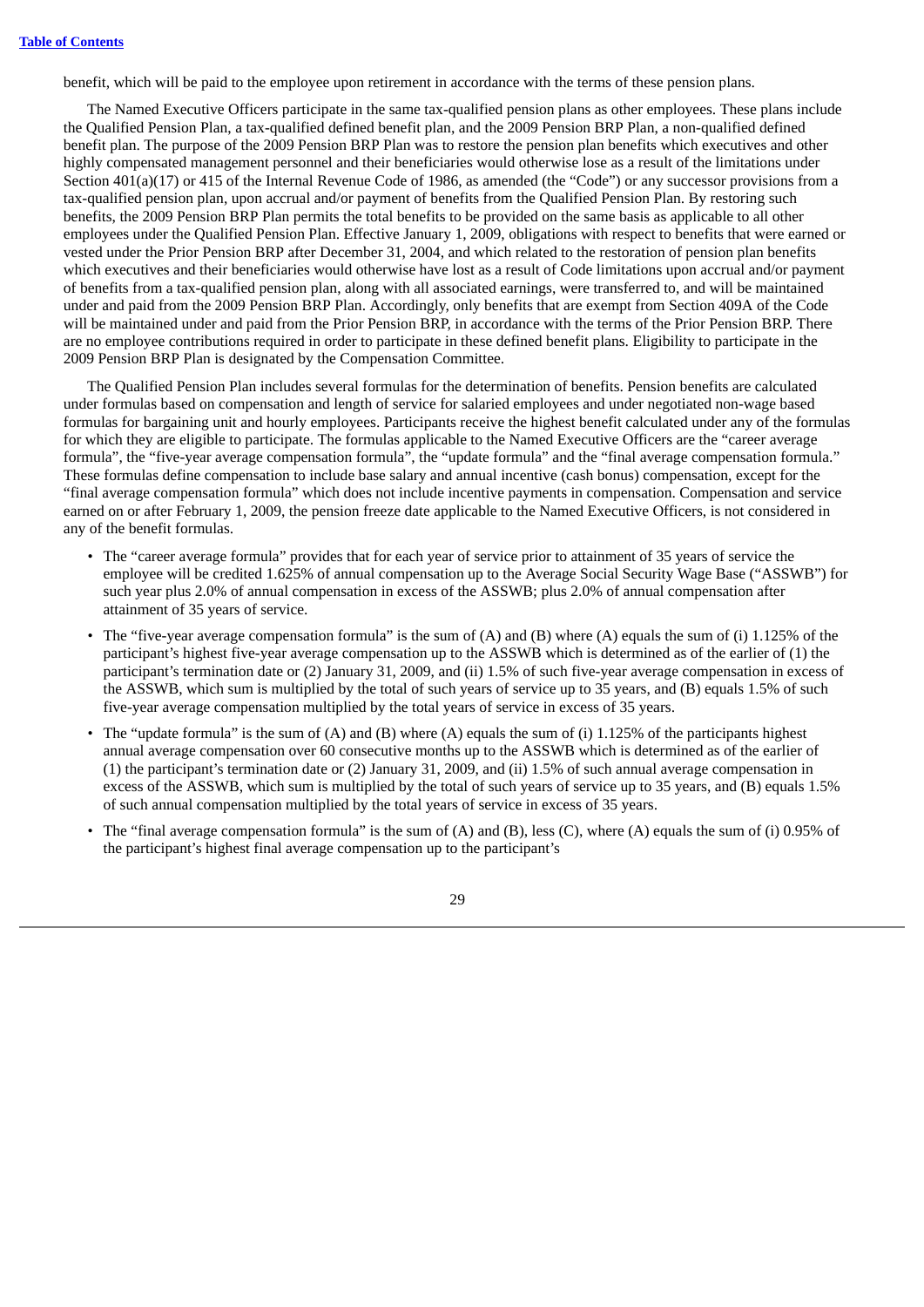Covered Compensation, as defined in the plan, and (ii) 0.65% of such final average compensation in excess of the participant's Covered Compensation, which sum is multiplied by the total of such years of service up to 25 years, and (B) equals 0.40% of such final average compensation multiplied by the total years of service in excess of 25 years, and less (C) an offset (if applicable) which is the value of the participant's Normal Retirement Benefit under the former Atlantic Research Corporation Employee Pension Plan for employees who were previously employed at a former Atlantic Research Corporation location and became an Aerojet employee, as a result of Aerojet's acquisition of those locations.

The ASSWB is the 35 year average of the Social Security Taxable Wage Base. The ASSWB for the "career average formula", the "five-year average compensation formula", and the "update formula" is determined as of the earlier of (1) the participant's termination date or (2) January 31, 2009. The published ASSWB applicable to the Named Executive Officers for the plan year ended November 30, 2009 is \$54,000. The Covered Compensation for the "final average compensation formula" is the ASSWB based on the year the participant attains their Social Security Retirement Age ("SSRA'), hence may vary by participant.

Further details regarding benefits under these plans, including the estimated value of retirement benefits for each Named Executive Officer, are found in the section entitled *2009 Pension Benefits* on page [ ]. The change in the actuarial pension value from fiscal year 2008 to fiscal year 2009 is presented in the "Change in Pension Value" column of the *Summary Compensation Table* on page [ ].

#### *401(k) Savings Plan*

The Named Executive Officers are also eligible to participate in the GenCorp Retirement Savings Plan, a 401(k) taxqualified defined contribution savings plan which is available to all Company employees. Prior to January 15, 2009, the Company matched a portion of participating employee's contributions to the GenCorp Retirement Savings Plan, however, the Company has suspended the employer matching contributions to the GenCorp Retirement Savings Plan for any non-union eligible employees.

### *2009 401(k) Benefits Restoration Plan*

On December 31, 2008, effective January 1, 2009, the Company entered into a non-qualified, unfunded 2009 Benefit Restoration Plan for the GenCorp Inc. 401(k) Plan (the "2009 401(k) BRP Plan"), to replace the predecessor plan — the Prior Pension BRP. The Named Executive Officers participate in the 2009 401(k) BRP Plan. The 2009 401(k) BRP Plan permits personal savings on a pre-tax basis. Effective January 15, 2009, the Company suspended employer contributions to the 2009 401(k) BRP Plan. Details about the 2009 401(k) BRP Plan are presented in the section entitled *2009 Non-qualified Deferred Compensation* on page [ ].

#### **Severance Agreements and Plan Provisions**

The Company and the Named Executive Officers (other than Ms. Redd and Mr. Shenton) and other senior executive officers are parties to severance agreements. As described in more detail in the section entitled *Severance Agreements* on page [ ], in the event of a qualifying termination of employment of any of these individuals within three years after a change in control of the Company (as defined in the severance agreements), the Company would be required to pay such affected individual severance and other benefits as provided in the severance agreements. As a result of the Shareholder Agreement with SPII for itself and its affiliates dated March 5, 2008 (the "Shareholder Agreement"), a change in control (as defined in the severance agreements) occurred (the "2008 Change in Control"). In 2009, Mark A. Whitney and William M. Lau left the Company and their severance payments and other benefits in accordance with the terms of their executive severance agreement were paid six months after their

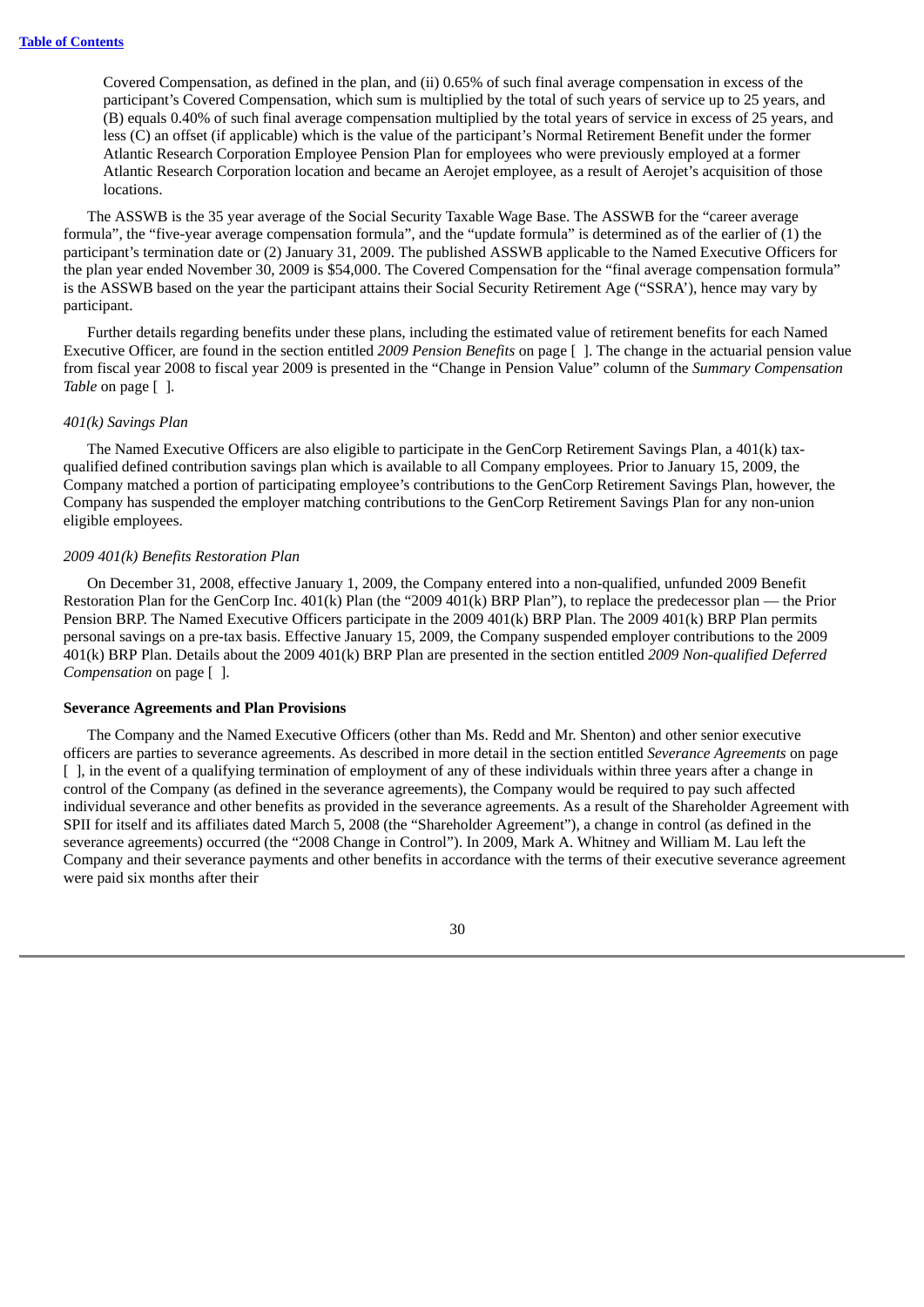departure date. Effective January 6, 2010, Mr. Neish left the Company and his severance payment and other benefits will be paid six months after this date.

On October 6, 2009, the Board, upon the recommendation and approval of the Compensation Committee, approved certain amendments to the Prior Pension Plan, the 2009 Pension BRP Plan, 2009 401(k) BRP Plan, the Deferred Bonus Plan of GenCorp Inc. and Participating Subsidiaries, the GenCorp Inc. Deferred Compensation Plan for Nonemployee Directors, and the GenCorp Inc. 1996 Supplemental Retirement Plan for Management Employees (collectively, the "Company Plans"). Pursuant to the amendments, the definition of "Change in Control" in each of the Company Plans was amended to mean the occurrence of any of the following events (i) all or substantially all (meaning having a total gross fair market value at least equal to 50.1% of the total gross fair market value of all of the Company's assets immediately before such acquisition or acquisitions) of the assets of the Company are acquired by a person (during a twelve-month period ending on the date of the most recent acquisition by such person); or (ii) the Company is merged, consolidated or reorganized into or with another corporation or entity during a twelve-month period with the result that upon the conclusion of the transaction less than 50.1% of the outstanding securities entitled to vote generally in the election of directors or other capital interests of the surviving, resulting or acquiring corporation are beneficially owned (as that term is defined in Rule 13-d 3 under the Securities Exchange Act of 1934, as amended) by the shareholders of the Company immediately prior to the completion of the transaction. The purpose of the amendments was to make the definition of "Change in Control" consistent in each of the Company Plans.

The members of the current Board and the Compensation Committee believe executive severance agreements are in the best interest of our shareholders to foster the continuous employment and dedication of key executives without potential distraction or personal concern.

## **Other**

Effective April 15, 2009, the Company entered into a retention agreement with Mr. Conley our Vice President of Environmental, Health and Safety in which he will receive a retention bonus equal to \$200,000 if he continues to be employed by the Company on March 6, 2011.

The GenCorp Foundation matches employee and Director gifts to accredited, non-profit colleges, universities, secondary and elementary public or private schools located in the United States. Gifts made were matched dollar for dollar up to \$7,500 per calendar year per donor until April 1, 2009, at which time the maximum match per donor per calendar year changed to \$3,000.

## **Tax Deductibility under Section 162(m)**

Section 162(m) of the Code imposes limits on the deductibility of certain compensation in excess of \$1 million paid to the CEO and other executive officers of public companies. Management and the Compensation Committee have reviewed the regulations and feel that the current compensation program and policies are appropriate. Depending upon a variety of factors (including Company performance), it is possible for one current executive officer to surpass the \$1 million dollar threshold under the executive officer compensation program. In addition, severance payments paid to certain of the former executive officers and which may be paid to other executive officers in the event of qualified terminations under the executive severance agreements may exceed the \$1 million threshold. At this time, the Compensation Committee believes that accommodating the Internal Revenue Service regulations will not produce material benefits or increases in shareholder value. However, the Compensation Committee intends to review this issue regularly and may change its position in future years.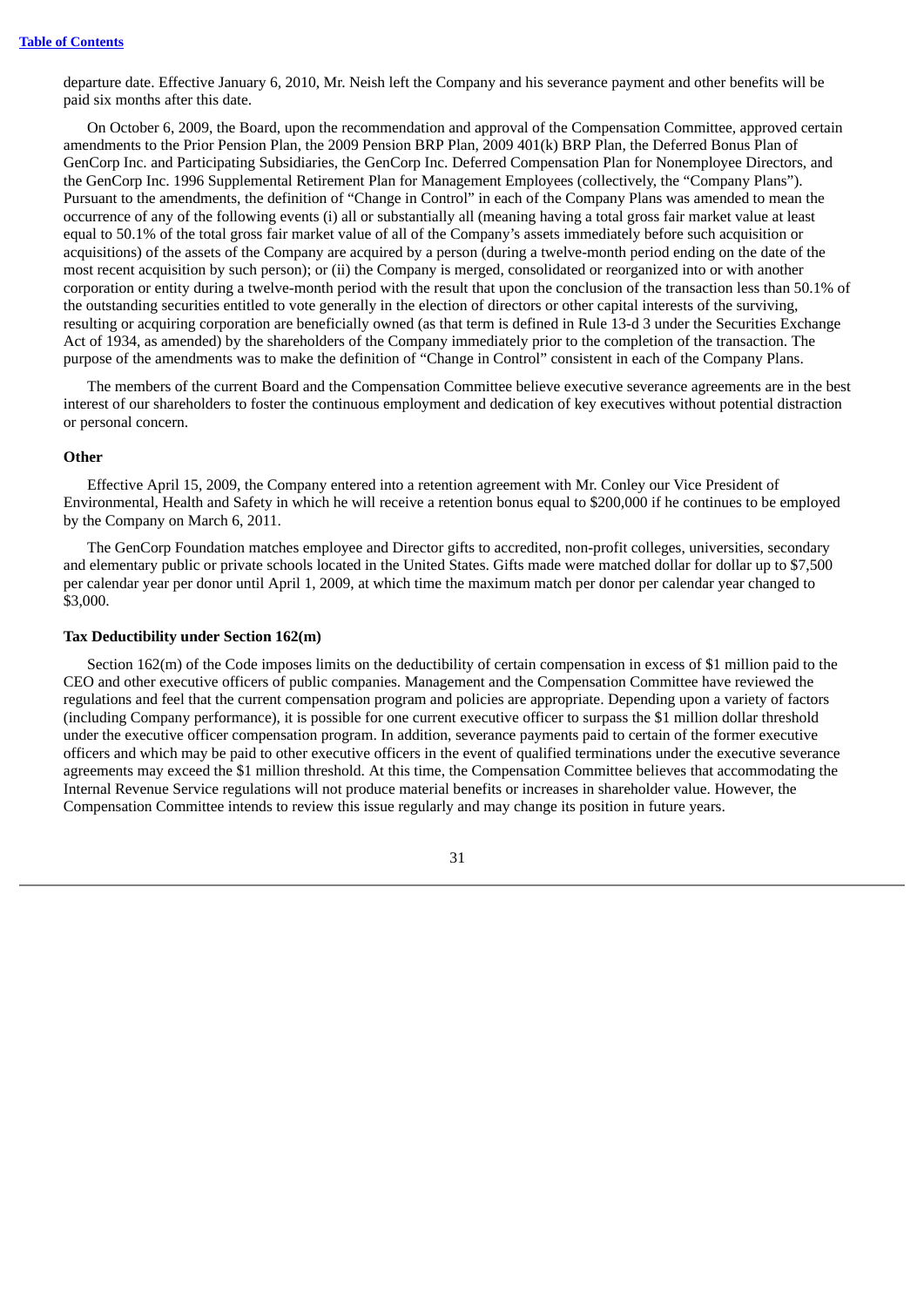## **SUMMARY COMPENSATION TABLE**

The following table sets forth information regarding compensation for each of the Named Executive Officers. As previously noted, Mr. Seymour became our President and CEO in January 2010. His compensation arrangements are described below under *Compensation Committee Actions After Fiscal Year 2009*. Mr. Neish resigned as our Interim President and Interim CEO in January 2010.

| <b>Name and Principal Position</b>                                                                               | Year                 | Salarv(1)                       | <b>Bonus</b>       | <b>Stock</b><br>Awards(2) | <b>Options/SARs</b><br>Awards <sup>(2)</sup> | <b>Non-Equity</b><br><b>Incentive Plan</b><br>Compensation(3) | Change in<br>Pension<br>Value(4) | <b>All Other</b><br>Compensation(5) | <b>Total</b>                        |
|------------------------------------------------------------------------------------------------------------------|----------------------|---------------------------------|--------------------|---------------------------|----------------------------------------------|---------------------------------------------------------------|----------------------------------|-------------------------------------|-------------------------------------|
| Executive Officers as of 11/30/09                                                                                |                      |                                 |                    |                           |                                              |                                                               |                                  |                                     |                                     |
| J. Scott Neish<br>Interim President and CEO and Vice<br>President; and President,<br>Aerojet-General Corporation | 2009<br>2008<br>2007 | \$350,088<br>340.137<br>304,427 | \$<br>350,000(6)   | 135,718<br>187,281        | \$147.164<br>(60, 251)<br>60,251             | \$536,000<br>357,000<br>275,203                               | \$174,386<br>112,505<br>96,602   | 19,704<br>S<br>29,603<br>29,041     | \$1,227,342<br>1.264.712<br>952,805 |
| <b>Kathleen E. Redd</b><br>Vice President, CFO and Secretary(7)                                                  | 2009<br>2008         | 294.308<br>228,533              | 70,000             | 6.106<br>19,861           | 88,718<br>9,205                              | 230,000<br>133,000                                            | 73.100<br>14,531                 | 2,600<br>10,332                     | 764.832<br>415.462                  |
| Chris W. Conley(8)<br>Vice President, Environmental, Health & Safety                                             | 2009<br>2008         | 212,328<br>205,361              |                    | 1.526<br>29,889           | 67,437                                       | 148,000<br>106,000                                            | 240.190<br>10.645                | 1.840<br>8,162                      | 671,321<br>360,057                  |
| <b>Robert E. Shenton</b><br>Vice President and COO, Aerojet-General<br>Corporation                               | 2009                 | 251,059                         | -                  | 2,035                     | 25,917                                       | 169,000                                                       | 51.915                           | 1,731                               | 501,657                             |
| Former Executive Officers as of 11/30/09                                                                         |                      |                                 |                    |                           |                                              |                                                               |                                  |                                     |                                     |
| Mark A. Whitney<br>Former Senior Vice President,<br>General Counsel and Secretary                                | 2009<br>2008<br>2007 | \$76,287<br>290,581<br>280,237  | $\mathcal{S}$<br>_ | 68.617<br>100,862         | (4,599)<br>(43,571)<br>43,571                | 259,000<br>163,013                                            | \$77,034<br>309,795(9)<br>21,533 | \$1,772,830<br>31,079<br>15.498     | \$1,921,552<br>915,501<br>624.714   |
| William M. Lau<br>Vice President, Treasurer                                                                      | 2009<br>2008         | 172,183<br>225,164              | –                  | 160,650                   | 14,433                                       | 100,000                                                       | 89,690<br>253,794(9)             | 808,046<br>12,727                   | 1,084,352<br>752,335                |

(1) The amount reported in this column for each Named Executive Officer reflects the dollar amount of base salary earned in each listed fiscal year. Messrs. Whitney and Lau's 2009 salary includes a vacation payout of \$42,326 and \$23,294, respectively.

(2) The amounts reported in these columns for each Named Executive Officer reflect the compensation costs for financial reporting purposes for the fiscal year without the impact of estimated forfeitures, rather than amounts paid to or realized by the Named Executive Officer for outstanding equity awards granted in and prior to fiscal year 2009. Cash settled SARs awards are revalued to fair value at each reporting date until the date of settlement. Due to the Company's common stock price decline in fiscal year 2008, the SARs' fair value declined for this year. The decrease in fair value is included only the extent of what was previously reported as compensation. A discussion of the assumptions used in calculating these values may be found in Note 9(c) in the audited financial statements in the Company's Annual Report on Form 10-K for fiscal year 2009. A description of these awards can be found under the section entitled *Long-Term Incentives (Equity-Based Compensation)* on page [ ].

(3) The amount reported in this column for each Named Executive Officer reflects annual cash incentive compensation, which is based on performance in each listed fiscal year. This annual incentive compensation is discussed further under the section entitled *Short-Term Compensation* on page [ ].

(4) The amount reported in this column for each Named Executive Officer reflects the aggregate increase in the actuarial present value of their accumulated benefits under all pension plans from August 31, 2008 to November 30, 2009 for 2009 (the pension measurement dates for purposes of the Company's financial statements), from August 31, 2007 to August 31, 2008 for 2008, and from August 31, 2006 to August 31, 2007 for 2007. The change in measurement dates was effective November 30, 2009, and was due to the Company adopting accounting standards which require the measurement of the pension and postretirement plans assets and benefit obligations at the Company's fiscal year end, November 30.

The increase in pension value for 2009 is primarily due to the decrease in the discount rate used to measure the present value of accumulated benefits as well as the additional benefits from credited service accumulated between August 31, 2008, the previous measurement and February 1, 2009, the plan freeze date.

These amounts were determined using the actuarial assumptions consistent with those used in the Company's financial statements with the exception of assumed retirement age and the absence of pre-retirement mortality and termination assumptions. A discussion of the assumptions used for financial reporting purposes may be found in Note 6 in the audited financial statements in the Company's Annual Report on Form 10-K for fiscal year 2009. Information regarding these pension plans is set forth in further detail under the section entitled *2009 Pension Benefits* on page [ ].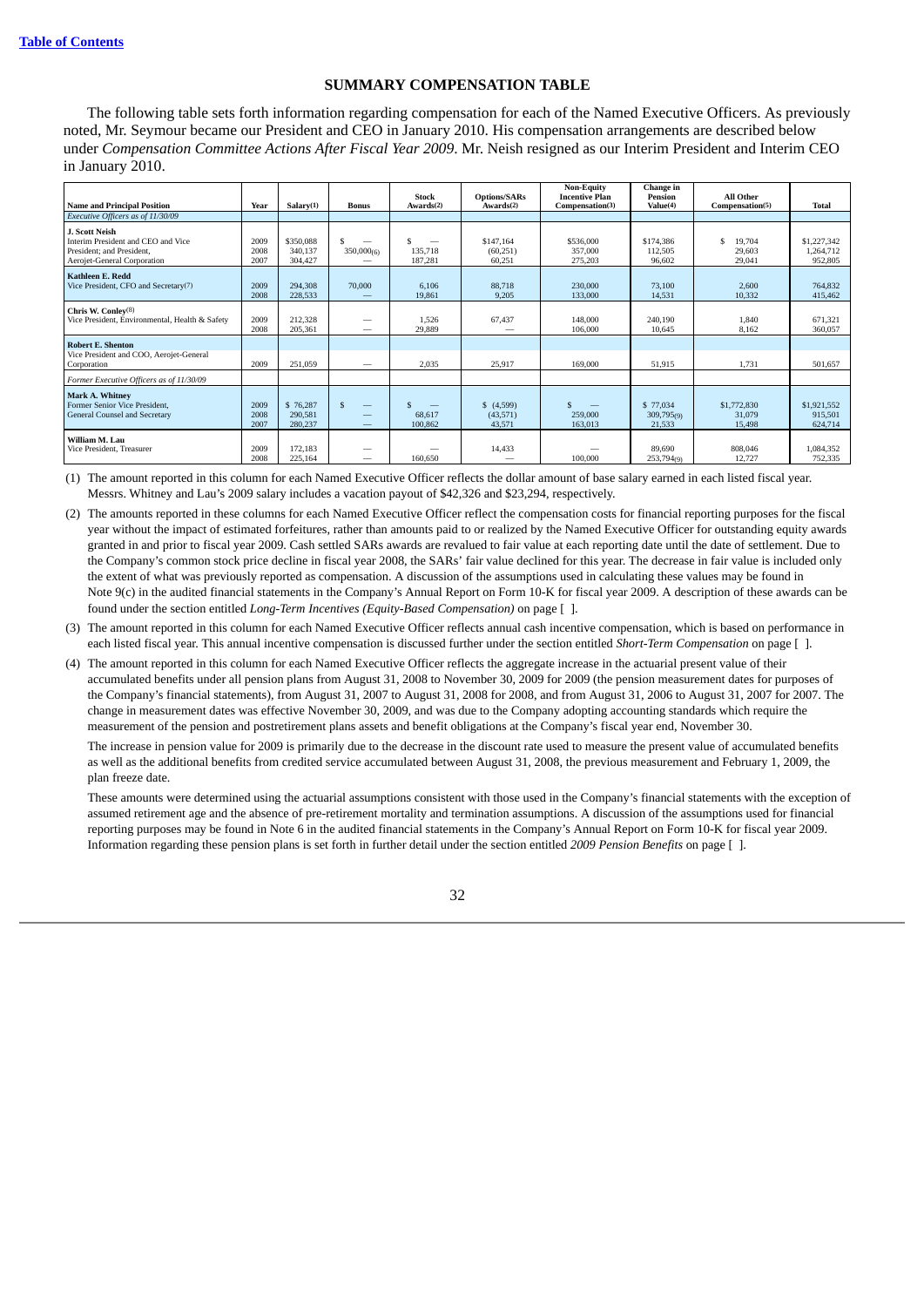(5) The amounts reported in this column for each Named Executive Officer include the following for fiscal year 2009:

| Name                                     | Severance   | Company<br><b>Matching</b><br><b>Contribution to</b><br>$401(k)$ Plan | Company<br><b>Matching</b><br><b>Contribution to</b><br><b>Benefits</b><br><b>Restoration</b><br>Plan-<br><b>Savings Plan</b> | <b>Matching Gift</b><br>by the GenCorp<br><b>Foundation</b> | Perquisites<br><b>And Other</b><br>Personal<br>Benefits(A) | Total       |
|------------------------------------------|-------------|-----------------------------------------------------------------------|-------------------------------------------------------------------------------------------------------------------------------|-------------------------------------------------------------|------------------------------------------------------------|-------------|
| Executive Officers as of 11/30/09        |             |                                                                       |                                                                                                                               |                                                             |                                                            |             |
| J. Scott Neish                           | _           | \$606                                                                 | \$16,962                                                                                                                      |                                                             | 2,136<br>\$                                                | 19,704      |
| Kathleen E. Redd                         | -           | 450                                                                   | 800                                                                                                                           | 1,350                                                       | $\overline{\phantom{a}}$                                   | 2,600       |
| <b>Chris W. Conley</b>                   |             | 360                                                                   | 720                                                                                                                           | 760                                                         |                                                            | 1,840       |
| <b>Robert E. Shenton</b>                 | --          | 410                                                                   | 821                                                                                                                           | 500                                                         | _                                                          | 1,731       |
| Former Executive Officers as of 11/30/09 |             |                                                                       |                                                                                                                               |                                                             |                                                            |             |
| <b>Mark A. Whitney</b>                   | \$1,644,535 | \$2,414                                                               | \$1,019                                                                                                                       |                                                             | \$124,862(B)                                               | \$1,772,830 |
| William M. Lau                           | 725.131     | 307                                                                   | 788                                                                                                                           |                                                             | 81.820(C)                                                  | 808,046     |

(A) This column includes items that are accrued or paid by the Company and will be included as compensation to the Named Executive Officer in the year the amounts are paid.

- (B) This amount represents \$34,298 for Life and Health insurance benefits, \$15,000 for financial counseling, \$58,865 for outplacement services, and \$16,699 for legal fees paid or accrued by the Company in accordance with a severance agreement executed by Mr. Whitney.
- (C) This amount represents \$14,062 for Life and Health insurance benefits, \$15,000 for financial counseling, \$45,542 for outplacement services, and \$7,216 for legal fees paid or accrued by the Company in accordance with a severance agreement executed by Mr. Lau.
- (6) This amount paid to Mr. Neish is in accordance with the letter agreement by and between the Company and Mr. Neish dated March 5, 2008, as part of his appointment to the position of Interim President and CEO and represents a one-time bonus for serving in this capacity. This item is discussed more fully under the section entitled *Employment Agreements and Indemnity Agreements* on page [ ].
- (7) Ms. Redd was appointed CFO and Secretary of the Company effective January 21, 2009, and February 11, 2009, respectively. The bonus amount paid to Ms. Redd in 2009 represents a discretionary bonus for 2009 performance as approved by the Compensation Committee.
- (8) Effective April 15, 2009, the Company entered into a retention agreement with Mr. Conley in which he will receive a retention bonus equal to \$200,000 if he continues to be employed by the Company on March 6, 2011.
- (9) On March 5, 2008, the Company entered into the Shareholder Agreement with respect to the election of Directors for the 2008 annual meeting of shareholders (the "2008 Annual Meeting") and certain other related matters. As a result of the Shareholder Agreement, and the resignation of three additional Board members on May 16, 2008, all named Company headquarters employees had five years added to both age and years of service for purposes of calculating their pension benefits under the Qualified Pension Plan and the non-qualified 2009 Pension BRP Plan under the Change in Control provisions under Program B of the Qualified Pension Plan. Such additional benefits resulted in a much larger aggregate increase in the actuarial present value of accumulated benefits from August 31, 2007 to August 31, 2008 for Messrs. Whitney and Lau. However, Mr. Whitney left the Company on January 9, 2009, and was not eligible for the additional five years of age as he was not eligible for the early retirement subsidy at the time of termination. Therefore, he was not eligible for the actuarial present value of the early retirement subsidy of \$55,458 for the Qualified Pension Plan and \$42,149 for the Prior Pension BRP for the 2008 calculation. There was no early retirement subsidy added to his 2009 calculation. Mr. Lau left the Company on July 24, 2009, and commenced payment of his benefit under the Qualified Pension Plan on August 1, 2009. Mr. Lau's 2009 Pension BRP Plan benefit will commence payment February 1, 2010, in accordance with the provisions of the 2009 Pension BRP Plan.

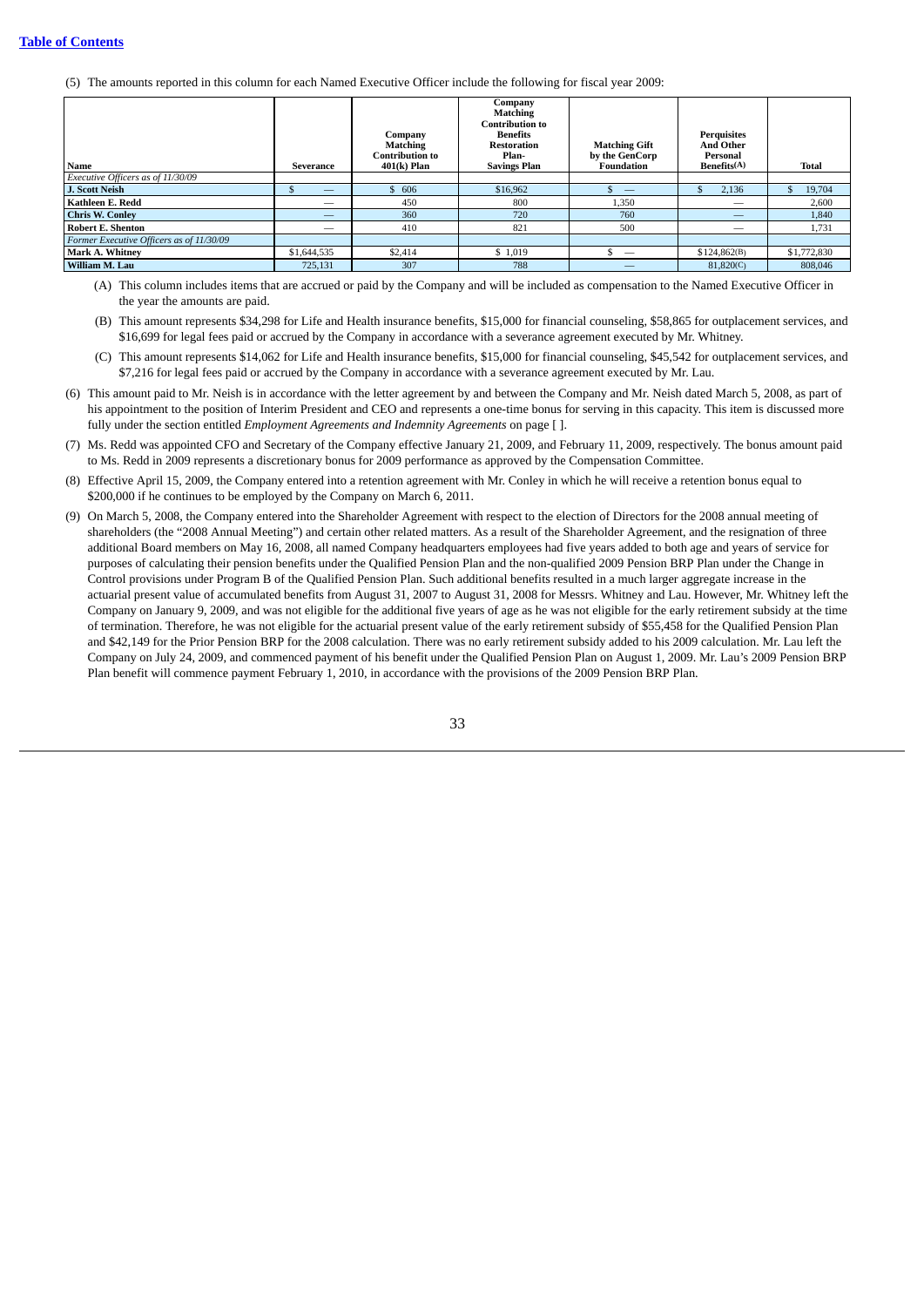# **2009 GRANTS OF PLAN-BASED AWARDS**

The following table provides information for each of the Named Executive Officers regarding fiscal year 2009 annual and longterm incentive award opportunities, including the range of possible payments under non-equity incentive plans.

|                                                                                                     | Grant         | <b>Estimated Future Payouts Under</b><br><b>Non-Equity Incentive Plan</b><br>Awards $(5)(1)$ |               | <b>Estimated Future Payouts Under</b><br><b>Equity Incentive Plan</b><br>Awards (#) |                                |               | <b>Exercise or Base</b><br>Price of<br><b>Options/SARs</b><br>Awards | <b>Grant Date</b><br><b>Fair Value</b><br>of Stock<br>and<br><b>Option/SARs</b> |                 |
|-----------------------------------------------------------------------------------------------------|---------------|----------------------------------------------------------------------------------------------|---------------|-------------------------------------------------------------------------------------|--------------------------------|---------------|----------------------------------------------------------------------|---------------------------------------------------------------------------------|-----------------|
| Name<br>Executive Officers as of 11/30/09                                                           | Date          | Threshold <sup>(2)</sup>                                                                     | <b>Target</b> | Maximum                                                                             | Threshold(3)                   | <b>Target</b> | Maximum                                                              | (S/Sh)                                                                          | Awards $(5)(4)$ |
|                                                                                                     |               |                                                                                              |               |                                                                                     |                                |               |                                                                      |                                                                                 |                 |
| J. Scott Neish                                                                                      |               |                                                                                              |               |                                                                                     |                                |               |                                                                      |                                                                                 |                 |
| <b>Annual Incentive Bonus</b>                                                                       |               | $s -$                                                                                        | \$350,088     | \$700,176                                                                           |                                |               |                                                                      |                                                                                 |                 |
| <b>Kathleen E. Redd</b>                                                                             |               |                                                                                              |               |                                                                                     |                                |               |                                                                      |                                                                                 |                 |
| <b>Annual Incentive Bonus</b>                                                                       |               |                                                                                              | 150,000       | 300,000                                                                             |                                |               |                                                                      |                                                                                 |                 |
| <b>Restricted Stock</b>                                                                             | $8 - 24 - 09$ |                                                                                              |               |                                                                                     | $\qquad \qquad \longleftarrow$ | 30,000        | 37,500                                                               |                                                                                 | \$170,250       |
| <b>Stock Options</b>                                                                                | $8 - 24 - 09$ |                                                                                              |               |                                                                                     |                                | 35,000        | 43,750                                                               | \$4.54                                                                          | 122.535         |
| <b>Chris W. Conley</b>                                                                              |               |                                                                                              |               |                                                                                     |                                |               |                                                                      |                                                                                 |                 |
| <b>Annual Incentive Bonus</b>                                                                       |               |                                                                                              | 107,124       | 214,248                                                                             |                                |               |                                                                      |                                                                                 |                 |
| <b>Restricted Stock</b>                                                                             | 8-24-09       |                                                                                              |               |                                                                                     | $\qquad \qquad$                | 7,500         | 9,375                                                                |                                                                                 | 42,563          |
| <b>Stock Options</b>                                                                                | $8 - 24 - 09$ |                                                                                              |               |                                                                                     | -                              | 7,500         | 9,375                                                                | 4.54                                                                            | 26,258          |
| David C. Hatch                                                                                      |               |                                                                                              |               |                                                                                     |                                |               |                                                                      |                                                                                 |                 |
| <b>Annual Incentive Bonus</b>                                                                       |               |                                                                                              | 104,400       | 208,800                                                                             |                                |               |                                                                      |                                                                                 |                 |
| <b>Restricted Stock</b>                                                                             | $8 - 24 - 09$ |                                                                                              |               |                                                                                     |                                | 5.000         | 6,250                                                                |                                                                                 | 28,375          |
| <b>Stock Options</b>                                                                                | $8 - 24 - 09$ |                                                                                              |               |                                                                                     |                                | 5,000         | 6,250                                                                | 4.54                                                                            | 17,505          |
| <b>Robert E. Shenton</b>                                                                            |               |                                                                                              |               |                                                                                     |                                |               |                                                                      |                                                                                 |                 |
| <b>Annual Incentive Bonus</b>                                                                       |               |                                                                                              | 122,269       | 244,538                                                                             |                                |               |                                                                      |                                                                                 |                 |
| <b>Restricted Stock</b>                                                                             | 8-24-09       |                                                                                              |               |                                                                                     | $\qquad \qquad$                | 10,000        | 12,500                                                               |                                                                                 | 56,750          |
| <b>Stock Options</b>                                                                                | 8-24-09       |                                                                                              |               |                                                                                     |                                | 14,289        | 17,861                                                               | 4.54                                                                            | 50,026          |
| Former Executive Officers as of 11/30/09                                                            |               |                                                                                              |               |                                                                                     |                                |               |                                                                      |                                                                                 |                 |
|                                                                                                     |               |                                                                                              |               |                                                                                     |                                |               |                                                                      |                                                                                 |                 |
|                                                                                                     |               |                                                                                              |               |                                                                                     |                                |               |                                                                      |                                                                                 |                 |
|                                                                                                     |               |                                                                                              |               |                                                                                     |                                |               |                                                                      |                                                                                 |                 |
|                                                                                                     |               |                                                                                              |               |                                                                                     |                                |               |                                                                      |                                                                                 |                 |
| Mark A. Whitney<br><b>Annual Incentive Bonus</b><br>William M. Lau<br><b>Annual Incentive Bonus</b> |               |                                                                                              |               |                                                                                     |                                |               |                                                                      |                                                                                 |                 |

(1) Reflects the possible payout amounts of non-equity incentive plan awards that could have been earned in fiscal year 2009. See the *Summary Compensation Table* on page [ ] for the amounts actually earned and paid out in the first quarter of fiscal year 2010.

(2) If no targets are met the annual incentive bonus will not be earned.

(3) If no targets are met the equity incentive plan awards will not vest.

(4) The fair value of stock options was estimated using a Black-Scholes Model with the following weighted average assumptions at the date of grant: Expected life — eight years; Volatility — 54%; Risk-free interest rate — 3.62%; Dividend yield — 0.00%.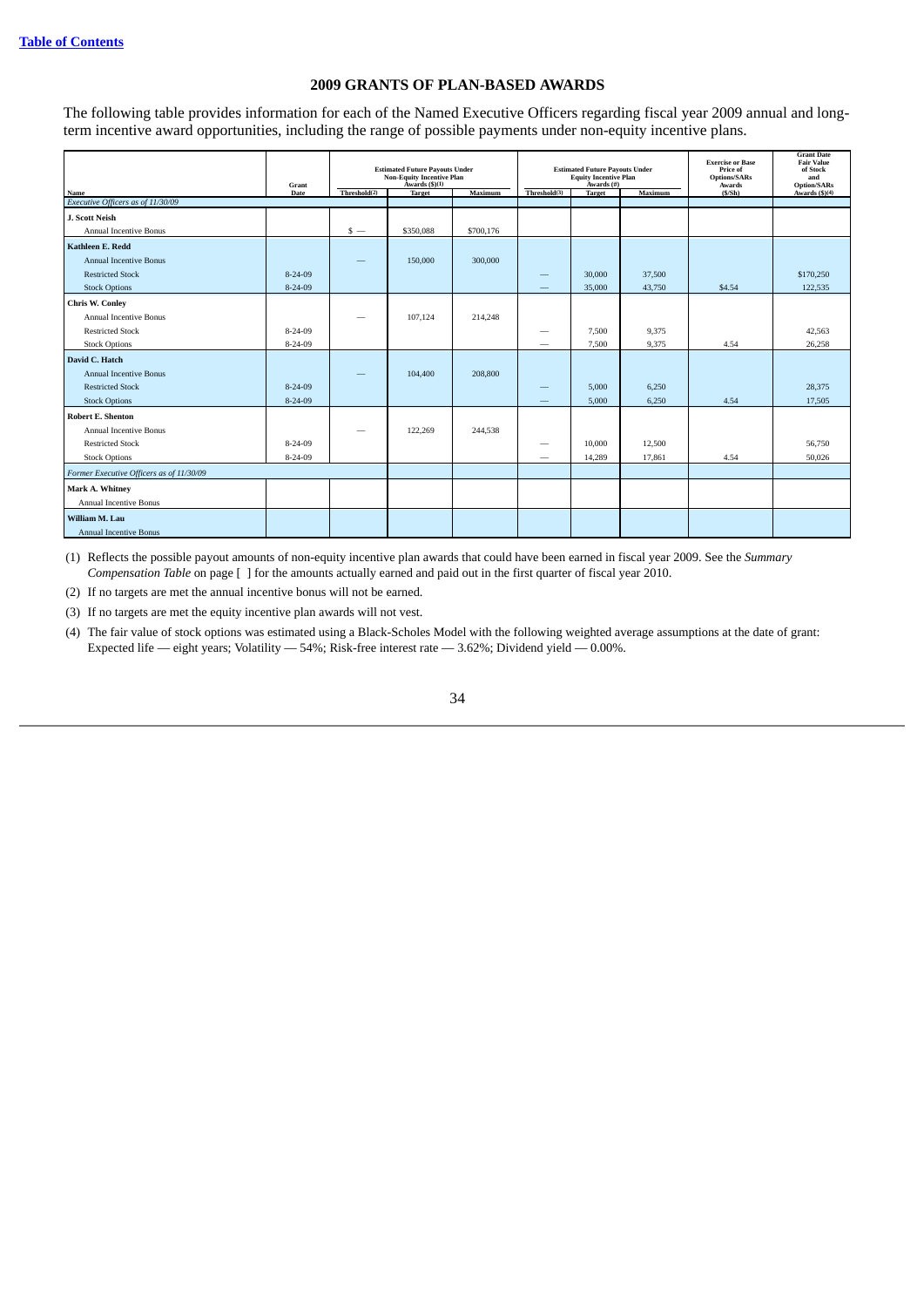# **OUTSTANDING EQUITY AWARDS AT 2009 FISCAL YEAR END**

The following table provides information for each of the Named Executive Officers regarding stock options, SARs, and outstanding stock awards held by the officers as of November 30, 2009.

|                                                                |                                                                                                                        |                                                                                                                   | <b>Option/SARs Awards</b>                                                                                                                                     |                                                              |                                                     |                                                                                                                                         | <b>Stock Awards</b>                                                                                                                                             |  |
|----------------------------------------------------------------|------------------------------------------------------------------------------------------------------------------------|-------------------------------------------------------------------------------------------------------------------|---------------------------------------------------------------------------------------------------------------------------------------------------------------|--------------------------------------------------------------|-----------------------------------------------------|-----------------------------------------------------------------------------------------------------------------------------------------|-----------------------------------------------------------------------------------------------------------------------------------------------------------------|--|
|                                                                |                                                                                                                        |                                                                                                                   |                                                                                                                                                               |                                                              |                                                     |                                                                                                                                         | <b>Equity Incentive</b><br><b>Plan Awards</b>                                                                                                                   |  |
| Name                                                           | Number of<br><b>Securities</b><br><b>Underlying</b><br><b>Unexercised</b><br><b>Options/SARs</b><br>(#)<br>Exercisable | Number of<br><b>Securities</b><br><b>Underlying</b><br>Unexercised<br><b>Options/SARs</b><br>(#)<br>Unexercisable | <b>Equity Incentive</b><br>Plan Awards:<br>Number of<br><b>Securities</b><br><b>Underlying</b><br>Unexercised<br><b>Unearned</b><br><b>Option/SARs</b><br>(#) | Option/<br><b>SARs</b><br><b>Exercise</b><br>Price<br>$($ \$ | Option/<br><b>SARs</b><br><b>Expiration</b><br>Year | Number of<br><b>Unearned</b><br><b>Shares</b> , Units<br>or Other<br><b>Rights That</b><br><b>Have Not</b><br><b>Vested</b><br>$^{(#)}$ | Market or<br><b>Payout Value</b><br>of Unearned<br><b>Shares</b> , Units<br>or Other<br><b>Rights That</b><br><b>Have Not</b><br><b>Vested</b><br>$($ \$) $(4)$ |  |
| Executive Officers as of 11/30/09                              |                                                                                                                        |                                                                                                                   |                                                                                                                                                               |                                                              |                                                     |                                                                                                                                         |                                                                                                                                                                 |  |
| J. Scott Neish                                                 |                                                                                                                        |                                                                                                                   |                                                                                                                                                               |                                                              |                                                     |                                                                                                                                         |                                                                                                                                                                 |  |
| <b>Restricted Stock</b>                                        |                                                                                                                        |                                                                                                                   |                                                                                                                                                               |                                                              |                                                     | $\overline{\phantom{0}}$                                                                                                                | \$                                                                                                                                                              |  |
| <b>SARs</b>                                                    | 30,000<br>21,500<br>5,000<br>3,500                                                                                     |                                                                                                                   |                                                                                                                                                               | \$13.75<br>19.34<br>18.55<br>18.71                           | 2017<br>2016<br>2015<br>2015                        |                                                                                                                                         |                                                                                                                                                                 |  |
| <b>Stock Options</b>                                           | 2,200                                                                                                                  |                                                                                                                   |                                                                                                                                                               | 9.29                                                         | 2013                                                |                                                                                                                                         |                                                                                                                                                                 |  |
| <b>Kathleen E. Redd</b>                                        |                                                                                                                        |                                                                                                                   |                                                                                                                                                               |                                                              |                                                     |                                                                                                                                         |                                                                                                                                                                 |  |
| <b>Restricted Stock</b>                                        |                                                                                                                        |                                                                                                                   |                                                                                                                                                               |                                                              |                                                     | 30,000                                                                                                                                  | 234,300                                                                                                                                                         |  |
| <b>SARs</b>                                                    | 13,334<br>1,500<br>2,560<br>2,500                                                                                      | 6,666(1)                                                                                                          |                                                                                                                                                               | 4.25<br>13.75<br>13.19<br>18.71                              | 2018<br>2017<br>2016<br>2015                        |                                                                                                                                         |                                                                                                                                                                 |  |
| <b>Stock Options</b>                                           | 2,666<br>1,333                                                                                                         |                                                                                                                   | 35,000(2)                                                                                                                                                     | 4.54<br>9.29<br>10.85                                        | 2019<br>2013<br>2012                                |                                                                                                                                         |                                                                                                                                                                 |  |
| <b>Chris W. Conley</b>                                         |                                                                                                                        |                                                                                                                   |                                                                                                                                                               |                                                              |                                                     |                                                                                                                                         |                                                                                                                                                                 |  |
| <b>Restricted Stock</b>                                        |                                                                                                                        |                                                                                                                   |                                                                                                                                                               |                                                              |                                                     | 7,500                                                                                                                                   | 58,575                                                                                                                                                          |  |
| <b>SARs</b>                                                    | 12,000<br>13,800<br>2,000                                                                                              |                                                                                                                   |                                                                                                                                                               | 13.75<br>19.34<br>18.51                                      | 2017<br>2016<br>2015                                |                                                                                                                                         |                                                                                                                                                                 |  |
| <b>Stock Options</b>                                           | 5,000<br>5,000<br>10,000<br>7,000                                                                                      | $\overline{\phantom{0}}$                                                                                          | 7,500(2)                                                                                                                                                      | 4.54<br>7.73<br>15.43<br>10.44<br>10.13                      | 2019<br>2013<br>2012<br>2011<br>2010                |                                                                                                                                         |                                                                                                                                                                 |  |
| <b>Robert E. Shenton</b>                                       |                                                                                                                        |                                                                                                                   |                                                                                                                                                               |                                                              |                                                     |                                                                                                                                         |                                                                                                                                                                 |  |
| <b>Restricted Stock</b>                                        |                                                                                                                        |                                                                                                                   |                                                                                                                                                               |                                                              |                                                     | 10.000                                                                                                                                  | 78,100                                                                                                                                                          |  |
| <b>SARs</b>                                                    | 1,500<br>4,256<br>3,500                                                                                                |                                                                                                                   |                                                                                                                                                               | 13.75<br>13.19<br>18.71                                      | 2017<br>2016<br>2015                                |                                                                                                                                         |                                                                                                                                                                 |  |
| <b>Stock Options</b>                                           |                                                                                                                        |                                                                                                                   | 14,289(2)                                                                                                                                                     | 4.54                                                         | 2019                                                |                                                                                                                                         |                                                                                                                                                                 |  |
| Former Executive Officers as of 11/30/09                       |                                                                                                                        |                                                                                                                   |                                                                                                                                                               |                                                              |                                                     |                                                                                                                                         |                                                                                                                                                                 |  |
| Mark A. Whitney(3)                                             |                                                                                                                        |                                                                                                                   |                                                                                                                                                               |                                                              |                                                     |                                                                                                                                         |                                                                                                                                                                 |  |
| <b>Restricted Stock</b><br><b>SARs</b><br><b>Stock Options</b> |                                                                                                                        |                                                                                                                   |                                                                                                                                                               | \$                                                           |                                                     |                                                                                                                                         | $\mathbb{S}$                                                                                                                                                    |  |
| William M. Lau(3)                                              |                                                                                                                        |                                                                                                                   |                                                                                                                                                               |                                                              |                                                     |                                                                                                                                         |                                                                                                                                                                 |  |
| <b>Restricted Stock</b>                                        |                                                                                                                        |                                                                                                                   |                                                                                                                                                               |                                                              |                                                     | $\overline{\phantom{0}}$                                                                                                                | and a                                                                                                                                                           |  |
| <b>SARs</b>                                                    | 5,000                                                                                                                  |                                                                                                                   |                                                                                                                                                               | 13.77                                                        | 2017                                                |                                                                                                                                         |                                                                                                                                                                 |  |
| <b>Stock Options</b>                                           |                                                                                                                        |                                                                                                                   |                                                                                                                                                               |                                                              |                                                     |                                                                                                                                         |                                                                                                                                                                 |  |

(1) The vesting date for Ms. Redd's unvested time-based SARs is October 28, 2010.

(2) The vesting date for these performance-based stock options is over a 29-month period ending January 2012. These awards will only vest if performance targets are met through November 30, 2011.

(3) Employees 65 years of age or older upon retirement or termination of employment do not forfeit vested stock options or SARs awards. Due to the 2008 Change in Control, certain employees had five years added to both age and years of service. Accordingly, Mr. Lau is above retirement age and therefore did not forfeit his outstanding shares. However, Mr. Whitney

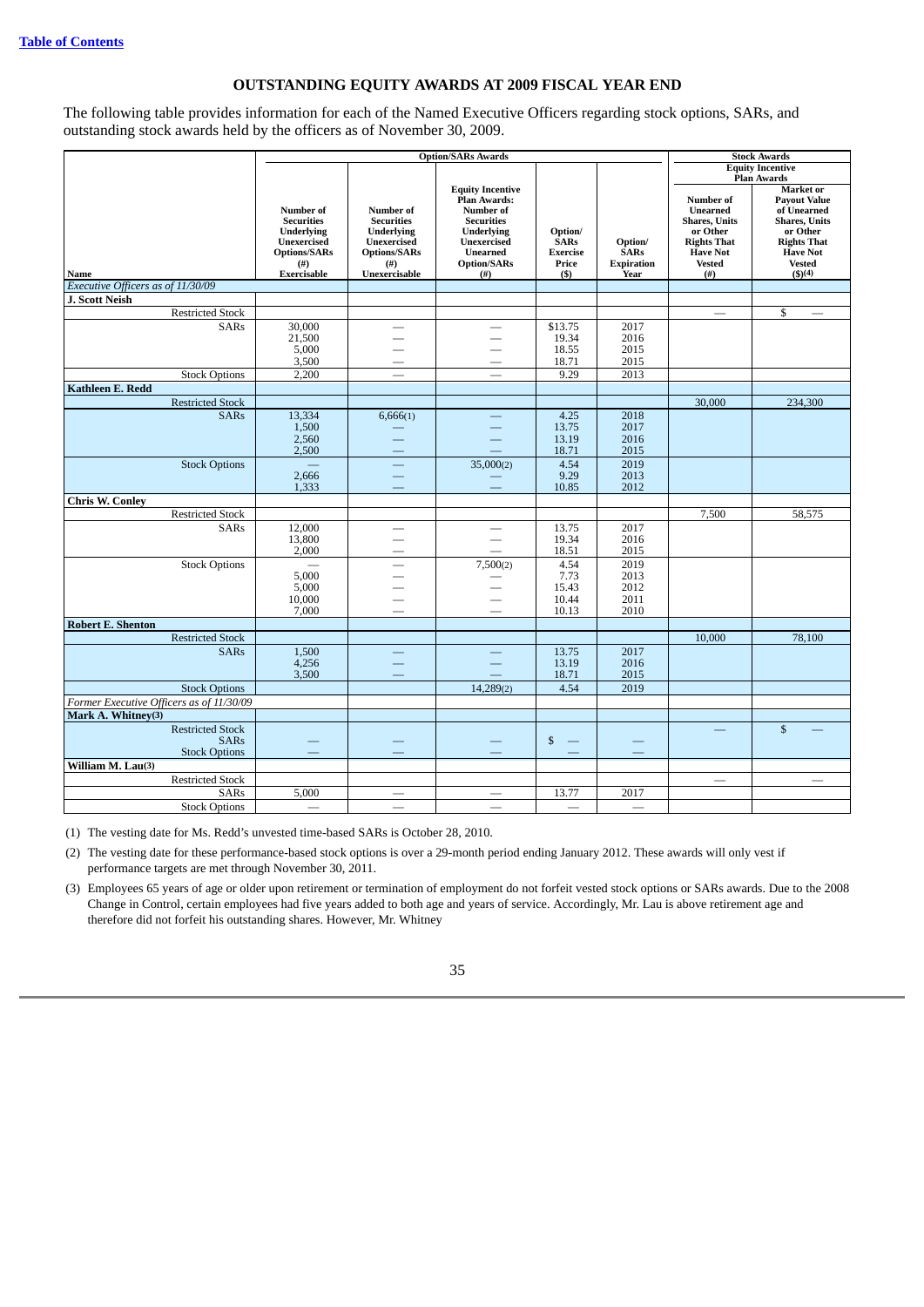forfeited his outstanding shares 90 days after his termination date as the five years added to his age did not put him at 65 years of age or older.

(4) The market value was calculated by multiplying the number of unvested shares by the closing market price of the Company's Common Stock of \$7.81 on November 30, 2009. The vesting date for these stock awards is over a 29-month period ending January 2012. These awards will only vest if performance targets are met through November 30, 2011.

#### **2009 OPTION/SARs EXERCISES AND STOCK VESTED**

There were no stock option or SARs exercises and no restricted stock vested in fiscal year 2009.

## **2009 PENSION BENEFITS**

On November 25, 2008, the Company amended the Qualified Pension Plan on December 31, 2008, effective January 1, 2009, the Company entered into the 2009 Pension BRP Plan to replace the predecessor plan — the Prior Pension BRP, in each case to freeze future benefit accruals. Effective February 1, 2009, future benefit accruals for all current salaried employees were discontinued, including the Named Executive Officers under the Qualified Pension Plan and the 2009 Pension BRP Plan. Effective July 31, 2009, future benefit accruals for all current bargaining unit and hourly employee were discontinued. Upon vesting, no employee will lose their previously earned pension benefit, which will be paid to the employee upon retirement in accordance with the terms of these pension plans.

### **Qualified Pension Plan**

The Qualified Pension Plan is a tax-qualified defined benefit plan covering substantially all salaried and hourly employees. In general, normal retirement age is 65, with certain plan provisions allowing for earlier retirement. Pension benefits are calculated under formulas based on compensation and length of service for salaried employees and under negotiated non-wage based formulas for bargaining unit and hourly employees. Participants receive the highest benefit calculated under any of the formulas for which they are eligible to participate. The formulas applicable to the Named Executive Officers are the "career average formula", the "five-year average compensation formula", the "update formula", and the "final average compensation formula." These formulas define compensation to include base salary and annual incentive (cash bonus) compensation, except for the "final average compensation formula" which does not include incentive payments in compensation. Compensation and service earned on or after February 1, 2009, the pension freeze date applicable to the Named Executive Officers, is not considered in any of the benefit formulas. The formula descriptions are as follows:

- The "career average formula" provides that for each year of service prior to attainment of 35 years of service the employee will be credited 1.625% of annual compensation up to the ASSWB for such year plus 2.0% of annual compensation in excess of the ASSWB; plus 2.0% of annual compensation after attainment of 35 years of service.
- The "five-year average compensation formula" is the sum of (A) and (B) where (A) equals the sum of (i) 1.125% of the participant's highest five-year average compensation up to the ASSWB which is determined as of the earlier of (1) the participant's termination date or (2) January 31, 2009, and (ii) 1.5% of such five-year average compensation in excess of the ASSWB , which sum is multiplied by the total of such years of service up to 35 years, and (B) equals 1.5% of such five-year average compensation multiplied by the total years of service in excess of 35 years.
- The "update formula" is the sum of (A) and (B) where (A) equals the sum of (i) 1.125% of the participants highest annual average compensation over 60 consecutive months up to the ASSWB which is determined as of the earlier of (1) the participant's termination date or (2) January 31, 2009, and (ii) 1.5% of such annual average compensation in excess of the ASSWB, which sum is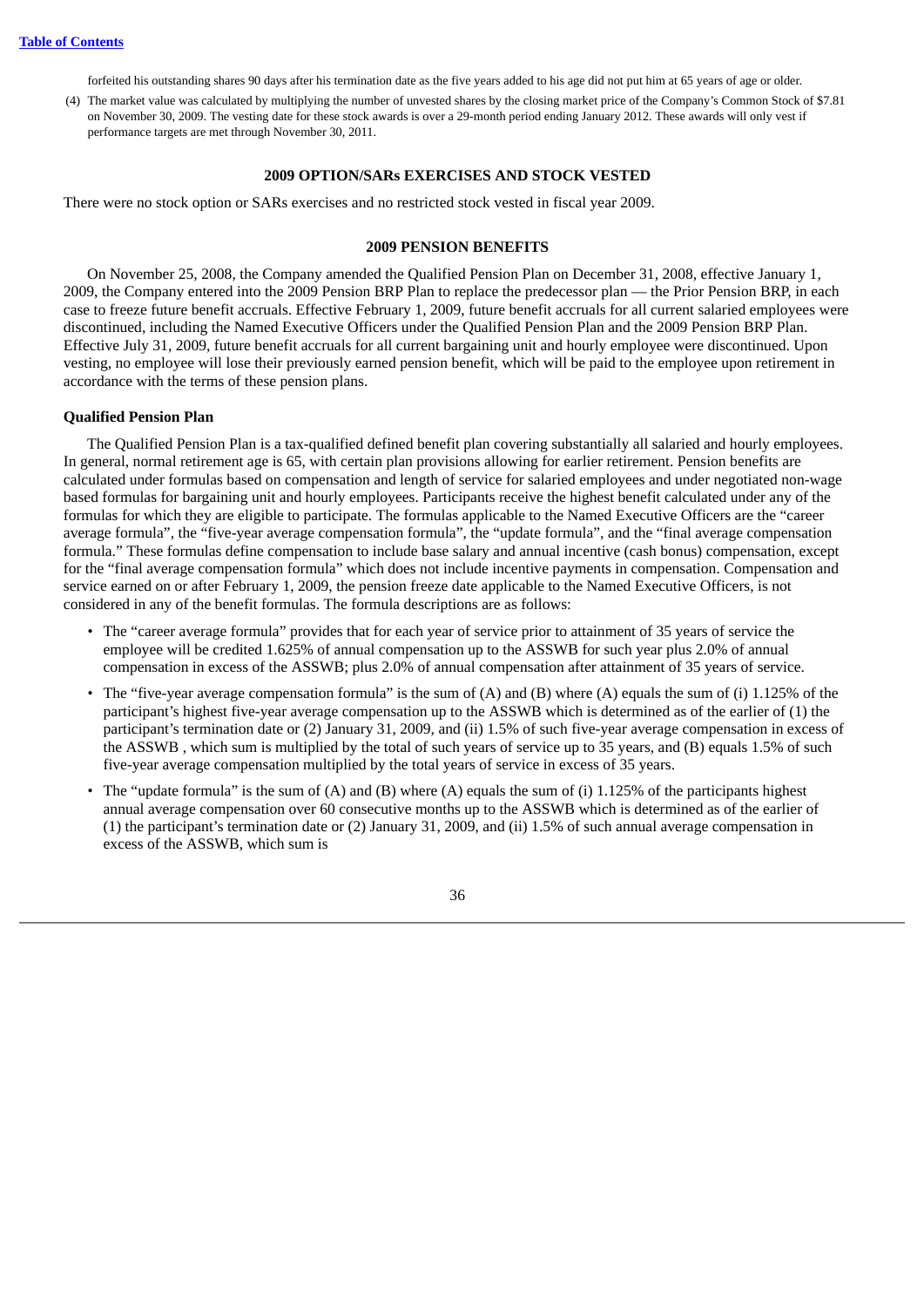multiplied by the total of such years of service up to 35 years, and (B) equals 1.5% of such annual compensation multiplied by the total years of service in excess of 35 years.

• The "final average compensation formula" is the sum of (A) and (B), less (C), where (A) equals the sum of (i) 0.95% of the participant's highest final average compensation up to the participant's Covered Compensation, as defined in the plan, and (ii) 0.65% of such final average compensation in excess of the participant's Covered Compensation, which sum is multiplied by the total of such years of service up to 25 years, and (B) equals 0.40% of such final average compensation multiplied by the total years of service in excess of 25 years, and less (C) an offset (if applicable) which is the value of the participant's Normal Retirement Benefit under the former Atlantic Research Corporation Employee Pension Plan for employees who were previously employed at a former Atlantic Research Corporation location and became an Aerojet employee, as a result of Aerojet's acquisition of those locations.

The ASSWB is the 35 year average of the Social Security Taxable Wage Base. The ASSWB for the "career average formula", the "five-year average compensation formula , and the "update formula" is determined as of the earlier of (1) the participant's termination date including Named Executive Officers or (2) January 31, 2009. The published ASSWB applicable to the Named Executive Officers for the plan year ended November 30, 2009 is \$54,000. The Covered Compensation for the "final average compensation formula" is the ASSWB based on the year the participant attains their SSRA, hence may vary by participant.

### **2009 Pension BRP Plan**

Total pension benefits for the Named Executive Officers and other certain other highly compensated employees are determined under a combination of the 2009 Pension BRP Plan, which is a non-qualified plan, and the Qualified Pension Plan. As set forth above, the Qualified Pension Plan is a qualified pension plan that provides pension benefits for employees, the amount of which is limited under Section 401(a)(17) or 415 of the Code (or any successor provisions). The 2009 Pension BRP Plan restores the pension plan benefits which executives and their beneficiaries would otherwise lose as a result of the limitations under Section 401(a) (17) or 415 of the Code (or any successor provisions). Eligibility to participate in the 2009 Pension BRP Plan is designated by the Compensation Committee.

Retired executives' tax-qualified benefits are funded and are paid out of the assets of the qualified plan, while non-qualified benefits may be paid out of either the grantor trust (pre-funded) or the Company's general assets. In accordance with the terms and conditions of the Prior Pension BRP, upon the 2008 Change in Control that resulted from the Shareholder Agreement, the Company funded into a grantor trust an amount equal to the present value of the accrued pension benefits under the Prior Pension BRP for all participants in such plan as of the date of the 2008 Change in Control.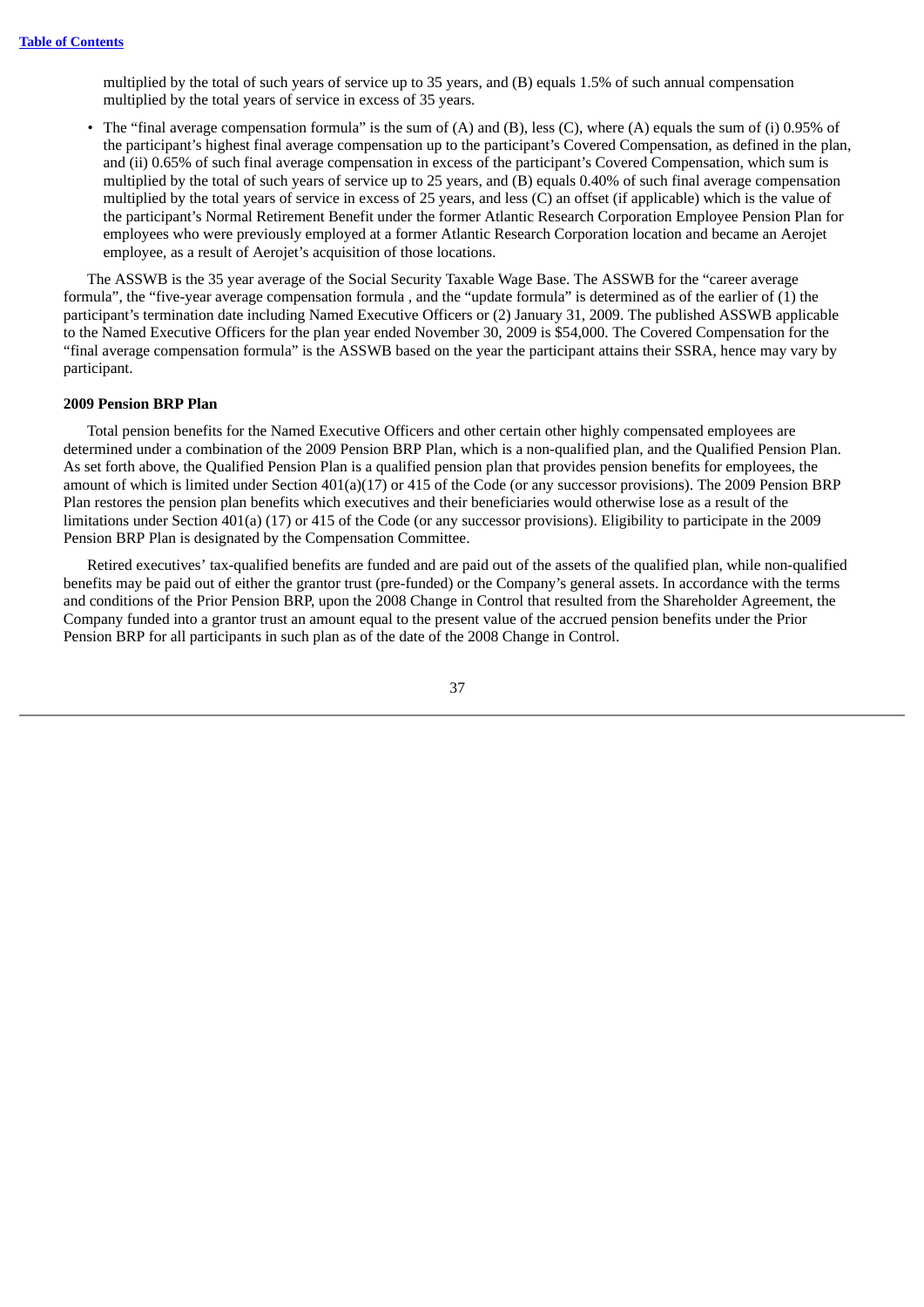The following table provides information as of November 30, 2009 for each of the Named Executive Officers regarding the actuarial present value of their total accumulated benefit under Qualified Pension Plan and the 2009 Pension BRP Plan.

|                                          |                               | <b>Number of Years</b>  | <b>Present Value</b><br>of Accumulated | <b>Payments</b><br><b>During Fiscal</b> |
|------------------------------------------|-------------------------------|-------------------------|----------------------------------------|-----------------------------------------|
|                                          |                               | <b>Credited Service</b> | Benefit                                | <b>Year 2009</b>                        |
| <b>Name</b>                              | <b>Plan Name</b>              | (4)(1)                  | $($ \$) <sup>(2)</sup>                 | $($)$                                   |
| Executive Officers as of 11/30/09        |                               |                         |                                        |                                         |
| <b>J. Scott Neish</b>                    | <b>Qualified Pension Plan</b> | 6                       | \$300,012                              |                                         |
|                                          | 2009 Pension BRP Plan         | b                       | 301,033                                |                                         |
| Kathleen E. Redd                         | <b>Qualified Pension Plan</b> | 7                       | 152,837                                |                                         |
|                                          | 2009 Pension BRP Plan         |                         | 41,598                                 |                                         |
| <b>Chris W. Conley</b>                   | Qualified Pension Plan        | 27                      | 578,704                                |                                         |
|                                          | 2009 Pension BRP Plan         | 27                      | 132,599                                |                                         |
| <b>Robert E. Shenton</b>                 | <b>Qualified Pension Plan</b> | 33                      | 173,282                                |                                         |
|                                          | 2009 Pension BRP Plan         | 33                      | 2,792                                  |                                         |
| Former Executive Officers as of 11/30/09 |                               |                         |                                        |                                         |
| Mark A. Whitney $(3)$                    | <b>Qualified Pension Plan</b> | 11                      | \$281,858                              |                                         |
|                                          | 2009 Pension BRP Plan         | 11                      | 201,871                                |                                         |
| William M. $Lau(3)$                      | Qualified Pension Plan        | 7                       | 345,377                                | 9,240                                   |
|                                          | 2009 Pension BRP Plan         |                         | 11,572                                 |                                         |

(1) Credited service under the Qualified Pension Plan and the 2009 Pension BRP Plan is determined for all participants in accordance with such plans and is through February 1, 2009, the freeze date for these plans. The credited service for Messrs. Whitney and Lau includes an additional five years granted as a result of the Shareholder Agreement. However, Mr. Whitney left the Company on January 9, 2009, and as a result the additional five years added to his service does not make him eligible for an early retirement subsidy. On February 1, 2009, the Company discontinued future benefit accruals for all salaried employees, including the Named Executive Officers.

(2) The amounts reported in this column were calculated based on the accrued benefit as of the earlier of (1) the participant's termination date or (2) January 31, 2009; the date benefit accruals were frozen for salaried employees. Present values were calculated assuming no pre-retirement mortality or termination. The values under the Qualified Pension Plan and the 2009 Pension BRP Plan are the actuarial present values as of November 30, 2009 of the benefits earned as of that date and payable at the earliest age eligible for unreduced benefits for the Qualified Pension Plan (the earlier of age 65, or age 62 with 10 years of service) and the current benefit election date on record for the 2009 Pension BRP Plan. These amounts include the effect on retirement age as a result of the 2008 Change in Control for Messrs. Whitney and Lau.

Effective November 30, 2009, the Company adopted accounting standards which require the measurement of the pension and postretirement plans assets and benefit obligations at the Company's fiscal year end, November 30. Prior to the adoption, the Company performed this measurement as of August 31 of each fiscal year. Also, effective February 1, 2009, the Company has discontinued future benefit accruals under these pension plans for salaried employees, including the Named Executive Officers.

The discount rate assumption is 5.65% for the Qualified Pension Plan and 5.60% for the 2009 Pension BRP Plan. The post-retirement mortality assumption of the two pension plans is RP 2000 no-collar, projected to 2005. In order to determine the change in pension values for the *Summary Compensation Table* on page [ ], the values of the Qualified Pension Plan and the Prior Pension BRP were calculated as of August 31, 2008 for the benefits earned as of that date. The discount rate assumption used for the Qualified Pension Plan was 7.10% and 7.05% for the Prior Pension BRP, which was the assumption used for financial reporting purposes for fiscal year 2008. Other assumptions used to determine the value as of August 31, 2008 were primarily the same as those used as of November 30, 2009. The assumptions reflected in this footnote are the same as the ones used for the Qualified Pension Plan and the 2009 Pension BRP Plan for financial reporting purposes with the exception of assumed retirement age and the absence of pre-retirement mortality and termination assumptions.

(3) On March 5, 2008, the Company entered into a Shareholder Agreement with respect to the election of Directors for the 2008 Annual Meeting and certain other related matters. As a result of the Shareholder Agreement, and the resignation of three additional Board members on May 16, 2008, Messrs. Whitney and Lau had five years added to both age and years of service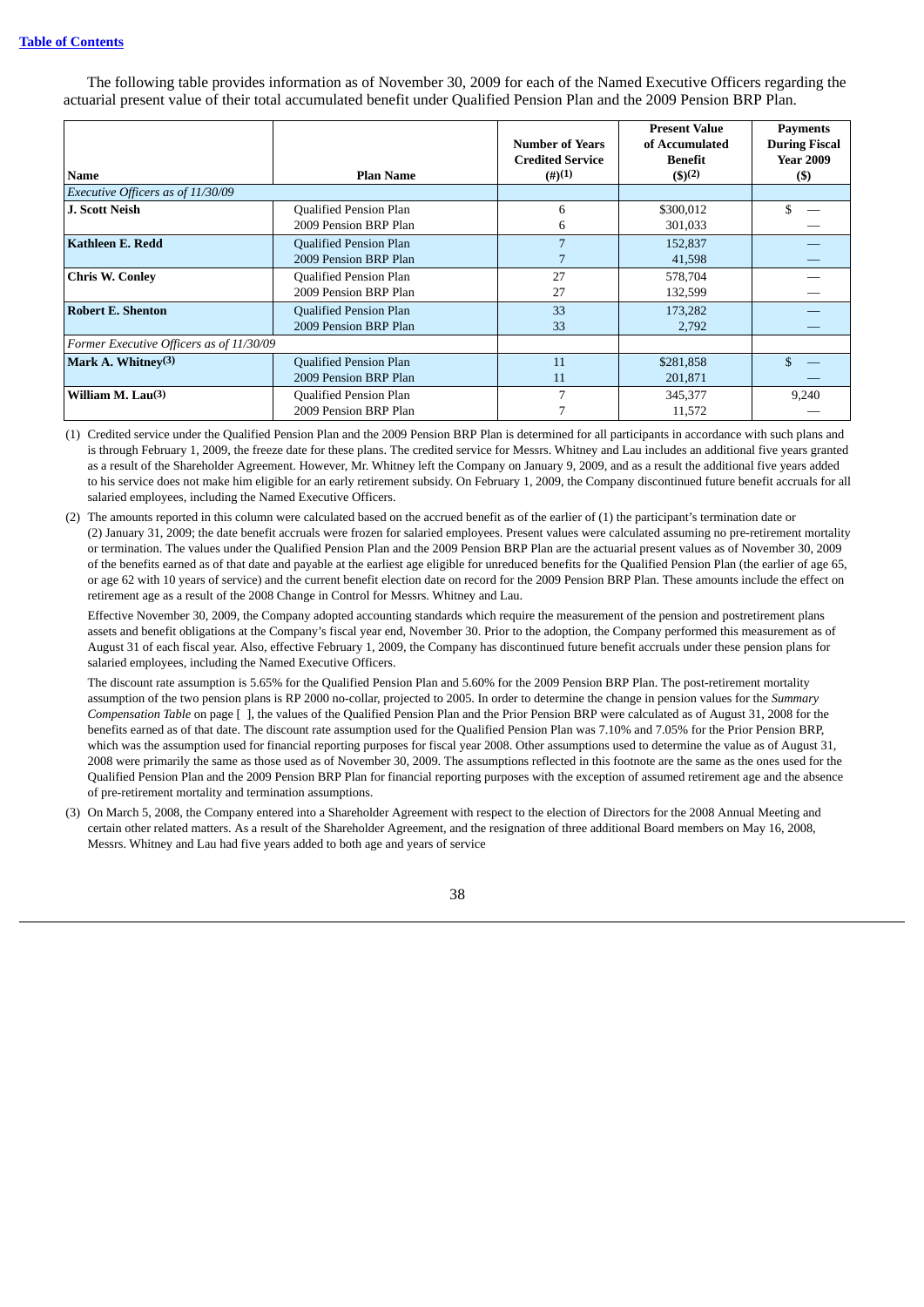for purposes of calculating their pension benefits under the Qualified Pension Plan and the non-qualified 2009 Pension BRP Plan under the Change in Control provisions under Program B of the Qualified Pension Plan. However, Mr. Whitney left the Company on January 9, 2009, and was not eligible for the additional five years of age, as he was not eligible for an early retirement subsidy at the time of termination. Mr. Lau left the Company on July 24, 2009 and commenced payment of his benefit under the Qualified Pension Plan on August 1, 2009. Mr. Lau's 2009 Pension BRP Plan benefit will commence payment February 1, 2010, in accordance with the provisions of the 2009 Pension BRP Plan.

## **2009 NON-QUALIFIED DEFERRED COMPENSATION**

## **Benefits Restoration Plan — 2009 401(k) BRP Plan**

The 2009 401(k) BRP Plan is a non-qualified, unfunded plan designed to enable participants to defer their compensation on a pre-tax basis. Under the 2009 401(k) BRP Plan, a select group of employees approved by the Board, elect to defer compensation earned in the current year such as salary and certain other incentive compensation that would otherwise be paid in the current year. Effective January 1, 2009, obligations with respect to benefits that were earned or vested under the Prior Pension BRP after December 31, 2004, and which related to the restoration of 401(k) benefits which such employees and their beneficiaries would otherwise have lost as a result of Code limitations upon accrual and/or payment of benefits from the GenCorp Retirement Saving Plan, along with all associated earnings, were transferred to, and will be maintained under and paid from the 2009 401(k) BRP Plan. Accordingly, only benefits that are exempt from Section 409A of Code will be maintained under and paid from the Prior Pension BRP, in accordance with the terms of the Prior Pension BRP.

Prior to January 15, 2009, the Company also made matching contributions in an amount equal to 100% of the participant's contribution up to the first 3% of the participant's eligible compensation and 50% up to the next 3% of the participant's eligible compensation. The maximum company match was 4.5%. Participants indicate how they wish their deferred compensation and the company matching contributions to be notionally invested among the same investment options available through the GenCorp Retirement Saving Plan. Non-qualified benefits may be paid out of either the grantor trust (pre-funded) or the Company's general assets.

The following table provides information for each of the Named Executive Officers regarding aggregate officer and Company contributions and aggregate earnings for fiscal year 2009 and fiscal year-end account balances under the 2009 401(k) BRP Plan.

| <b>Name</b>                              | Executive<br><b>Contributions in</b><br>fiscal year 2009<br>$($ \$ $)(1)$ | Company<br><b>Contributions in</b><br>fiscal year 2009<br>$($ \$)(2) | Aggregate<br><b>Earnings</b> in<br>fiscal year 2009<br>$($ \$)(3) | Aggregate<br>Withdrawals/<br><b>Distributions</b><br>(S) | <b>Aggregate</b><br><b>Balance</b> at<br>November 30,<br>2009<br>(\$) |
|------------------------------------------|---------------------------------------------------------------------------|----------------------------------------------------------------------|-------------------------------------------------------------------|----------------------------------------------------------|-----------------------------------------------------------------------|
| Executive Officers as of 11/30/09        |                                                                           |                                                                      |                                                                   |                                                          |                                                                       |
| <b>J. Scott Neish</b>                    | \$64,167                                                                  | \$16,962                                                             | \$32,467                                                          | S                                                        | \$261,210                                                             |
| Kathleen E. Redd                         | 1.000                                                                     | 800                                                                  | 730                                                               |                                                          | 37,322                                                                |
| <b>Chris W. Conley</b>                   | 960                                                                       | 720                                                                  | 8,413                                                             |                                                          | 34,584                                                                |
| <b>Robert E. Shenton</b>                 | 28,606                                                                    | 821                                                                  | 10.222                                                            |                                                          | 89,593                                                                |
| Former Executive Officers as of 11/30/09 |                                                                           |                                                                      |                                                                   |                                                          |                                                                       |
| <b>Mark A. Whitney</b>                   | \$1,358                                                                   | \$1,019                                                              | \$.<br>948                                                        | \$(53,316)                                               |                                                                       |
| William M. Lau                           | 1,051                                                                     | 788                                                                  | (173)                                                             |                                                          | 5,154                                                                 |

(1) The amounts reported in this column reflect compensation earned in fiscal year 2009 and deferred under the 2009 401(k) BRP Plan.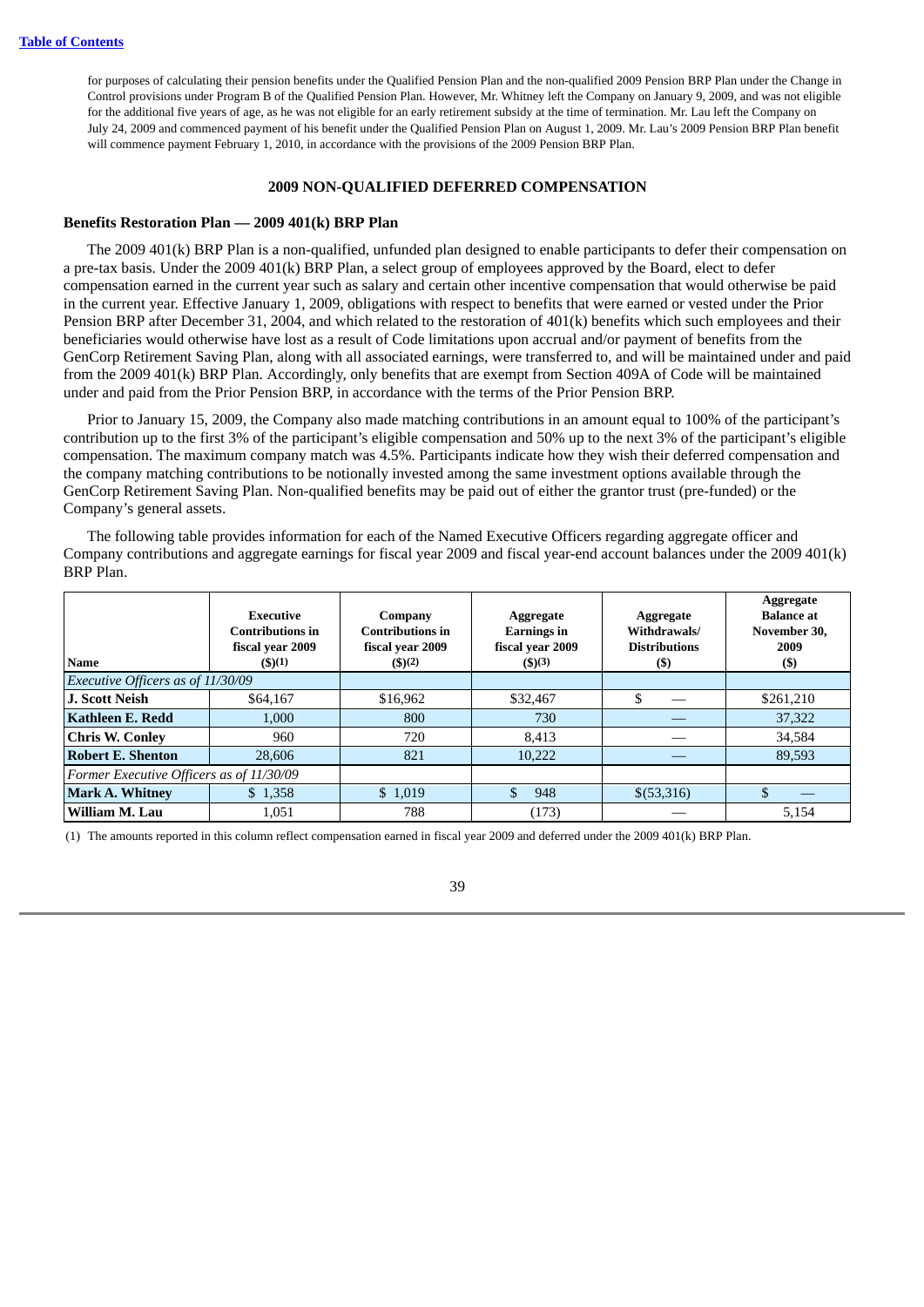- (2) The amounts reported in this column reflect company matches under the 2009 401(k) BRP Plan. Effective January 15, 2009, the Company discontinued matching contributions to this plan. These amounts are also included in the total amounts shown in the "All Other Compensation" column in the *Summary Compensation Table* on page [ ].
- (3) The amounts reported in this column reflect interest credited on account holdings and the change in value of other investment holdings.

### **Employment Agreements and Indemnity Agreements**

On March 5, 2008, prior to the 2008 Annual Meeting, the Board appointed Mr. Neish as Interim President and CEO of the Company until such time as the Board appointed a new CEO and President. As part of that appointment, the Company entered into an agreement with Mr. Neish pursuant to which the Company agreed to pay Mr. Neish a one-time bonus in the amount of \$350,000 on the earlier of (i) November 30, 2008, or (ii) the date of the appointment of a new CEO. The Company paid the bonus to Mr. Neish in December 2008. This one-time bonus related to his service as the Interim President and CEO is not considered in compensation payable to Mr. Neish in the event of a qualifying termination of employment.

In addition, the Company agreed that if Mr. Neish leaves the employ of the Company or its subsidiaries on or prior to March 4, 2010, either voluntarily or involuntarily (except with cause), the Company would purchase the condominium owned by Mr. Neish located in Sacramento, California at the then prevailing fair market value if Mr. Neish is unable to sell it on his own. Mr. Neish left the Company effective January 6, 2010.

The Company has entered into indemnification agreements with each of its Directors and the Named Executive Officers pursuant to which the Company is required to defend and indemnify such individuals if or when they are party or threatened to be made a party to any action, suit, proceeding or claim, whether civil, criminal, administrative or investigative, by reason of the fact that such individual is or was a Director and/or Named Executive Officer of the Company or any of its subsidiaries.

The Company and Messrs. Neish, Conley, Whitney and Lau also entered into executive severance agreements as discussed below. Messrs. Neish, Whitney and Lau left the Company effective January 6, 2010, January 9, 2009 and July 24, 2009, respectively.

### **Potential Payments upon Termination of Employment or Change in Control**

#### *Severance Agreements*

Under the severance agreements into which the Company entered with Messrs. Neish, Conley, Whitney and Lau, the Company was required to provide severance payments to such executives under certain circumstances involving a qualified termination and a change in control of the Company. The Board at that time believed that these agreements helped to ensure that the executives continued to perform in their roles when a potential change in control was impending and were provided some financial protection against the loss of their positions following a change in control of the Company as that term was defined in the agreements. As discussed below, these change in control severance agreements provide payouts of severance benefits to the executives only if such executives are terminated or otherwise leave the Company for "good reason" within three years after a change in control of the Company. The severance agreements provide for a severance payment in an amount equal to the executive's base salary plus bonus multiplied by (A) a factor of three in the case of Mr. Whitney as Senior Vice President, and by (B) a factor of two in the case of Messrs. Neish, Conley and Lau and certain other benefits described below.

The severance agreements provide that the payments become due if, by March 5, 2011 (May 15, 2011 for Mr. Lau), the executive's employment is terminated by: (1) the Company, for any reason other than death, disability or cause, or (2) the executive, following the occurrence of one or more of the following events: (i) failure to elect, reelect or maintain the executive in office or substantially equivalent office,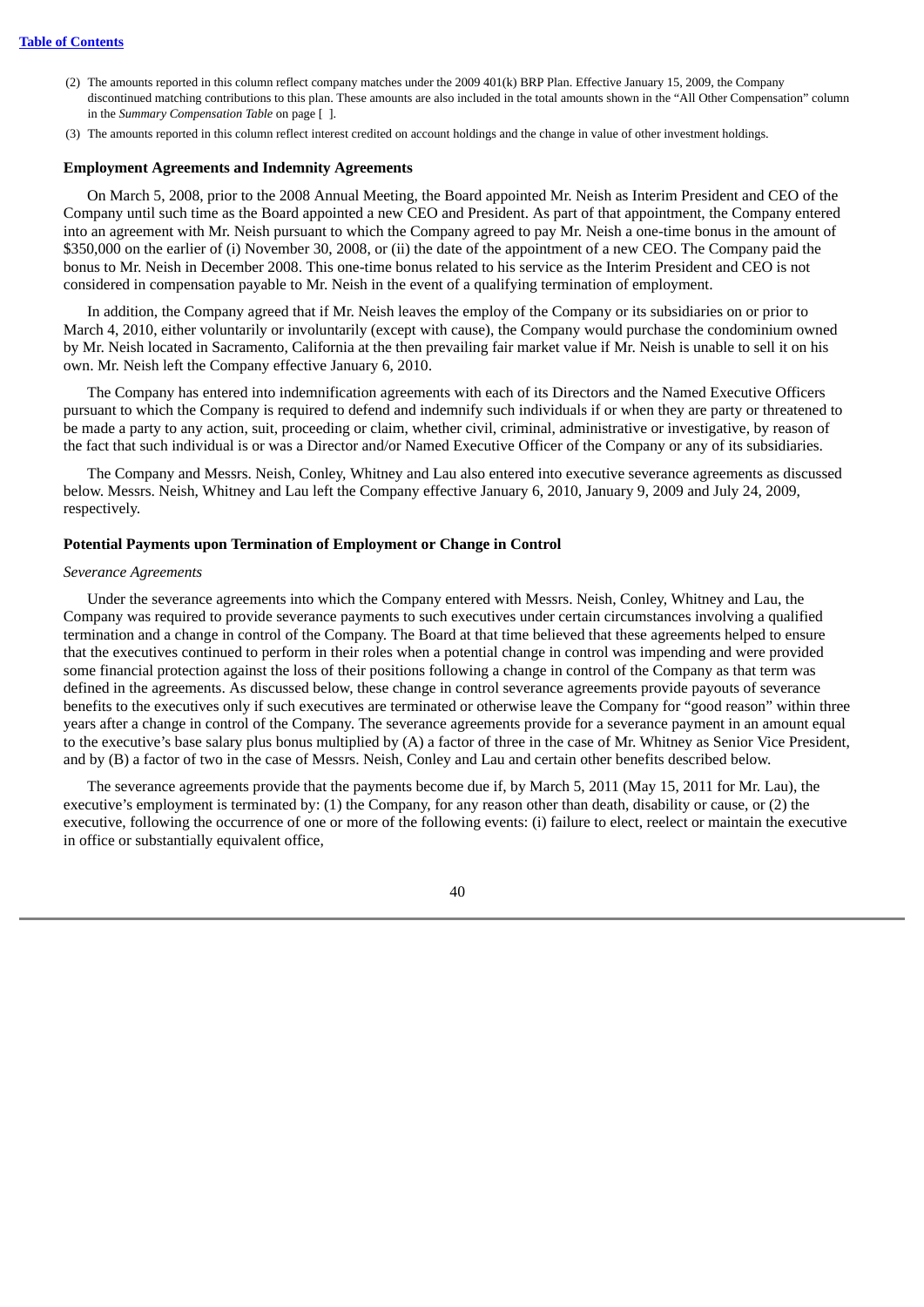(ii) a significant adverse change in the nature or scope of authority or duties or reduction in base pay, incentive opportunity or employee benefits, (iii) a change in circumstances following a change in control, including, without limitation, a change in scope of business or activities for which the executive was responsible prior to the change in control, (iv) the liquidation, dissolution, merger, consolidation, reorganization or transfer of substantially all of the business or assets of the Company, (v) the relocation of principal work location in excess of 30 miles, or (vi) any material breach of the agreement by the Company. A change in control as defined in such severance agreements occurred on March 5, 2008 (May 15, 3008 for Mr. Lau) as a result of the Shareholder Agreement.

For purposes of computing an executive's severance payment under the severance agreements, base salary is the highest annual salary in effect for any period prior to a termination following the change in control, and the bonus amount is the greater of (1) the average of the annual bonus made or to be made to the executive in regard to services rendered in any fiscal year during the three immediately preceding fiscal years, and (2) 75% of the executive's maximum bonus opportunity under the Company's annual incentive compensation plan for the fiscal year in which the change in control occurs. No other bonuses are included in the computation of an executives termination benefits.

Upon a qualified termination of employment of Messrs. Neish, Conley, Whitney and Lau following a change in control as noted above, the severance agreements also provide for (i) the continuation of health benefits and life insurance coverage for 24 months, (ii) payment of \$15,000 for financial counseling, (iii) payment of the amount required to cover excise taxes imposed (including any income or payroll taxes on this amount) under Section 4999 of the Code, if any, and (iv) payment of costs associated with outplacement services up to 20% of the officer's base salary within 12 months of the executive's termination date. In addition, whether or not there is a termination of employment of the Named Executive Officers, the change in control severance agreements provide for the vesting of equity and performance awards under the 1999 Incentive Plan, and the payment of reasonable legal fees and expenses incurred when the officer is involved in a dispute while seeking to enforce the benefits and rights provided by the agreement. All of these items will be treated as income to the employee for W-2 purposes except for the reimbursement of legal fees incurred and outplacement services. Ms. Redd is eligible for all health benefits and life insurance coverage for three months and medical and dental coverage for an additional three months after that due to normal company policy.

As a result of the Shareholder Agreement, the severance agreements required the Company to fund into a grantor trust on March 12, 2008, an amount equal to \$34.8 million, which represents liabilities associated with the BRP Pension and Savings Plans and amounts payable to certain officers of the Company party to severance agreements in the event of qualifying terminations of employment (as defined in the severance agreements) of the Company. In addition, as a result of the resignation of the Resigning Directors on May 15, 2008, the Company funded an additional \$0.4 million into the grantor trust on May 22, 2008. In fiscal year 2009, Mr. Whitney and Mr. Lau left the Company and their severance payments and other benefits in accordance with the terms of their executive severance agreements were paid six months after their departure date. Effective January 6, 2010, Mr. Neish also left the Company and his severance payment and other benefits will be paid six months after this date.

#### *Change in Control Pension Benefits*

As a result of the Shareholder Agreement, certain benefits under the 2009 Pension BRP Plan immediately vested and were funded into a grantor trust. Such benefits will be paid as an annuity in accordance with the terms of the Qualified Pension Plan and the related non-qualified 2009 Pension BRP Plan.

In addition, as a result of the Shareholder Agreement, all Company headquarters employees (which includes Messrs. Whitney and Lau as of March 5, 2008 and May 15, 2008, respectively) had five years added to both age and years of service for purposes of calculating their pension benefits under the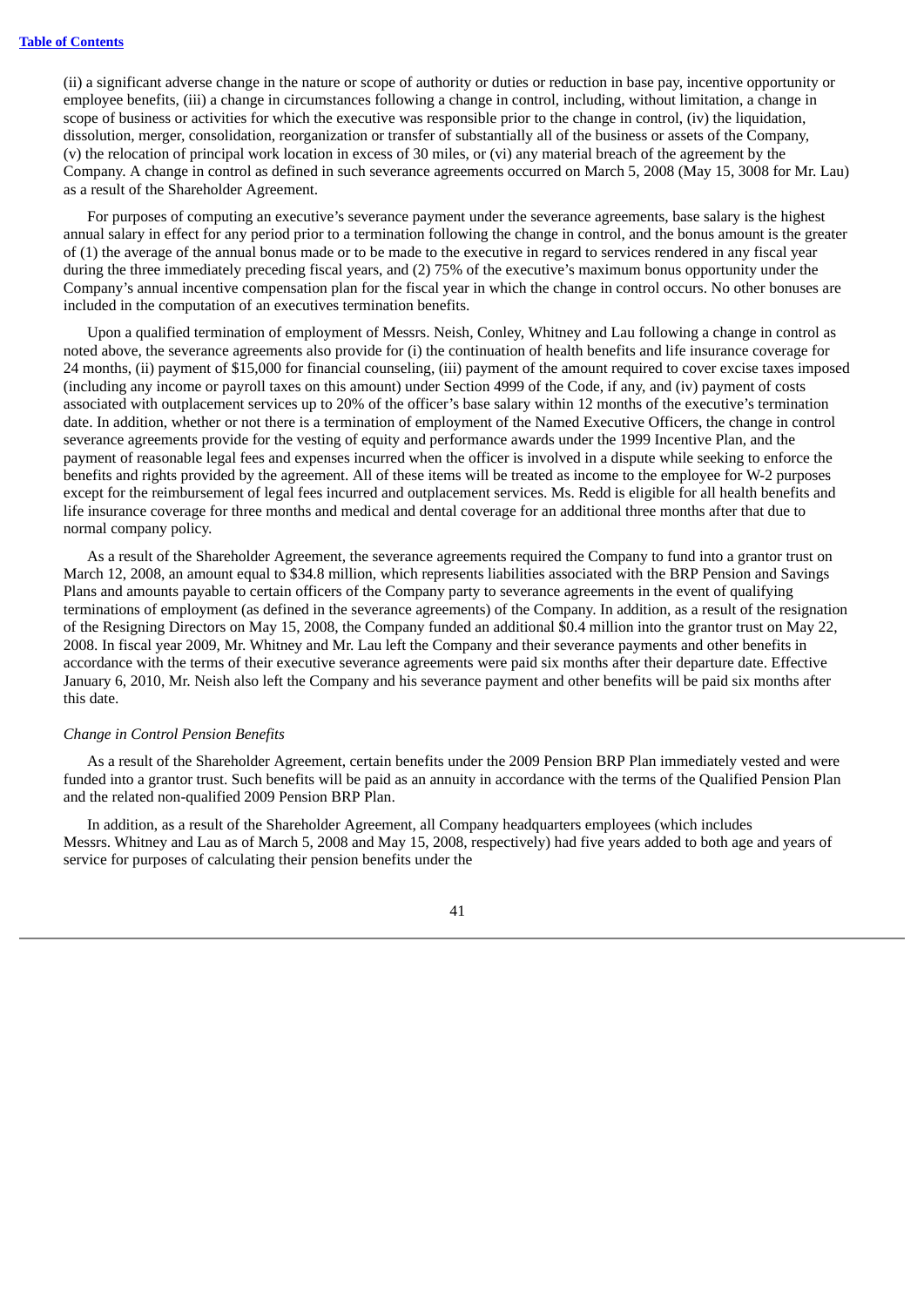Qualified Pension Plan and the related non-qualified 2009 Pension BRP Plan. However, Mr. Whitney left the Company on January 9, 2009, and as a result is ineligible to receive the added five years of age because he was not eligible for an early retirement subsidy at the time of termination. Such additional benefits shall be paid to each Named Executive Officer in accordance with the terms of those plans at the same time as his or her normal accrued benefits under those plans are paid.

The Qualified Pension Plan and the related 2009 Pension BRP Plan has been amended effective January 2009, in which Company headquartered employees will no longer have five years added to both age and years of service for purposes of calculating their pension benefits for any future Change in Control. Also see discussion below entitled *Change to Definition of Change in Control,* in which these plans have been amended concerning the definition of Change in Control.

## *Treatment of Equity Awards*

Equity awards made to the Named Executive Officers generally provide for the immediate accelerated vesting of the award, including stock options, performance-based stock options, SARs, time-based restricted stock and performance-based restricted stock (regardless of whether or not the performance target is ultimately met) upon a change in control of the Company regardless of whether a termination occurs. Accordingly, all unvested equity awards held by the Named Executive Officers on March 5, 2008, vested on such date. Due to the five incremental years added to both age and service and the Company policy in which employees 65 years of age or older upon retirement or termination do not forfeit vested stock options or SARs awards, Mr. Lau will not forfeit his vested equity awards. However, Mr. Whitney forfeited his outstanding shares 90 days after his termination date as the five years added to age did not put him at 65 years of age or older.

#### *Change to Definition of Change in Control*

On October 6, 2009, the Board upon the recommendation and approval of the Compensation Committee approved certain amendments to the Company Plans. Pursuant to the amendments, the definition of "Change in Control" in each of the Company Plans has been amended to mean the occurrence of any of the following events (i) all or substantially all (meaning having a total gross fair market value at least equal to 50.1% of the total gross fair market value of all of the Company's assets immediately before such acquisition or acquisitions) of the assets of the Company are acquired by a person (during a twelvemonth period ending on the date of the most recent acquisition by such person); or (ii) the Company is merged, consolidated or reorganized into or with another corporation or entity during a twelve-month period with the result that upon the conclusion of the transaction less than 50.1% of the outstanding securities entitled to vote generally in the election of directors or other capital interests of the surviving, resulting or acquiring corporation are beneficially owned (as that term is defined in Rule 13-d 3 under the Securities Exchange Act of 1934, as amended) by the shareholders of the Company immediately prior to the completion of the transaction. The purpose of the amendments was to make the definition of "Change in Control" consistent in each of the Company Plans. Copies of each amendment have been filed as exhibits to the Company's Form 10-Q for the quarterly period ended August 31, 2009 and are incorporated herein by reference.

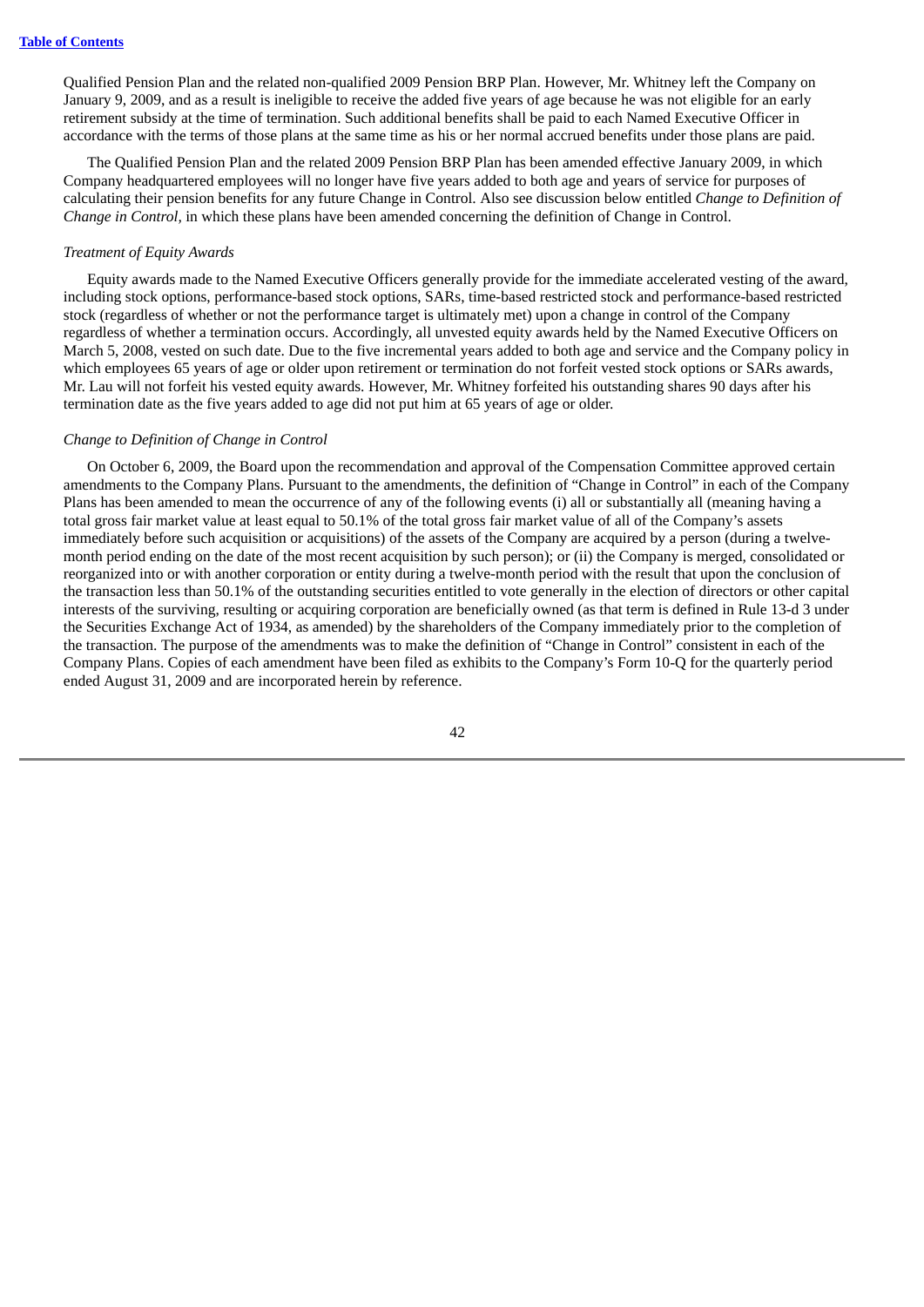### *Estimated Cost of Termination Benefits*

The amount of the estimated incremental compensation and benefits payable to the Named Executive Officers assuming a qualifying termination of employment as of November 30, 2009, are shown in the following table.

| <b>Name</b>            | Cash<br>Severance | <b>Health and</b><br>Welfare<br>Benefit<br>Continuation | Financial<br>Counseling | Outplacement<br><b>Services</b> | <b>Total</b> |
|------------------------|-------------------|---------------------------------------------------------|-------------------------|---------------------------------|--------------|
| J. Scott Neish(1)      | \$1,277,821       | \$25,626                                                | \$15,000                | \$70,018                        | \$1,388,465  |
| Kathleen E. Redd       | 69,231            | 8.594                                                   |                         |                                 | 77,825       |
| <b>Chris W. Conley</b> | 587,623           | 34,445                                                  | 15,000                  | 42,850                          | 679,918      |
| Robert E. Shenton      | 141,080           | 9,451                                                   | $-$                     |                                 | 150,531      |

(1) The Company agreed that if Mr. Neish leaves the employ of the Company or its subsidiaries on or prior to March 4, 2010, either voluntarily or involuntarily (except with cause), the Company would purchase the condominium owned by Mr. Neish located in Sacramento, California at the then prevailing fair market value if Mr. Neish is unable to sell it on his own. Mr. Neish left the Company effective January 6, 2010.

While the severance agreements provide for a gross up to the executive by the Company for any excise tax imposed by Section 4999 of the Code, by reason of being considered "contingent on a change in ownership or control" of the Company, within the meaning of Section 280G of the Code, the Company does not believe that the Shareholder Agreement which resulted in the 2008 Change in Control constitutes a "change in control" as defined in the Section 280G of the Code. As stated above, as a result of the 2008 Change in Control, employees received both five years of age and service for purposes of calculating their pension benefits. This increase in benefit is reflected in fiscal year 2008 and the Named Executive Officers are not eligible for any further increase. There are no other scenarios other than a change in control in which a Named Executive Officer would get benefits above and beyond normal employee policy.

## **Compensation Committee Actions After Fiscal Year 2009**

## *Compensation Arrangements for Scott J. Seymour*

On January 6, 2010, the Company entered into an employment agreement with Mr. Seymour to serve as the Company's President and CEO. Pursuant to his employment agreement, Mr. Seymour will be paid an annual base salary of \$550,000, and will be eligible for an annual bonus based on a target opportunity up to 125% of his annual base salary. On January 6, 2010, Mr. Seymour received 120,000 shares of the Company's restricted common stock and an option to purchase 100,000 shares of the Company's common stock (the "Option"). The Option has a per share exercise price equal to the last sales price reported for the Company's common stock on the NYSE on the date of grant. Mr. Seymour is also eligible to participate in future grants pursuant to the 2009 Incentive Plan and other Company performance incentive plans extended to the senior executives of the Company generally, at levels commensurate with his position. Mr. Seymour's employment agreement has a five-year term, unless earlier terminated in accordance with its terms. In the event that the Company terminates Mr. Seymour's employment for Cause or Mr. Seymour resigns other than for Good Reason (as such terms are defined in his employment agreement), the Company's obligations will generally be limited to paying Mr. Seymour his annual base salary through the termination date. If Mr. Seymour's employment is terminated at his or the Company's election at any time due to his death or disability, or for reasons other than Cause or Voluntary Resignation (as defined in his employment agreement), Mr. Seymour will be entitled to receive the benefits described above and severance payments and benefits equal to the following, subject to certain limitations: (i) one year of his annual base salary paid in installments; (ii) a bonus payment based upon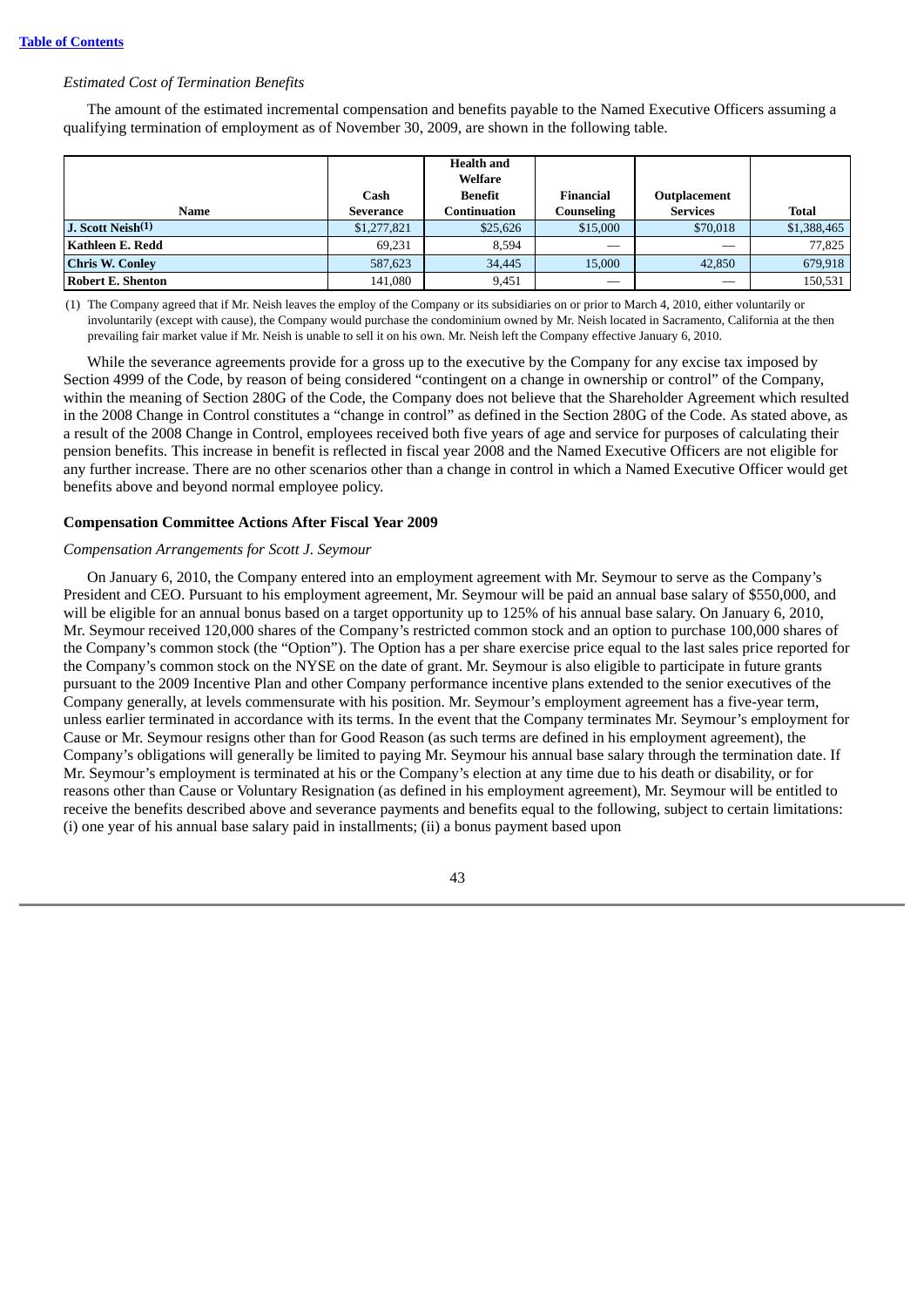the amount of the previous year's bonus, prorated based on the number of months of the year that Mr. Seymour worked for the Company prior to the termination paid in a lump sum; (iii) immediate vesting of any shares of the Company's restricted common stock or options that are scheduled to vest within one year of the date of termination of employment and (iv) bonuses earned but unpaid with respect to the fiscal year ending on or preceding the date of termination pursuant to the 2009 Incentive Plan.

## **Security Ownership of Certain Beneficial Owners**

The Company believes that the following table is an accurate representation of beneficial owners of more than 5% of the 58,525,146 shares of the Common Stock outstanding as of January 20, 2010. The table is based on reports of Schedule 13D and Schedule 13G filed with the SEC before February 1, 2010.

|                                         | <b>Amount and Nature of</b> | Percent  |
|-----------------------------------------|-----------------------------|----------|
| <b>Beneficial Owner</b>                 | <b>Beneficial Ownership</b> | of Class |
| <b>Steel Partners II, L.P.</b>          | $3,514,813_{(1)}$           | $6.0\%$  |
| 590 Madison Avenue                      |                             |          |
| 32nd Floor                              |                             |          |
| New York, NY 10022                      |                             |          |
| <b>GenCorp Retirement Savings Plans</b> | $4,642,084_{(2)}$           | 7.9%     |
| c/o Fidelity Management Trust Company   |                             |          |
| 82 Devonshire Street                    |                             |          |
| Boston, MA 02109                        |                             |          |
| <b>GAMCO Investors, Inc.</b>            | $6,732,426$ <sub>(3)</sub>  | 11.5%    |
| <b>One Corporate Center</b>             |                             |          |
| Rye, NY 10580                           |                             |          |
| <b>BlackRock, Inc.</b>                  | $3,856,990_{(4)}$           | 6.6%     |
| 40 East 52nd Street                     |                             |          |
| New York, NY 10022                      |                             |          |
| <b>Sowood Capital Management LP</b>     | $2,992,400_{(5)}$           | 5.1%     |
| 500 Boylston Street, 17th Floor         |                             |          |
| Boston, MA 02116                        |                             |          |
| <b>Franklin Mutual Advisers, LLC</b>    | $3,331,352$ <sub>(6)</sub>  | 5.7%     |
| 101 John F. Kennedy Parkway             |                             |          |
| Short Hills, CA 07078                   |                             |          |

(1) Includes shares beneficially owned by Messrs. Lichtenstein and Henderson and various affiliated entities, including SPII, SPH, Steel Partners, and Steel Partners GP, each of which reported shared voting power and shared dispositive power with respect to such shares. All of the foregoing information is according to Amendment No. 18 to a Schedule 13D dated July 17, 2009 and filed with the SEC on July 17, 2009. As noted in the table entitled *Security Ownership of Officers and Directors* on page [ ] and as noted in the SPII Amendment No. 18 to a Schedule 13D dated July 17, 2009, Mr. Lichtenstein beneficially owns an additional 4,000 restricted shares of stock of the Company and Mr. Henderson beneficially owns 7,500 restricted shares of stock of the Company, both awarded to them in their capacity as Directors of the Company.

(2) Shares held as of December 31, 2009 by Fidelity Management Trust Company, the Trustee for the GenCorp Retirement Savings Plan.

(3) Includes shares beneficially owned by Mario J. Gabelli and various affiliated entities, including Gabelli Funds, LLC, GAMCO Asset Management Inc., Teton Advisors, Inc., GGCP, Inc., and GAMCO Investors, Inc. Gabelli Funds, LLC reported sole voting power and sole dispositive power with respect to 2,145,000 shares. GAMCO Asset Management Inc. reported sole voting power with respect to 3,817,634 shares and sole dispositive power with respect to 3,906,634 shares. Teton Advisors, Inc. reported sole voting power and sole dispositive power with respect to 499,700 shares. GGCP, Inc. reported sole voting power and sole dispositive power with respect to 20,000 shares. GAMCO Investors, Inc. reported sole voting power and sole dispositive power with respect to 161,092 shares. Includes 161,092 shares with respect to which the reporting persons have the right to acquire beneficial ownership upon conversion of the Company's 4.0625% and 2.250% convertible subordinated debentures. All of the foregoing information is according to Amendment No. 48 to a Schedule 13D dated December 28, 2009 and filed with the SEC on December 28, 2009.

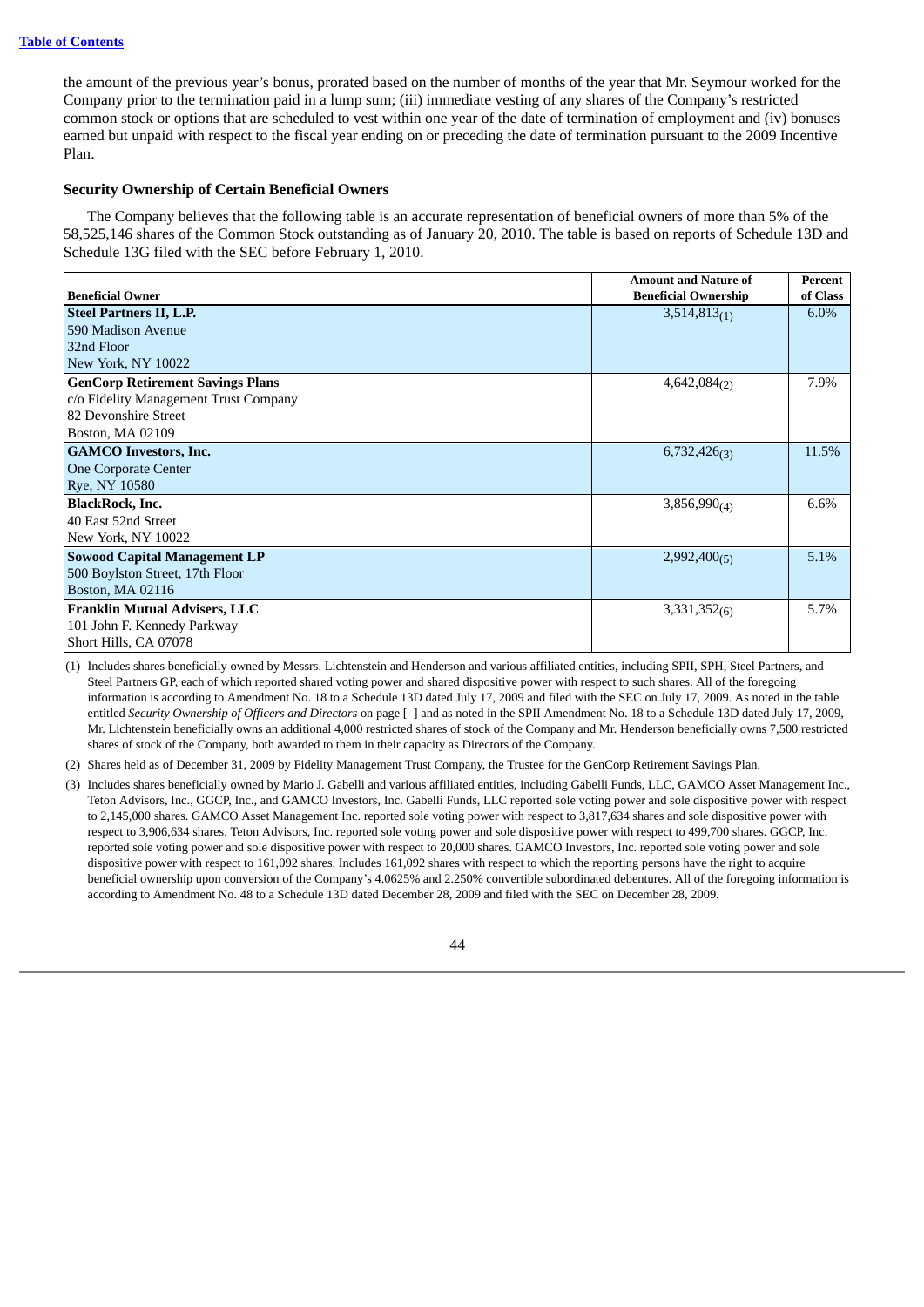- (4) On December 1, 2009, BlackRock, Inc. ("BlackRock") completed its acquisition of Barclays Global Investors, NA and certain of its affiliates (collectively the "BGI Entities") from Barclays Bank PLC. As a result, substantially all of the BGI Entities are now included as subsidiaries of BlackRock for purposes of Schedule 13G filings. BlackRock reported sole voting power and sole dispositive power with respect to such shares. All of the foregoing information is according to a Schedule 13G dated January 20, 2010 and filed with the SEC on January 29, 2010.
- (5) Includes shares beneficially owned by Sowood Capital Management LP and its general partner, Sowood Capital Management LLC, which reported shared voting power and shared dispositive power with respect to such shares. All of the foregoing information is according to a Schedule 13G dated October 10, 2006 and filed with the SEC on October 10, 2006.
- (6) Includes shares beneficially owned by one or more open-end investment companies or other managed accounts which, pursuant to investment management contracts, which are managed by Franklin Mutual Advisers, LLC ("FMA"), an indirect wholly owned subsidiary of Franklin Resources, Inc. FMA reported sole voting power and sole dispositive power with respect to such shares pursuant to such investment management contracts. All of the foregoing information is according to Amendment No. 2 to Schedule 13G dated January 15, 2010 and filed with the SEC on January 22, 2010.

### **Section 16(a) Beneficial Ownership Reporting Compliance**

Section 16(a) of the Exchange Act requires the Company's Directors and certain officers and persons who own more than 10% of the outstanding Common Stock to file reports of ownership and changes in ownership on Forms 3, 4 and 5 with the SEC and the NYSE. The SEC also requires such persons to furnish the Company with copies of the Forms 3, 4 and 5 they file. Based solely on our review of the copies of such forms that the Company has received, the Company believes that all of its Directors, executive officers and greater than 10% beneficial owners complied with all filing requirements applicable to them with respect to transactions during fiscal year 2009.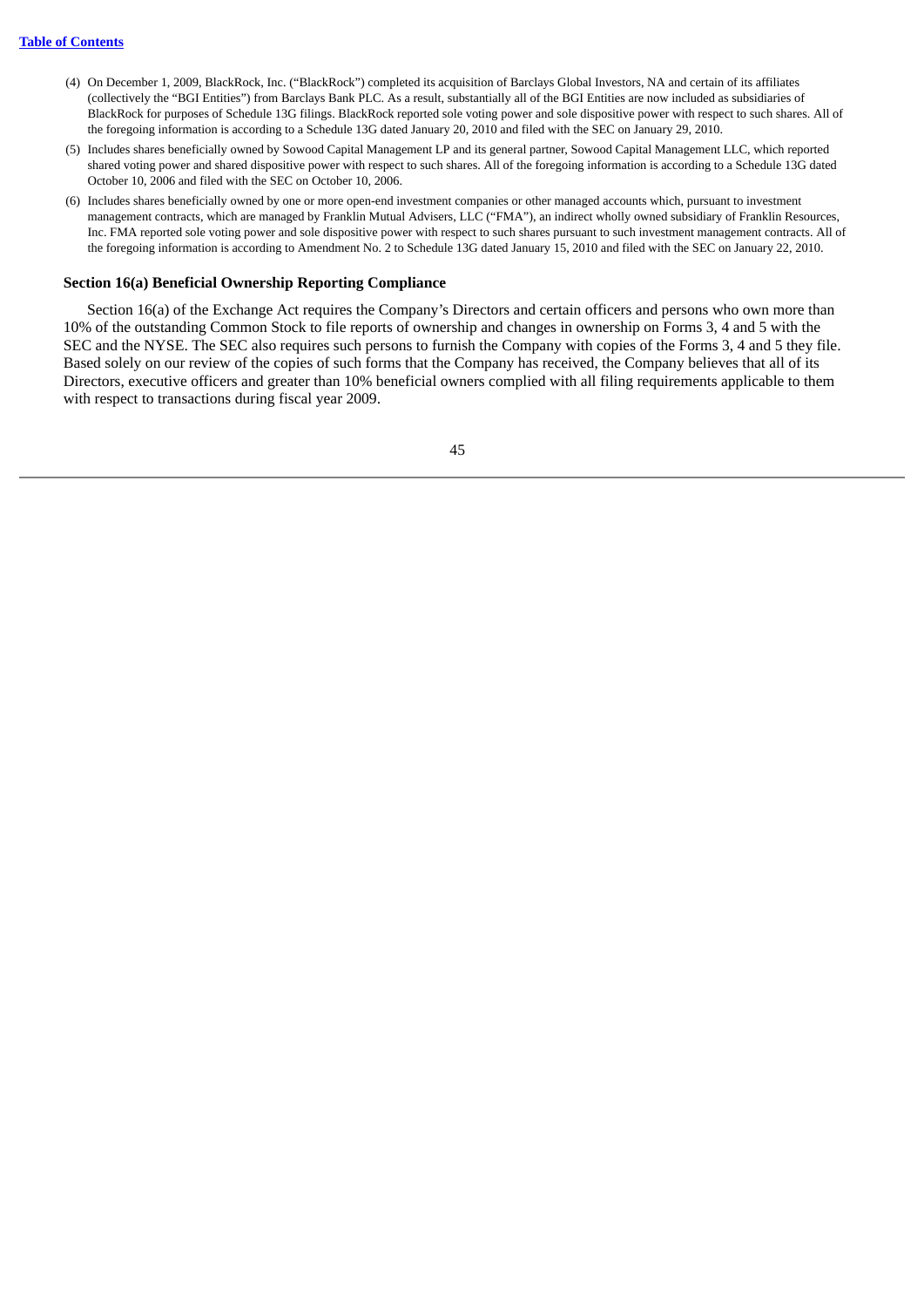#### **PROPOSAL 2**

## **APPROVAL TO AMEND THE COMPANY'S CHARTER TO RESTRICT CERTAIN TRANSFERS OF COMMON STOCK TO PRESERVE THE VALUE OF CERTAIN TAX ASSETS ASSOCIATED WITH NET LOSS CARRYFORWARDS UNDER SECTION 382 OF THE INTERNAL REVENUE CODE**

Our shareholders are being asked to approve a proposed amendment to our Charter (the "Charter Amendment") to adopt certain restrictions on acquisitions and dispositions of our securities by persons who hold, or intend to acquire, 5% or more of the value of our stock. The restrictions on acquisitions and dispositions are intended to reduce the risk of a substantial loss of potential tax benefits arising from our Net Operating Losses ("NOLs"), Net Capital Losses ("NCLs") and certain other tax attributes.

Our Board has unanimously recommended and declared advisable that our shareholders approve the proposed Charter Amendment.

A copy of the proposed Charter Amendment is attached to this Proxy Statement as Exhibit A, and a summary of the Charter Amendment is set forth below.

### **Background and Purpose of the Charter Amendment**

We have available NOLs, NCLs and certain other tax attributes to offset our future taxable income. NOLs and NCLs benefit us by offsetting future taxable income, if any, dollar-for-dollar and thereby eliminating (subject to an alternative minimum tax) the U.S. federal corporate income tax on such income. The benefit of the NOLs, NCLs and certain other tax attributes can be reduced or eliminated if we undergo an ownership change, as defined in the Code ("Ownership Change"). Generally, there is an Ownership Change if, at any time, one or more 5% shareholders (as defined in the Code) have aggregate increases in their ownership in the corporation of more than 50% looking back over the relevant testing period, which can occur as a result of, among other things, acquisitions and certain dispositions of common stock by 5% shareholders. Our Board believes that it is in the best interests of our company and our shareholders to adopt provisions in our Charter, which provisions we refer to in this proxy statement as the Section 382 Ownership Limit, that are designed, subject to certain exceptions, to restrict direct and indirect acquisitions or dispositions of our equity securities if such transactions will affect the percentage of stock that is treated as owned by a 5% shareholder.

## **Reason and Purpose of Section 382 Ownership Limit**

The Section 382 Ownership Limit is designed, subject to certain exceptions, to restrict direct and indirect acquisitions of our common stock that could result in the imposition of limitations on our use, for U.S. federal income tax purposes, of the NOLs, NCLs and certain other tax attributes that are and will be available to us, as discussed more fully below.

#### **Description of Charter Amendment**

The proposed Charter Amendment will generally prohibit any direct or indirect sale, transfer, assignment, exchange, issuance, grant, redemption, repurchase, conveyance, pledge or other disposition of shares of common stock of our company or rights or options to purchase common stock of our company or any other interests that would be treated as stock of our company under the income tax regulations promulgated under the Code, if as a result of such sale, transfer, assignment, exchange, issuance, grant, redemption, repurchase, conveyance, pledge or other disposition, any person or group becomes a 5% shareholder (as defined in the Code), which generally includes a person or group that beneficially owns 5% or more of the market value of the total outstanding shares of common stock of our company, or the percentage of common stock of our company owned by a 5% shareholder (as defined in the Code) would be increased. As a result of these restrictions, certain stock transactions by existing 5% shareholders would be prohibited. In addition to other exceptions, a person will not be treated as violating the

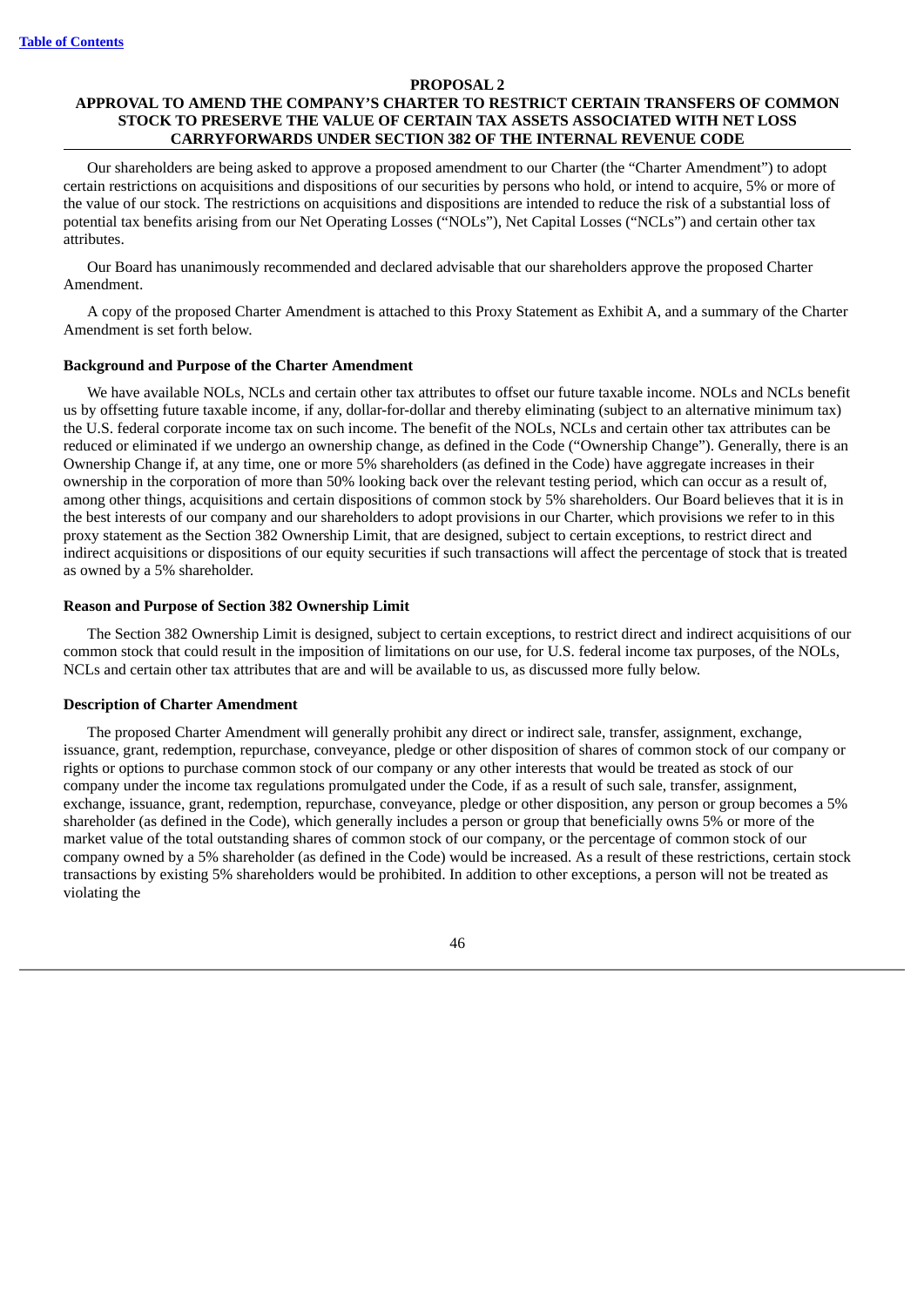Section 382 Ownership Limit as a result of acquiring shares of stock, directly or indirectly, as a result of the issuance of a warrant, the exercise thereof, the transfer or acquisition of such warrant or stock acquired thereby, where such warrant had first been issued upon approval of our Board unless and until the person to whom such warrant was issued thereafter acquires any stock that is unrelated to the warrant. Any attempted transfer in violation of the foregoing restrictions will be null and void ab initio unless the transferor or transferee obtains the written approval of our Board. No employee or agent of our company will record any purported transfer to the extent that such transfer is prohibited by the proposed Charter Amendment, and the purported transferee will not be entitled to any rights of shareholders of our company with respect to the securities that are the subject of the prohibited transfer, including the right to vote such securities and to receive dividends or distributions, whether liquidating or otherwise, in respect of such securities.

If the proposed Charter Amendment is approved and our Board determines that a transfer would be prohibited, then, upon our written demand, the purported transferee will transfer the securities that are the subject of the prohibited transfer, or cause such securities to be transferred, to an agent designated by our Board. The agent will sell the securities to a buyer or buyers, which may include our company, in one or more arm's-length transactions that comply with the proposed Charter Amendment. If the purported transferee has resold the securities before receiving our demand to surrender them to our agent, the purported transferee will be deemed to have sold the securities for the agent and will be required to transfer to the agent any distributions received with respect to such securities and any proceeds of the sale of such securities (except for any proceeds which our company grants the purported transferee written permission to retain and which do not exceed the amount that the purported transferee would have received from the agent if the agent had resold such securities). The proceeds of the sale of any such securities will be applied first to the agent to cover its costs and expenses, second to the purported transferee, up to the lesser of the amount paid by the purported transferee for the securities or the fair market value of the securities at the time of the attempted transfer, and third to one or more charitable organizations selected by our Board. In no event will the proceeds of the sale of such securities inure to our benefit.

The proposed Charter Amendment will, subject to certain exceptions, require any person who acquires or attempts to acquire shares of our common stock or rights or options to purchase our common stock or any other interests that would be treated as our stock under the income tax regulations in violation of the Section 382 Ownership Limit described above to immediately give written notice to us of such event and to provide to us such other information as we may request in order to determine the effect, if any, of such purported transfer on the preservation and usage of the benefit of our NOLs, NCLs and certain other tax attributes.

If the proposed Charter Amendment is approved, all certificates representing newly issued shares of our stock as well as certificates issued in connection with the transfer of shares that are subject to the foregoing restrictions will bear a legend referencing such restrictions.

## **Continued Risk of Ownership Change**

Despite the adoption of the Section 382 Ownership Limit, there still remains a risk that certain changes in relationships among shareholders or other events will cause an Ownership Change of our company under Section 382 and Section 383 of the Code, including as a result of transfers that do not violate the Section 382 Ownership Limit. We believe the Section 382 Ownership Limit is enforceable. The Internal Revenue Service ("IRS") has issued several private letter rulings in this area which indicate that, to the extent Section 382 Ownership Limit is enforceable and is enforced by a company, its terms will be respected for purposes of applying Section 382 and Section 383 of the Code. However, private letter rulings issued by the IRS cannot be relied upon as legal precedent. There can be no assurance, therefore, that if acquisitions in violation of the Section 382 Ownership Limit are attempted, the IRS will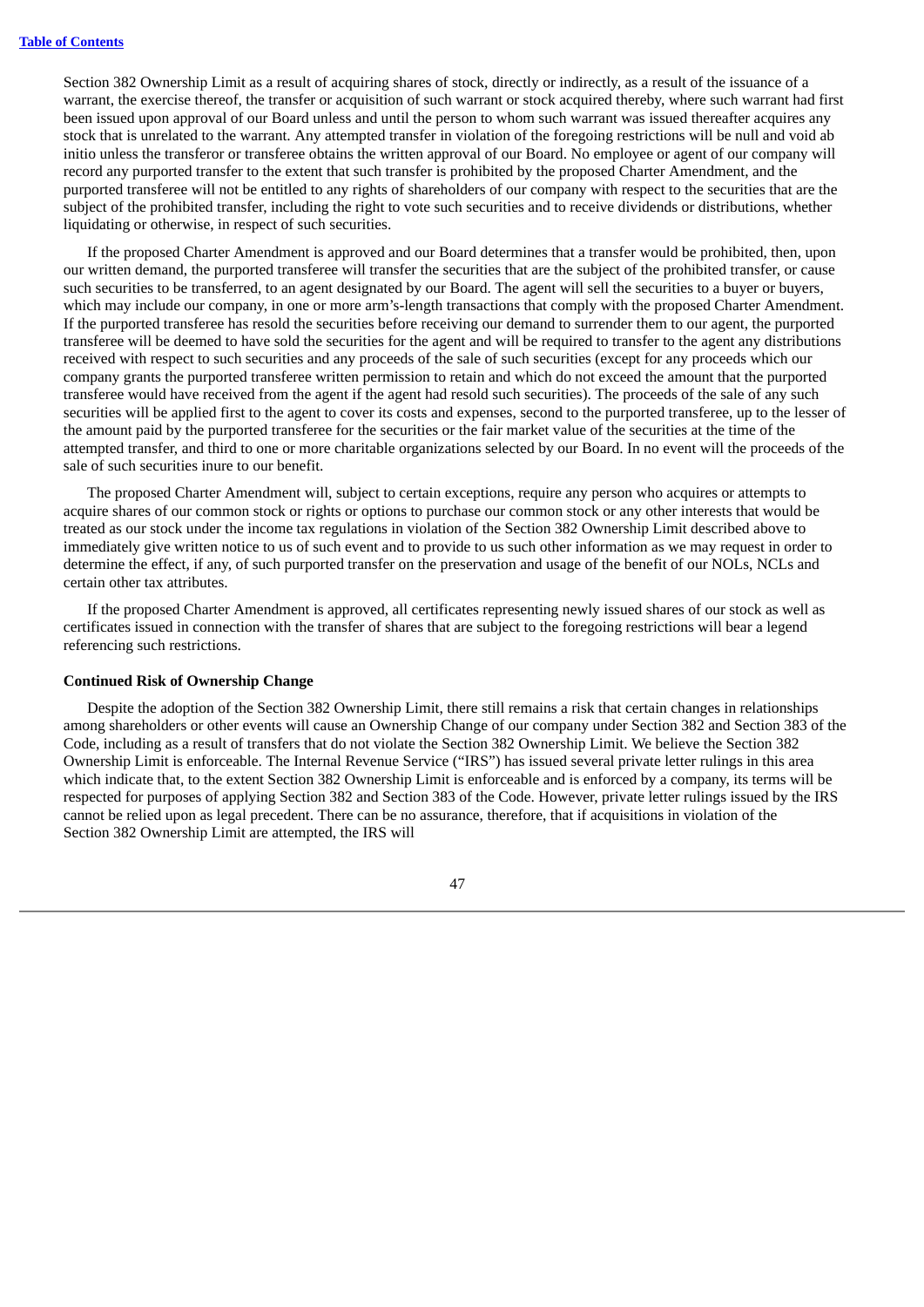not assert that such acquisitions have U.S. federal income tax significance notwithstanding the Section 382 Ownership Limit.

The Charter Amendment adopting the Section 382 Ownership Limit is not binding with respect to shares of common stock issued prior to the adoption of the Section 382 Ownership Limit unless the holder of such shares has actual knowledge of the Section 382 Ownership Limit, the Section 382 Ownership Limit is noted conspicuously on the certificate representing such shares, or, in the case of uncertificated shares, the registered owners are notified of the Section 382 Ownership Limit. Therefore, even if the Section 382 Ownership Limit is approved, we cannot assure you that the Section 382 Ownership Limit will be enforceable against all of our shareholders. Consequently, even with the Charter Amendment, we may experience an Ownership Change, including as a result of a waiver or modification by our Board as described below.

#### **Board Power to Waive or Modify Section 382 Ownership Limit**

The Section 382 Ownership Limit will not apply if the proposed transferor or transferee obtains an exemption from such restrictions from our Board. Our Board may grant or deny such exemption in its sole and absolute discretion and may grant such exemption prospectively or retroactively. As a condition to granting an exemption, our Board may, in its discretion, require (at the expense of the transferor and/or transferee) an opinion of counsel selected by the Board that the transfer will not result in any limitation on the use of the benefit of our NOLs, NCLs or certain other tax attributes.

### **Anti-Takeover Effects**

Our Board unanimously recommends that the Section 382 Ownership Limit be adopted for the reasons set forth in this proxy statement. You should be aware, however, that the Section 382 Ownership Limit may have anti-takeover effects in that, subject to the limitations set forth above, it will restrict the ability of a person or entity or group to accumulate our common stock such that they become a 5% shareholder (as defined in the Code). Although the Section 382 Ownership Limit is designed as a protective measure to preserve and protect our NOLs, NCLs and certain other tax attributes, the Section 382 Ownership Limit may, if our Board does not grant an exemption, have the effect of impeding or discouraging an acquisition of common stock tender offer or other transaction, even if such a transaction may be favorable to the interests of some or all of our shareholders. This might prevent our common shareholders from realizing an opportunity to sell all or a portion of their shares of our stock at higher than market prices. In addition, the Section 382 Ownership Limit may impede the assumption of control by a holder of a large block of common stock and the removal of incumbent directors and management, even if such removal may be beneficial to all of our shareholders.

The Section 382 Ownership Limit is not in response to any effort that we are aware of to accumulate our common stock or to obtain control of our company. Our Board considers the Section 382 Ownership Limit to be reasonable and in the best interests of our company and our shareholders because the Section 382 Ownership Limit reduces certain of the risks that we will be unable to utilize our available NOLs, NCLs and certain other tax attributes. In the opinion of our Board, the fundamental importance to us and our shareholders of maintaining the availability of the NOLs, NCLs and certain other tax attributes is a more significant consideration than any indirect anti-takeover effect the Section 382 Ownership Limit may have.

The anti-takeover effect should also be considered in light of other existing circumstances applicable to us, which could also have the effect of preventing a takeover. For example, pursuant to our Charter, our Board, with the approval of a majority of the entire Board and without any action by our shareholders, may amend our Charter from time to time to increase or decrease the aggregate number of shares of common stock or the number of shares of stock of any class or series that we have authority to issue. Although we have no present intention of doing so, we could issue a class or series of stock that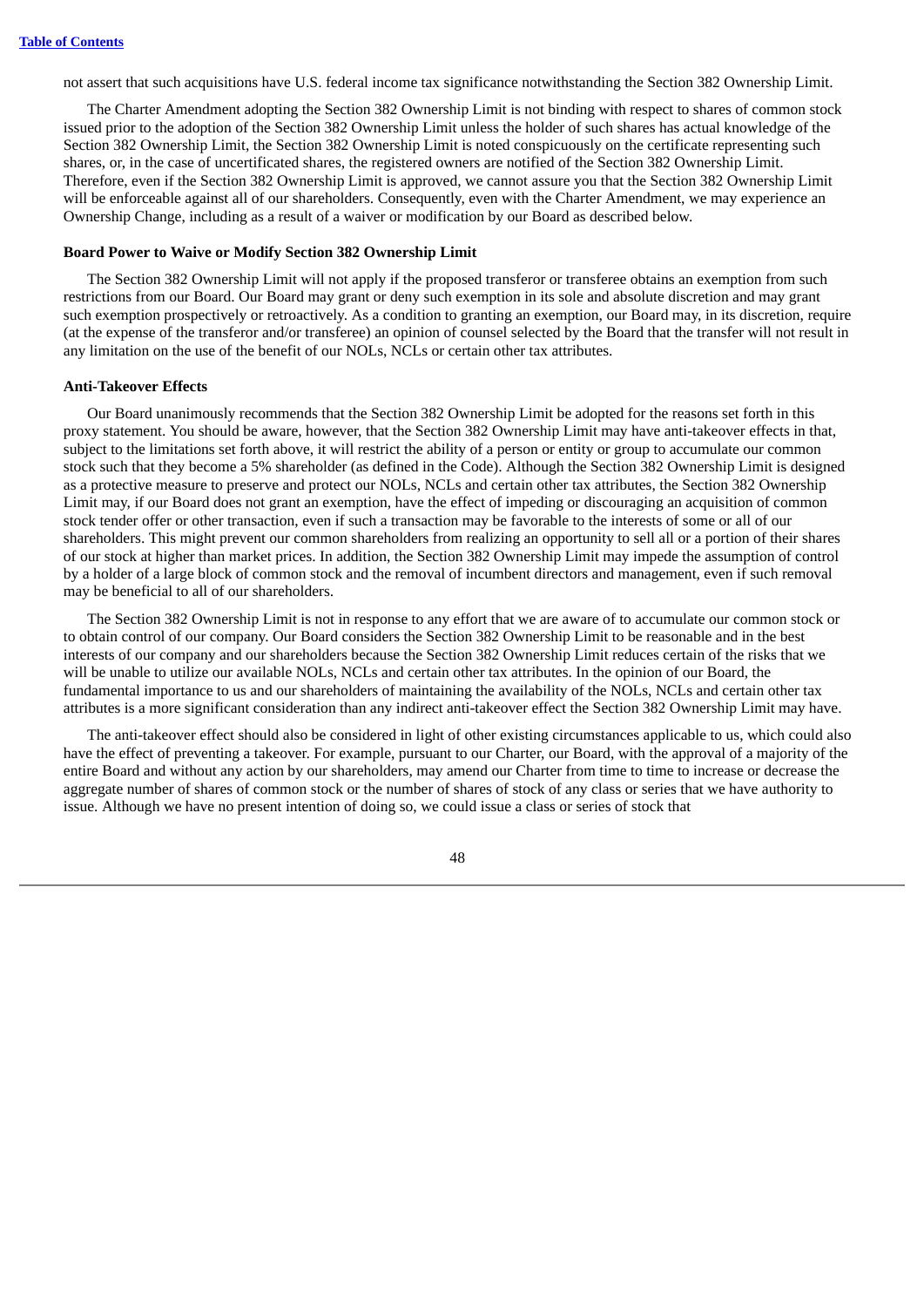could delay, defer or prevent a change of control or other transaction that might involve a premium price for holders of our common stock or otherwise be in the interests of our shareholders.

## **Possible Effects on Liquidity**

The Section 382 Ownership Limit will restrict a shareholder's ability to acquire, directly or indirectly, additional shares of our common stock in excess of the specified limitations. Furthermore, a shareholder's ability to dispose of such shareholder's stock may be restricted as a result of the Section 382 Ownership Limit, and a shareholder's ownership of common stock may become subject to the Section 382 Ownership Limit upon the actions taken by certain related persons. If the Section 382 Ownership Limit is approved, we would impose a legend reflecting the Section 382 Ownership Limit on certificates representing newly issued or transferred shares of common stock or, in the case of uncertificated shares, notify the registered owners of the Section 382 Ownership Limit. These restrictions increase any risks associated with the ownership of our common stock and may also result in a decreased valuation of such stock due to the resulting restrictions on acquisition to persons directly or indirectly owning or seeking to acquire a significant block of our common stock.

## **Vote Required and Board Recommendation**

For the proposal to approve the Charter Amendment, you may vote in favor of the proposal, against the proposal or abstain from voting. If a quorum is present, approval of this proposal requires the affirmative vote of at least a majority of the outstanding shares of Common Stock entitled to vote at the Annual Meeting.

Our Board unanimously recommends a vote **FOR** the proposal to approve the Charter Amendment.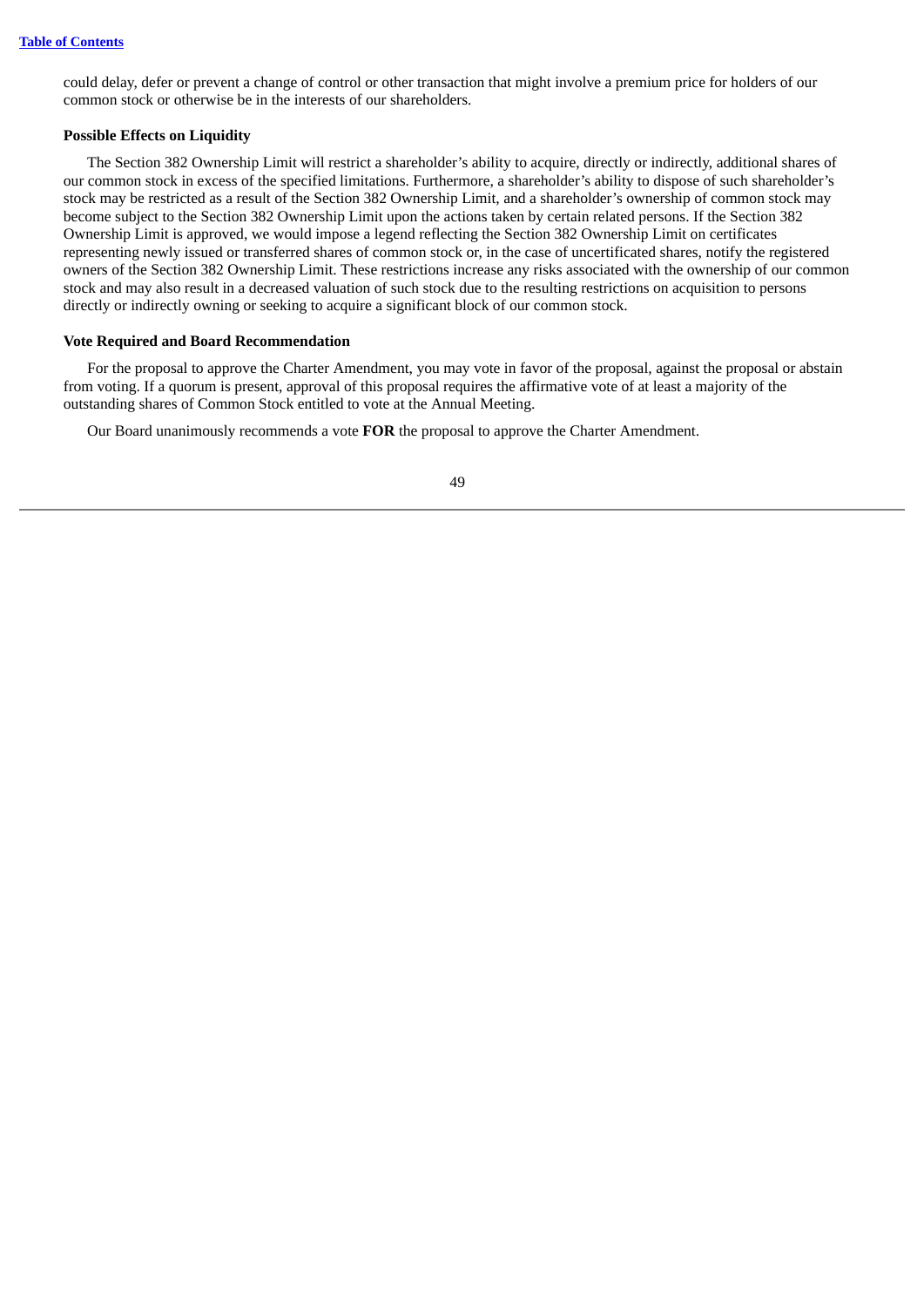## **PROPOSAL 3 APPROVAL OF AN AMENDMENT OF THE GENCORP 2009 EQUITY AND PERFORMANCE INCENTIVE PLAN TO INCREASE THE NUMBER OF SHARES AUTHORIZED AND RESERVED FOR ISSUANCE THEREUNDER**

On March 25, 2009, the Company's shareholders approved the adoption of the GenCorp 2009 Equity and Performance Incentive Plan (referred to in this section of the Proxy Statement as the "Plan"), which contained 500,000 shares of GenCorp common stock available for grant thereunder. The Plan provides equity-based compensation through the grant of cash-based awards, nonqualified stock options, incentive stock options, stock appreciation rights ("SARs"), restricted stock, restricted stock units, performance shares, performance units and other stock-based awards. On October 6, 2009, the Board, upon the recommendation and approval of the Compensation Committee approved certain amendments, effective October 6, 2009, to the Plan, including an amendment to the definition of "Change in Control" (applicable to grants made after October 6, 2009) such that the definition of "Change in Control" would be consistent among each of the Company Plans. The October 2009 amendment did not require prior shareholder approval.

The Company's shareholders are now being asked to approve an amendment to the Plan to increase by 1,000,000 the number of shares of GenCorp common stock that the Company may issue under the Plan. Under the Plan, as amended and restated by this proposal, the total shares available for award grants will equal 1,500,000, although awards for 236,794 of the 500,000 shares currently authorized under the Plan already have been granted.

The Company believes that an adequate reserve of shares available for issuance under the Plan is necessary to enable the Company to attract, motivate, and retain key employees and Directors and to provide an additional incentive for such individuals through stock ownership and other rights that promote and recognize the financial success and growth of the Company. For this purpose, subject to the approval of shareholders, the Board adopted the GenCorp Inc. Amended and Restated 2009 Equity and Performance Incentive Plan on January 26, 2010. If shareholders do not approve the amended and restated Plan, the Plan will remain in place in accordance with its terms prior to such amendment and restatement.

A copy of the amended and restated Plan is attached to this Proxy Statement as Exhibit B, and a summary of the Plan, as amended and restated, is set forth below. The summary is qualified in its entirety by reference to the amended and restated Plan.

Other than the proposed amendment to the Plan to increase the number of shares of GenCorp common stock that the Company may issue under the Plan, there have been no other material changes to the Plan which would require prior shareholder approval.

The Company intends to register the 1,000,000 share increase on a Registration Statement on Form S-8 under the Securities Act of 1933, as amended, as soon as is practicable after receiving shareholder approval.

#### **Summary of the Amended Plan**

*Purpose of the Plan.* The Plan is intended as an incentive to attract, motivate, and retain employees and Directors upon whose judgment, initiative, and efforts the financial success and growth of the business of the Company largely depend, and to provide an additional incentive for such individuals through stock ownership and other rights that promote and recognize the financial success and growth of the Company and create value for shareholders.

*Administration of the Plan.* The Plan is to be administered by the Compensation Committee consisting of two or more directors who are "non-employee directors" within the meaning of Rule 16b-3 and, "outside directors" within the meaning of Section 162(m) of the Code. In the event that for any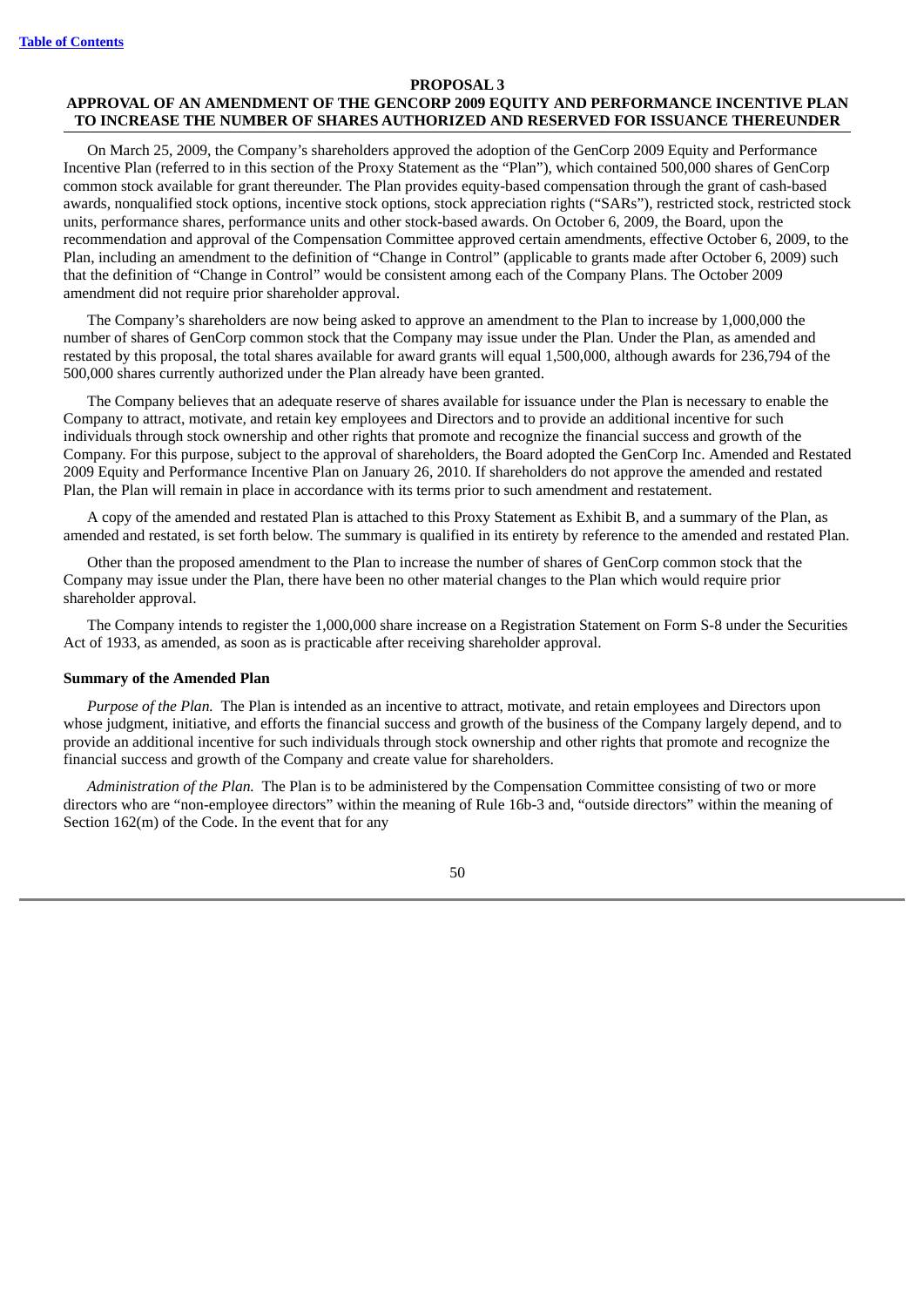reason the Compensation Committee is unable to act or if the Compensation Committee at the time of any grant, award or other acquisition under the Plan does not consist of two or more "non-employee directors," or if there is no such committee, then the Plan will be administered by the Board.

Subject to the other provisions of the Plan, the Compensation Committee will have the authority, in its discretion: (i) to grant cash-based awards, nonqualified stock options, incentive stock options, SARs, restricted stock, restricted stock units, performance shares, performance units and other stock-based awards, all of which are referred to collectively as "Awards"; (ii) to determine the terms and conditions of each Award granted (which need not be identical); (iii) to interpret the Plan and all Awards granted thereunder; and (iv) to make all other determinations necessary or advisable for the administration of the Plan.

*Eligibility.* The persons eligible for participation in the Plan as recipients of Awards include employees and Directors to the Company or any subsidiary or affiliate of the Company. Approximately 200 individuals are currently eligible to participate in the Plan. In selecting participants, and determining the number of shares of Common Stock covered by each Award, the Compensation Committee may consider any factors that it deems relevant.

*Shares Subject to the Plan.* Subject to the conditions outlined below, the total number of shares of Common Stock which may be issued pursuant to Awards granted under the Plan may not exceed 1,500,000 shares of Common Stock.

In the event of certain corporate events or transactions (including, but not limited to, a change in a majority of the members of the Board, the sale of all, or substantially all, of the assets of the Company or a change in the shares of the Company or the capitalization of the Company), the Compensation Committee, in its sole discretion, in order to prevent dilution or enlargement of a participant's rights under the Plan, shall substitute or adjust, as applicable, the number and kind of shares of Common Stock that may be issued under the Plan or under particular forms of Awards, the number and kind of shares of Common Stock subject to outstanding Awards, the option price or grant price applicable to outstanding Awards, the annual Award limits, and other value determinations applicable to outstanding Awards.

*Options.* An option granted under the Plan is designated at the time of grant as either an incentive stock option or as a nonqualified stock option. Upon the grant of an option to purchase shares of Common Stock, the Compensation Committee will specify the option price, the maximum duration of the option, the number of shares of Common Stock to which the option pertains, the conditions upon which an option shall become vested and exercisable, and such other provisions as the Compensation Committee shall determine which are not inconsistent with the terms of the Plan. The purchase price of each share of Common Stock purchasable under an option will be determined by the Compensation Committee at the time of grant, but may not be less than 100% of the fair market value of such share of Common Stock on the date the option is granted, provided, however, that an option granted outside the United States to a person who is a non-U.S. taxpayer may be granted with a option price less than the fair market value of the underlying shares on the date of grant if necessary to utilize a locally available tax advantage. No option shall be exercisable later than the seventh anniversary date of its grant, provided, that for options granted to participants outside the United States who are non-U.S. taxpayers, the Compensation Committee has the authority to grant options that have a term greater than seven years.

*SARs.* SARs will be exercisable at such time or times and subject to such terms and conditions as determined by the Compensation Committee. The term of SARs granted under the Plan shall be determined by the Compensation Committee, in its sole discretion, and except as determined otherwise by the Compensation Committee, no stock appreciation right shall be exercisable later than the seventh anniversary date of its grant, provided, however, that for SARs granted to participants who are non-U.S. taxpayers, the Compensation Committee has the authority to grant SARs that have a term greater than seven years.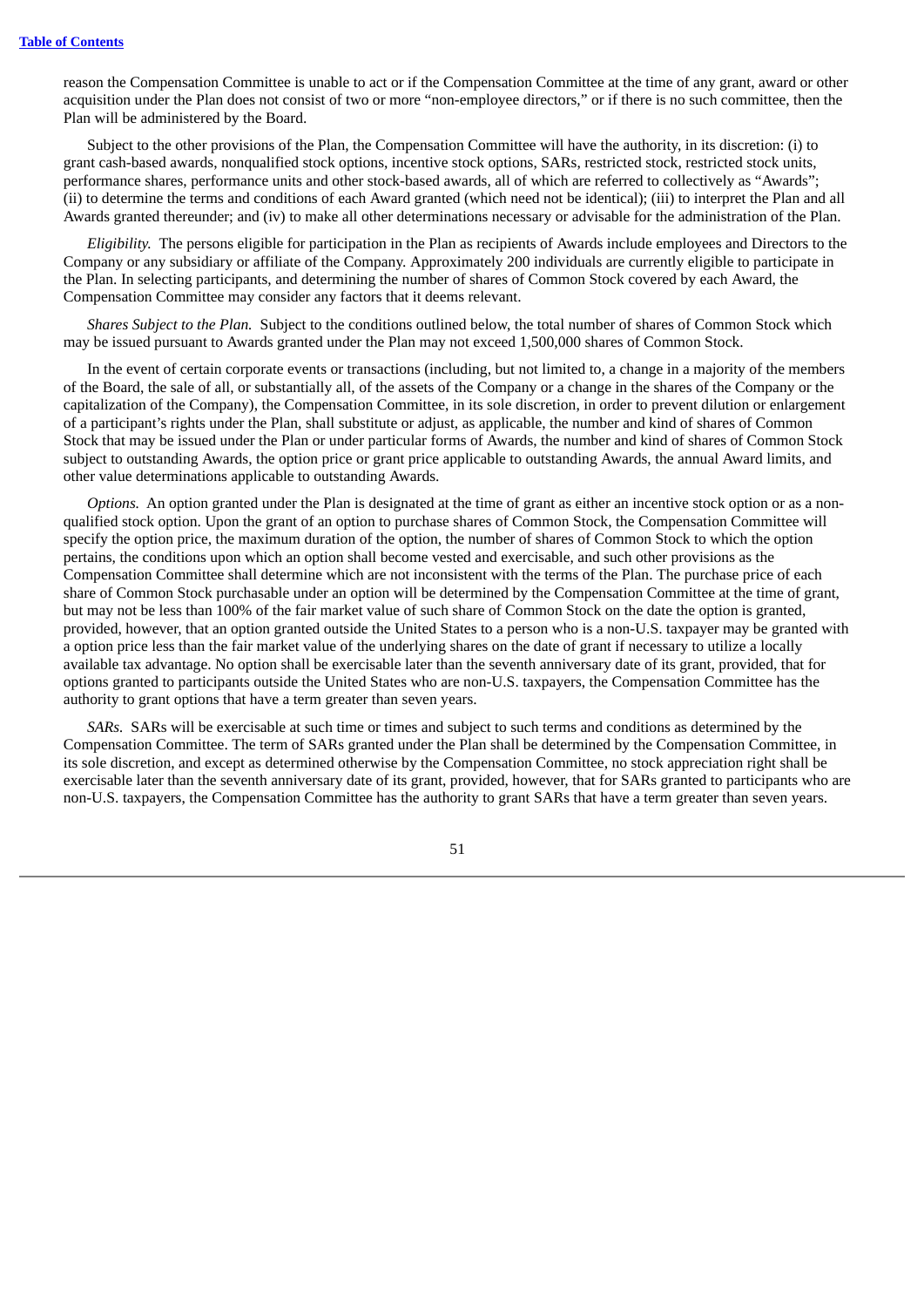*Restricted Stock and Restricted Stock Units.* Shares of restricted stock and/or restricted stock units may be granted under the Plan aside from, or in association with, any other Award and will be subject to certain conditions and contain such additional terms and conditions, not inconsistent with the terms of the Plan, as the Compensation Committee deems desirable. Except with respect to a maximum of 5% of the shares authorized under the Plan or as otherwise provided in the Plan, any Awards of restricted stock and/or restricted stock units which vest on the basis of the participant's continued employment with or provision of service to the Company shall not provide for vesting which is any more rapid than annual pro rata vesting over a three year period and any Awards of restricted stock and/or restricted stock units which vest upon the attainment of performance goals shall provide for a performance period of at least 12 months.

*Performance Units/Performance Shares.* Subject to the terms and provisions of the Plan, the Compensation Committee, at any time and from time to time, may grant performance units and/or performance shares to participants in such amounts and upon such terms as the Compensation Committee shall determine. Each performance unit shall have an initial value that is established by the Compensation Committee at the time of grant. Each performance share shall have an initial value equal to the fair market value of a share of Common Stock on the date of grant. The Compensation Committee shall set performance goals in its discretion which, depending on the extent to which they are met, will determine the value and/or number of performance units/performance shares that will be paid out to the participant.

*Cash-Based Awards and Other Stock-Based Awards.* Subject to the provisions of the Plan, the Compensation Committee may grant cash-based awards or other types of equity-based or equity-related awards not otherwise described by the terms of the Plan (including the grant or offer for sale of unrestricted shares of Common Stock) in such amounts and subject to such terms and conditions, as the Compensation Committee shall determine. Such Awards may involve the transfer of actual shares of Common Stock to participants, or payment in cash or otherwise of amounts based on the value of shares of Common Stock and may include, without limitation, Awards designed to comply with or take advantage of the applicable local laws of jurisdictions other than the United States. Each cash-based award shall specify a payment amount or payment range as determined by the Compensation Committee. Each other stock-based award shall be expressed in terms of shares of Common Stock or units based on shares of Common Stock, as determined by the Compensation Committee.

*Restrictions on Transferability.* The Awards granted under the Plan are not transferable and may be exercised solely by a participant during his lifetime or after his death by the person or persons entitled thereto under his will or the laws of descent and distribution or as otherwise required by law. Any attempt to transfer, assign, pledge or otherwise dispose of, or to subject to execution, attachment or similar process, any Award contrary to the provisions set forth in the Plan will be void and ineffective and will give no right to the purported transferee.

*Change in Control.* The Compensation Committee may provide for the acceleration of the vesting and exercisability of outstanding options, vesting of restricted stock and restricted stock units and earlier exercise of Freestanding SARs, in the event of a Change in Control of the Company.

*Termination of the Plan.* Unless sooner terminated as provided therein, the Plan shall terminate ten years from the date the Plan is approved by shareholders.

*Amendments to the Plan.* The Compensation Committee may at any time alter, amend, modify, suspend, or terminate the Plan and any evidence of Award in whole or in part; provided, however, that, without the prior approval of the Company's shareholders, options issued under the Plan to any individual will not be repriced, replaced, or regranted through cancellation, and no amendment of the Plan shall be made without shareholder approval if shareholder approval is required by law, regulation, or stock exchange rule.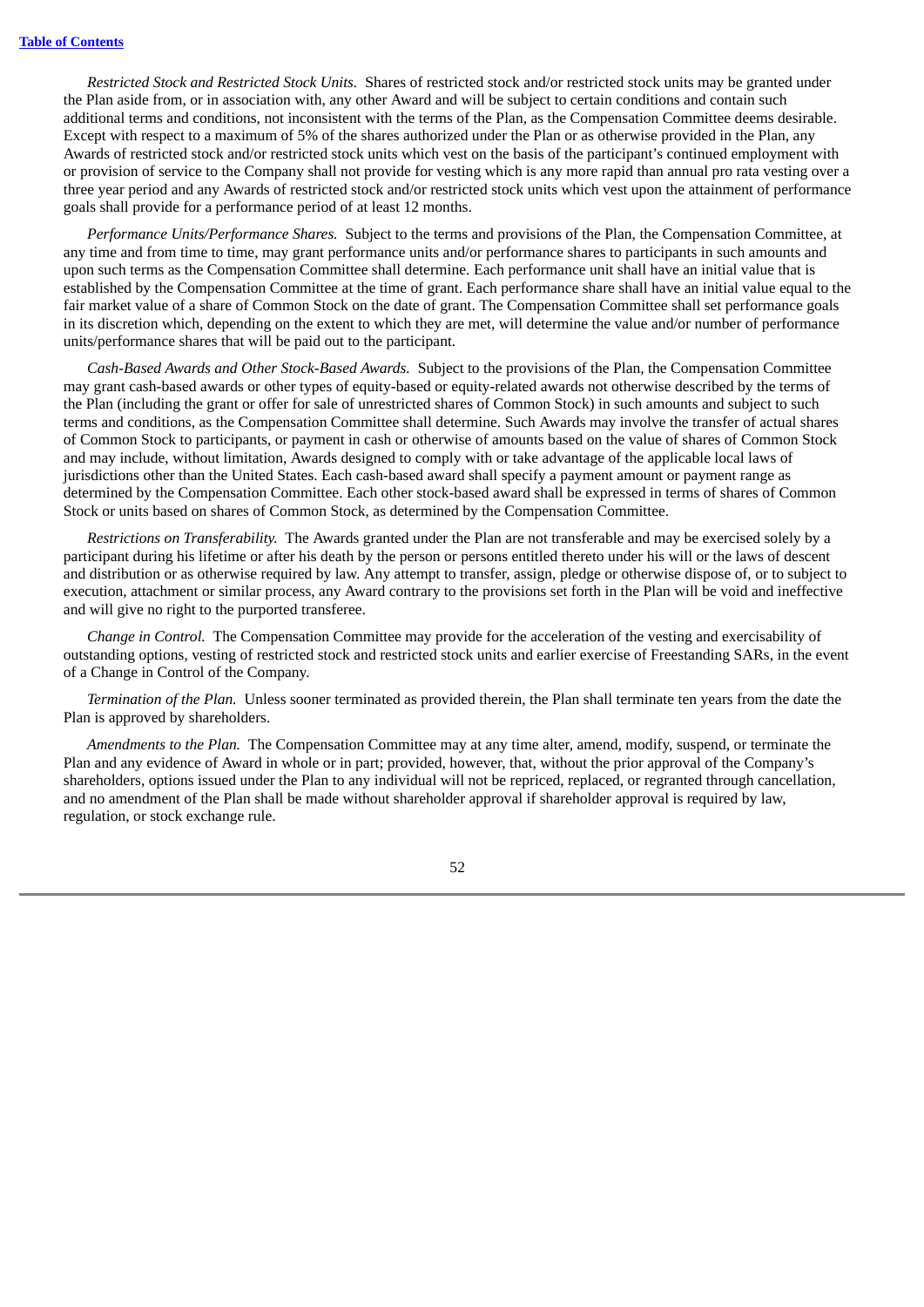### **Federal Income Tax Consequences**

*Incentive Options.* Options that are granted under the Plan and that are intended to qualify as incentive stock options must comply with the requirements of Section 422 of the Code. An option holder is not taxed upon the grant or exercise of an incentive stock option; however, the difference between the fair market value of the shares of Common Stock on the exercise date and the exercise price will be an item of adjustment for purposes of the alternative minimum tax. If an option holder holds shares of Common Stock acquired upon the exercise of an incentive stock option for at least two years following the date of the grant of the option and at least one year following the exercise of the option, the option holder's gain, if any, upon a subsequent disposition of such shares will be treated as long-term capital gain for federal income tax purposes. The measure of the gain is the difference between the proceeds received on disposition and the option holder's basis in the shares (which generally would equal the exercise price). If the option holder disposes of shares of Common Stock acquired pursuant to exercise of an incentive stock option before satisfying the one-and-two year holding periods described above, the option holder may recognize both ordinary income and capital gain in the year of disposition. The amount of the ordinary income will be the lesser of (i) the amount realized on disposition less the option holder's adjusted basis in the shares (generally the option exercise price); or (ii) the difference between the fair market value of the shares on the exercise date and the option price. The balance of the consideration received on such disposition will be long-term capital gain if the shares had been held for at least one year following exercise of the incentive stock option.

The Company is not entitled to an income tax deduction on the grant or the exercise of an incentive stock option or on the option holder's disposition of the shares of Common Stock after satisfying the holding period requirement described above. If the holding periods are not satisfied, the Company will generally be entitled to an income tax deduction in the year the option holder disposes of the shares, in an amount equal to the ordinary income recognized by the option holder.

*Nonqualified Options.* In the case of a non-qualified stock option, an option holder is not taxed on the grant of such option. Upon exercise, however, the participant recognizes ordinary income equal to the difference between the option price and the fair market value of the shares of Common Stock on the date of the exercise. The Company is generally entitled to an income tax deduction in the year of exercise in the amount of the ordinary income recognized by the option holder. Any gain on subsequent disposition of the shares of Common Stock is long-term capital gain if the shares are held for at least one year following the exercise. The Company does not receive an income tax deduction for this gain.

*SARs.* No taxable income will be recognized by an option holder upon receipt of a stock appreciation right and the Company will not be entitled to a tax deduction upon the grant of such right.

Upon the exercise of a stock appreciation right, the holder will include in taxable income, for federal income tax purposes, the fair market value of the cash and other property received with respect to the stock appreciation right and the Company will generally be entitled to a corresponding tax deduction.

*Other Awards.* A recipient of restricted stock, restricted stock units, performance shares and performance units will not have taxable income upon grant, but will have ordinary income at the time of vesting. The amount of income will equal the fair market value on the vesting date of the shares and/or cash received minus the amount, if any, paid by the recipient. A recipient of restricted stock may instead, however, elect to be taxed at the time of grant. The Company will generally be entitled to an income tax deduction for the taxable year for which the recipient includes the amount in income.

The Plan is intended to satisfy the performance-based compensation exception to the limitation on the Company's tax deductions imposed by Section 162(m) of the Code with respect to those grants for which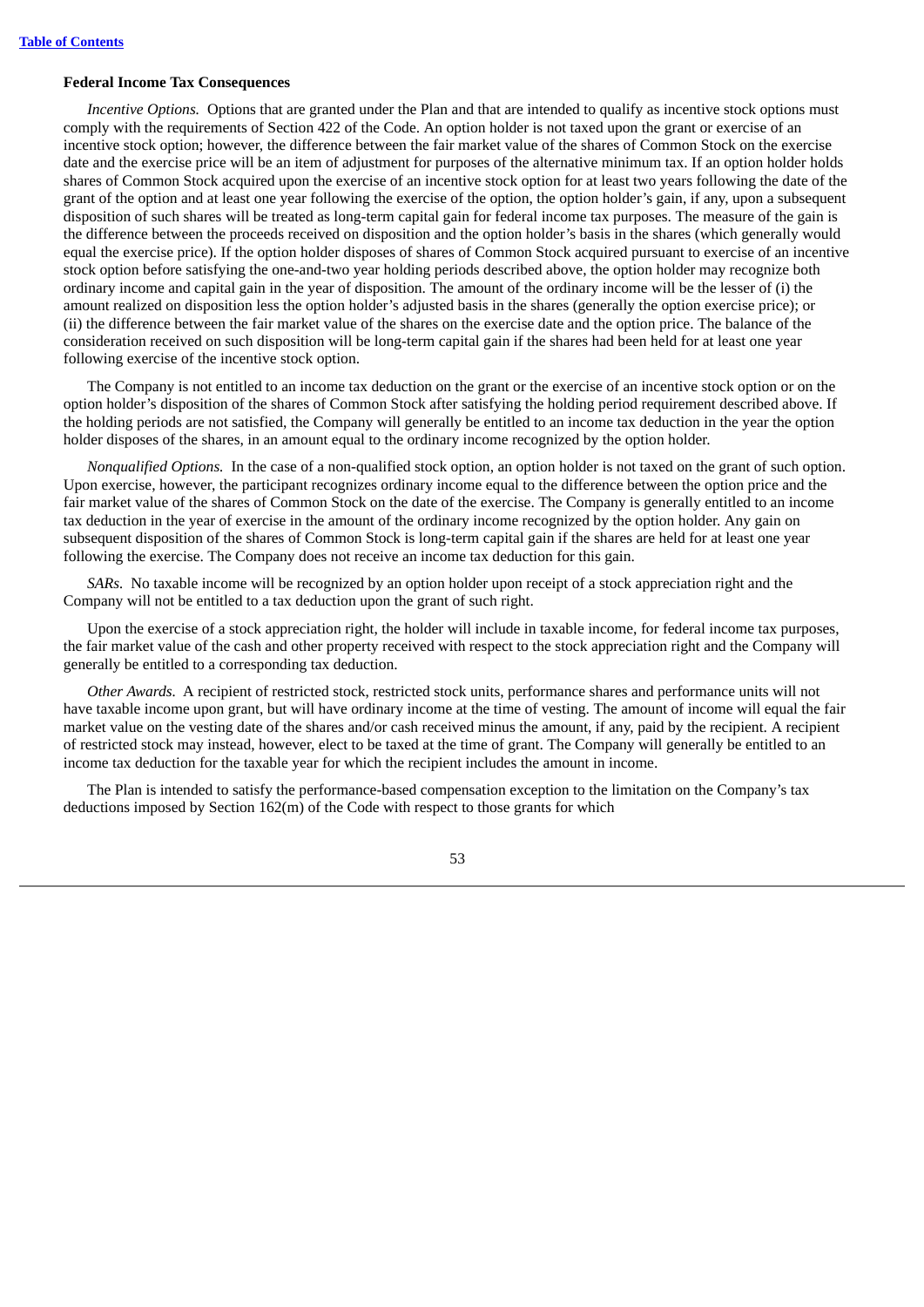such qualification as available and for such exception is intended. The Plan is designed so that all awards are either exempt from Section 409A of the Code or will satisfy Section 409A of the Code.

## **Aggregate Past Grants Under the Plan**

As of January 20, 2010, awards covering 236,794 shares of GenCorp common stock had been granted under the Plan. This number of shares includes shares subject to awards that expired or terminated without having been exercised or paid and became available for new award grants under the Plan. The following table shows information regarding the distribution of those awards among the persons and groups identified below, option exercises and restricted stock and restricted stock vesting prior to that date, and any option, unvested restricted stock and restricted stock holdings as of that date.

|                                                                     | <b>Number of Shares</b> | <b>Number of Shares</b> |
|---------------------------------------------------------------------|-------------------------|-------------------------|
|                                                                     | <b>Underlying Stock</b> | <b>Underlying</b>       |
| <b>Name and Principal Position</b>                                  | <b>Options</b>          | <b>Restricted Stock</b> |
| <b>J. Scott Neish</b>                                               |                         |                         |
| Interim President and CEO and Vice President; and                   |                         |                         |
| President, Aerojet-General Corporation                              |                         |                         |
| <b>Scott J. Seymour</b>                                             | 100,000                 | 120,000                 |
| President and CEO and President of Aerojet-General Corporation      |                         |                         |
| <b>Kathleen E. Redd</b>                                             | 8,750(1)                | 7,500(1)                |
| Vice President, CFO and Secretary                                   |                         |                         |
| <b>Chris W. Conley</b>                                              | 1,875(1)                | 1,875(1)                |
| Vice President, Environmental, Health & Safety                      |                         |                         |
| <b>Robert E. Shenton</b>                                            | 3,572(1)                | 2,500(1)                |
| Vice President and Chief Operating Officer,                         |                         |                         |
| <b>Aerojet-General Corporation</b>                                  |                         |                         |
| Total for all current Executive Officers (including the Named       |                         |                         |
| Executive Officers identified above)                                | 115,447(2)              | 133,125(2)              |
| Non-Executive Director Group                                        |                         |                         |
| All employees, including all current officers who are not executive |                         |                         |
| officers, as a group                                                | 43,293(3)               | 28,169(3)               |

(1) Potential awards which, if approved by the Committee, that could not be fully awarded under the 1999 GenCorp Inc. Equity and Performance Incentive Plan because of any numerical limit on awards set forth thereunder.

(2) Includes potential awards which, if approved by the Committee, that could not be fully awarded under the 1999 GenCorp Inc. Equity and Performance Incentive Plan because of any numerical limit on awards set forth thereunder amounting to 15,447 shares and 13,125 shares for stock options and restricted stock, respectively.

(3) Includes potential awards which, if approved by the Committee, that could not be fully awarded under the 1999 GenCorp Inc. Equity and Performance Incentive Plan because of any numerical limit on awards set forth thereunder amounting to 31,000 shares and 19,469 shares for stock options and restricted stock, respectively.

## **New Plan Benefits**

No awards will be granted under the Plan with respect to this Proposal 3 prior to approval by the shareholders of the Company of the amended and restated Plan containing the share reserve increase.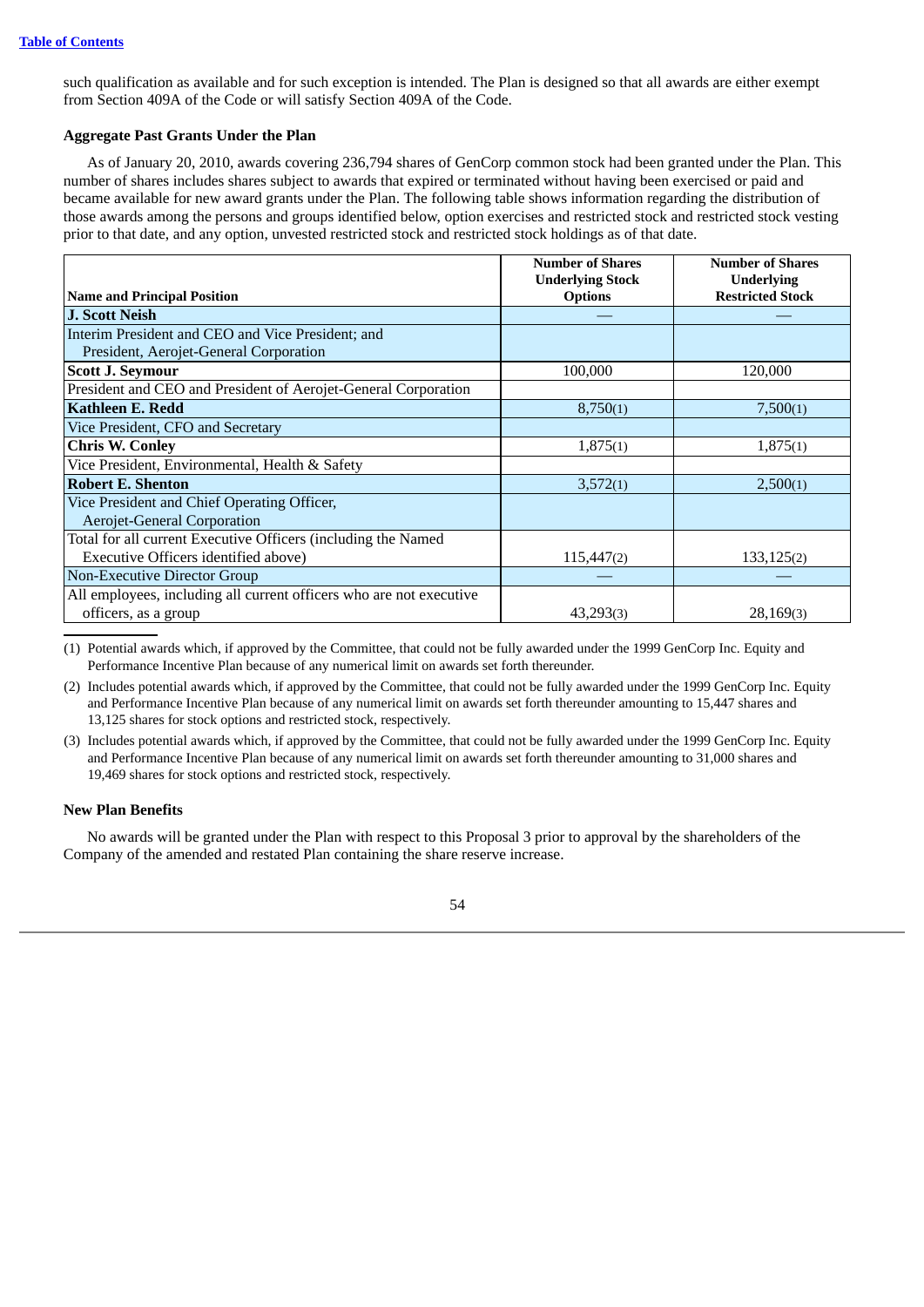Awards under the Plan will be granted at the discretion of the Compensation Committee and, accordingly, are not yet determinable. In addition, benefits under the Plan will depend on a number of factors, including the fair market value of the Company's common stock on future dates, and actual Company performance against performance goals established with respect to performance awards, among other things. Consequently, it is not possible to determine the exact benefits or number of shares subject to awards that may be granted in the future to persons eligible for participation in the Plan

As of January 20, 2010, the fair market value of a share of the Company's common stock was \$6.39.

## **Vote Required and Board Recommendation**

The affirmative vote of the holders of at least a majority of the votes cast at the Annual Meeting is necessary to approve this proposal. Abstentions and broker non-votes will not be counted as votes cast and will have no effect on the outcome of the vote.

## **Our Board unanimously recommends a vote FOR the amendment to the GenCorp Inc. 2009 Equity and Performance Incentive Plan.**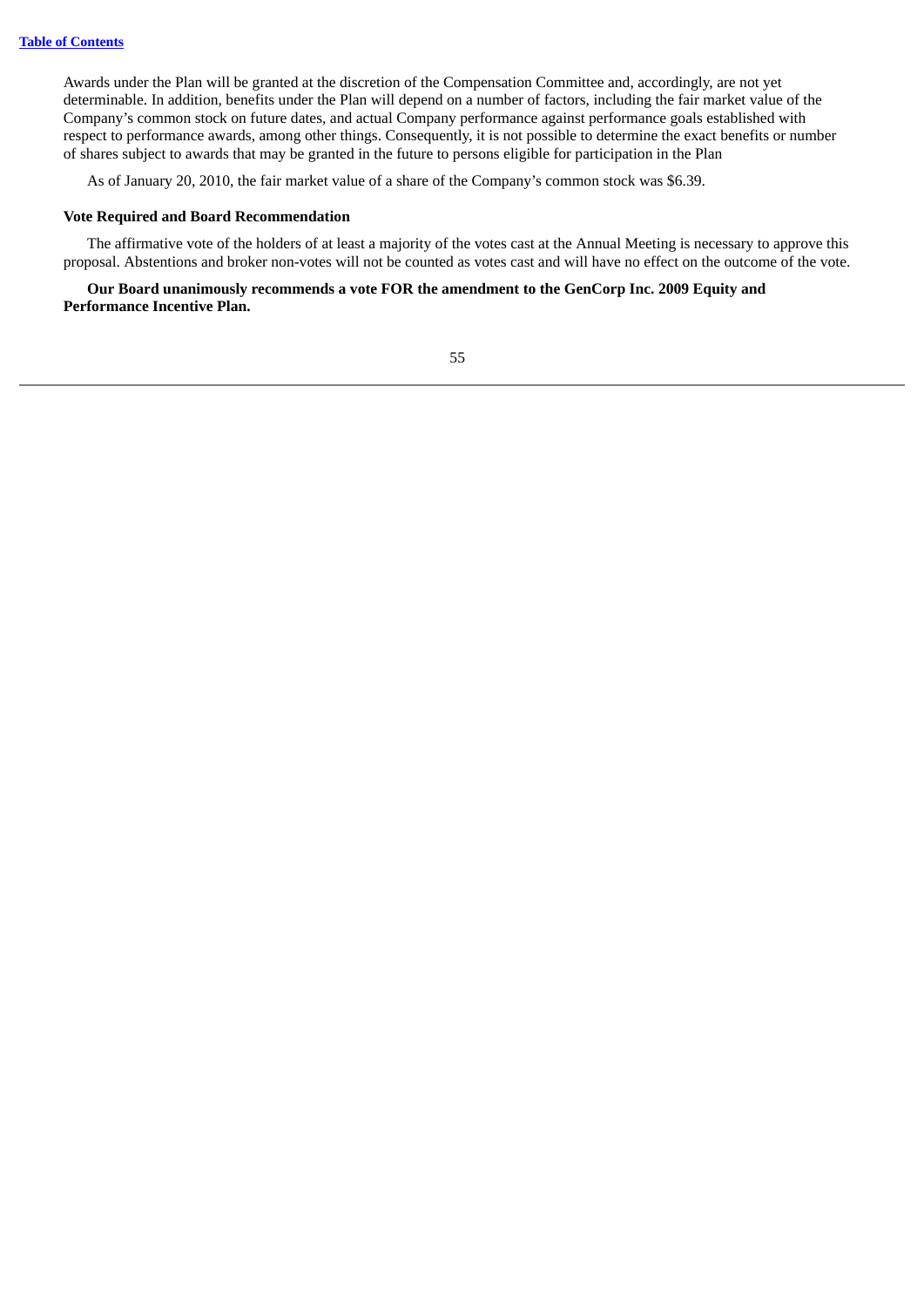## **PROPOSAL 4 RATIFICATION OF THE APPOINTMENT OF INDEPENDENT REGISTERED PUBLIC ACCOUNTING FIRM**

The Audit Committee has appointed PwC to serve as the Company's independent registered public accounting firm for fiscal year 2010. The Audit Committee is submitting Proposal 4 to shareholders for ratification as a corporate governance practice. Ultimately, the Audit Committee retains full discretion and will make all determinations with respect to the appointment of the independent auditors, whether or not the Company's shareholders ratify the appointment.

Representatives of PwC are expected to be present at the Annual Meeting to answer questions. They also will have the opportunity to make a statement if they desire to do so.

The affirmative vote of the holders of at least a majority of the votes cast at the Annual Meeting is necessary to approve Proposal 4, the ratification of the appointment of the Company's independent auditors. Abstentions and broker non-votes will not be counted as votes cast and will have no effect on the outcome of the vote on Proposal 4. The persons named in the accompanying form of proxy intend to vote such proxies to ratify the appointment of PwC unless a contrary choice is indicated.

## **The Board unanimously recommends a vote FOR the ratification of the appointment of PwC as the Company's independent registered public accounting firm for fiscal year 2010.**

#### **Audit Fees**

The Auditors' aggregate fees billed for professional services rendered by them for the audit of the Company's annual financial statements, the review of financial statements included in the Company's quarterly reports on Form 10-Q, or services that are normally provided in connection with statutory audits were:

|                            | <b>Fiscal Year</b> |                     |  |  |
|----------------------------|--------------------|---------------------|--|--|
|                            | Ended              |                     |  |  |
|                            |                    | 2009 2008           |  |  |
|                            |                    | <b>In Thousands</b> |  |  |
| Audit fees \$2,714 \$3,315 |                    |                     |  |  |

## **Audit-Related Fees**

The Auditors' aggregate fees billed for assurance and related services that are reasonably related to the performance of the audit or review of the Company's financial statements, and are not reported under "Audit Fees" above were:

|                         | <b>Fiscal Year</b> |              |  |
|-------------------------|--------------------|--------------|--|
|                         | Ended              |              |  |
|                         | 2009               | 2008         |  |
|                         |                    | In Thousands |  |
| Audit-related fees \$20 |                    |              |  |

#### **Tax Fees**

The Auditors' aggregate fees billed for professional services rendered by them for tax compliance, tax advice and tax planning were:

> **Fiscal Year Ended 2009 2008 In Thousands** Tax fees \$71 \$14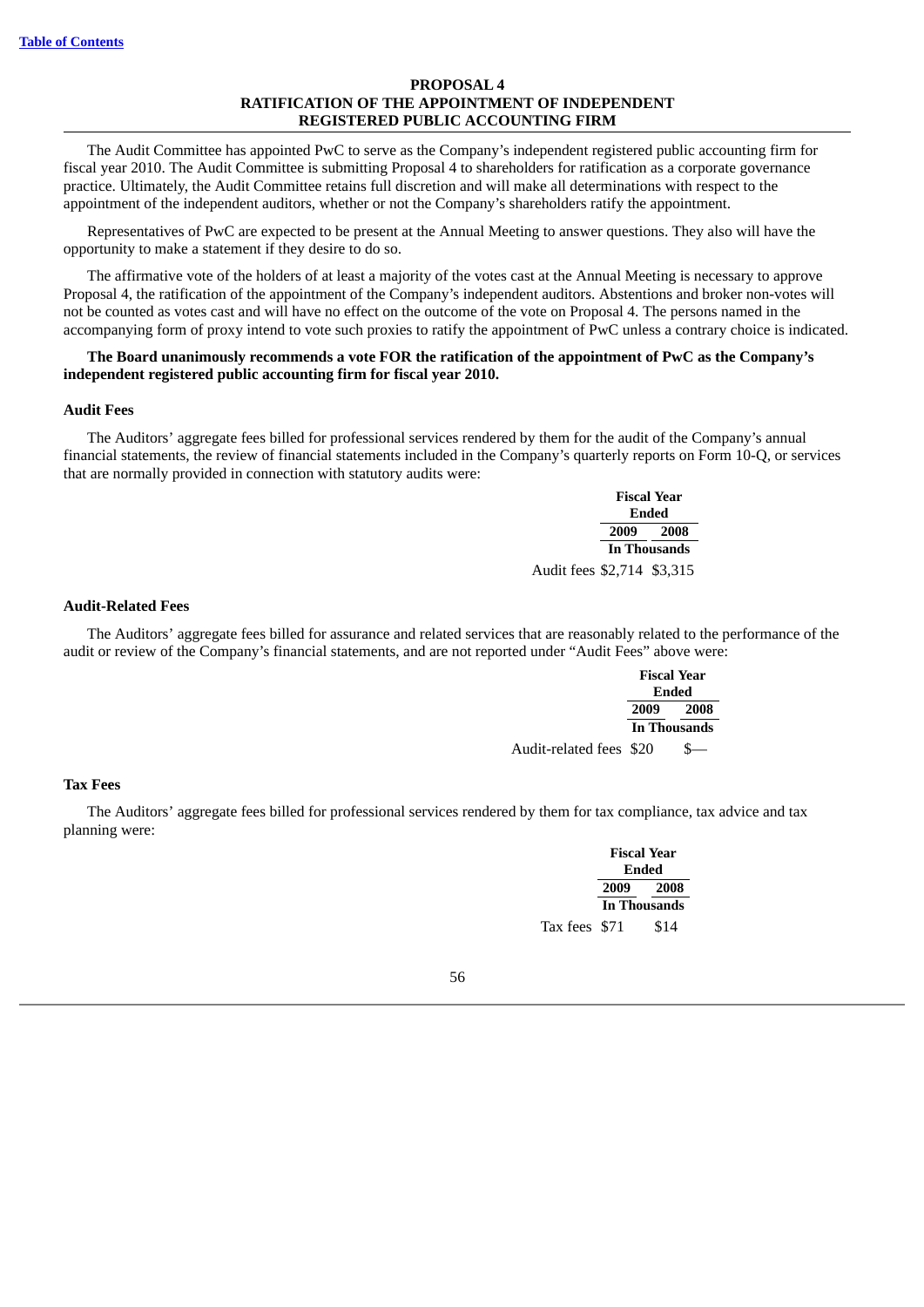### **All Other Fees**

The Auditors' aggregate fees billed for products and services provided by them, other than those reported under "Audit Fees," "Audit-Related Fees" and "Tax Fees," were:

|       | <b>Fiscal Year</b><br><b>Ended</b> |           |  |
|-------|------------------------------------|-----------|--|
|       |                                    | 2009 2008 |  |
|       | In                                 |           |  |
|       | <b>Thousands</b>                   |           |  |
| All   |                                    |           |  |
| other |                                    |           |  |
| fees  | \$۹                                | \$10      |  |

## **Policy on Audit Committee Pre-Approval of Audit and Permissible Non-Audit Services of Independent Registered Public Accounting Firm**

Consistent with SEC policies regarding auditor independence, the Audit Committee has responsibility for appointing, setting compensation and overseeing the work of the independent auditors. In recognition of this responsibility, the Audit Committee has established a policy to pre-approve all audit and permissible non-audit services provided by the independent auditors.

Prior to engagement of the independent auditors for the next year's audit, management will submit an aggregate of services expected to be rendered during the year for Audit, Audit-Related, Tax and Other Fees for approval. Prior to engagement, the Audit Committee pre-approves these services by category of service. The fees are budgeted and the Audit Committee requires the independent auditors and management to report actual fees versus the budget periodically throughout the year by category of service. During the fiscal year, circumstances may arise when it may become necessary to engage the independent auditors for additional services not contemplated in the original pre-approval. In those instances, the Audit Committee requires specific pre-approval before engaging the independent auditors.

The Audit Committee may delegate pre-approval authority to one or more of its members. The member to whom such authority is delegated must report, for informational purposes only, any pre-approval decisions to the Audit Committee at its next scheduled meeting. None of the services described above was approved by the Audit Committee under the *de minimus* exception provided by Rule 2-01(c)(7)(i)(C) under Regulation S-X.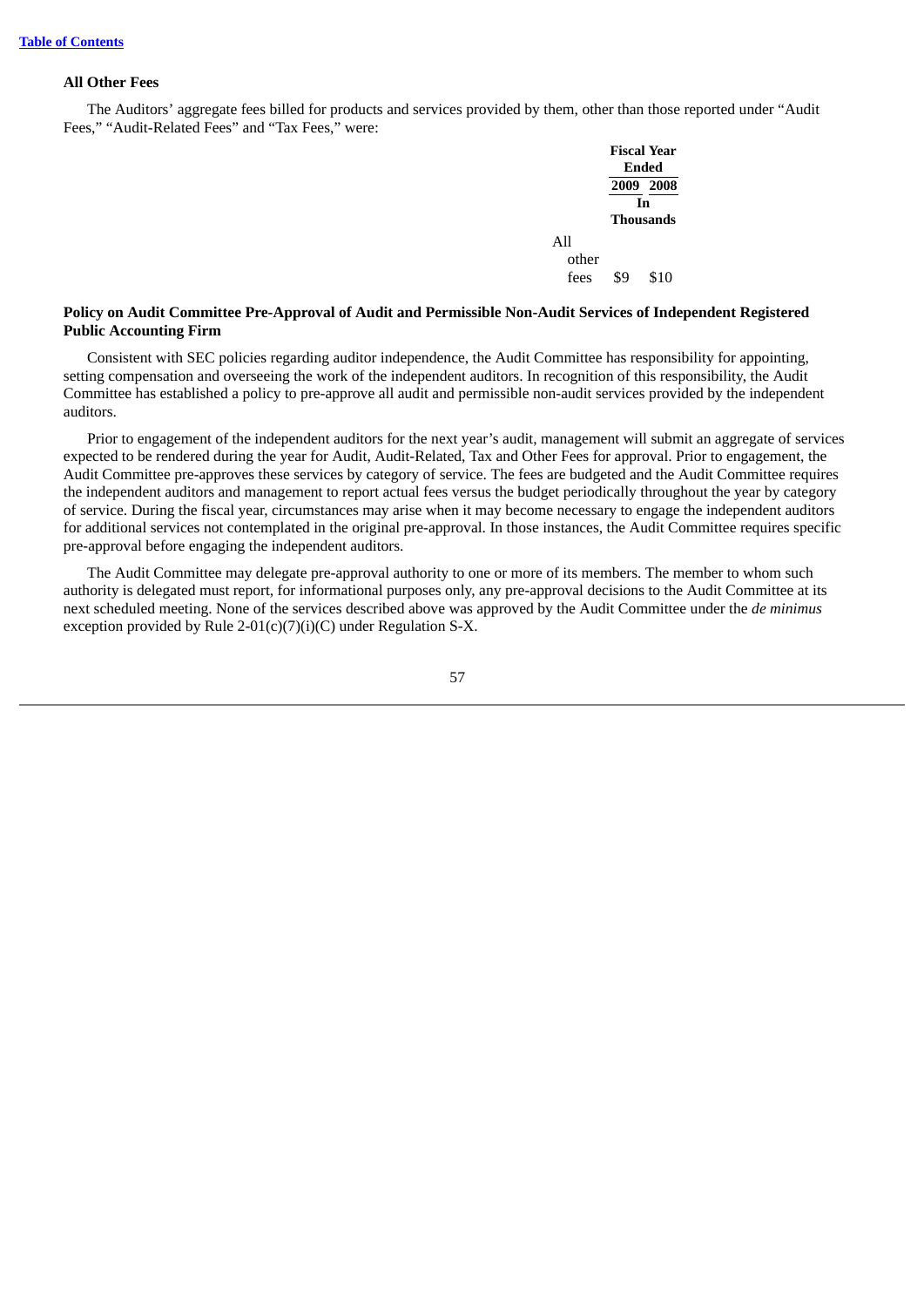#### **Other Business**

As of the time this Proxy Statement was printed, the Company was unaware of any proposals to be presented for consideration at the Annual Meeting other than those set forth herein, but, if other matters do properly come before the Annual Meeting, it is the intention of the persons named in the accompanying form of proxy pursuant to discretionary authority conferred thereby, to vote the proxy in accordance with their best judgment on such matters.

## **Submission of Shareholder Proposals**

Shareholders who intend to have their proposals considered for inclusion in the Company's proxy materials related to the 2011 annual meeting of shareholders must submit their proposals to the Company no later than November [ ], 2010. Shareholders who intend to present a proposal at the 2011 annual meeting of shareholders without inclusion of that proposal in the Company's proxy materials are required to provide notice of their proposal to the Company no later than January [ ], 2011. The Company's proxy for the 2011 annual meeting of shareholders will grant authority to the persons named in the proxy card to exercise their voting discretion with respect to any proposal of which the Company does not receive notice by January [ ], 2011. All proposals for inclusion in the Company's proxy materials and notices of proposals should be sent to Chairman of the Corporate Governance Committee, c/o Secretary, GenCorp Inc., P.O. Box 537012, Sacramento, CA 95853-7012 (overnight courier — Highway 50 & Aerojet Road, Rancho Cordova, CA 95742).

It is important that proxies be voted promptly; therefore, shareholders who do not expect to attend in person are urged to vote by either (a) using the toll-free telephone number shown on your proxy card, (b) casting your vote electronically at the web site listed on your proxy card, or (c) completing, signing, dating and promptly returning the accompanying proxy card in the enclosed envelope, which requires no postage if mailed in the United States.

By Order of the Board of Directors,

/s/ KATHLEEN E. REDD *Vice President, Chief Financial Officer and Secretary*

February [ ], 2010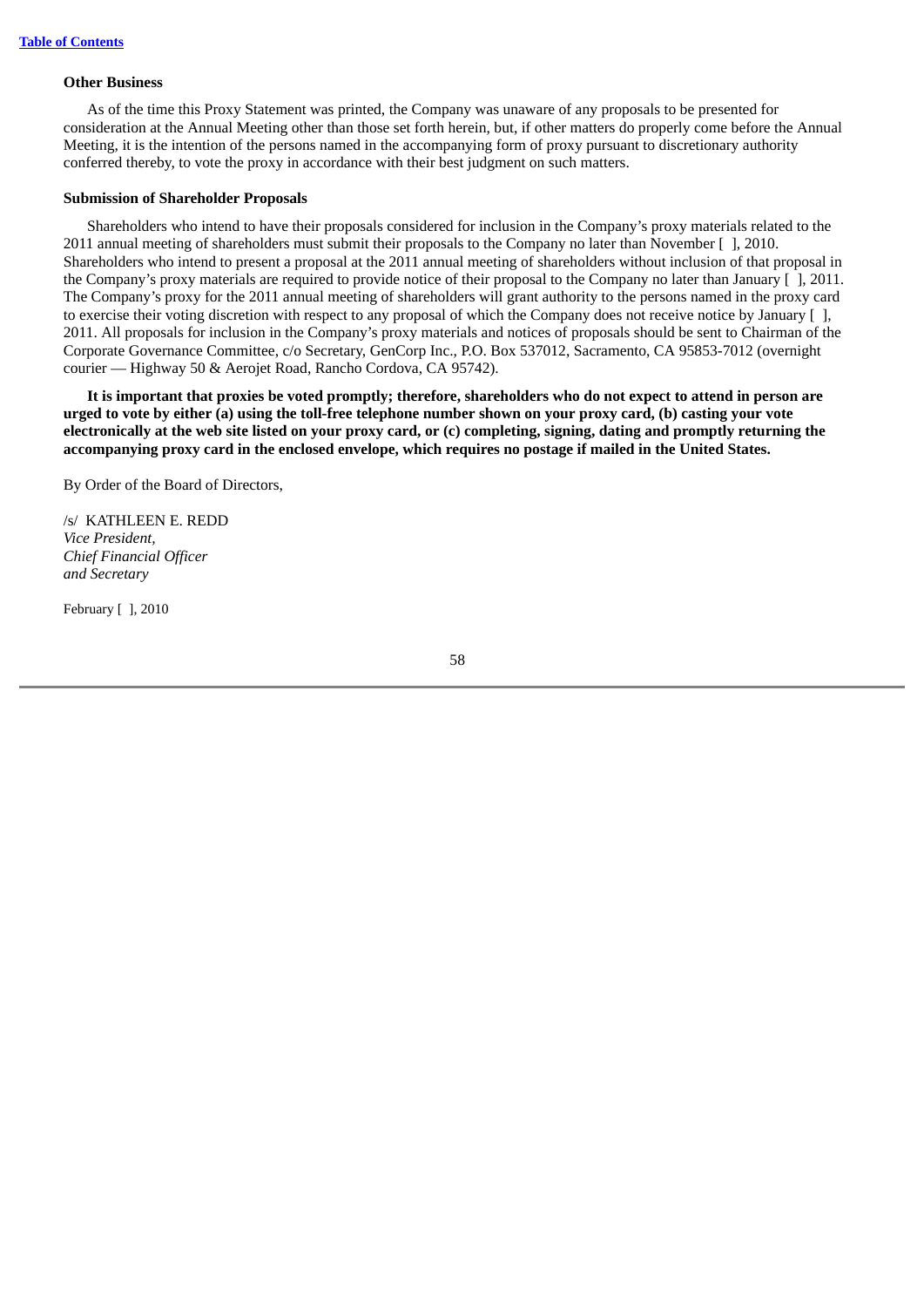## Eleventh: Restrictions on Transfers

11.1 *Definitions.* As used in this Article ELEVENTH, the following capitalized terms have the following meanings when used herein with initial capital letters (and any references to any portions of Treasury Regulation § 1.382-2T shall include any successor provisions):

*"5-percent Transaction"* means any Transfer described in clause (a) or (b) of Section 11.2.

*"5-percent Stockholder"* means a Person or group of Persons that is a "5-percent shareholder" of the Corporation pursuant to Treasury Regulation § 1.382-2T(g).

*"Agent"* has the meaning set forth in Section 11.5.

*"Board of Directors"* or "Board" means the board of directors of the Corporation.

*"Code"* means the United States Internal Revenue Code of 1986, as amended from time to time, and the rulings issued thereunder.

*"Common Stock"* means any interest in Common Stock, par value \$0.10 per share, of the Corporation that would be treated as "stock" of the Corporation pursuant to Treasury Regulation § 1.382-2T(f)(18).

*"Corporation Security"* or "Corporation Securities" means (i) shares of Common Stock, (ii) shares of Preferred Stock (other than preferred stock described in Section 1504(a)(4) of the Code), (iii) warrants, rights, or options (including options within the meaning of Treasury Regulation § 1.382-2T(h)(4)(y)) to purchase Securities of the Corporation, and (iv) any Stock.

*"Effective Date"* means the date of filing of this Certificate of Amendment of Articles of Incorporation of the Corporation with the Secretary of State of the State of Ohio.

*"Excess Securities"* has the meaning given such term in Section 11.4.

*"Expiration Date"* means the earlier of (i) the repeal of Section 382 of the Code or any successor statute if the Board of Directors determines that this Article ELEVENTH is no longer necessary for the preservation of Tax Benefits, (ii) the beginning of a taxable year of the Corporation to which the Board of Directors determines that no Tax Benefits may be carried forward or (iii) such date as the Board of Directors shall fix in accordance with Section 11.12 of this Article ELEVENTH.

*"Percentage Stock Ownership"* means the percentage Stock Ownership interest of any Person or group (as the context may require) for purposes of Section 382 of the Code as determined in accordance with the Treasury Regulation § 1.382-2T(g), (h), (j) and (k) or any successor provision.

*"Person"* means any individual, firm, corporation, partnership, limited liability company or other legal entity, and includes any successor (by merger or otherwise) of such entity; provided, however, that a Person shall not mean a Public Group.

*"Pre-existing 5-percent Stockholder"* means (i) any Person that has filed a Schedule 13D or 13G with respect to the Corporation on or before the Effective Date and (ii) any "5-percent owner" or "higher tier entity" of any Person described in clause (i) within the meaning of Treasury Regulation § 1.382-2T(f)(10) and 1.382-2T(f)(14).

*"Preferred Stock"* means any interest in Cumulative Preference Stock, par value \$1.00 per share, of the Corporation that would be treated as "stock" of the Corporation pursuant to Treasury Regulation § 1.382-2T(f)(18).

*"Prohibited Distributions"* means any and all dividends or other distributions paid by the Corporation with respect to any Excess Securities received by a Purported Transferee.

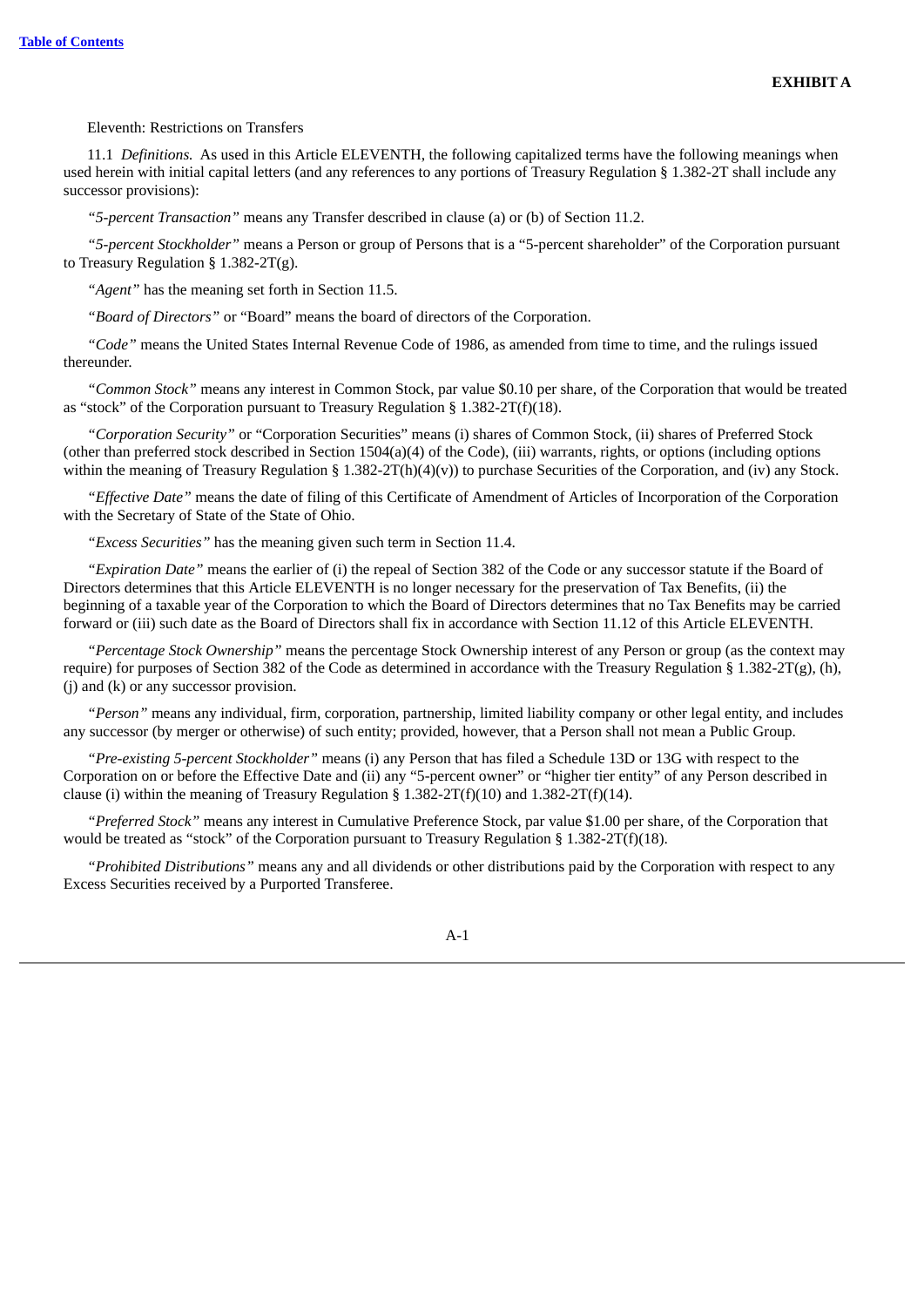*"Prohibited Transfer"* means any Transfer or purported Transfer of Corporation Securities to the extent that such Transfer is prohibited and/or void under this Article ELEVENTH.

*"Public Group"* has the meaning set forth in Treasury Regulation § 1.382-2T(f)(13).

*"Purported Transferee"* has the meaning set forth in Section 11.4.

*"Securities"* and "Security" each has the meaning set forth in Section 11.7.

*"Stock"* means any interest that would be treated as "stock" of the Corporation pursuant to Treasury Regulation § 1.382- 2T(f)(18).

*"Stock Ownership"* means any direct or indirect ownership of Stock, including any ownership by virtue of application of constructive ownership rules, with such direct, indirect, and constructive ownership determined under the provisions of Section 382 of the Code and the regulations thereunder.

*"Tax Benefits"* means the net operating loss carryforwards, capital loss carryforwards, general business credit carryforwards, alternative minimum tax credit carryforwards and foreign tax credit carryforwards, as well as any loss or deduction attributable to a "net unrealized built-in loss" of the Corporation or any direct or indirect subsidiary thereof, within the meaning of Section 382 of the Code.

*"Transfer"* means, any direct or indirect sale, transfer, assignment, conveyance, pledge or other disposition or other action taken by a person, other than the Corporation, that alters the Percentage Stock Ownership of any Person or group. A Transfer also shall include the creation or grant of an option (including an option within the meaning of Treasury Regulation § 1.382-  $2T(h)(4)(v)$ ). For the avoidance of doubt, a Transfer shall not include the creation or grant of an option by the Corporation, nor shall a Transfer include the issuance of Stock by the Corporation.

*"Transferee"* means any Person to whom Corporation Securities are Transferred.

*"Treasury Regulations"* means the regulations, including temporary regulations or any successor regulations promulgated under the Code, as amended from time to time.

11.2 *Transfer and Ownership Restrictions.* In order to preserve the Tax Benefits, from and after the Effective Date of this Article ELEVENTH any attempted Transfer of Corporation Securities prior to the Expiration Date and any attempted Transfer of Corporation Securities pursuant to an agreement entered into prior to the Expiration Date, shall be prohibited and void ab initio (a) if the transferor is a 5-percent Stockholder or (b) to the extent that, as a result of such Transfer (or any series of Transfers of which such Transfer is a part), either (1) any Person or group of Persons would become a 5-percent Stockholder or (2) the Percentage Stock Ownership in the Corporation of any 5-percent Stockholder would be increased.

## 11.3 *Exceptions.*

(a) Notwithstanding anything to the contrary herein, if a Transfer by (but not to) a Pre-existing 5-percent Stockholder otherwise would be prohibited by Section 11.2, such Transfer shall not be prohibited under Section 11.2 if both of the following conditions are met: (i) such Transfer does not increase the Percentage Stock Ownership of any 5-percent Stockholder or create a new 5-percent Stockholder, in each case other than a Public Group (including a new Public Group created under Treasury Regulation § 1.382-2T(j)(3)(i)), and (ii) the Stock that is the subject of the Transfer was acquired by such Pre-existing 5-percent Stockholder prior to the Effective Date.

(b) The restrictions set forth in Section 11.2 shall not apply to an attempted Transfer that is a 5-percent Transaction if the transferor or the Transferee obtains the written approval of the Board of Directors or a duly authorized committee thereof. As a condition to granting its approval pursuant to this Section 11.3, the Board of Directors, may, in its sole discretion, require (at the expense of the transferor and/or the Transferee) an opinion of counsel selected by the Board of Directors that the Transfer shall not result in the application of any Section 382 of the Code limitation on the use of the Tax Benefits;

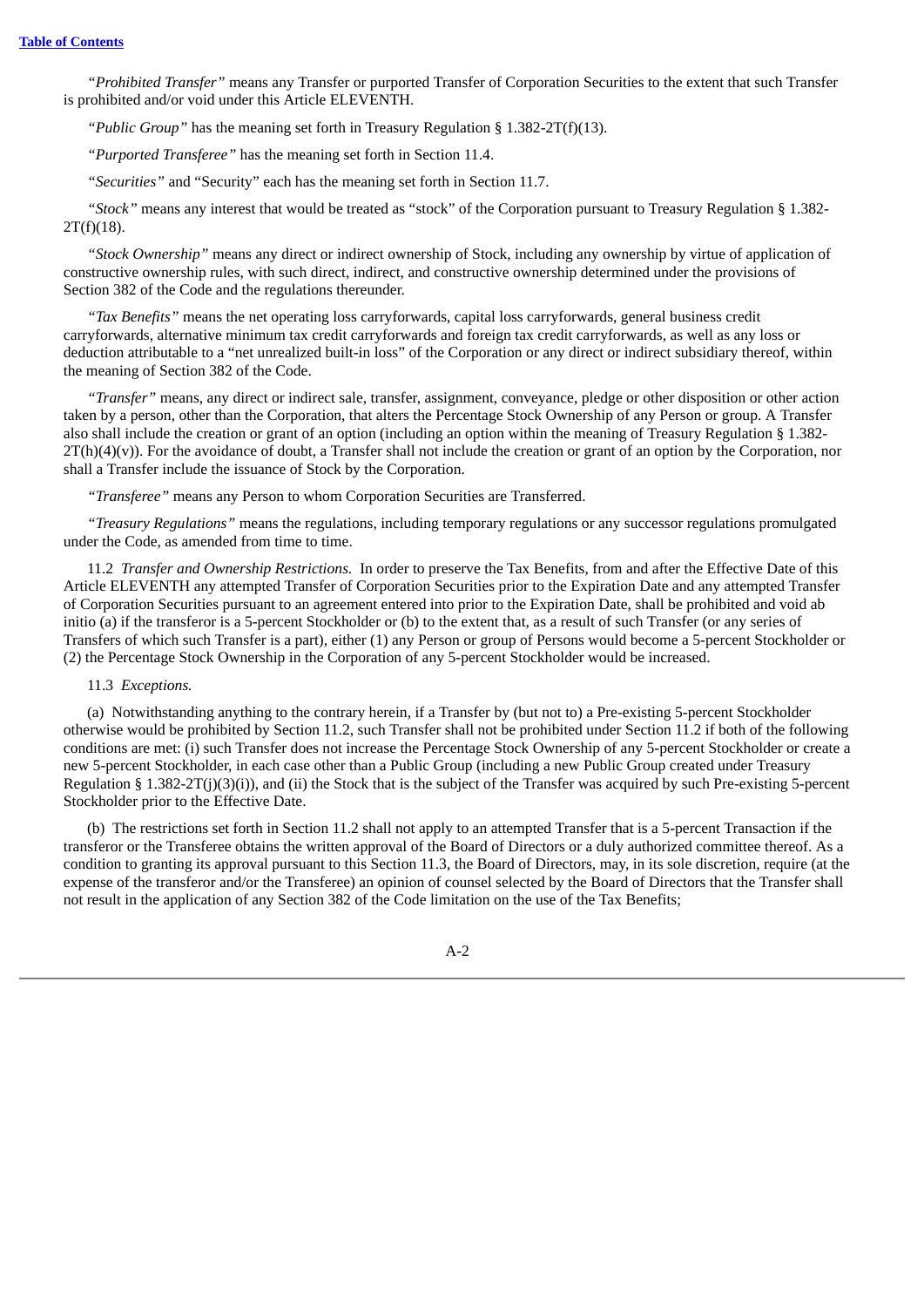provided that the Board may grant such approval notwithstanding the effect of such approval on the Tax Benefits if it determines that the approval is or is reasonably likely to be in the best interests of the Corporation. The Board of Directors may impose such conditions, if any, that it deems reasonable and appropriate in connection with such approval, including, without limitation, restrictions on the ability of any Transferee to Transfer Stock acquired through a Transfer. Approvals of the Board of Directors hereunder may be given prospectively or retroactively. The Board of Directors, to the fullest extent permitted by law, may exercise the authority granted by this Article ELEVENTH through duly authorized officers or agents of the Corporation. Nothing in this Section 11.3 shall be construed to limit or restrict the Board of Directors in the exercise of its fiduciary duties under applicable law.

### 11.4 *Excess Securities.*

(a) No employee or agent of the Corporation shall record any Prohibited Transfer, and the purported transferee of such a Prohibited Transfer (the "Purported Transferee") shall not be recognized as a shareholder of the Corporation for any purpose whatsoever in respect of the Corporation Securities which are the subject of the Prohibited Transfer (the "Excess Securities"). Until the Excess Securities are acquired by another person in a Transfer that is not a Prohibited Transfer, the Purported Transferee shall not be entitled with respect to such Excess Securities to any rights of shareholders of the Corporation, including, without limitation, the right to vote such Excess Securities and to receive dividends or distributions, whether liquidating or otherwise, in respect thereof, if any, and the Excess Securities shall be deemed to remain with the transferor unless and until the Excess Securities are transferred to the Agent pursuant to Section 11.5 or until an approval is obtained under Section 11.3(b). After the Excess Securities have been acquired in a Transfer that is not a Prohibited Transfer, the Corporation Securities shall cease to be Excess Securities. For this purpose, any Transfer of Excess Securities not in accordance with the provisions of this Section 11.4 or Section 11.5 shall also be a Prohibited Transfer.

(b) The Corporation may require as a condition to the registration of the Transfer of any Corporation Securities or the payment of any distribution on any Corporation Securities that the proposed Transferee or payee furnish to the Corporation all information reasonably requested by the Corporation with respect to all of the direct or indirect ownership interests in such Corporation Securities. The Corporation may make such arrangements or issue such instructions to its stock transfer agent as may be determined by the Board of Directors to be necessary or advisable to implement this Article ELEVENTH, including, without limitation, authorizing such transfer agent to require an affidavit from a Purported Transferee regarding such Person's actual and constructive ownership of stock and other evidence that a Transfer will not be prohibited by this Article ELEVENTH as a condition to registering any transfer.

11.5 *Transfer to Agent.* If the Board of Directors determines that a Transfer of Corporation Securities constitutes a Prohibited Transfer then, upon written demand by the Corporation sent within thirty days of the date on which the Board of Directors determines that the attempted Transfer would result in Excess Securities, the Purported Transferee shall transfer or cause to be transferred any certificate or other evidence of ownership of the Excess Securities within the Purported Transferee's possession or control, together with any Prohibited Distributions, to an agent designated by the Board of Directors (the "Agent"). The Agent shall thereupon sell to a buyer or buyers, which may include the Corporation, the Excess Securities transferred to it in one or more arm's-length transactions (on the public securities market on which such Excess Securities are traded, if possible, or otherwise privately); provided, however, that any such sale must not constitute a Prohibited Transfer and provided, further, that the Agent shall effect such sale or sales in an orderly fashion and shall not be required to effect any such sale within any specific time frame if, in the Agent's discretion, such sale or sales would disrupt the market for the Corporation Securities or otherwise would adversely affect the value of the Corporation Securities. If the Purported Transferee has resold the Excess Securities before receiving the Corporation's demand to surrender Excess Securities to the Agent, the Purported Transferee shall be deemed to have sold the Excess Securities for the Agent, and shall be required to transfer to the Agent any Prohibited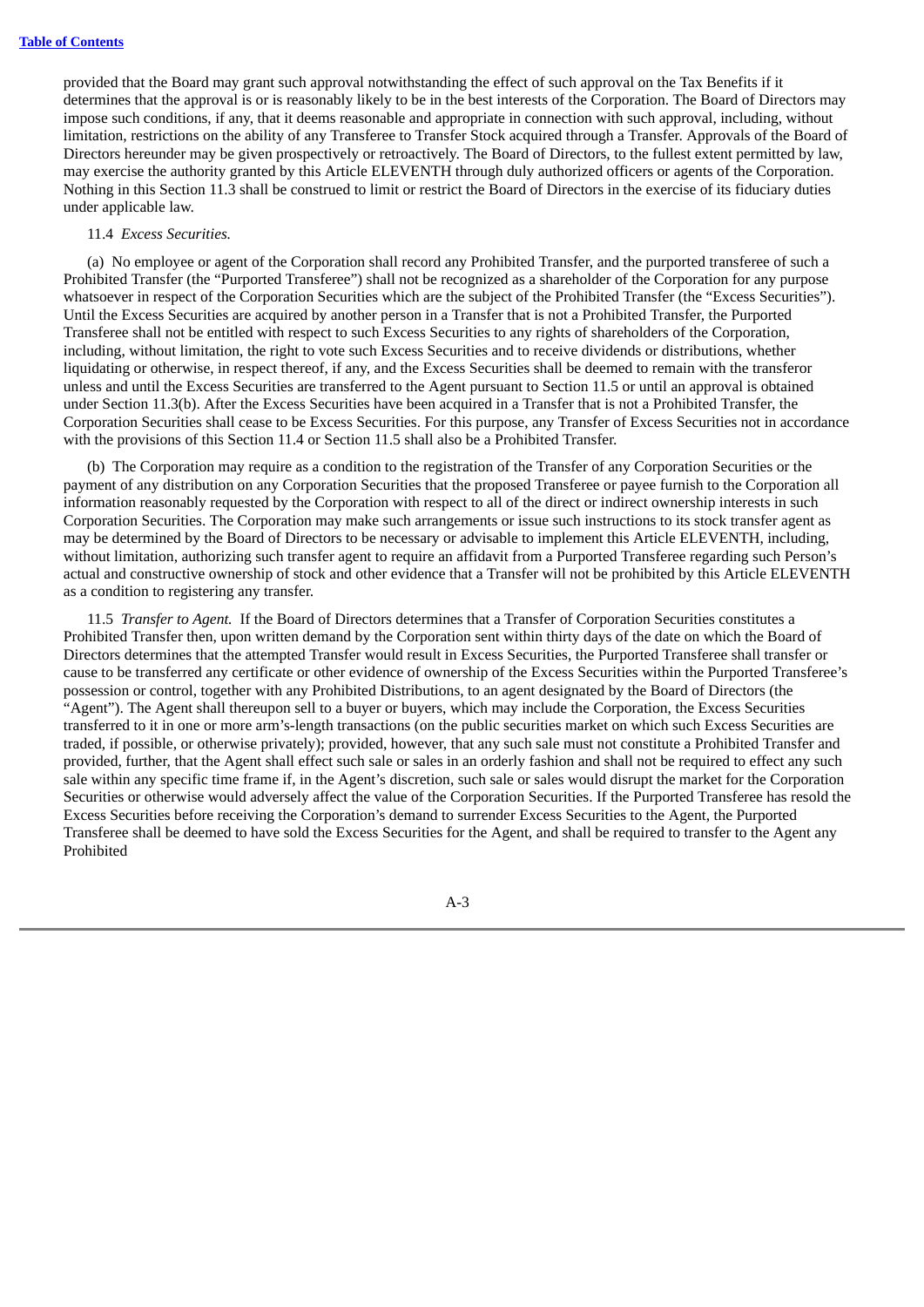Distributions and proceeds of such sale, except to the extent that the Corporation grants written permission to the Purported Transferee to retain a portion of such sales proceeds not exceeding the amount that the Purported Transferee would have received from the Agent pursuant to Section 11.6 if the Agent rather than the Purported Transferee had resold the Excess Securities.

11.6 *Application of Proceeds and Prohibited Distributions.* The Agent shall apply any proceeds of a sale by it of Excess Securities and, if the Purported Transferee has previously resold the Excess Securities, any amounts received by it from a Purported Transferee, together, in either case, with any Prohibited Distributions, as follows: (a) first, such amounts shall be paid to the Agent to the extent necessary to cover all of its costs and expenses incurred in connection with its duties hereunder; (b) second, any remaining amounts shall be paid to the Purported Transferee, up to the amount paid by the Purported Transferee for the Excess Securities (or the fair market value at the time of the Transfer, in the event the purported Transfer of the Excess Securities was, in whole or in part, a gift, inheritance or similar Transfer) which amount shall be determined at the sole discretion of the Board of Directors; and (c) third, any remaining amounts shall be paid to one or more organizations qualifying under section 501(c)(3) of the Code (or any comparable successor provision) selected by the Board of Directors. The Purported Transferee of Excess Securities shall have no claim, cause of action or any other recourse whatsoever against any transferor of Excess Securities. The Purported Transferee's sole right with respect to such shares shall be limited to the amount payable to the Purported Transferee pursuant to this Section 11.6. In no event shall the proceeds of any sale of Excess Securities pursuant to this Section 11.6 inure to the benefit of the Corporation or the Agent, except to the extent used to cover costs and expenses incurred by Agent in performing its duties hereunder.

11.7 *Modification of Remedies for Certain Indirect Transfers.* In the event of any Transfer which does not involve a transfer of securities of the Corporation within the meaning of Ohio law ("Securities," and individually, a "Security") but which would cause a 5-percent Stockholder to violate a restriction on Transfers provided for in this Article ELEVENTH, the application of Section 11.5 and Section 11.6 shall be modified as described in this Section 11.7. In such case, no such 5-percent Stockholder shall be required to dispose of any interest that is not a Security, but such 5-percent Stockholder and/or any Person whose ownership of Securities is attributed to such 5-percent Stockholder shall be deemed to have disposed of and shall be required to dispose of sufficient Securities (which Securities shall be disposed of in the inverse order in which they were acquired) to cause such 5-percent Stockholder, following such disposition, not to be in violation of this Article ELEVENTH. Such disposition shall be deemed to occur simultaneously with the Transfer giving rise to the application of this provision, and such number of Securities that are deemed to be disposed of shall be considered Excess Securities and shall be disposed of through the Agent as provided in Sections 11.5 and 11.6, except that the maximum aggregate amount payable either to such 5 percent Stockholder, or to such other Person that was the direct holder of such Excess Securities, in connection with such sale shall be the fair market value of such Excess Securities at the time of the purported Transfer. All expenses incurred by the Agent in disposing of such Excess Stock shall be paid out of any amounts due such 5-percent Stockholder or such other Person. The purpose of this Section 11.7 is to extend the restrictions in Sections 11.2 and 11.5 to situations in which there is a 5-percent Transaction without a direct Transfer of Securities, and this Section 11.7, along with the other provisions of this Article ELEVENTH, shall be interpreted to produce the same results, with differences as the context requires, as a direct Transfer of Corporation Securities.

11.8 *Legal Proceedings; Prompt Enforcement.* If the Purported Transferee fails to surrender the Excess Securities or the proceeds of a sale thereof to the Agent within thirty days from the date on which the Corporation makes a written demand pursuant to Section 11.5 (whether or not made within the time specified in Section 11.5), then the Corporation shall promptly take all cost effective actions which it believes are appropriate to enforce the provisions hereof, including the institution of legal proceedings to compel the surrender. Nothing in this Section 11.8 shall (a) be deemed inconsistent with any Transfer of the Excess Securities provided in this Article ELEVENTH being void ab initio, (b) preclude the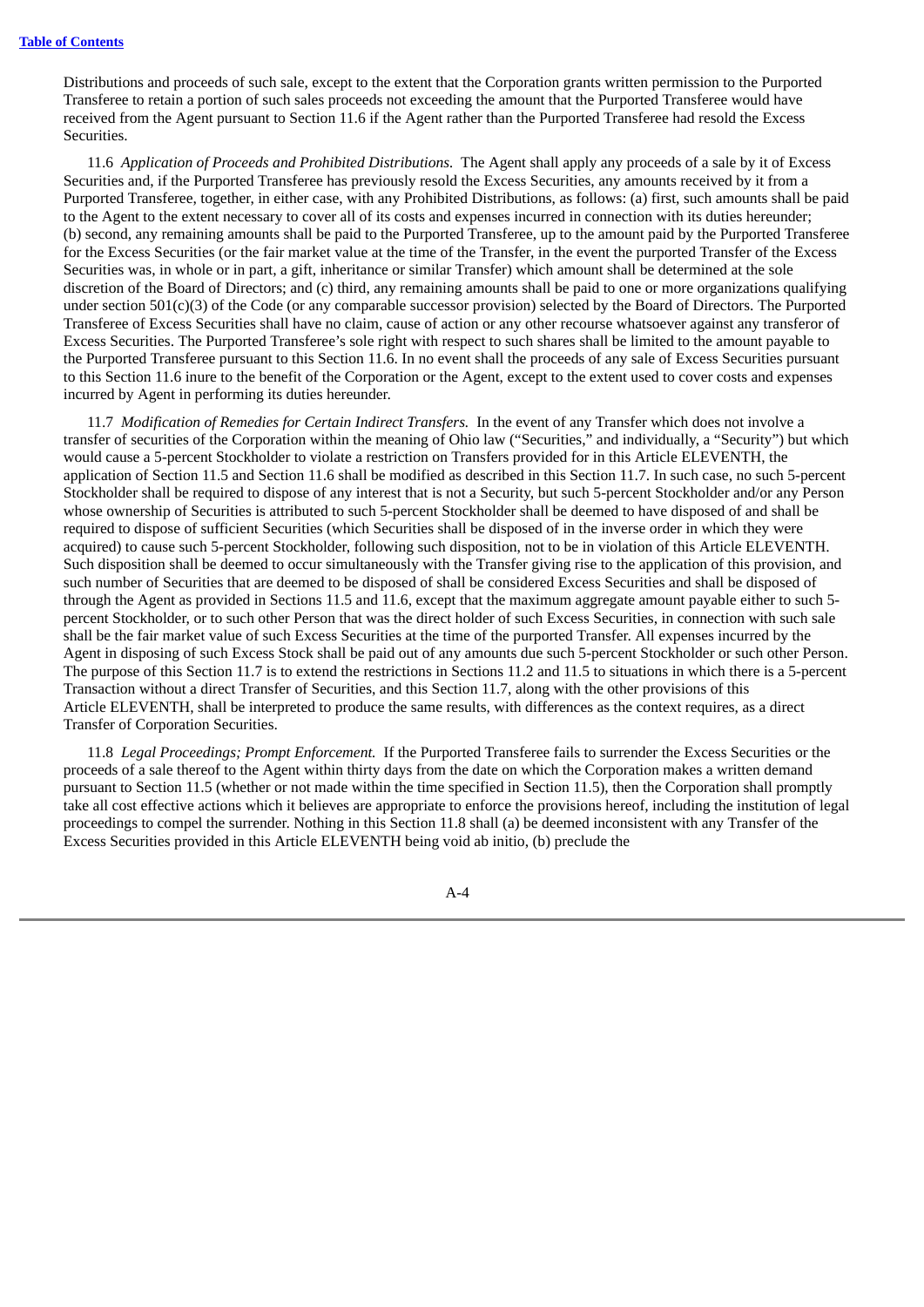Corporation in its discretion from immediately bringing legal proceedings without a prior demand or (c) cause any failure of the Corporation to act within the time periods set forth in Section 11.5 to constitute a waiver or loss of any right of the Corporation under this Article ELEVENTH. The Board of Directors may authorize such additional actions as it deems advisable to give effect to the provisions of this Article ELEVENTH.

11.9 *Liability.* To the fullest extent permitted by law, any shareholder subject to the provisions of this Article ELEVENTH who knowingly violates the provisions of this Article ELEVENTH and any Persons controlling, controlled by or under common control with such shareholder shall be jointly and severally liable to the Corporation for, and shall indemnify and hold the Corporation harmless against, any and all damages suffered as a result of such violation, including but not limited to damages resulting from a reduction in, or elimination of, the Corporation's ability to utilize its Tax Benefits, and attorneys' and auditors' fees incurred in connection with such violation.

11.10 *Obligation to Provide Information.* As a condition to the registration of the Transfer of any Stock, any Person who is a beneficial, legal or record holder of Stock, and any proposed Transferee and any Person controlling, controlled by or under common control with the proposed Transferee, shall provide such information as the Corporation may request from time to time in order to determine compliance with this Article ELEVENTH or the status of the Tax Benefits of the Corporation.

11.11 *Legends.* The Board of Directors may require that any certificates issued by the Corporation evidencing ownership of shares of Stock that are subject to the restrictions on transfer and ownership contained in this Article ELEVENTH bear the following legend:

"THE ARTICLES OF INCORPORATION, AS AMENDED (THE "ARTICLES OF INCORPORATION"), OF THE CORPORATION CONTAINS RESTRICTIONS PROHIBITING THE TRANSFER (AS DEFINED IN THE ARTICLES OF INCORPORATION) OF COMMON STOCK OF THE CORPORATION (INCLUDING THE CREATION OR GRANT OF CERTAIN OPTIONS, RIGHTS AND WARRANTS) WITHOUT THE PRIOR AUTHORIZATION OF THE BOARD OF DIRECTORS OF THE CORPORATION (THE "BOARD OF DIRECTORS") IF SUCH TRANSFER AFFECTS THE PERCENTAGE OF STOCK OF THE CORPORATION (WITHIN THE MEANING OF SECTION 382 OF THE INTERNAL REVENUE CODE OF 1986, AS AMENDED (THE "CODE") AND THE TREASURY REGULATIONS PROMULGATED THEREUNDER), THAT IS TREATED AS OWNED BY A FIVE PERCENT SHAREHOLDER UNDER THE CODE AND SUCH REGULATIONS. IF THE TRANSFER RESTRICTIONS ARE VIOLATED, THEN THE TRANSFER WILL BE VOID AB INITIO AND THE PURPORTED TRANSFEREE OF THE STOCK WILL BE REQUIRED TO TRANSFER EXCESS SECURITIES (AS DEFINED IN THE ARTICLES OF INCORPORATION) TO THE CORPORATION'S AGENT. IN THE EVENT OF A TRANSFER WHICH DOES NOT INVOLVE SECURITIES OF THE CORPORATION WITHIN THE MEANING OF THE GENERAL CORPORATION LAW OF THE STATE OF OHIO ("SECURITIES") BUT WHICH WOULD VIOLATE THE TRANSFER RESTRICTIONS, THE PURPORTED TRANSFEREE (OR THE RECORD OWNER) OF THE SECURITIES WILL BE REQUIRED TO TRANSFER SUFFICIENT SECURITIES PURSUANT TO THE TERMS PROVIDED FOR IN THE CORPORATION'S ARTICLES OF INCORPORATION TO CAUSE THE FIVE PERCENT STOCKHOLDER TO NO LONGER BE IN VIOLATION OF THE TRANSFER RESTRICTIONS. THE CORPORATION WILL FURNISH WITHOUT CHARGE TO THE HOLDER OF RECORD OF THIS CERTIFICATE A COPY OF THE ARTICLES OF INCORPORATION, CONTAINING THE ABOVE-REFERENCED TRANSFER RESTRICTIONS, WITHIN FIVE DAYS AFTER RECEIPT OF A WRITTEN REQUEST TO THE CORPORATION AT ITS PRINCIPAL PLACE OF BUSINESS."

The Board of Directors may also require that any certificates issued by the Corporation evidencing ownership of shares of Stock that are subject to conditions imposed by the Board of Directors under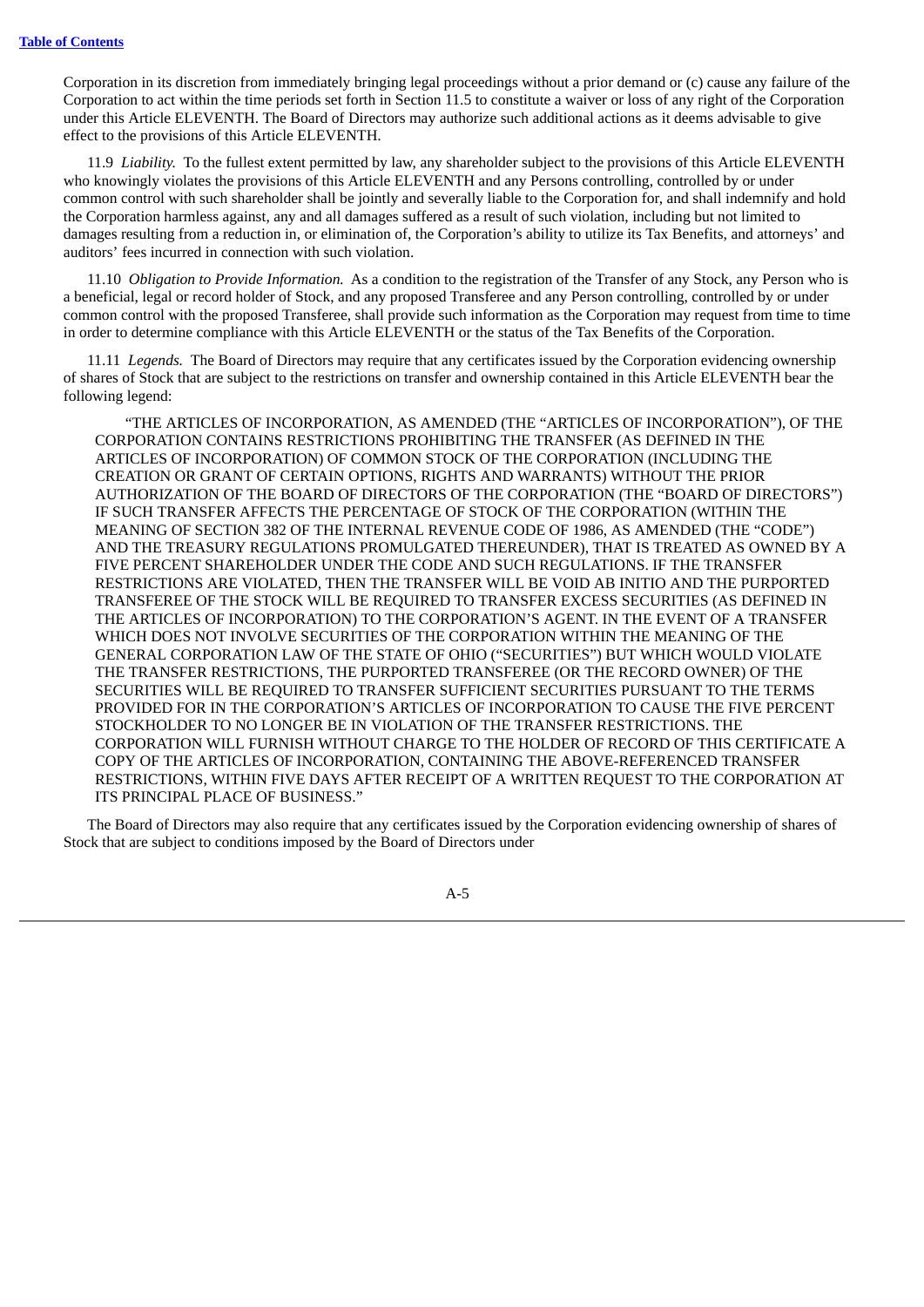Section 11.3 of this Article ELEVENTH also bear a conspicuous legend referencing the applicable restrictions.

## 11.12 *Authority of Board of Directors.*

(a) The Board of Directors shall have the power to determine all matters necessary for assessing compliance with this Article ELEVENTH, including, without limitation, (i) the identification of 5-percent Stockholders, (ii) whether a Transfer is a 5-percent Transaction or a Prohibited Transfer, (iii) the Percentage Stock Ownership in the Corporation of any 5-percent Stockholder, (iv) whether an instrument constitutes a Corporation Security, (v) the amount (or fair market value) due to a Purported Transferee pursuant to Section 11.6, and (vi) any other matters which the Board of Directors determines to be relevant; and the good faith determination of the Board of Directors on such matters shall be conclusive and binding for all the purposes of this Article ELEVENTH. In addition, the Board of Directors may, to the extent permitted by law, from time to time establish, modify, amend or rescind by-laws, regulations and procedures of the Corporation not inconsistent with the provisions of this Article ELEVENTH for purposes of determining whether any Transfer of Corporation Securities would jeopardize the Corporation's ability to preserve and use the Tax Benefits and for the orderly application, administration and implementation of this Article ELEVENTH.

(b) Nothing contained in this Article ELEVENTH shall limit the authority of the Board of Directors to take such other action to the extent permitted by law as it deems necessary or advisable to protect the Corporation and its stockholders in preserving the Tax Benefits. Without limiting the generality of the foregoing, in the event of a change in law making one or more of the following actions necessary or desirable, the Board of Directors may, by adopting a written resolution, (i) accelerate or extend the Expiration Date, (ii) modify the ownership interest percentage in the Corporation or the Persons or groups covered by this Article ELEVENTH, (iii) modify the definitions of any terms set forth in this Article ELEVENTH or (iv) modify the terms of this Article ELEVENTH as appropriate, in each case, in order to prevent an ownership change for purposes of Section 382 of the Code as a result of any changes in applicable Treasury Regulations or otherwise; provided, however, that the Board of Directors shall not cause there to be such acceleration, extension or modification unless it determines, by adopting a written resolution, that such action is reasonably necessary or advisable to preserve the Tax Benefits or that the continuation of these restrictions is no longer reasonably necessary for the preservation of the Tax Benefits. Stockholders of the Corporation shall be notified of such determination through a filing with the Securities and Exchange Commission or such other method of notice as the Secretary of the Corporation shall deem appropriate.

(c) In the case of an ambiguity in the application of any of the provisions of this Article ELEVENTH, including any definition used herein, the Board of Directors shall have the power to determine the application of such provisions with respect to any situation based on its reasonable belief, understanding or knowledge. In the event this Article ELEVENTH requires an action by the Board of Directors but fails to provide specific guidance with respect to such action, the Board of Directors shall have the power to determine the action to be taken so long as such action is not contrary to the provisions of this Article ELEVENTH. All such actions, calculations, interpretations and determinations which are done or made by the Board of Directors in good faith shall be conclusive and binding on the Corporation, the Agent, and all other parties for all other purposes of this Article ELEVENTH. The Board of Directors may delegate all or any portion of its duties and powers under this Article ELEVENTH to a committee of the Board of Directors as it deems necessary or advisable and, to the fullest extent permitted by law, may exercise the authority granted by this Article ELEVENTH through duly authorized officers or agents of the Corporation. Nothing in this Article ELEVENTH shall be construed to limit or restrict the Board of Directors in the exercise of its fiduciary duties under applicable law.

11.13 *Reliance.* To the fullest extent permitted by law, the Corporation and the members of the Board of Directors shall be fully protected in relying in good faith upon the information, opinions, reports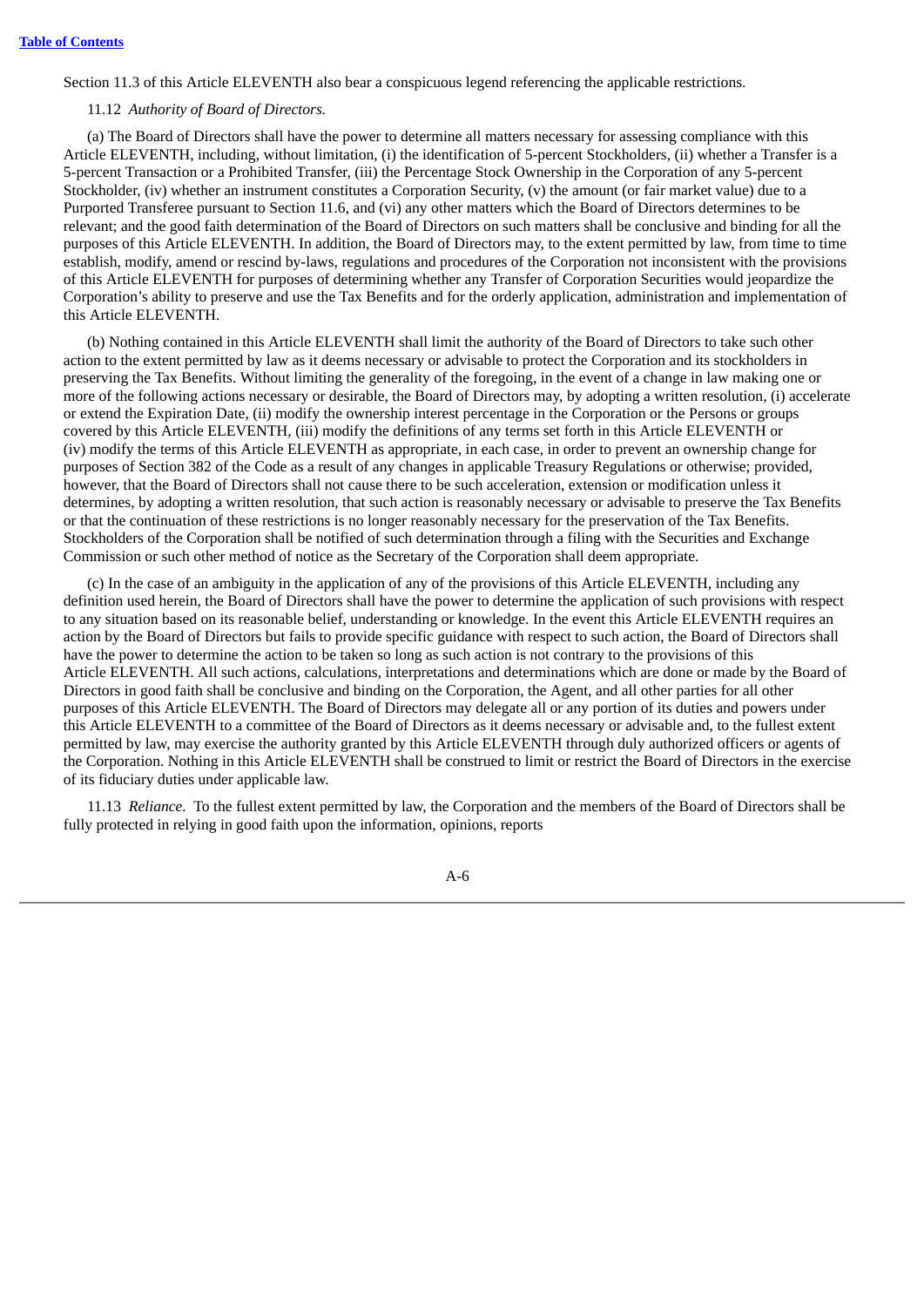or statements of the chief executive officer, the chief financial officer, the chief accounting officer or the corporate controller of the Corporation or of the Corporation's legal counsel, independent auditors, transfer agent, investment bankers or other employees and agents in making the determinations and findings contemplated by this Article ELEVENTH, and the members of the Board of Directors shall not be responsible for any good faith errors made in connection therewith. For purposes of determining the existence and identity of, and the amount of any Corporation Securities owned by any shareholder, the Corporation is entitled to rely on the existence and absence of filings of Schedule 13D or 13G under the Securities and Exchange Act of 1934, as amended (or similar filings), as of any date, subject to its actual knowledge of the ownership of Corporation Securities.

11.14 *Benefits of This Article Eleventh.* Nothing in this Article ELEVENTH shall be construed to give to any Person other than the Corporation or the Agent any legal or equitable right, remedy or claim under this Article ELEVENTH. This Article ELEVENTH shall be for the sole and exclusive benefit of the Corporation and the Agent.

11.15 *Severability.* The purpose of this Article ELEVENTH is to facilitate the Corporation's ability to maintain or preserve its Tax Benefits. If any provision of this Article ELEVENTH or the application of any such provision to any Person or under any circumstance shall be held invalid, illegal or unenforceable in any respect by a court of competent jurisdiction, such invalidity, illegality or unenforceability shall not affect any other provision of this Article ELEVENTH.

11.16 *Waiver.* With regard to any power, remedy or right provided herein or otherwise available to the Corporation or the Agent under this Article ELEVENTH, (1) no waiver will be effective unless expressly contained in a writing signed by the waiving party; and (2) no alteration, modification or impairment will be implied by reason of any previous waiver, extension of time, delay or omission in exercise, or other indulgence.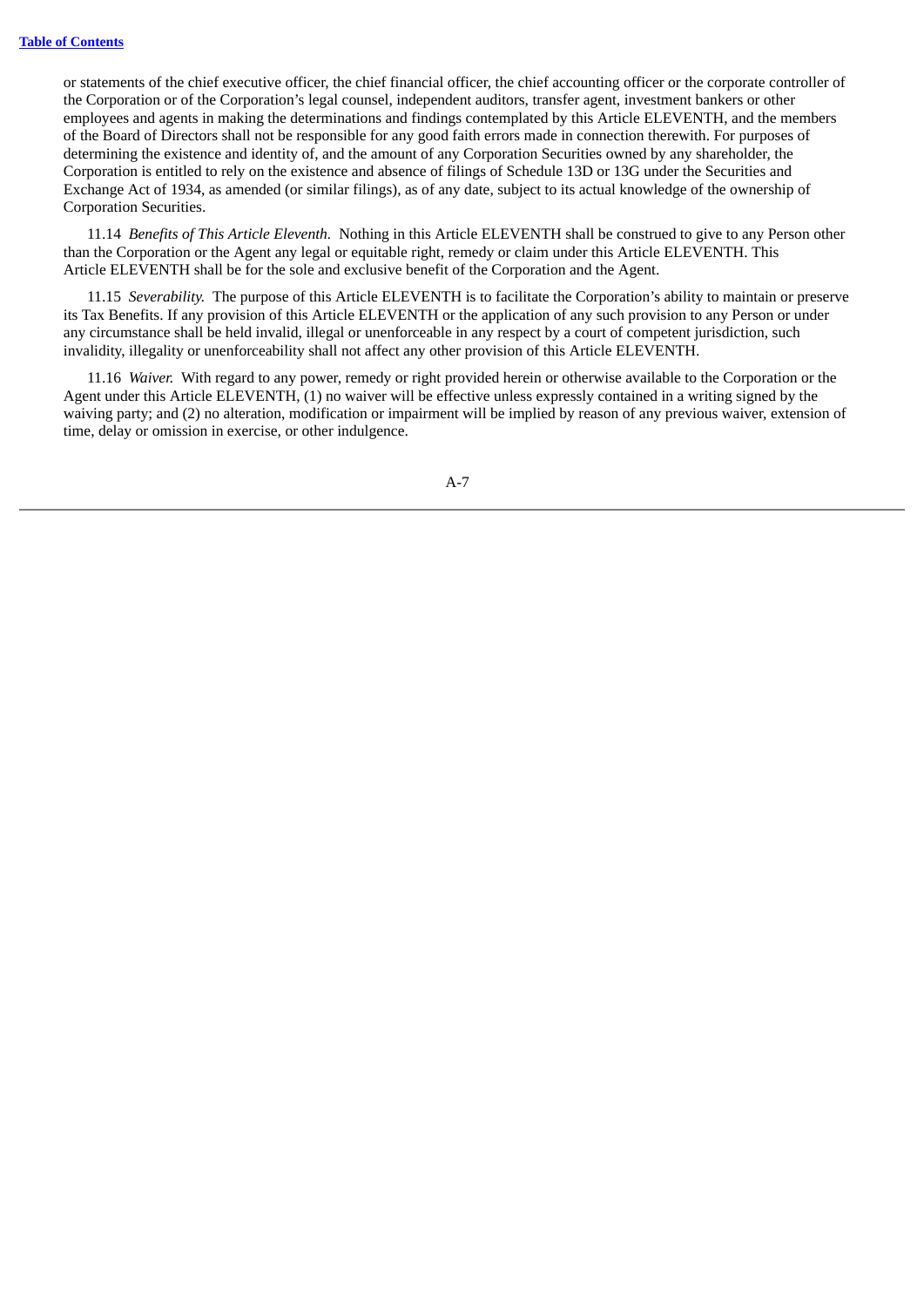## **GenCorp Inc. Amended and Restated 2009 Equity and Performance Incentive Plan**

## ARTICLE 1.

#### Establishment, Purpose, and Duration

1.1 *Establishment.* GenCorp Inc., an Ohio corporation (hereinafter referred to as the "Company"), establishes an incentive compensation plan to be known as the 2009 Equity and Performance Incentive Plan (hereinafter referred to as the "Plan"), as set forth in this document.

The Plan permits the grant of Cash-Based Awards, Nonqualified Stock Options, Incentive Stock Options, Stock Appreciation Rights, Restricted Stock, Restricted Stock Units, Performance Shares, Performance Units and Other Stock-Based Awards.

The Plan shall become effective upon shareholder approval (the "Effective Date") and shall remain in effect as provided in Section 1.3 hereof.

1.2 *Purpose of the Plan.* The purpose of the Plan is to promote the interests of the Company and its shareholders by strengthening the Company's ability to attract, motivate, and retain Employees and Directors upon whose judgment, initiative, and efforts the financial success and growth of the business of the Company largely depend, and to provide an additional incentive for such individuals through stock ownership and other rights that promote and recognize the financial success and growth of the Company and create value for shareholders.

1.3 *Duration of the Plan.* Unless sooner terminated as provided herein, the Plan shall terminate ten years from the Effective Date. After the Plan is terminated, no Awards may be granted but Awards previously granted shall remain outstanding in accordance with their applicable terms and conditions and the Plan's terms and conditions.

## ARTICLE 2.

### Definitions

Whenever used in the Plan, the following terms shall have the meanings set forth below, and when the meaning is intended, the initial letter of the word shall be capitalized.

2.1 *"Affiliate"* shall have the meaning ascribed to such term in Rule 12b-2 promulgated under the General Rules and Regulations of the Exchange Act.

2.2 *"Annual Award Limit"* or "Annual Award Limits" have the meaning set forth in Section 4.3.

2.3 *"Award"* means, individually or collectively, a grant under this Plan of Cash-Based Awards, Nonqualified Stock Options, Incentive Stock Options, Stock Appreciation Rights, Restricted Stock, Restricted Stock Units, Performance Shares, Performance Units or Other Stock-Based Awards, in each case subject to the terms of this Plan. Awards shall also include, if approved by the Committee, any Nonqualified Stock Options, Incentive Stock Options, or Performance Shares that could not be fully awarded under the 1999 GenCorp Inc. Equity and Performance Incentive Plan because of any numerical limit on Awards set forth thereunder.

2.4 *"Beneficial Owner"* or "Beneficial Ownership" shall have the meaning ascribed to such term in Rule 13d-3 promulgated under the General Rules and Regulations under the Exchange Act.

2.5 *"Board"* or "Board of Directors" means the Board of Directors of the Company.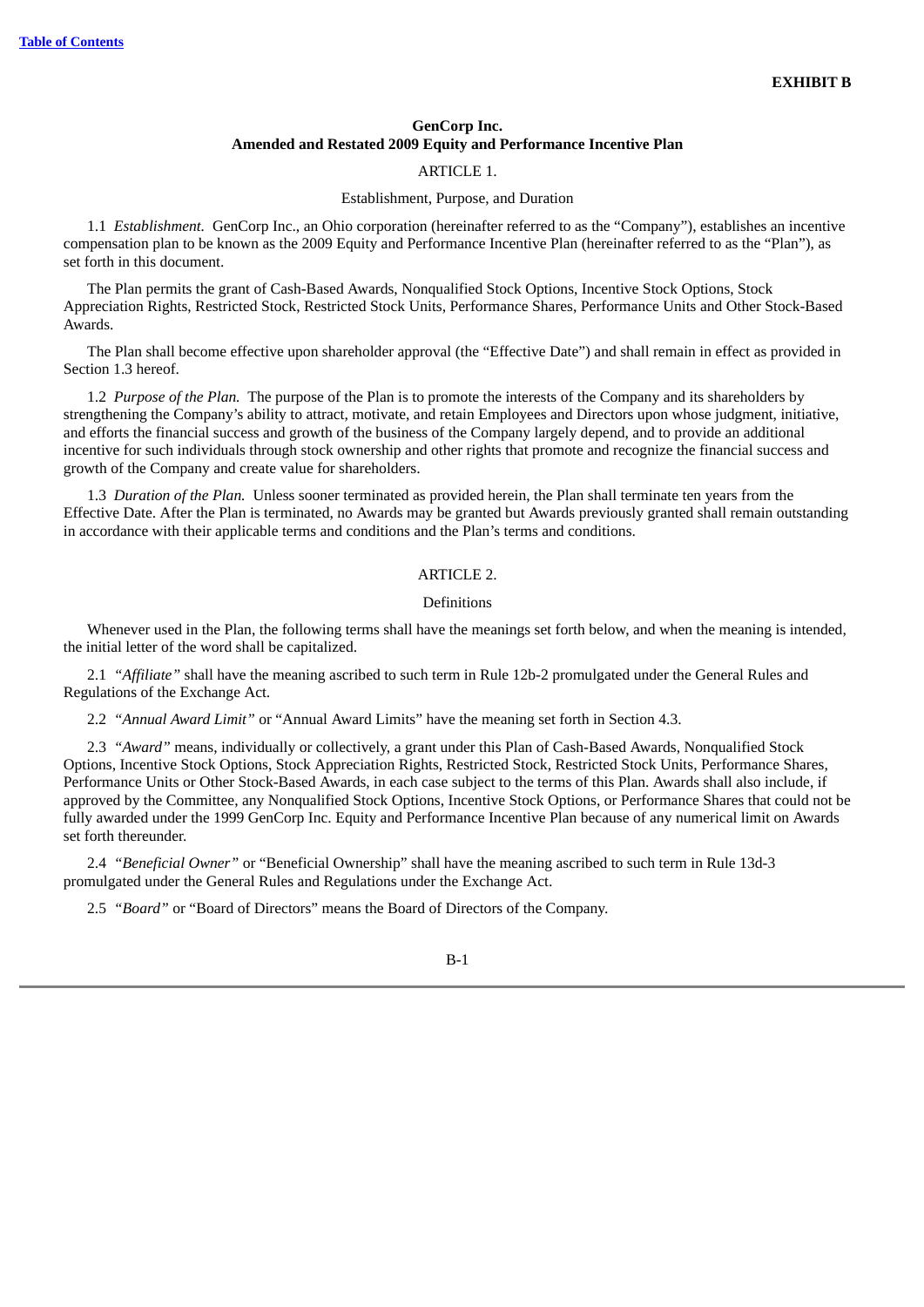2.6 *"Cash-Based Award"* means an Award granted to a Participant as described in Article 10.

2.7 *"Change in Control"* means a Change in Control as defined in Article 15.

2.8 *"Code"* means the Internal Revenue Code of 1986, as amended from time to time.

2.9. *"Committee"* means the Organization and Compensation Committee of the Board, or any other committee designated by the Board to administer this Plan. The members of the Committee shall be appointed from time to time by and shall serve at the discretion of the Board. The Committee shall consist of two or more directors who are Nonemployee Directors and "Outside Directors" (as such term is defined in Section 162(m) of the Code).

2.10 *"Company"* means GenCorp Inc., an Ohio corporation, and any successor thereto as provided in Article 18 herein.

2.11 *"Consolidated Operating Earnings"* means the consolidated earnings before income taxes of the Company, computed in accordance with generally accepted accounting principles, but shall exclude the effects of Extraordinary Items.

2.12 *"Covered Employee"* means a Participant who is a "covered employee," as defined in Section 162(m) of the Code and the regulations promulgated under Section 162(m) of the Code, or any successor statute.

2.13 *"Director"* means a member of the Board of Directors of the Company and/or any of its Affiliates and/or Subsidiaries.

2.14 *"Effective Date"* has the meaning set forth in Section 1.1.

2.15 *"Employee"* means any employee of the Company, its Affiliates and/or Subsidiaries.

2.16 *"Exchange Act"* means the Securities Exchange Act of 1934, as amended from time to time, or any successor act thereto.

2.17 *"Extraordinary Items"* means (i) extraordinary, unusual and/or nonrecurring items of gain or loss; (ii) gains or losses on the disposition of a business; (iii) changes in tax or accounting regulations or laws; or (iv) the effect of a merger or acquisition, all of which must be identified in the audited financial statements, including footnotes, or Management Discussion and Analysis section of the Company's annual report.

2.18 *"Evidence of Award"* means an agreement, certificate, resolution or other type or form of writing or other evidence approved by the Committee which sets forth the terms and conditions of an Award. An Evidence of Award may be in any electronic medium, may be limited to a notation on the books and records of the Company and, with the approval of the Committee, need not be signed by a representative of the Company or a Participant.

2.19 *"Fair Market Value"* or "FMV" means the last sales price reported for the Shares on the applicable date as reported on the principal national securities exchange in the United States on which it is then traded or The NASDAQ Stock Market (if the Shares are so listed), or, if not so listed, the mean between the closing bid and asked prices of publicly traded Shares in the over-the-counter market, or, if such bid and asked prices shall not be available, as reported by any nationally recognized quotation service selected by the Company, or as determined by the Committee in a manner consistent with the provisions of the Code. If, however, the required accounting standards used to account for equity Awards granted to Participants are substantially modified subsequent to the Effective Date of the Plan such that fair value accounting for such Awards becomes required, the Committee shall have the ability to determine an Award's FMV based on the relevant facts and circumstances.

2.20 *"Full Value Award"* means an Award other than in the form of an Option or SAR, and which is settled by the issuance of Shares.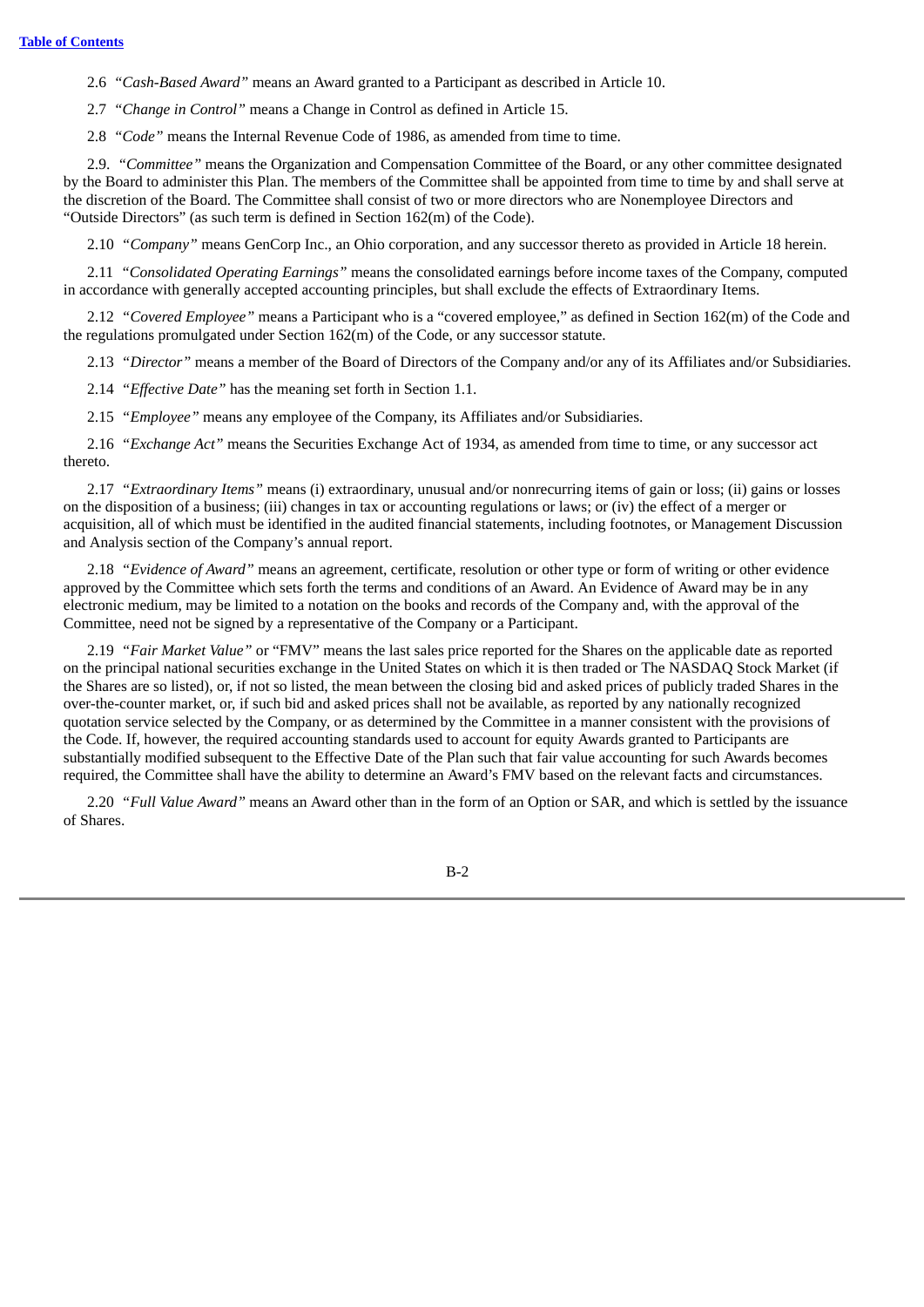2.21 *"Freestanding SAR"* means an SAR that is granted independently of any Options, as described in Article 7.

2.22 *"Grant Price"* means the price established at the time of grant of a SAR pursuant to Article 7, used to determine whether there is any payment due upon exercise of the SAR.

2.23 *"Incentive Stock Option"* means an Option that is intended to qualify as an "incentive stock option" under Section 422 of the Code or any successor provision.

2.24 *"Insider"* shall mean an individual who is, on the relevant date, an officer, Director, or more than ten percent (10%) Beneficial Owner of any class of the Company's equity securities that is registered pursuant to Section 12 of the Exchange Act, as determined by the Board in accordance with Section 16 of the Exchange Act.

2.25 *"Net Income"* means the consolidated net income before taxes for the Plan Year, as reported in the Company's annual report to shareholders or as otherwise reported to shareholders.

2.26 *"Nonemployee Director"* has the same meaning set forth in Rule 16b-3 promulgated under the Exchange Act, or any successor definition adopted by the United States Securities and Exchange Commission.

2.27 *"Nonqualified Stock Option"* means an Option that is not intended to meet the requirements of Section 422 of the Code, or that otherwise does not meet such requirements.

2.28 *"Operating Cash Flow"* means cash flow from operating activities as defined in Statement of Financial Accounting Standards Number 95, Statement of Cash Flows.

2.29 *"Option"* means the right to purchase Shares granted to a Participant in accordance with Article 6. Options granted under this Plan may be Nonqualified Stock Options, Incentive Stock Option or a combination thereof.

2.30 *"Option Price"* means the price at which a Share may be purchased by a Participant pursuant to an Option.

2.31 *"Other Stock-Based Award"* means an equity-based or equity-related Award not otherwise described by the terms of this Plan, granted pursuant to Article 10.

2.32 *"Participant"* means any eligible person as set forth in Article 5 to whom an Award is granted.

2.33 *"Performance-Based Compensation"* means compensation under an Award that satisfies the requirements of Section 162(m) of the Code for deductibility of remuneration paid to Covered Employees.

2.34 *"Performance Measures"* means measures as described in Article 11 on which the performance goals are based and which are approved by the Company's shareholders pursuant to this Plan in order to qualify Awards as Performance-Based Compensation.

2.35 *"Performance Period"* means the period of time during which the performance goals must be met in order to determine the degree of payout and/or vesting with respect to an Award.

2.36 *"Performance Share"* means an Award granted to a Participant, as described in Article 9.

2.37 *"Performance Unit"* means an Award granted to a Participant, as described in Article 9.

2.38 *"Period of Restriction"* means the period when Restricted Stock or Restricted Stock Units are subject to a "substantial risk of forfeiture" within the meaning of Section 83 of the Code (based on the passage of time, the achievement of performance goals, or upon the occurrence of other events as determined by the Committee, in its discretion), as provided in Article 8.

2.39 *"Person"* shall have the meaning ascribed to such term in Section 3(a)(9) of the Exchange Act and used in Sections 13(d) and 14(d) thereof, including a "group" as defined in Section 13(d) thereof.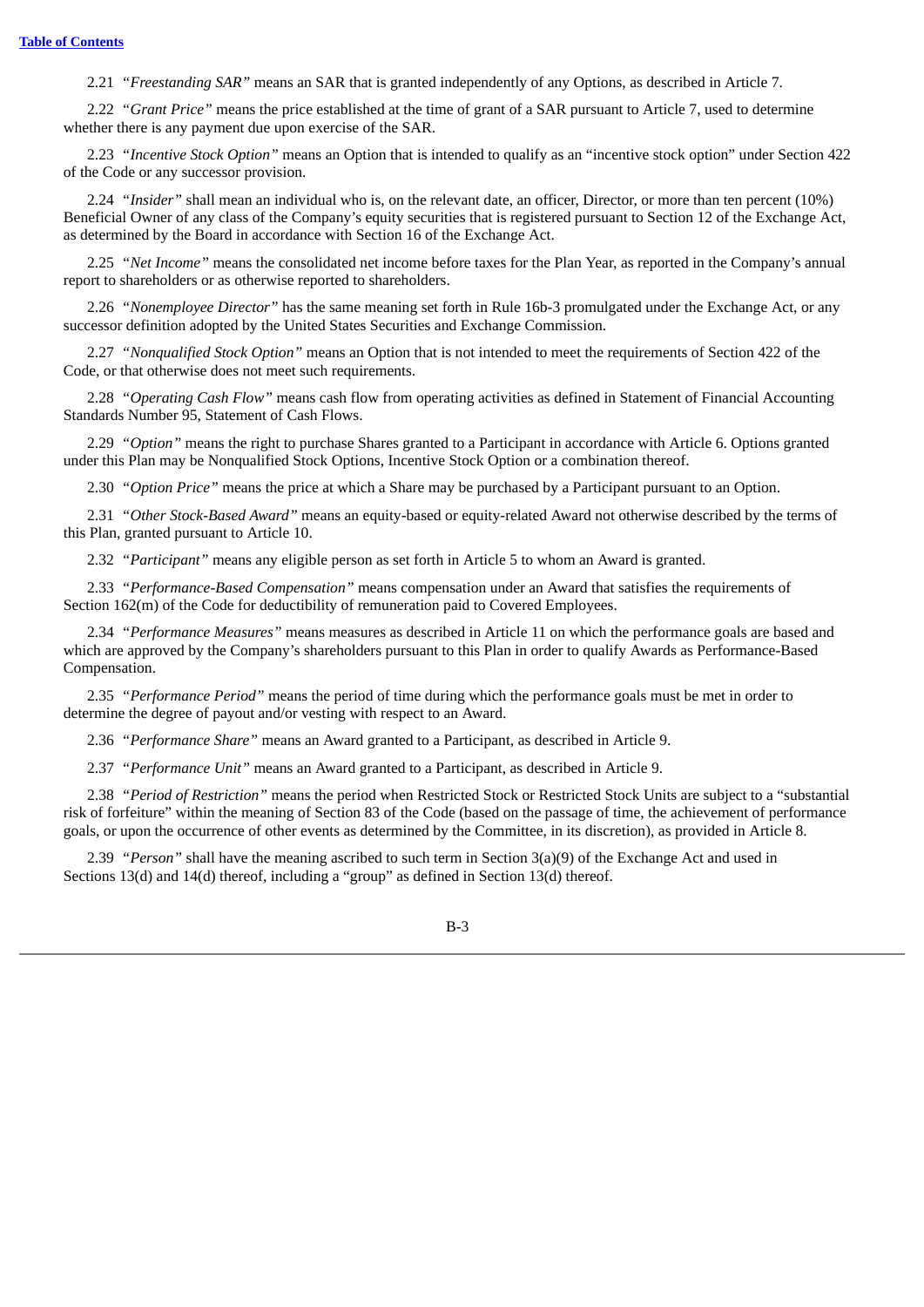2.40 *"Plan"* means the GenCorp Inc. 2009 Equity and Performance Incentive Plan.

2.41 *"Plan Year"* means the Company's fiscal year that begins December 1 and ends November 30.

2.42 *"Restricted Stock"* means Shares granted or sold to a Participant pursuant to Article 8 as to which the Period of Restriction has not lapsed.

2.43 *"Restricted Stock Unit"* means a unit granted or sold to a Participant pursuant to Article 8 as to which the Period of Restriction has not lapsed.

2.44 *"Section 409A Rules"* means the provisions of Section 409A of the Code and Treasury Regulations and other Internal Revenue Service guidance promulgated thereunder.

2.45 *"Share"* means a share of common stock of the Company, \$.10 par value per share.

2.46 *"Stock Appreciation Right"* or "SAR" means an Award, designated as a SAR and granted pursuant to the terms of Article 7 herein.

2.47 *"Subsidiary"* means a corporation, company or other entity (i) more than 50 percent (50%) of whose outstanding shares or securities (representing the right to vote for the election of directors or other managing authority) are, or (ii) which does not have outstanding shares or securities (as may be the case in a partnership, joint venture or unincorporated association), but more than 50 percent (50%) of whose ownership interest representing the right generally to make decisions for such other entity is, now or hereafter, owned or controlled, directly or indirectly, by the Company, except that for purposes of determining whether any person may be a Participant for purposes of any grant of Incentive Stock Options, "Subsidiary" means any corporation in which at the time the Company owns or controls, directly or indirectly, more than 50 percent (50%) of the total combined voting power represented by all classes of stock issued by such corporation.

### ARTICLE 3.

### Administration

3.1 *General.* The Committee shall be responsible for administering the Plan, subject to this Article 3 and the other provisions of the Plan. The act or determination of a majority of the Committee shall be the act or determination of the Committee and any decision reduced to writing and signed by all of the members of the Committee shall be fully effective as if it had been made by a majority at a meeting duly held. The Committee may employ attorneys, consultants, accountants, agents, and other persons, any of whom may be an Employee, and the Committee, the Company, and its officers and Directors shall be entitled to rely upon the advice, opinions, or valuations of any such persons. All actions taken and all interpretations and determinations made by the Committee shall be final and binding upon the Participants, the Company, and all other interested persons.

3.2 *Authority of the Committee.* The Committee shall have full and exclusive discretionary power to interpret the terms and the intent of the Plan and any Evidence of Award or other agreement or document ancillary to or in connection with the Plan, to determine eligibility for Awards and to adopt such rules, regulations, forms, instruments, and guidelines for administering the Plan as the Committee may deem necessary or proper. Such authority shall include, but not be limited to, selecting Award recipients, establishing all Award terms and conditions, including the terms and conditions set forth in an Evidence of Award, and, subject to Article 16, adopting modifications and amendments to the Plan or any Evidence of Award, including without limitation, any that are necessary to comply with the laws of the countries and other jurisdictions in which the Company, its Affiliates, and/or its Subsidiaries operate. In the event that for any reason the Committee is unable to act or if the Committee at the time of any grant, Award or other acquisition under the Plan does not consist of two or more Nonemployee Directors, or if there shall be no such Committee, then the Plan shall be administered by the Board, and references herein to the Committee (except in the proviso to this sentence) shall be deemed to be references to the Board.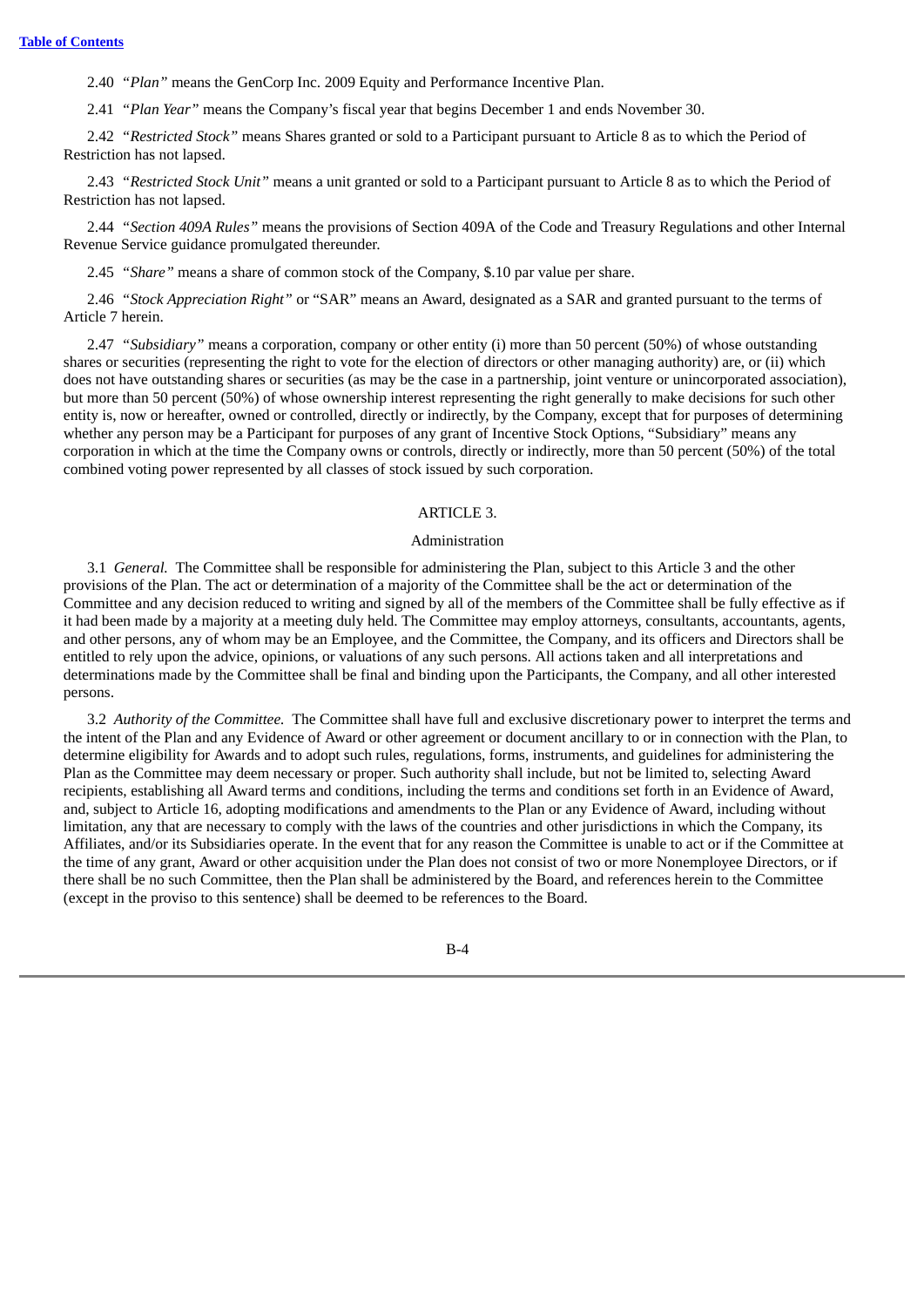### ARTICLE 4.

### Shares Subject to the Plan and Maximum Awards

#### 4.1 *Number of Shares Available for Awards*.

(a) Subject to adjustment as provided in Section 4.4 herein, the maximum number of Shares available for issuance to Participants under the Plan (the "Share Authorization") shall be one million five hundred thousand (1,500,000) Shares, all of which may be Incentive Stock Options;

(b) Of the Shares reserved for issuance under Section 4.1(a) of the Plan, no more than two hundred fifty thousand (250,000) of the reserved Shares may be issued pursuant to Full Value Awards.

(c) Subject to the limit set forth in Section 4.1(a) on the number of Shares that may be issued in the aggregate under the Plan, the maximum number of Shares that may be issued to Nonemployee Directors shall be fifty thousand (50,000) Shares, and no Nonemployee Director may receive more than ten thousand (10,000) Shares in any Plan Year.

4.2 *Share Usage.* Shares covered by an Award shall only be counted as used to the extent they are actually issued. Any Shares related to Awards which terminate by expiration, forfeiture, cancellation, or otherwise without the issuance of such Shares, are settled in cash in lieu of Shares, or are exchanged with the Committee's permission, prior to the issuance of Shares, for Awards not involving Shares, shall be available again for grant under the Plan. Moreover, if the Option Price of any Option granted under the Plan or the tax withholding requirements with respect to any Award granted under the Plan are satisfied by tendering Shares to the Company (by either actual delivery or by attestation), or if an SAR is exercised, only the number of Shares issued, net of the Shares tendered, if any, will be deemed delivered for purposes of determining the maximum number of Shares available for delivery under the Plan and any Shares so tendered shall again be available for issuance under the Plan. The maximum number of Shares available for issuance under the Plan shall not be reduced to reflect any dividends or dividend equivalents that are reinvested into additional Shares or credited as additional Restricted Stock, Restricted Stock Units, Performance Shares, or Stock-Based Awards. The Shares available for issuance under the Plan may be authorized and unissued Shares, treasury Shares or a combination thereof.

4.3 *Annual Award Limits.* Subject to the terms of Section 4.1 hereof and unless and until the Committee determines that an Award to a Covered Employee shall not be designed to qualify as Performance-Based Compensation, the following limits (each an "Annual Award Limit," and, collectively, "Annual Award Limits") shall apply to grants of such Awards under the Plan:

(a) *Options:* The maximum aggregate number of Shares subject to Options granted in any one Plan Year to any one Participant shall be fifty thousand (50,000).

(b) *Incentive Stock Options:* The maximum aggregate number of Shares subject to Incentive Stock Options granted under the Plan to any one Participant shall be fifty thousand (50,000).

(c) *SARs:* The maximum number of Shares subject to Stock Appreciation Rights granted in any one Plan Year to any one Participant shall be fifty thousand (50,000).

(d) *Restricted Stock or Restricted Stock Units:* The maximum aggregate grant with respect to Awards of Restricted Stock or Restricted Stock Units in any one Plan Year to any one Participant shall be fifty thousand (50,000).

(e) *Performance Units or Performance Shares:* The maximum aggregate Award of Performance Units or Performance Shares that any one Participant may receive in any one Plan Year shall be fifty thousand (50,000) Shares, or equal to the value of fifty thousand (50,000) Shares determined as of the date of vesting or payout, as applicable.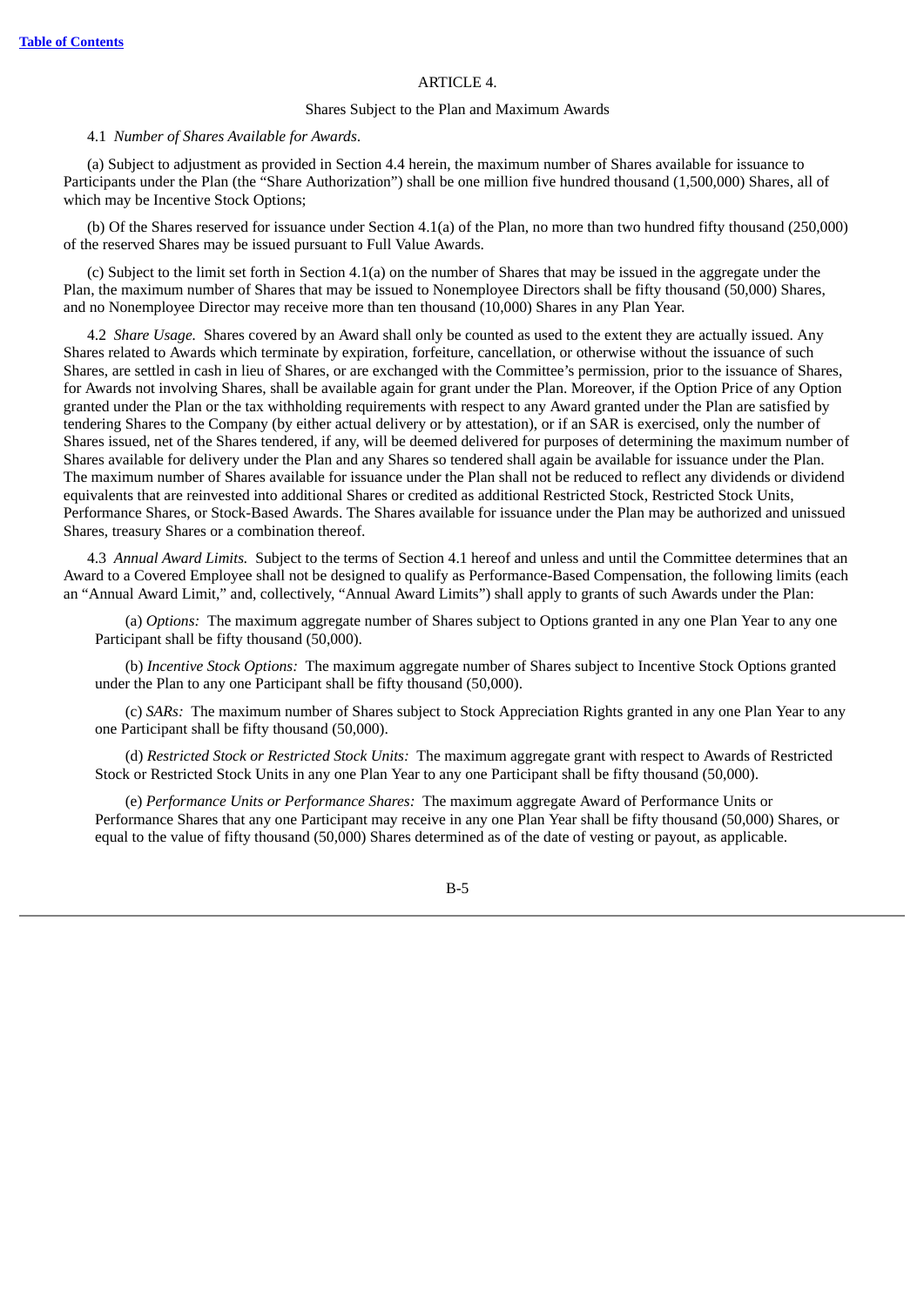(f) *Cash-Based Awards:* The maximum aggregate amount awarded or credited with respect to Cash-Based Awards to any one Participant in any one Plan Year may not exceed the value of one hundred thousand dollars (\$100,000) determined as of the date of vesting or payout, as applicable.

(g) *Other Stock-Based Awards.* The maximum aggregate grant with respect to other Stock-Based Awards pursuant to Section 10.2 in any one Plan Year to any one Participant shall be one hundred thousand (100,000) Shares.

4.4 *Adjustments in Authorized Shares.* In the event of any corporate event or transaction (including, but not limited to, a change in the shares of the Company or the capitalization of the Company) such as a merger, consolidation, reorganization, recapitalization, separation, stock dividend, stock split, reverse stock split, split up, spin-off, or other distribution of stock or property of the Company, combination of Shares, exchange of Shares, dividend in kind, or other like change in capital structure or distribution (other than normal cash dividends) to shareholders of the Company, or any similar corporate event or transaction, the Committee, in its sole discretion, in order to prevent dilution or enlargement of Participants' rights under the Plan, shall substitute or adjust, as applicable, the number and kind of Shares that may be issued under the Plan or under particular forms of Awards, the number and kind of Shares subject to outstanding Awards, the Option Price or Grant Price applicable to outstanding Awards, the Annual Award Limits, and other value determinations applicable to outstanding Awards.

Except as otherwise provided by Section 162(m) of the Code, the Committee, in its sole discretion, may also make appropriate adjustments in the terms of any Awards under the Plan to reflect or related to such changes or distributions and to modify any other terms of outstanding Awards, including modifications of performance goals and changes in the length of Performance Periods. The determination of the Committee as to the foregoing adjustments, if any, shall be conclusive and binding on Participants under the Plan.

Subject to the provisions of Article 16, without affecting the number of Shares reserved or available hereunder, the Committee may authorize the issuance or assumption of benefits under this Plan in connection with any merger, consolidation, acquisition of property or stock, or reorganization upon such terms and conditions as it may deem appropriate, subject to compliance with the rules under Section 422 of the Code and the Section 409A Rules, where applicable.

To the extent that any Award hereunder is one that is made solely because of a limitation on awards under the 1999 GenCorp Inc. Equity and Performance Incentive Plan such Award shall reduce on a Share for Share basis, as applicable, any limit on Shares set forth in this Section 4.

# ARTICLE 5.

## Eligibility and Participation

5.1 *Eligibility.* Individuals eligible to participate in this Plan include all Employees and Nonemployee Directors.

5.2 *Actual Participation.* Subject to the provisions of the Plan, the Committee may, from time to time, select from all eligible individuals, those to whom Awards shall be granted and shall determine, in its sole discretion, the nature of, any and all terms permissible by law, and the amount of each Award. In making this determination, the Committee may consider any factors it deems relevant, including without limitation, the office or position held by a Participant or the Participant's relationship to the Company, the Participant's degree of responsibility for and contribution to the growth and success of the Company or any Subsidiary or Affiliate, the Participant's length of service, promotions and potential.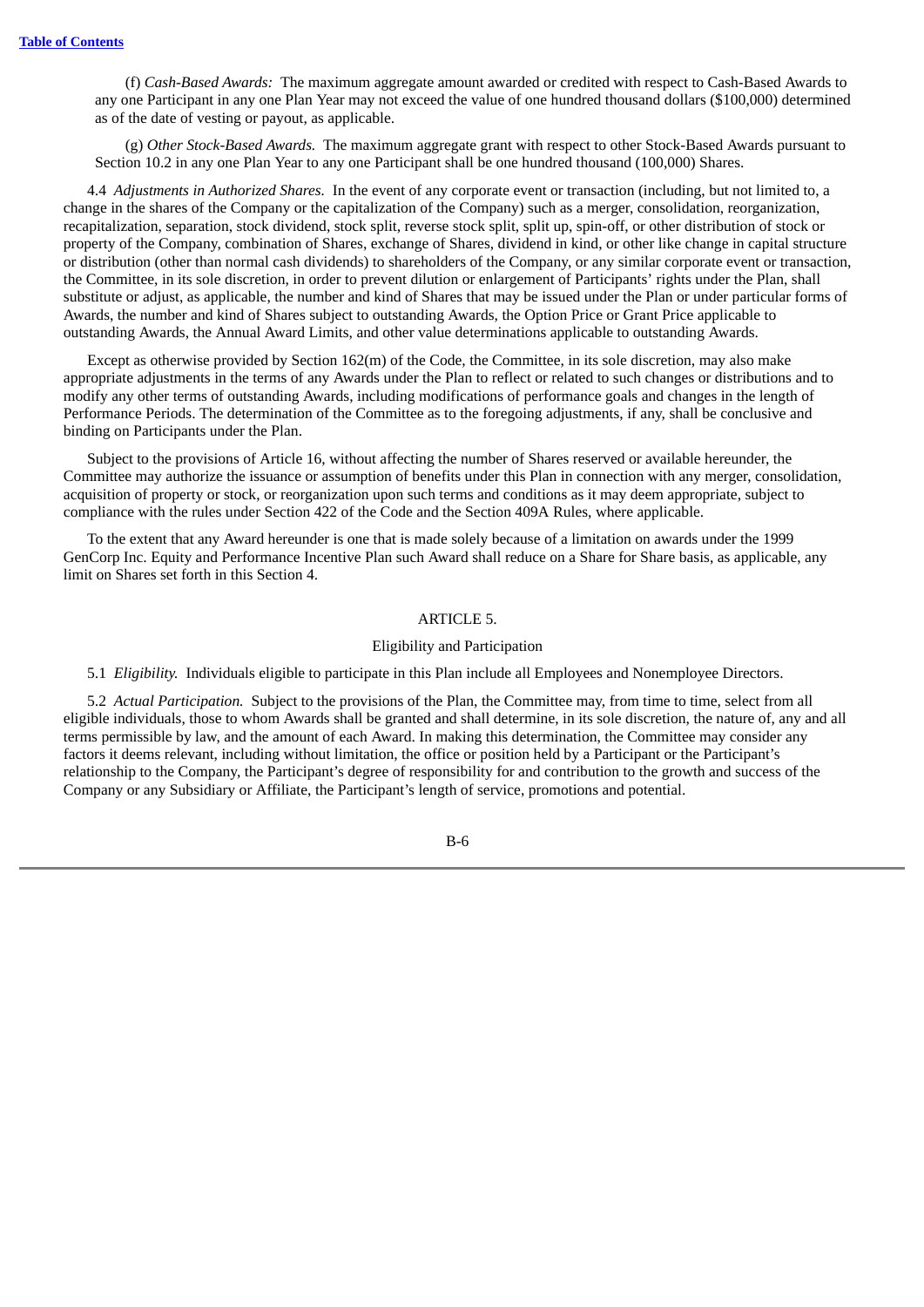### ARTICLE 6.

#### **Options**

6.1 *Grant of Options.* Subject to the terms and provisions of the Plan, Options may be granted to Participants in such number, and upon such terms, and at any time and from time to time as shall be determined by the Committee, in its sole discretion.

6.2 *Evidence of Award.* Each Option grant shall be evidenced by an Evidence of Award that shall specify the Option Price, the maximum duration of the Option, the number of Shares to which the Option pertains, the conditions upon which an Option shall become vested and exercisable, and such other provisions as the Committee shall determine which are not inconsistent with the terms of the Plan.

6.3 *Option Price.* The Option Price for each grant of an Option under this Plan shall be as determined by the Committee and shall be specified in the Evidence of Award. The Option Price may not be less than 100% of the Fair Market Value of the Shares on the date of grant; provided, however, that an Option granted outside the United States to a person who is a non-U.S. taxpayer may be granted with a Option Price less than the Fair Market Value of the underlying Shares on the date of grant if necessary to utilize a locally available tax advantage.

6.4 *Duration of Options.* Except as otherwise provided in Section 422 of the Code, each Option granted to a Participant shall expire at such time as the Committee shall determine at the time of grant and specify in the Evidence of Award; provided, however, that no Option shall be exercisable later than the seventh (7th) anniversary date of its grant. Notwithstanding the foregoing, for Options granted to Participants outside the United States who are non-U.S. taxpayers, the Committee has the authority to grant Options that have a term greater than seven (7) years.

6.5 *Exercise of Options.* Options granted under this Article 6 shall be exercisable at such times and be subject to such restrictions and conditions as the Committee shall in each instance approve and specify in the Evidence of Award, which terms and restrictions need not be the same for each grant or for each Participant. The Committee may provide in the Evidence of Award for the acceleration of the vesting and exercisability of outstanding Options, in whole or in part, as determined by the Committee in its sole discretion, in the event of a Change in Control.

6.6 *Payment.* Options granted under this Article 6 shall be exercised by the delivery of a notice of exercise to the Company or an agent designated by the Company in a form specified or accepted by the Committee, or by complying with any alternative procedures which may be authorized by the Committee, setting forth the number of Shares with respect to which the Option is to be exercised, accompanied by full payment for the Shares.

A condition of the issuance of the Shares as to which an Option shall be exercised shall be the payment of the Option Price. The Option Price of any Option shall be payable to the Company in full either: (a) in cash or its equivalent; (b) by tendering (either by actual delivery or attestation) previously acquired Shares having an aggregate Fair Market Value at the time of exercise equal to the Option Price (provided that except as otherwise determined by the Committee, the Shares that are tendered must have been held by the Participant for at least six (6) months prior to their tender to satisfy the Option Price or have been purchased on the open market); (c) by a combination of (a) and (b); or (d) any other method approved or accepted by the Committee in its sole discretion, including, without limitation, if the Committee so determines, (i) a cashless (broker-assisted) exercise, or (ii) a reduction in the number of Shares that would otherwise be issued by such number of Shares having in the aggregate a Fair Market Value at the time of exercise equal to the portion of the Option Price being so paid.

Subject to any governing rules or regulations, as soon as practicable after receipt of written notification of exercise and full payment (including satisfaction of any applicable tax withholding), the Company shall deliver to the Participant evidence of book entry Shares, or upon the Participant's request,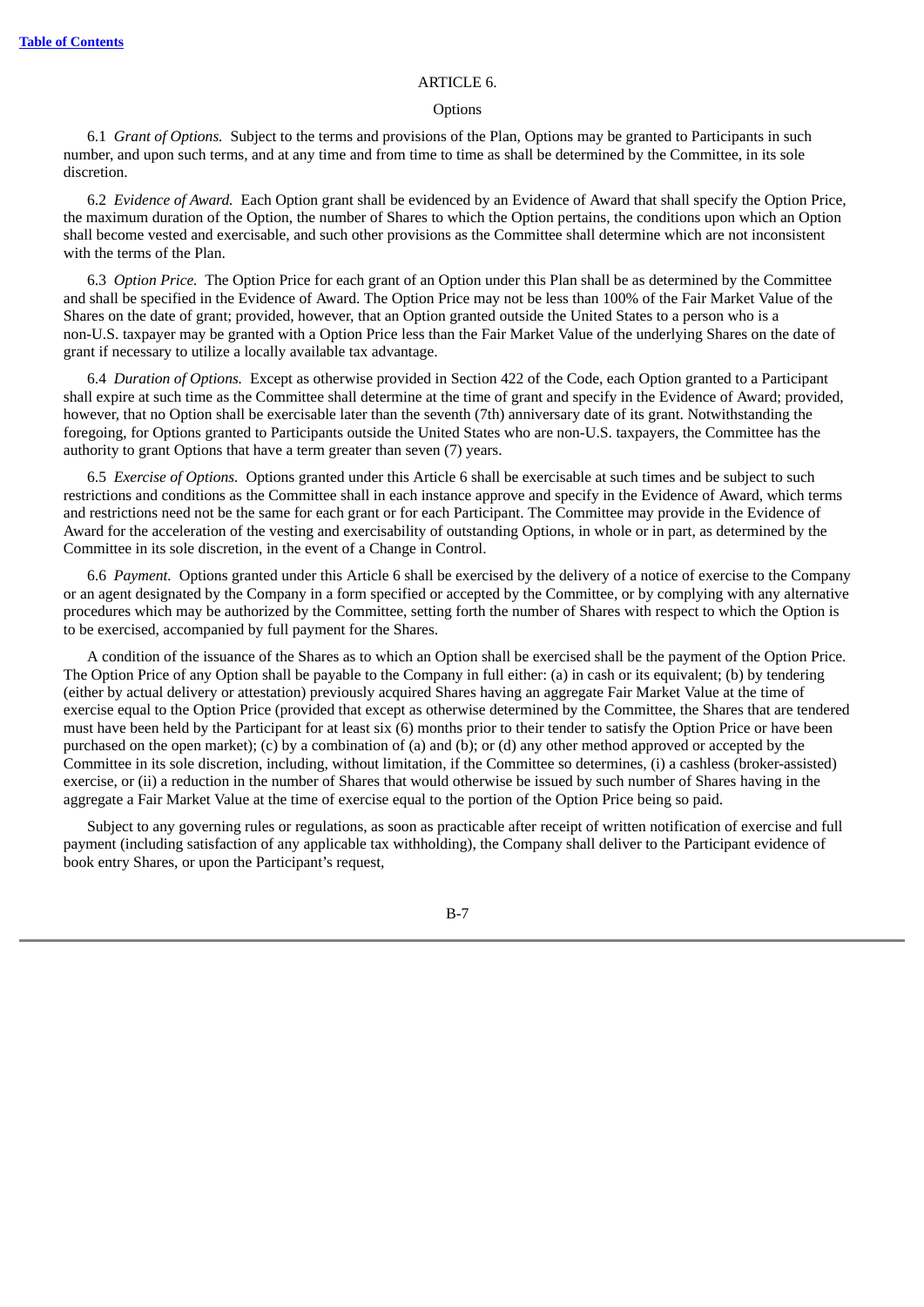Share certificates in an appropriate amount based upon the number of Shares purchased under the Option(s).

Unless otherwise determined by the Committee, all payments under all of the methods indicated above shall be paid in United States dollars.

6.7 *Restrictions on Share Transferability.* The Committee may impose such restrictions on any Shares acquired pursuant to the exercise of an Option granted under this Article 6 as it may deem advisable and specify in the Evidence of Award, including, without limitation, minimum holding period requirements, restrictions under applicable federal securities laws, under the requirements of any stock exchange or market upon which such Shares are then listed and/or traded, or under any blue sky or state securities laws applicable to such Shares.

6.8 *Termination of Employment.* Each Participant's Evidence of Award shall set forth the extent to which the Participant shall have the right to exercise the Option following termination of the Participant's employment or provision of services to the Company, its Affiliates, its Subsidiaries, as the case may be. Such provisions shall be determined in the sole discretion of the Committee, shall be included in the Evidence of Award entered into with each Participant, need not be uniform among all Options issued pursuant to this Article 6, and may reflect distinctions based on the reasons for termination.

6.9 *Transferability of Options.* Except as otherwise provided in a Participant's Evidence of Award or otherwise at any time by the Committee, no Option granted under this Article 6 may be sold, transferred, pledged, assigned, or otherwise alienated or hypothecated, other than by will or by the laws of descent and distribution or as otherwise required by law; provided that the Board or Committee may permit further transferability, on a general or a specific basis, and may impose conditions and limitations on any permitted transferability. Further, except as otherwise provided in a Participant's Evidence of Award or otherwise at any time by the Committee, or unless the Board or Committee decides to permit further transferability, all Options granted to a Participant under this Article 6 shall be exercisable during his or her lifetime only by such Participant. With respect to those Options, if any, that are permitted to be transferred to another person, references in the Plan to exercise or payment of the Option Price by the Participant shall be deemed to include, as determined by the Committee, the Participant's permitted transferee.

# ARTICLE 7.

# Stock Appreciation Rights

7.1 *Grant of SARs.* Subject to the terms and conditions of the Plan, SARs, including Freestanding SARs, may be granted to Participants at any time and from time to time as shall be determined by the Committee.

Subject to the terms and conditions of the Plan, the Committee shall have complete discretion in determining the number of SARs granted to each Participant and, consistent with the provisions of the Plan, in determining the terms and conditions pertaining to such SARs.

The Grant Price for each grant of a Freestanding SAR shall be determined by the Committee and shall be specified in the Evidence of Award. The Grant Price may include (but not be limited to) a Grant Price based on one hundred percent (100%) of the FMV of the Shares on the date of grant, a Grant Price that is set at a premium to the FMV of the Shares on the date of grant, or is indexed to the FMV of the Shares on the date of grant, with the index determined by the Committee, in its discretion to the extent consistent with the Section 409A Rules.

7.2 *SAR Agreement.* Each SAR Award shall be evidenced by an Evidence of Award that shall specify the Grant Price, the term of the SAR, and such other provisions as the Committee shall determine.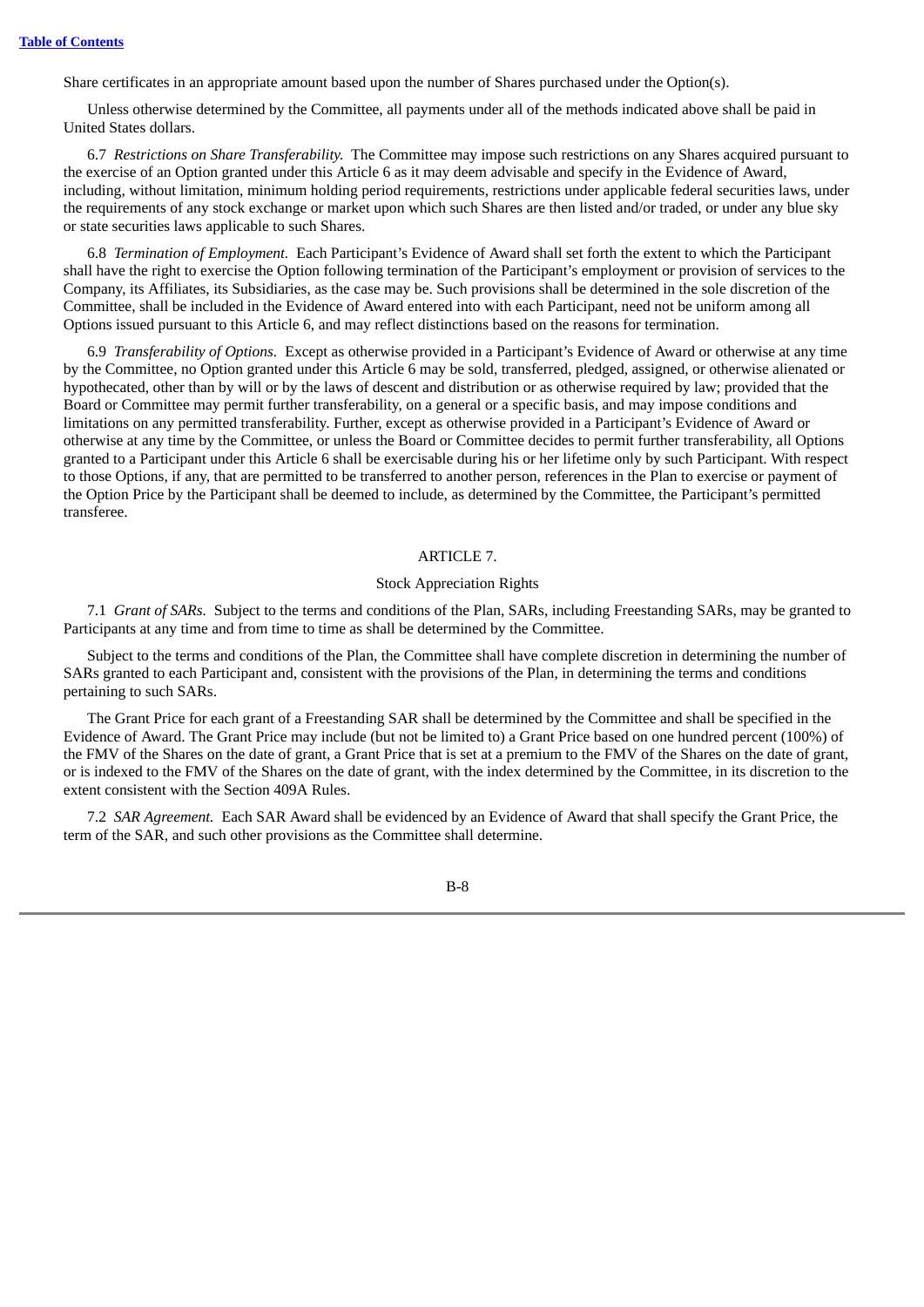7.3 *Term of SAR.* The term of an SAR granted under the Plan shall be determined by the Committee, in its sole discretion, and except as determined otherwise by the Committee and specified in the SAR Evidence of Award, no SAR shall be exercisable later than the seventh (7th) anniversary date of its grant. Notwithstanding the foregoing, for SARs granted to Participants who are non-U.S. taxpayers, the Committee has the authority to grant SARs that have a term greater than seven (7) years.

7.4 *Exercise of Freestanding SARs.* Freestanding SARs may be exercised upon whatever terms and conditions the Committee, in its sole discretion, imposes and specifies in the Evidence of Award. The Committee may provide in the Evidence of Award for the earlier exercise of Freestanding SARS in the event of a Change in Control.

7.5. *Payment of SAR Amount.* Upon the exercise of an SAR, a Participant shall be entitled to receive payment from the Company in an amount determined by multiplying:

(a) The excess of the Fair Market Value of a Share on the date of exercise over the Grant Price; by

(b) The number of Shares with respect to which the SAR is exercised.

At the discretion of the Committee, the payment upon SAR exercise may be in cash, Shares, or any combination thereof, or in any other manner approved by the Committee in its sole discretion. The Committee's determination regarding the form of SAR payout shall be set forth in the Evidence of Award pertaining to the grant of the SAR.

7.6 *Termination of Employment.* Each Evidence of Award shall set forth the extent to which the Participant shall have the right to exercise the SAR following termination of the Participant's employment with or provision of services to the Company, its Affiliates, and/or its Subsidiaries, as the case may be. Such provisions shall be determined in the sole discretion of the Committee, shall be included in the Evidence of Award entered into with Participants, need not be uniform among all SARs issued pursuant to the Plan, and may reflect distinctions based on the reasons for termination.

7.7 *Nontransferability of SARs.* Except as otherwise provided in a Participant's Evidence of Award or otherwise at any time by the Committee, no SAR granted under the Plan may be sold, transferred, pledged, assigned, or otherwise alienated or hypothecated, other than by will or by the laws of descent and distribution or as otherwise required by law. Further, except as otherwise provided in a Participant's Evidence of Award or otherwise at any time by the Committee, all SARs granted to a Participant under the Plan shall be exercisable during his or her lifetime only by such Participant. With respect to those SARs, if any, that are permitted to be transferred to another person, references in the Plan to exercise of the SAR by the Participant or payment of any amount to the Participant shall be deemed to include, as determined by the Committee, the Participant's permitted transferee.

7.8 *Other Restrictions.* The Committee shall impose such other conditions and/or restrictions on any Shares received upon exercise of a SAR granted pursuant to the Plan as it may deem advisable or desirable. These restrictions may include, but shall not be limited to, a requirement that the Participant hold the Shares received upon exercise of a SAR for a specified period of time.

# ARTICLE 8.

### Restricted Stock and Restricted Stock Units

8.1 *Grant of Restricted Stock or Restricted Stock Units.* Subject to the terms and provisions of the Plan, the Committee, at any time and from time to time, may grant Shares of Restricted Stock and/or Restricted Stock Units to Participants in such amounts as the Committee shall determine. Restricted Stock Units shall represent the right of a Participant to receive payment upon the lapse of the Period of Restriction.

8.2 *Restricted Stock or Restricted Stock Unit Agreement.* Each Restricted Stock and/or Restricted Stock Unit grant shall be evidenced by an Evidence of Award that shall specify the Period(s) of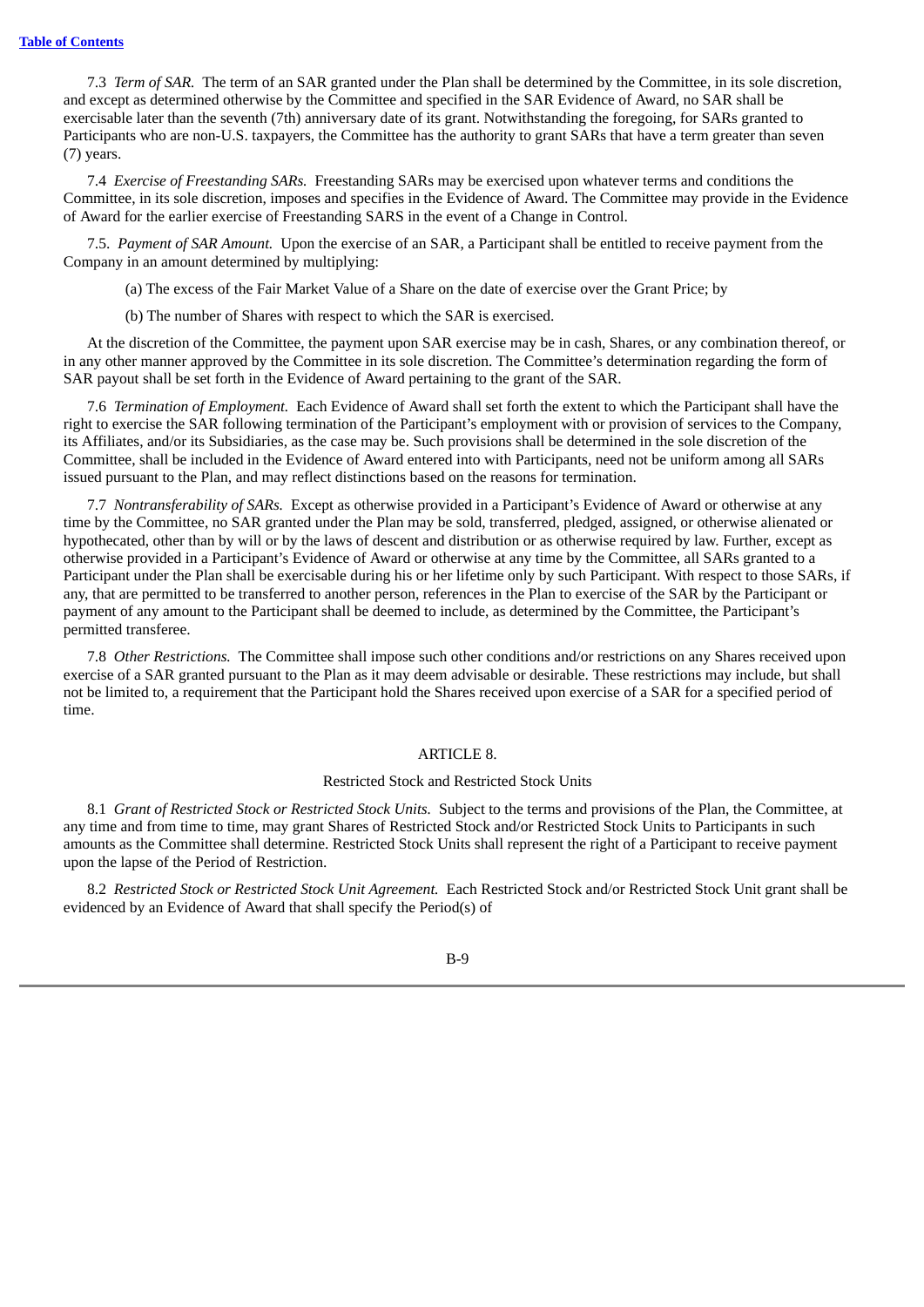Restriction, the number of Shares of Restricted Stock or the number of Restricted Stock Units granted, and such other provisions as the Committee shall determine.

8.3 *Transferability.* Except as provided in this Plan or an Evidence of Award, the Shares of Restricted Stock and/or Restricted Stock Units granted herein may not be sold, transferred, pledged, assigned, or otherwise alienated or hypothecated until the end of the applicable Period of Restriction established by the Committee and specified in the Evidence of Award (and in the case of Restricted Stock Units until the date of delivery or other payment), or upon earlier satisfaction of any other conditions, as specified by the Committee, in its sole discretion, and set forth in the Evidence of Award or otherwise at any time by the Committee. All rights with respect to the Restricted Stock and/or Restricted Stock Units granted to a Participant under the Plan shall be available during his or her lifetime only to such Participant, except as otherwise provided in an Evidence of Award or at any time by the Committee.

8.4 *Other Restrictions.* The Committee shall impose such other conditions and/or restrictions on any Shares of Restricted Stock or Restricted Stock Units granted pursuant to the Plan as it may deem advisable including, without limitation, a requirement that Participants pay a stipulated purchase price for each Share of Restricted Stock or each Restricted Stock Unit, restrictions based upon the achievement of specific performance goals, time-based restrictions on vesting following the attainment of the performance goals, time-based restrictions, and/or restrictions under applicable laws or under the requirements of any stock exchange or market upon which such Shares are listed or traded, or holding requirements or sale restrictions placed on the Shares by the Company upon vesting of such Restricted Stock or Restricted Stock Units.

Except with respect to a maximum of five percent (5%) of the Shares authorized in Section 4.1(a), or as otherwise provided in Section 8.7 hereto, any Awards of Restricted Stock or Restricted Stock Units which vest on the basis of the Participant's continued employment with or provision of service to the Company shall not provide for vesting which is any more rapid than annual pro rata vesting over a three (3) year period and any Awards of Restricted Stock or Restricted Stock Units which vest upon the attainment of performance goals shall provide for a performance period of at least twelve (12) months. The Committee may provide in the Evidence of Award for immediate vesting of Restricted Stock or Restricted Stock Units, in whole or in part, in the event of a Change in Control.

To the extent deemed appropriate by the Committee, the Company may retain the certificates representing Shares of Restricted Stock in the Company's possession until such time as all conditions and/or restrictions applicable to such Shares have been satisfied or lapse.

Except as otherwise provided in this Article 8, Shares of Restricted Stock covered by each Restricted Stock Award shall become freely transferable by the Participant after all conditions and restrictions applicable to such Shares have been satisfied or lapse (including satisfaction of any applicable tax withholding obligations), and Restricted Stock Units shall be paid in cash, Shares, or a combination of cash and Shares as the Committee, in its sole discretion shall determine.

8.5 *Certificate Legend.* In addition to any legends placed on certificates pursuant to Section 8.4, each certificate representing Shares of Restricted Stock granted pursuant to the Plan may bear a legend as determined by the Committee in its sole discretion.

8.6 *Voting Rights.* Unless otherwise determined by the Committee and set forth in a Participant's Evidence of Award, to the extent permitted or required by law, as determined by the Committee, Participants holding Shares of Restricted Stock granted hereunder may be granted the right to exercise full voting rights with respect to those Shares during the Period of Restriction. A Participant shall have no voting rights with respect to any Restricted Stock Units granted hereunder.

8.7 *Termination of Employment.* To the extent consistent with the Section 409A Rules, each Evidence of Award shall set forth the extent to which the Participant shall have the right to retain Restricted Stock and/or Restricted Stock Units following termination of the Participant's employment

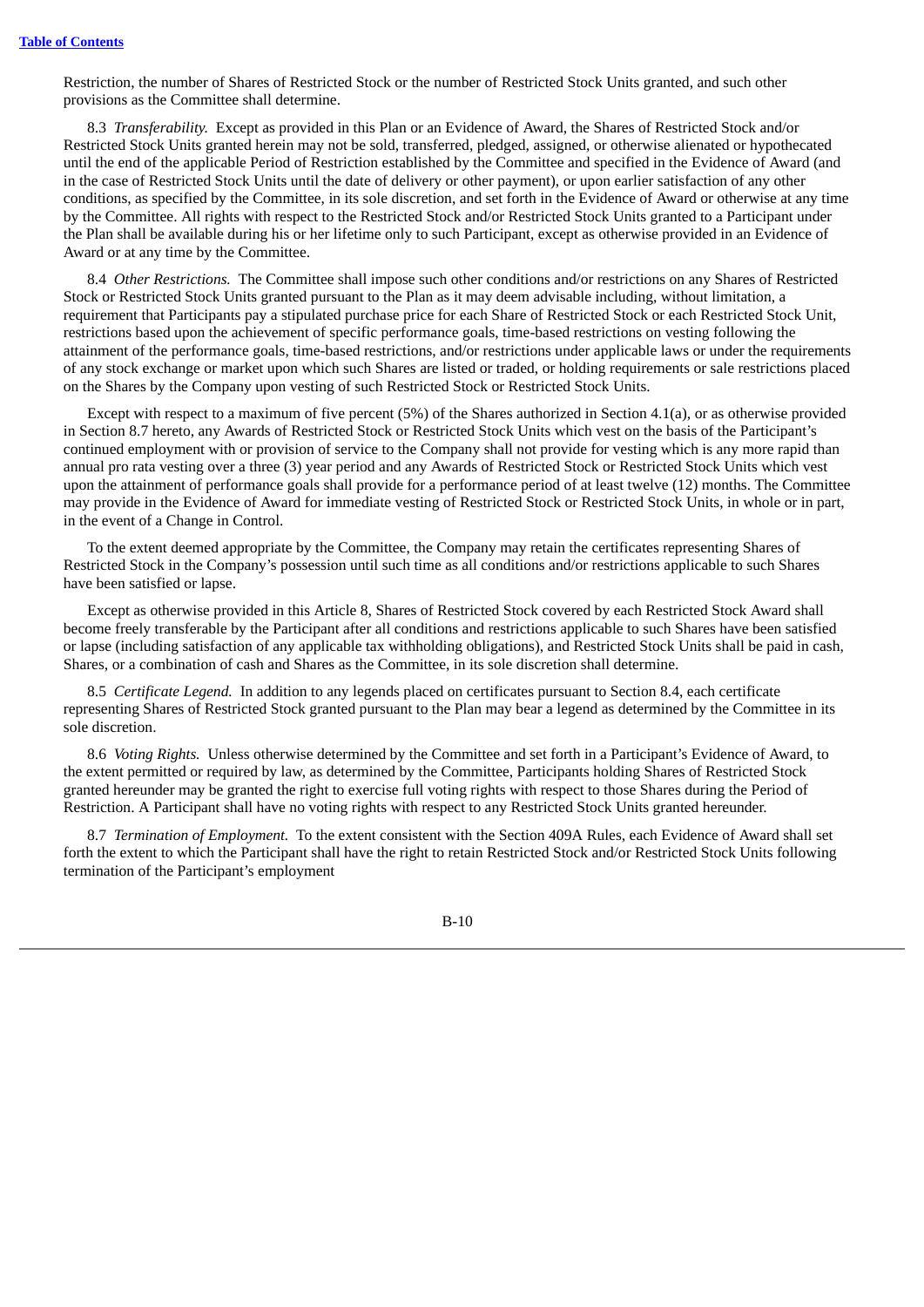with or provision of services to the Company, its Affiliates, and/or its Subsidiaries, as the case may be. Such provisions shall be determined in the sole discretion of the Committee, shall be included in the Evidence of Award entered into with each Participant, need not be uniform among all Shares of Restricted Stock or Restricted Stock Units issued pursuant to the Plan, and may reflect distinctions based on the reasons for termination.

# ARTICLE 9.

#### Performance Units/Performance Shares

9.1 *Grant of Performance Units/Performance Shares.* Subject to the terms and provisions of the Plan, the Committee, at any time and from time to time, may grant Performance Units and/or Performance Shares to Participants in such amounts and upon such terms as the Committee shall determine.

9.2 *Value of Performance Units/Performance Shares.* Each Performance Unit shall have an initial value that is established by the Committee at the time of grant. Each Performance Share shall have an initial value equal to the Fair Market Value of a Share on the date of grant. The Committee shall set performance goals in its discretion as described in Section 11.4 which, depending on the extent to which they are met, will determine the value and/or number of Performance Units/Performance Shares that will be paid out to the Participant.

9.3 *Earning of Performance Units/Performance Shares.* Subject to the terms of this Plan, after the applicable Performance Period has ended, the holder of Performance Units/Performance Shares shall be entitled to receive payout on the value and number of Performance Units/Performance Shares earned by the Participant over the Performance Period, to be determined as a function of the extent to which the corresponding performance goals have been achieved.

9.4 *Form and Timing of Payment of Performance Units/Performance Shares.* Payment of earned Performance Units/Performance Shares shall be as determined by the Committee and as evidenced in the Evidence of Award. Subject to the terms of the Plan, the Committee, in its sole discretion, may pay earned Performance Units/Performance Shares in the form of cash or in Shares (or in a combination thereof) equal to the value of the earned Performance Units/Performance Shares at the close of the applicable Performance Period, or as soon as practicable after the end of the Performance Period. Any Shares may be granted subject to any restrictions deemed appropriate by the Committee. The determination of the Committee with respect to the form of payout of such Awards shall be set forth in the Evidence of Award pertaining to the grant of the Award.

9.5 *Termination of Employment.* To the extent consistent with the Section 409A Rules and Section 162(m) of the Code, each Evidence of Award shall set forth the extent to which the Participant shall have the right to retain Performance Units and/or Performance Shares following termination of the Participant's employment with or provision of services to the Company, its Affiliates, and/or its Subsidiaries, as the case may be. Such provisions shall be determined in the sole discretion of the Committee, shall be included in the Evidence of Award entered into with each Participant, need not be uniform among all Awards of Performance Units or Performance Shares issued pursuant to the Plan, and may reflect distinctions based on the reasons for termination.

9.6 *Nontransferability.* Except as otherwise provided in a Participant's Evidence of Award or otherwise at any time by the Committee, Performance Units/Performance Shares may not be sold, transferred, pledged, assigned, or otherwise alienated or hypothecated, other than by will or by the laws of descent and distribution or as otherwise required by law. Further, except as otherwise provided in a Participant's Evidence of Award or otherwise at any time by the Committee, a Participant's rights under the Plan shall be exercisable during his or her lifetime only by such Participant.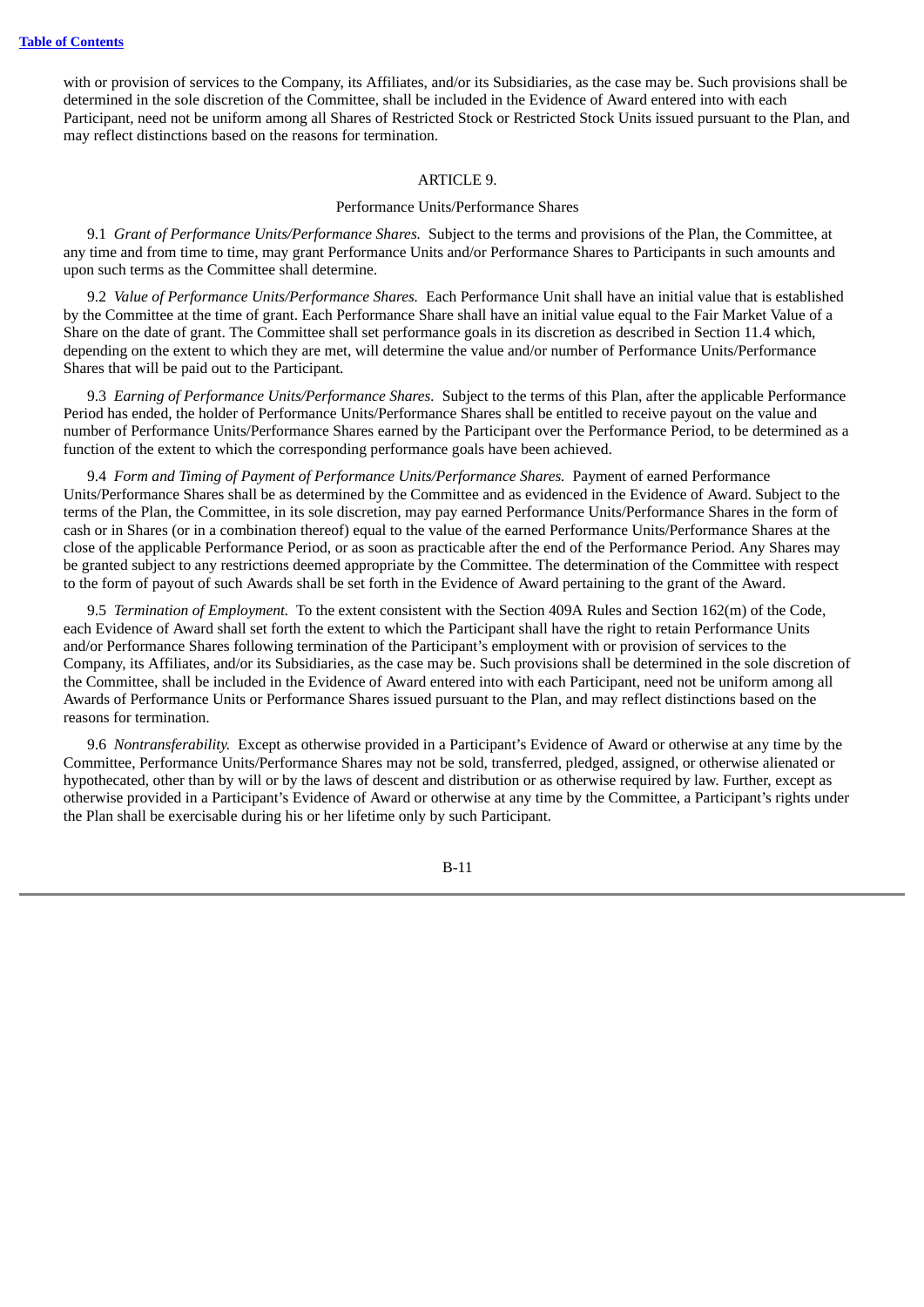### ARTICLE 10.

### Cash-Based Awards and Other Stock-Based Awards

10.1 *Grant of Cash-Based Awards.* Subject to the terms and provisions of the Plan, the Committee, at any time and from time to time, may grant Cash-Based Awards to Participants in such amounts and upon such terms as the Committee may determine.

10.2 *Other Stock-Based Awards.* The Committee may grant other types of equity-based or equity-related Awards not otherwise described by the terms of this Plan (including the grant or offer for sale of unrestricted Shares) in such amounts and subject to such terms and conditions, as the Committee shall determine. Such Awards may involve the transfer of actual Shares to Participants, or payment in cash or otherwise of amounts based on the value of Shares and may include, without limitation, Awards designed to comply with or take advantage of the applicable local laws of jurisdictions other than the United States.

10.3 *Value of Cash-Based and Other Stock-Based Awards.* Each Cash-Based Award shall specify a payment amount or payment range as determined by the Committee. Each Other Stock-Based Award shall be expressed in terms of Shares or units based on Shares, as determined by the Committee. The Committee may design Cash-Based Awards and Other Stock-Based Awards to qualify as Performance-Based Compensation and may design Cash-Based Awards and Other Stock-Based Awards to not qualify as Performance-Based Compensation. If the Committee exercises its discretion to establish Cash-Based Awards and Other Stock-Based Awards as Performance-Based Compensation, the number and/or value of Cash-Based Awards or Other Stock-Based Awards that will be paid out to the Participant will depend on the extent to which the Performance Measures are met.

10.4 *Payment of Cash-Based Awards and Other Stock-Based Awards.* Payment, if any, with respect to a Cash-Based Award or an Other Stock-Based Award shall be made in accordance with the terms of the Award, in cash, Shares or a combination thereof, as the Committee determines.

10.5 *Termination of Employment.* The Committee shall determine the extent to which the Participant shall have the right to receive Cash-Based Awards following termination of the Participant's employment with or provision of services to the Company, its Affiliates, and/or its Subsidiaries, as the case may be. Such provisions shall be determined in the sole discretion of the Committee, such provisions may be included in an agreement entered into with each Participant, but need not be uniform among all Awards of Cash-Based Awards issued pursuant to the Plan, and may reflect distinctions based on the reasons for termination.

10.6 *Nontransferability.* Except as otherwise determined by the Committee, neither Cash-Based Awards nor Other Stock-Based Awards may be sold, transferred, pledged, assigned, or otherwise alienated or hypothecated, other than by will or by the laws of descent and distribution. Further, except as otherwise provided by the Committee, a Participant's rights under the Plan, if exercisable, shall be exercisable during his or her lifetime only by such Participant. With respect to those Cash-Based Awards or Other Stock-Based Awards, if any, that are permitted to be transferred to another person, references in the Plan to exercise or payment of such Awards by or to the Participant shall be deemed to include, as determined by the Committee, the Participant's permitted transferee.

# ARTICLE 11.

# Performance Measures

11.1 *Performance Measures.* Unless and until the Committee proposes for shareholder vote and the shareholders approve a change in the general Performance Measures set forth in this Article 11, the performance goals upon which the payment or vesting of an Award to a Covered Employee that is

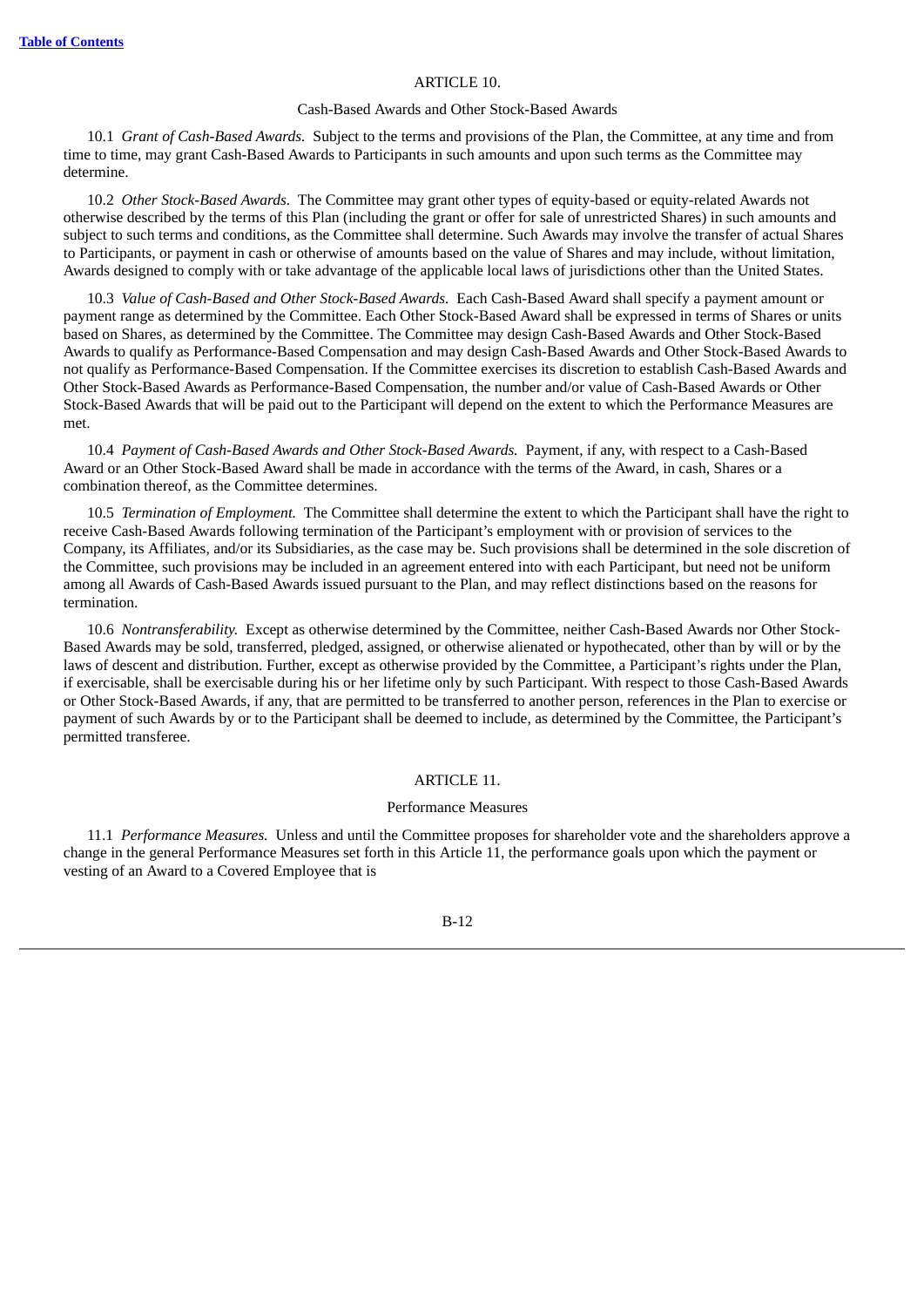intended to qualify as Performance-Based Compensation shall be limited to one or more of the following Performance Measures:

- (a) Net earnings or net income (before or after taxes and interest/investments);
- (b) Earnings per share;
- (c) Earnings per share growth;
- (d) Net sales growth;
- (e) Net earnings or net income growth (before or after taxes and interest/investment);
- (f) Net operating profit;
- (g) Return measures (including return on assets, capital, equity, or sales);
- (h) Cash flow (including operating cash flow , free cash flow, and cash flow return on capital);
- (i) Earnings before or after taxes, interest, depreciation, and/or amortization;
- (j) Gross or operating margins or growth thereof;
- (k) Productivity ratios;
- (l) Share price (including growth measures and total shareholder return);
- (m) Expense targets;
- (n) Operating efficiency;
- (o) Customer satisfaction;
- (p) Revenue or Revenue growth;
- (q) Operating profit growth;
- (r) Working capital targets;
- (s) Economic value added;
- (t) Real estate management objectives;
- (u) Sale or disposition of assets; and
- (v) Acquisition of key assets.

Any Performance Measure(s) may be used to measure the performance of the Company, Subsidiary, and/or Affiliate as a whole or any business unit of the Company, Subsidiary, and/or Affiliate or any combination thereof, as the Committee may deem appropriate, or any of the above Performance Measures as compared to the performance of a group of comparable companies, or published or special index that the Committee, in its sole discretion, deems appropriate, or the Company may select Performance Measure (l) above as compared to various stock market indices. The Committee also has the authority to provide for accelerated vesting of any Award based on the achievement of performance goals pursuant to the Performance Measures specified in this Article 11.

To the extent that any Award hereunder is one that is made solely because of a limitation on awards under the 1999 GenCorp Inc. Equity and Performance Incentive Plan, the Performance Measurement shall be the same as under the 1999 GenCorp Inc. Equity and Performance Incentive Plan.

11.2 *Evaluation of Performance.* The Committee may provide in any such Award that any evaluation of performance may include or exclude any of the following events that occurs during a Performance Period: (a) asset write-downs, (b) litigation or claim judgments or settlements, (c) the effect

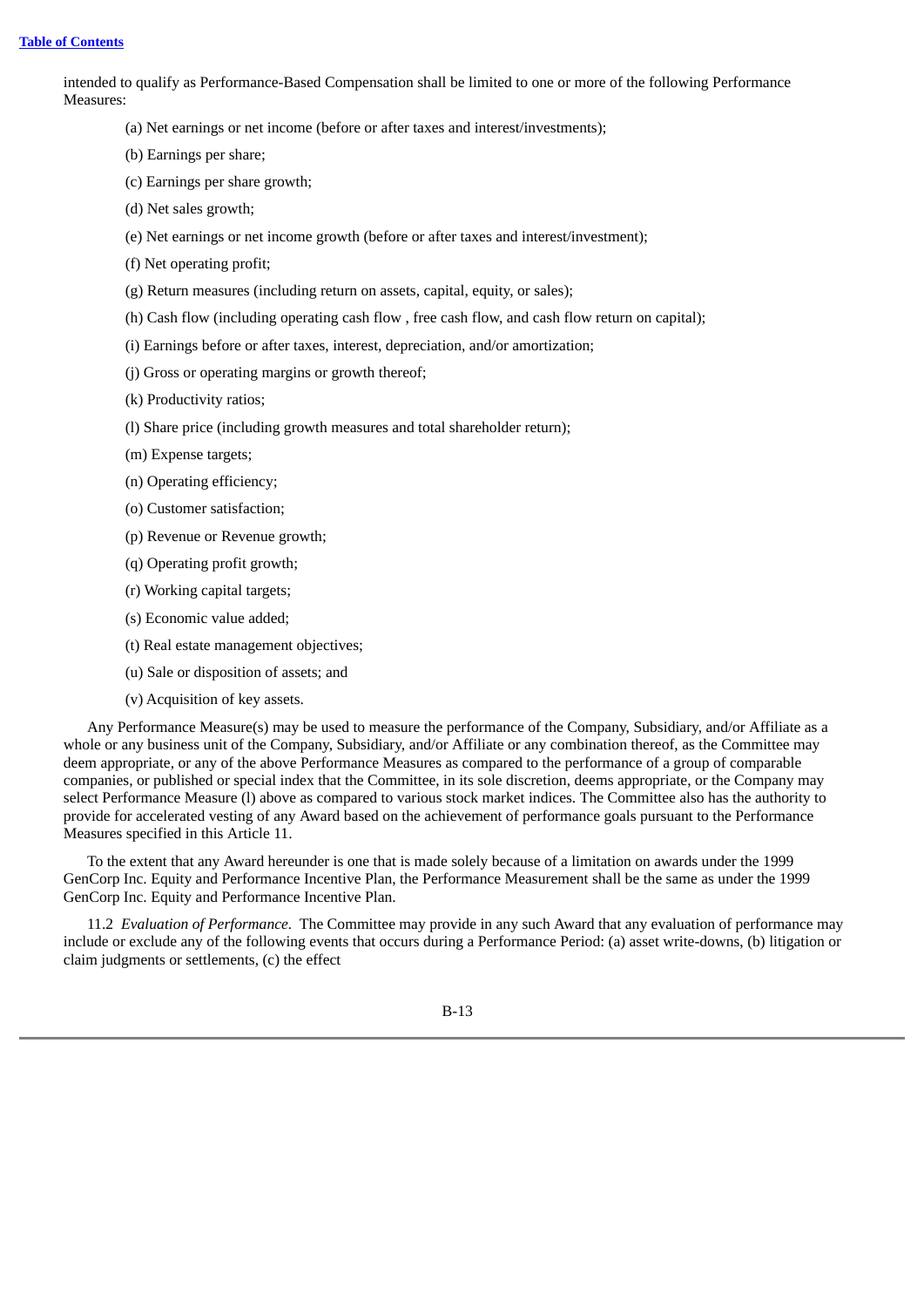of changes in tax laws, accounting principles, or other laws or provisions affecting reported results, (d) any reorganization and restructuring programs, (e) extraordinary nonrecurring items as described in Accounting Principles Board Opinion No. 30 and/or in management's discussion and analysis of financial condition and results of operations appearing in the Company's annual report to shareholders for the applicable year, (f) acquisitions or divestitures and (g) foreign exchange gains and losses. To the extent such inclusions or exclusions affect Awards to Covered Employees, they shall be prescribed in a form that meets the requirements of Section 162(m) of the Code for deductibility.

11.3 *Adjustment of Performance-Based Compensation.* The terms of Awards that are designed to qualify as Performance-Based Compensation, and that are held by Covered Employees, may not be modified, except to the extent that after such modification the Award would continue to constitute Performance-Based Compensation. The Committee shall retain the discretion to reduce the amount of any payment under an Award that is designed to qualify as Performance-Based Compensation that would otherwise be payable to a Covered Employee, either on a formula or discretionary basis or any combination, as the Committee determines.

11.4 *Committee Discretion.* In the event that applicable tax and/or securities laws change to permit Committee discretion to alter the governing Performance Measures without obtaining shareholder approval of such changes, the Committee shall have sole discretion to make such changes without obtaining shareholder approval. In addition, in the event that the Committee determines that it is advisable to grant Awards that shall not qualify as Performance-Based Compensation, the Committee may make such grants without satisfying the requirements of Section 162(m) of the Code and may base vesting on Performance Measures other than those set forth in Section 11.1.

### ARTICLE 12.

#### Beneficiary Designation

Each Participant under the Plan may, from time to time, name any beneficiary or beneficiaries (who may be named contingently or successively) to whom any benefit under the Plan is to be paid in case of his or her death before he or she receives any or all of such benefit. Each such designation shall revoke all prior designations by the same Participant, shall be in a form prescribed by the Committee, and will be effective only when filed by the Participant in writing with the Company during the Participant's lifetime. In the absence of any such designation, benefits remaining unpaid at the Participant's death shall be paid to the Participant's estate.

# ARTICLE 13.

### Deferrals

To the extent permitted by the Section 409A Rules, the Committee may permit or require a Participant to defer such Participant's receipt of the payment of cash or the delivery of Shares that would otherwise be due to such Participant by virtue of the exercise of an Option or SAR, the lapse or waiver of restrictions with respect to Restricted Stock or Restricted Stock Units, or the satisfaction of any requirements or performance goals with respect to Performance Shares, Performance Units, Cash-Based Awards or Other Stock-Based Awards. If any such deferral election is required or permitted, the Committee shall, in its sole discretion, establish rules and procedures for such payment deferrals, consistent with the Section 409A Rules.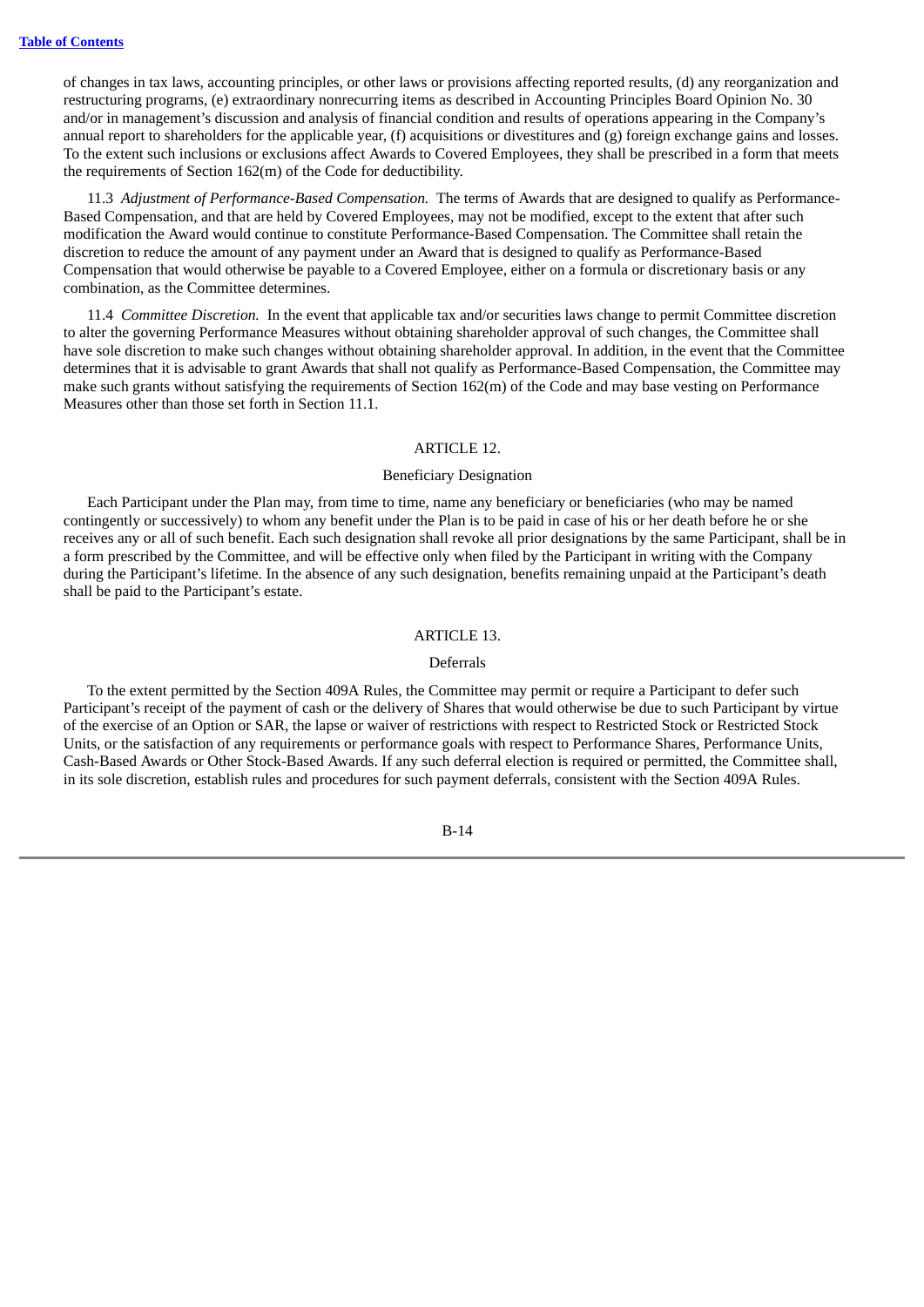### ARTICLE 14.

### Rights of Participants

14.1 *Employment.* Nothing in the Plan or an Evidence of Award shall interfere with or limit in any way the right of the Company, its Affiliates, and/or its Subsidiaries, to terminate any Participant's employment or service on the Board at any time or for any reason not prohibited by law, nor confer upon any Participant any right to continue his or her employment or service for any specified period of time.

Neither an Award nor any benefits arising under this Plan shall constitute an employment contract with the Company, its Affiliates, and/or its Subsidiaries and, accordingly, subject to Articles 3 and 16, this Plan and the benefits hereunder may be terminated at any time in the sole and exclusive discretion of the Committee without giving rise to any liability on the part of the Company, its Affiliates, and/or its Subsidiaries.

14.2 *Participation.* No individual shall have the right to be selected to receive an Award under this Plan, or, having been so selected, to be selected to receive a future Award.

14.3 *Rights as a Shareholder.* Except as otherwise provided herein, a Participant shall have none of the rights of a shareholder with respect to Shares covered by any Award until the Participant becomes the record holder of such Shares.

## ARTICLE 15.

### Change in Control

15.1 *Change in Control.* For purposes of this Plan, a "Change in Control" shall mean the occurrence during the term of any of the following events:

(a) All or substantially all (meaning having a total gross fair market value at least equal to 50.1% of the total gross fair market value of all of the Company's assets immediately before such acquisition or acquisitions) of the assets of the Company are acquired by a Person (during a twelve month period ending on the date of the most recent acquisition by such Person); or

(b) The Company is merged, consolidated, or reorganized into or with another corporation or entity during a twelvemonth period with the result that upon the conclusion of the transaction less than 50.1% of the outstanding securities entitled to vote generally in the election of directors or other capital interests of the surviving, resulting or acquiring corporation are beneficially owned (as that term is defined in Rule 13-d 3 under the Exchange Act) by the shareholders of the Company immediately prior to the completion of the transaction.

### ARTICLE 16.

### Amendment, Modification, Suspension, and Termination

16.1 *Amendment, Modification, Suspension, and Termination.* Subject to Section 16.3 and 16.4, the Committee may, at any time and from time to time, alter, amend, modify, suspend, or terminate the Plan and any Evidence of Award in whole or in part; provided, however, that, without the prior approval of the Company's shareholders, Options issued under the Plan will not be repriced, replaced, or regranted through cancellation, and no amendment of the Plan shall be made without shareholder approval if shareholder approval is required by law, regulation, or stock exchange rule.

16.2 *Adjustment of Awards Upon the Occurrence of Certain Unusual or Nonrecurring Events.* The Committee may make adjustments, consistent with Section 162(m) of the Code and the Section 409A Rules, in the terms and conditions of, and the criteria included in, Awards in recognition of unusual or nonrecurring events (including, without limitation, the events described in Section 4.4 hereof) affecting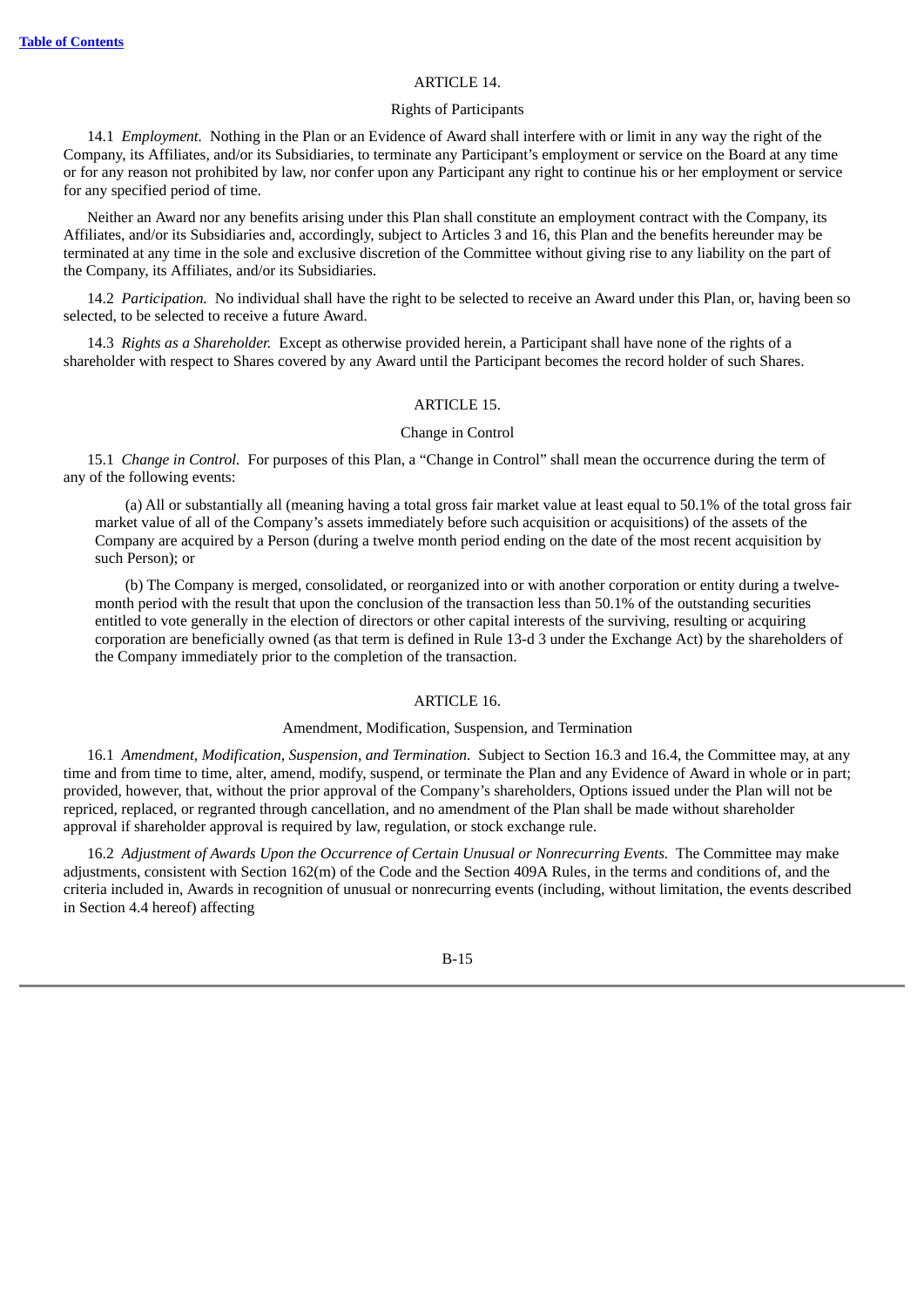the Company or the financial statements of the Company or of changes in applicable laws, regulations, or accounting principles, whenever the Committee determines that such adjustments are appropriate in order to prevent unintended dilution or enlargement of the benefits or potential benefits intended to be made available under the Plan. The determination of the Committee as to the foregoing adjustments, if any, shall be conclusive and binding on Participants under the Plan.

16.3 *Awards Previously Granted.* Notwithstanding any other provision of the Plan to the contrary, no termination, amendment, suspension, or modification of the Plan or an Evidence of Award shall adversely affect in any material way any Award previously granted under the Plan, without the written consent of the Participant holding such Award except as required under the tax laws.

16.4 *Compliance with the Section 409A Rules.* It is the intention of the Board that the Plan comply strictly with the Section 409A Rules and the Committee shall exercise its discretion in granting Awards hereunder (and the terms of such grants), accordingly. The Plan and any grant of an Award hereunder may be amended from time to time as may be necessary or appropriate to comply with the Section 409A Rules.

# ARTICLE 17.

#### Withholding

17.1 *Tax Withholding.* The Company shall have the power and the right to deduct or withhold, or require a Participant to remit to the Company, the minimum statutory amount to satisfy federal, state, and local taxes, domestic or foreign, required by law or regulation to be withheld with respect to any taxable event arising as a result of this Plan.

17.2 *Share Withholding.* With respect to withholding required upon the exercise of Options or SARs, upon the lapse of restrictions on Restricted Stock and Restricted Stock Units, or upon the achievement of performance goals related to Performance Shares, or any other taxable event arising as a result of an Award granted hereunder, Participants may elect, subject to the approval of the Committee, to satisfy the withholding requirement, in whole or in part, by having the Company withhold Shares having a Fair Market Value on the date the tax is to be determined equal to the minimum statutory total tax that could be imposed on the transaction. All such elections shall be irrevocable, made in writing, and signed by the Participant, and shall be subject to any restrictions or limitations that the Committee, in its sole discretion, deems appropriate.

#### ARTICLE 18.

#### **Successors**

All obligations of the Company under the Plan with respect to Awards granted hereunder shall be binding on any successor to the Company, whether the existence of such successor is the result of a direct or indirect purchase, merger, consolidation, or otherwise, of all or substantially all of the business and/or assets of the Company.

### ARTICLE 19.

### General Provisions

19.1 *Forfeiture Events*.

(a) The Committee may specify in an Evidence of Award that the Participant's rights, payments, and benefits with respect to an Award shall be subject to reduction, cancellation, forfeiture, or recoupment upon the occurrence of certain specified events, in addition to any otherwise applicable vesting or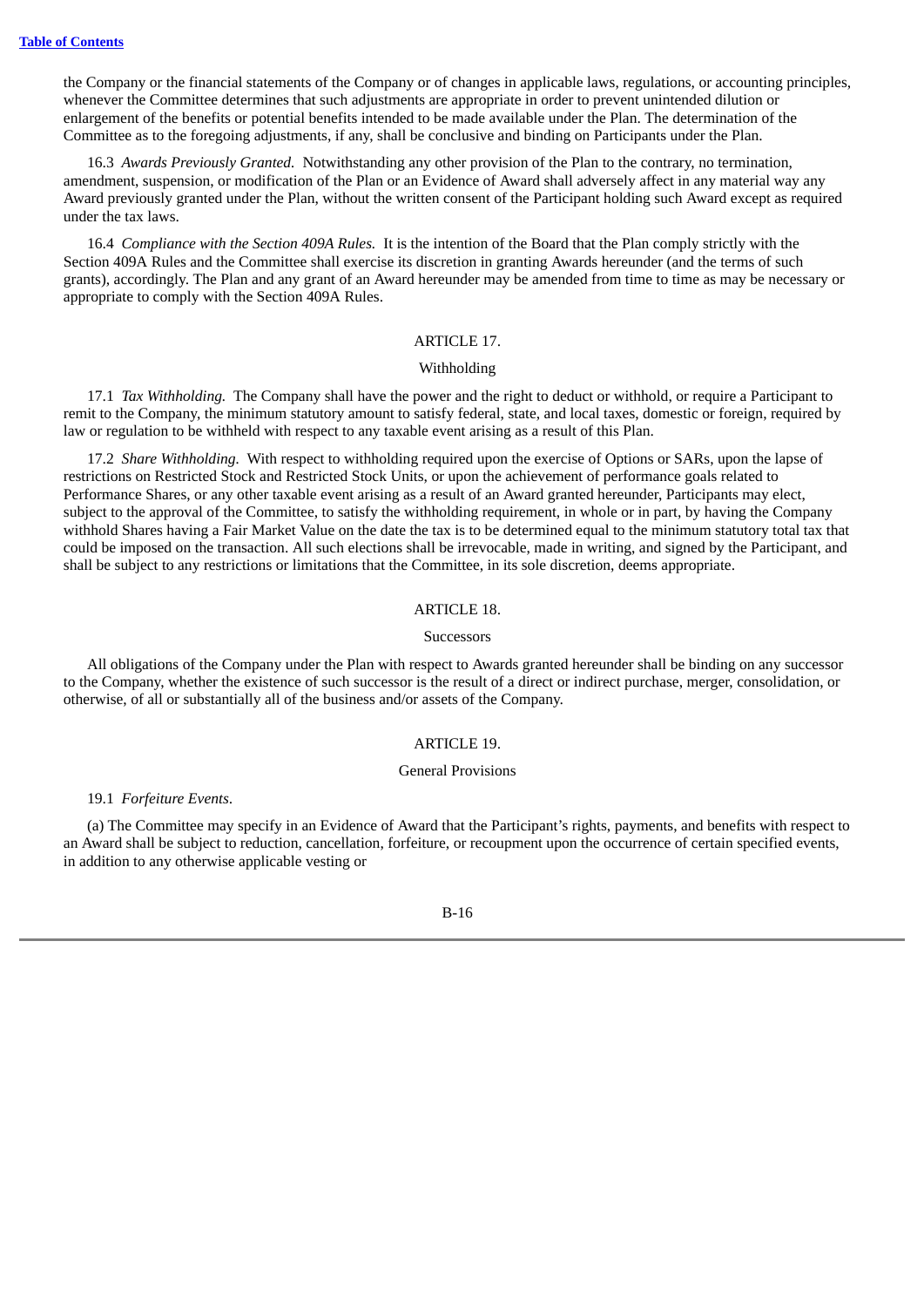performance conditions of an Award. Such events may include, but shall not be limited to, termination of employment for cause, termination of the Participant's provision of services to the Company, Affiliate, and/or Subsidiary, violation of material Company, Affiliate, and/or Subsidiary policies, breach of noncompetition, confidentiality, or other restrictive covenants that may apply to the Participant, or other conduct by the Participant that is detrimental to the business or reputation of the Company, its Affiliates, and/or its Subsidiaries.

(b) If the Company is required to prepare an accounting restatement due to the material noncompliance of the Company, as a result of misconduct, with any financial reporting requirement under the securities laws, if the Participant knowingly or grossly negligently engaged in the misconduct, or knowingly or grossly negligently failed to prevent the misconduct, or if the Participant is one of the persons subject to automatic forfeiture under Section 304 of the Sarbanes-Oxley Act of 2002, the Participant shall reimburse the Company the amount of any payment in settlement of an Award earned or accrued during the twelve-month period following the first public issuance or filing with the United States Securities and Exchange Commission (whichever just occurred) of the financial document embodying such financial reporting requirement.

19.2 *Legend.* The certificates for Shares may include any legend, which the Committee deems appropriate in its sole discretion to reflect any restrictions on transfer of such Shares.

19.3 *Gender and Number.* Except where otherwise indicated by the context, any masculine term used herein also shall include the feminine, the plural shall include the singular, and the singular shall include the plural.

19.4 *Severability.* In the event any provision of the Plan shall be held illegal or invalid for any reason, the illegality or invalidity shall not affect the remaining parts of the Plan, and the Plan shall be construed and enforced as if the illegal or invalid provision had not been included. To the extent that any provision of this Plan would prevent any Option that was intended to qualify as an Incentive Stock Option from qualifying as such, that provision shall be null and void with respect to such Option. Such provision, however, shall remain in effect for other Options and there shall be no further effect on any provision of this Plan.

19.5 *Requirements of Law.* The granting of Awards and the issuance of Shares under the Plan shall be subject to all applicable laws, rules, and regulations, and to such approvals by any governmental agencies or national securities exchanges as may be required.

19.6 *Delivery of Title.* The Company shall have no obligation to issue or deliver evidence of title for Shares issued under the Plan prior to:

(a) Obtaining any approvals from governmental agencies that the Company determines are necessary or advisable; and

(b) Completion of any registration or other qualification of the Shares under any applicable national or foreign law or ruling of any governmental body that the Company determines to be necessary or advisable.

19.7 *Inability to Obtain Authority.* The inability of the Company to obtain authority from any regulatory body having jurisdiction, which authority is deemed by the Company's counsel to be necessary to the lawful issuance and sale of any Shares hereunder, shall relieve the Company of any liability in respect of the failure to issue or sell such Shares as to which such requisite authority shall not have been obtained.

19.8 *Investment Representations.* The Committee may require any person receiving Shares pursuant to an Award under this Plan to represent and warrant in writing that the person is acquiring the securities for his own account for investment and not with a view to, or for sale in connection with, the distribution of any part thereof.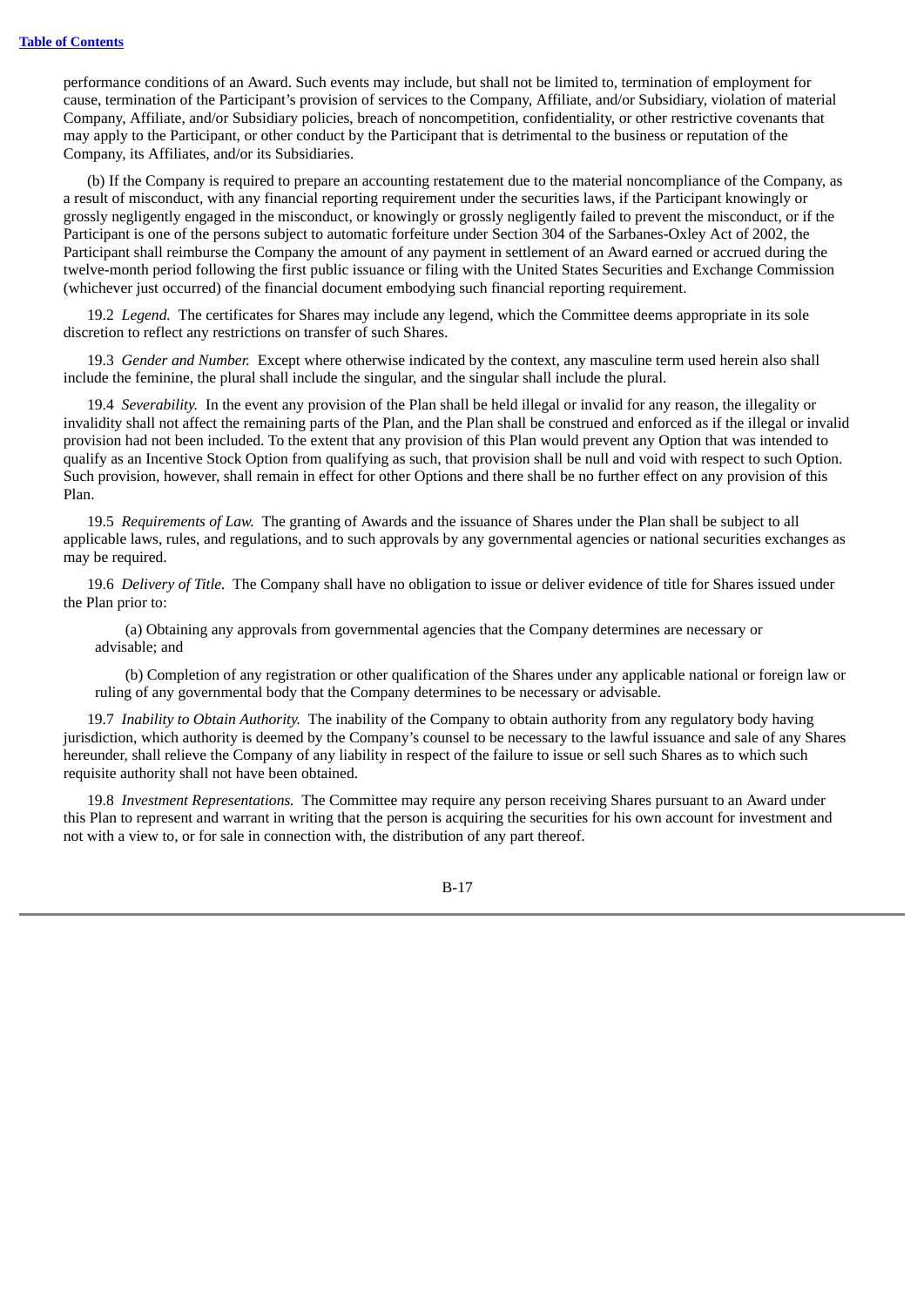19.9 *Employees Based Outside of the United States.* Notwithstanding any provision of the Plan to the contrary, in order to comply with the laws in other countries in which the Company, its Affiliates, and/or its Subsidiaries operate or have Employees or Directors, the Committee, in its sole discretion, shall have the power and authority to:

(a) Determine which Affiliates and Subsidiaries shall be covered by the Plan;

(b) Determine which Employees and/or Nonemployee Directors outside the United States are eligible to participate in the Plan;

(c) Modify the terms and conditions of any Award granted to Employees and/or Nonemployee Directors outside the United States to comply with applicable foreign laws;

(d) Establish subplans and modify exercise procedures and other terms and procedures, to the extent such actions may be necessary or advisable. Any subplans and modifications to Plan terms and procedures established under this Section 19.9 by the Committee shall be attached to this Plan document as appendices; and

(e) Take any action, before or after an Award is made, that it deems advisable to obtain approval or comply with any necessary local government regulatory exemptions or approvals.

Notwithstanding the above, the Committee may not take any actions hereunder, and no Awards shall be granted, that would violate applicable law.

19.10 *Uncertificated Shares.* To the extent that the Plan provides for issuance of certificates to reflect the transfer of Shares, the transfer of such Shares may be effected on a noncertificated basis, to the extent not prohibited by applicable law or the rules of any stock exchange.

19.11 *Unfunded Plan.* Participants shall have no right, title, or interest whatsoever in or to any investments that the Company, and/or its Subsidiaries, and/or Affiliates may make to aid it in meeting its obligations under the Plan. Nothing contained in the Plan, and no action taken pursuant to its provisions, shall create or be construed to create a trust of any kind, or a fiduciary relationship between the Company and any Participant, beneficiary, legal representative, or any other person. To the extent that any person acquires a right to receive payments from the Company, and/or its Subsidiaries, and/or Affiliates under the Plan, such right shall be no greater than the right of an unsecured general creditor of the Company, a Subsidiary, or an Affiliate, as the case may be. All payments to be made hereunder shall be paid from the general funds of the Company, a Subsidiary, or an Affiliate, as the case may be and no special or separate fund shall be established and no segregation of assets shall be made to assure payment of such amounts except as expressly set forth in the Plan. The Plan is not subject to ERISA.

19.12 *No Fractional Shares.* No fractional Shares shall be issued or delivered pursuant to the Plan or any Award. The Committee shall determine whether cash, Awards, or other property shall be issued or paid in lieu of fractional Shares or whether such fractional Shares or any rights thereto shall be forfeited or otherwise eliminated.

19.13 *Retirement and Welfare Plans.* Neither Awards made under the Plan nor Shares or cash paid pursuant to such Awards will be included as "compensation" for purposes of computing the benefits payable to any Participant under the Company's or any Subsidiary's or Affiliate's retirement plans (both qualified and non-qualified) or welfare benefit plans unless such other plan expressly provides that such compensation shall be taken into account in computing a participant's benefit.

19.14 *Nonexclusivity of the Plan.* The adoption of this Plan shall not be construed as creating any limitations on the power of the Board or Committee to adopt such other compensation arrangements as it may deem desirable for any Participant.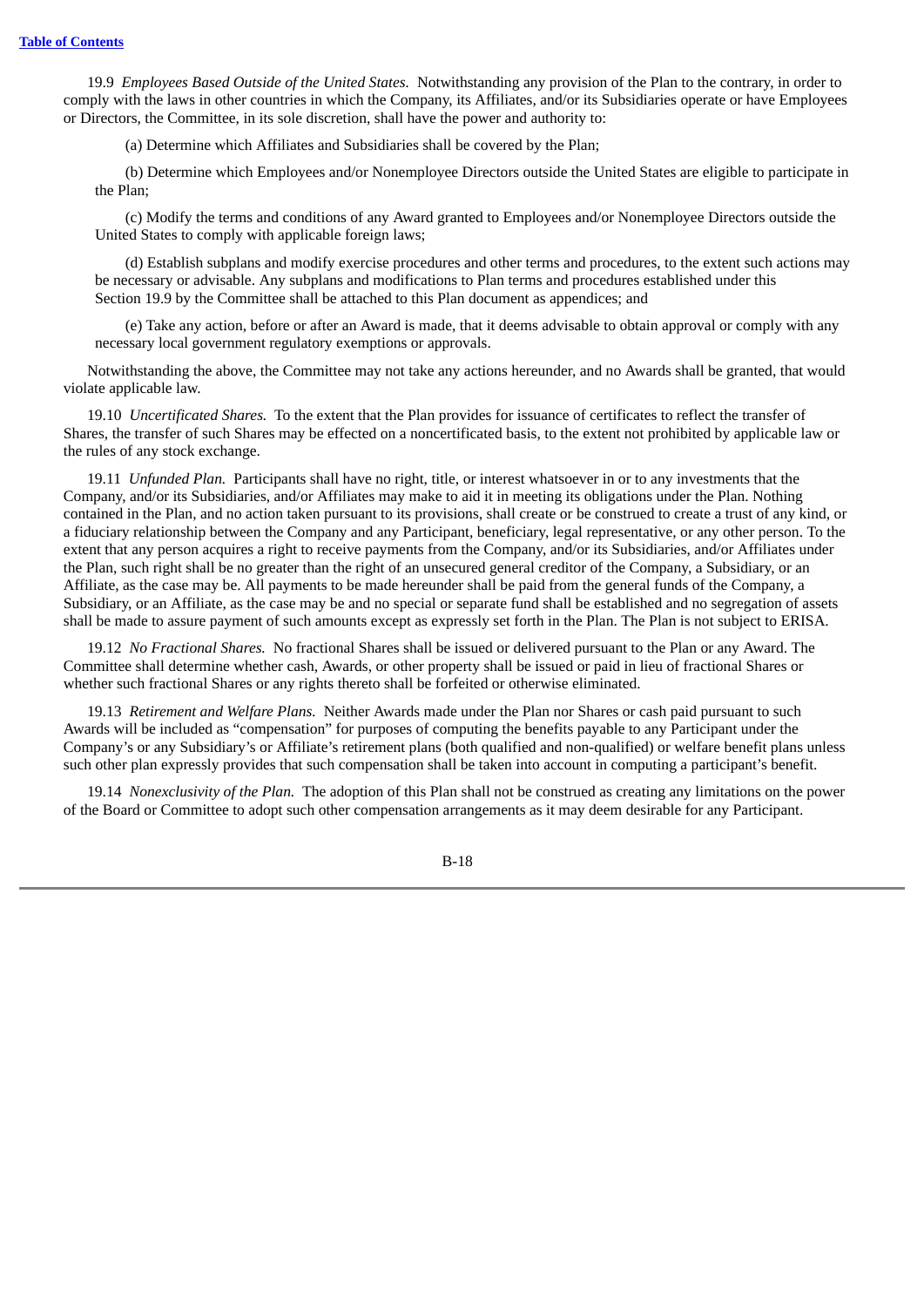19.15 *No Constraint on Corporate Action.* Nothing in this Plan shall be construed to: (i) limit, impair, or otherwise affect the Company's or a Subsidiary's or an Affiliate's right or power to make adjustments, reclassifications, reorganizations, or changes of its capital or business structure, or to merge or consolidate, or dissolve, liquidate, sell, or transfer all or any part of its business or assets; or, (ii) limit the right or power of the Company or a Subsidiary or an Affiliate to take any action which such entity deems to be necessary or appropriate.

19.16 *Governing Law.* The Plan and each Evidence of Award shall be governed by the laws of the State of Ohio, excluding any conflicts or choice of law rule or principle that might otherwise refer construction or interpretation of the Plan to the substantive law of another jurisdiction. Unless otherwise provided in the Evidence of Award, recipients of an Award under the Plan are deemed to submit to the exclusive jurisdiction and venue of the federal or state courts of Ohio, to resolve any and all issues that may arise out of or relate to the Plan or any related Evidence of Award.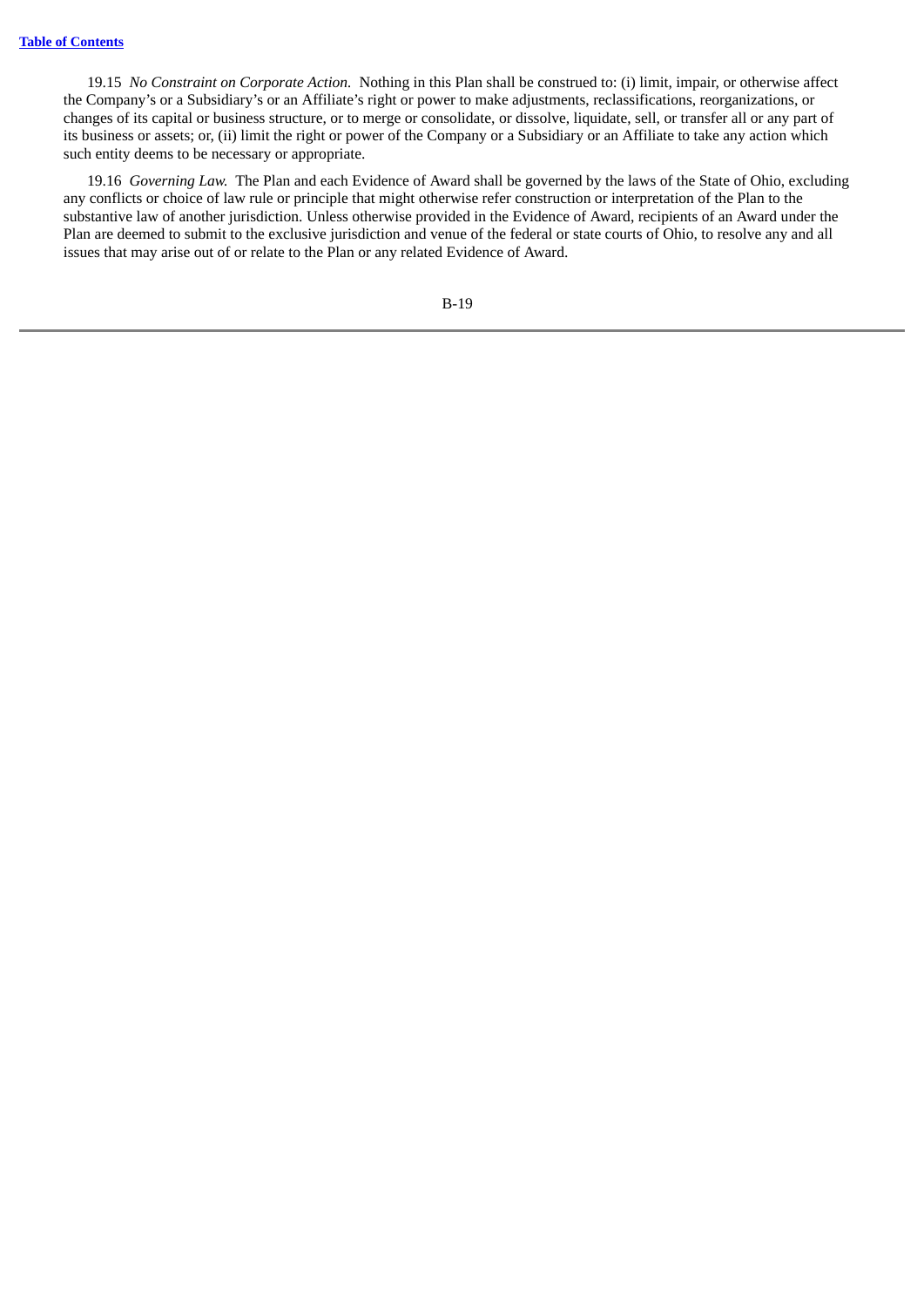#### Dear Shareholder:

The Annual Meeting of Shareholders of GenCorp will be held at the offices of Olshan Grundman Frome Rosenzweig & Wolosky LLP, Park Avenue Tower, 65 East 55th Street, New York, New York on March 24, 2010 at 9:00 a.m. Eastern time. At the meeting, shareholders will be asked to (i) elect directors, (ii) amend the Company's Amended Articles of Incorporation to restrict transfers of the Company's common stock to preserve the value of certain tax assets associated with net operating loss carryforwards under Section 382 of the Internal Revenue Code, (iii) approve an amendment to the GenCorp 2009 Equity and Performance Incentive Plan to increase the number of shares authorized and reserved for issuance thereunder by 1,000,000 shares, (iv) ratify the appointment of the independent auditors of the Company for the fiscal year ending November 30, 2010, and (v) transact such other business as may properly come before the meeting. Whether or not you plan on attending the meeting, please review the enclosed proxy materials and vote your shares as described on the back of this card.

James R. Henderson Chairman of the Board

# **YOUR VOTE IS IMPORTANT!**

# 6 **PLEASE DETACH PROXY CARD HERE** 6



- **P** The undersigned hereby appoints Scott J. Seymour and Kathleen E. Redd, and each of them, his or her proxy, with the power of substitution, to vote all
- **R** shares of Common Stock of GenCorp which the undersigned is entitled to vote at the annual meeting of shareholders to be held at Olshan Grundman
- **O X** Frome Rosenzweig & Wolosky LLP, Park Avenue Tower, 65 East 55th Street, New York, New York on March 24, 2010 at 9:00 a.m. Eastern time, and at any adjournments or postponements thereof, and appoints the proxyholders to vote as directed below and in accordance with their sole judgment on
- **Y** matters incident to the conduct of the meeting and on such other matters as may properly come before the meeting.

**THE SHARES REPRESENTED BY THIS PROXY WILL BE VOTED AS DIRECTED BY THE SHAREHOLDER. IF NO CONTRARY** DIRECTION IS GIVEN WHEN THE DULY EXECUTED PROXY IS RETURNED, SUCH SHARES WILL BE VOTED FOR ALL OF THE **BOARD'S NOMINEES IN PROPOSAL 1, AND FOR PROPOSALS 2 THROUGH 4, AND IN ACCORDANCE WITH THE PROXYHOLDERS' SOLE JUDGMENT ON MATTERS INCIDENT TO THE CONDUCT OF THE MEETING AND ON SUCH OTHER MATTERS AS MAY PROPERLY COME BEFORE THE MEETING. THE BOARD OF DIRECTORS RECOMMENDS A VOTE "FOR" ALL PROPOSALS.**

> *(Continued and to Be Signed On Reverse Side.)* PLEASE EXECUTE AND RETURN YOUR PROXY PROMPTLY.